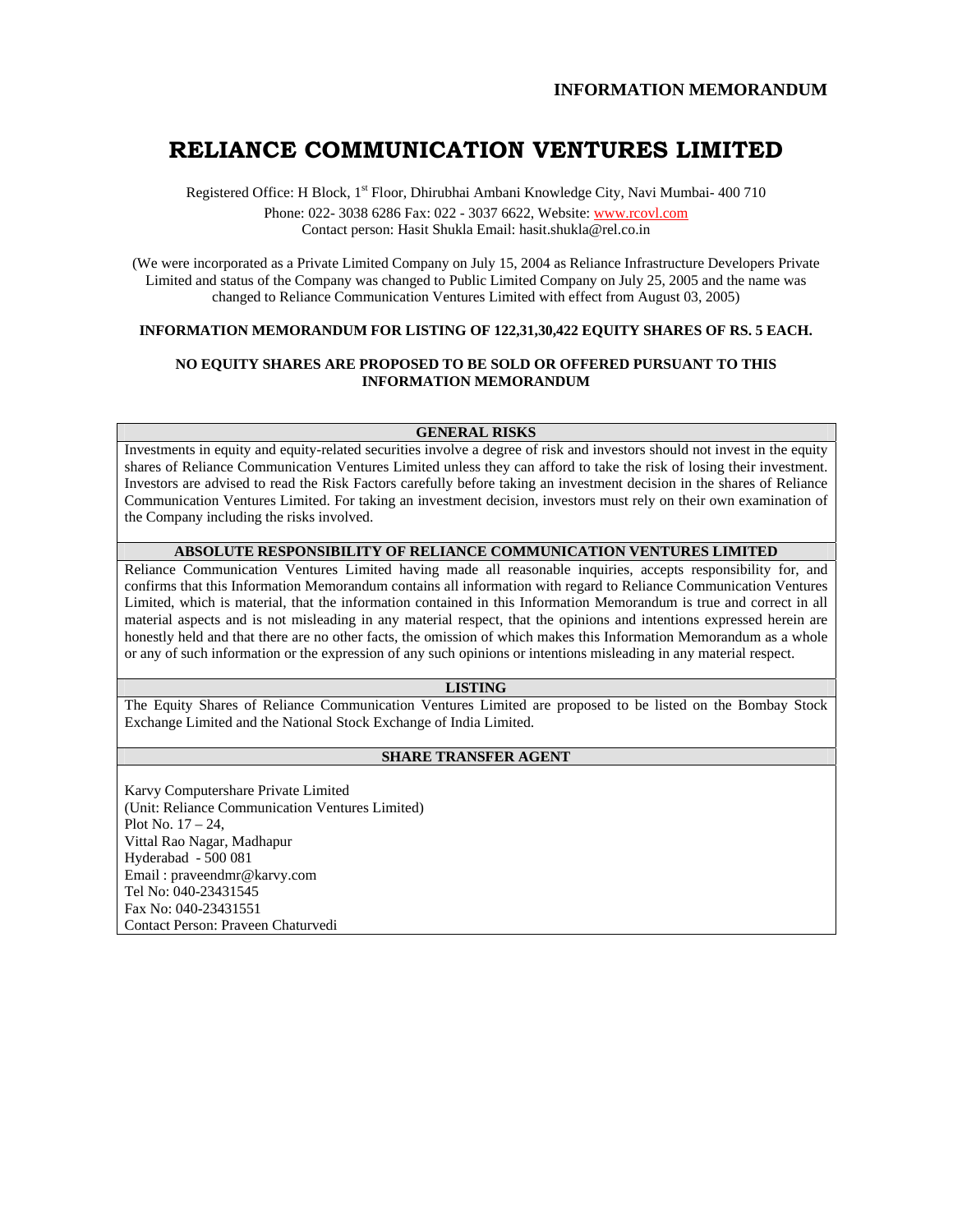# **TABLE OF CONTENTS**

| <b>SECTION I - GENERAL</b>                                 |    |
|------------------------------------------------------------|----|
|                                                            |    |
|                                                            |    |
|                                                            |    |
| <b>SECTION II - RISK FACTORS</b>                           |    |
|                                                            | 8  |
| <b>SECTION III - INTRODUCTION</b>                          |    |
|                                                            |    |
|                                                            | 15 |
|                                                            |    |
|                                                            | 21 |
|                                                            | 23 |
| SECTION IV – ABOUT RELIANCE COMMUNICATION VENTURES LIMITED |    |
|                                                            | 27 |
|                                                            | 28 |
|                                                            | 29 |
|                                                            | 32 |
|                                                            | 36 |
|                                                            | 39 |
|                                                            | 39 |
| <b>SECTION V - FINANCIAL INFORMATION</b>                   |    |
|                                                            | 40 |
|                                                            | 56 |
|                                                            | 63 |
|                                                            | 64 |
| PROFORMA CONSOLIDATED FINANCIAL STATEMENTS OF RCVL<br>70   |    |
| <b>SECTION VI - LEGAL &amp; OTHER INFORMATION</b>          |    |
|                                                            | 71 |
|                                                            | 76 |
| SECTION VII – OTHER REGULATORY AND STATUTORY DISCLOSURES   |    |
|                                                            | 77 |
|                                                            | 80 |
| <b>SECTION VIII - OTHER INFORMATION</b>                    |    |
|                                                            | 90 |
|                                                            | 91 |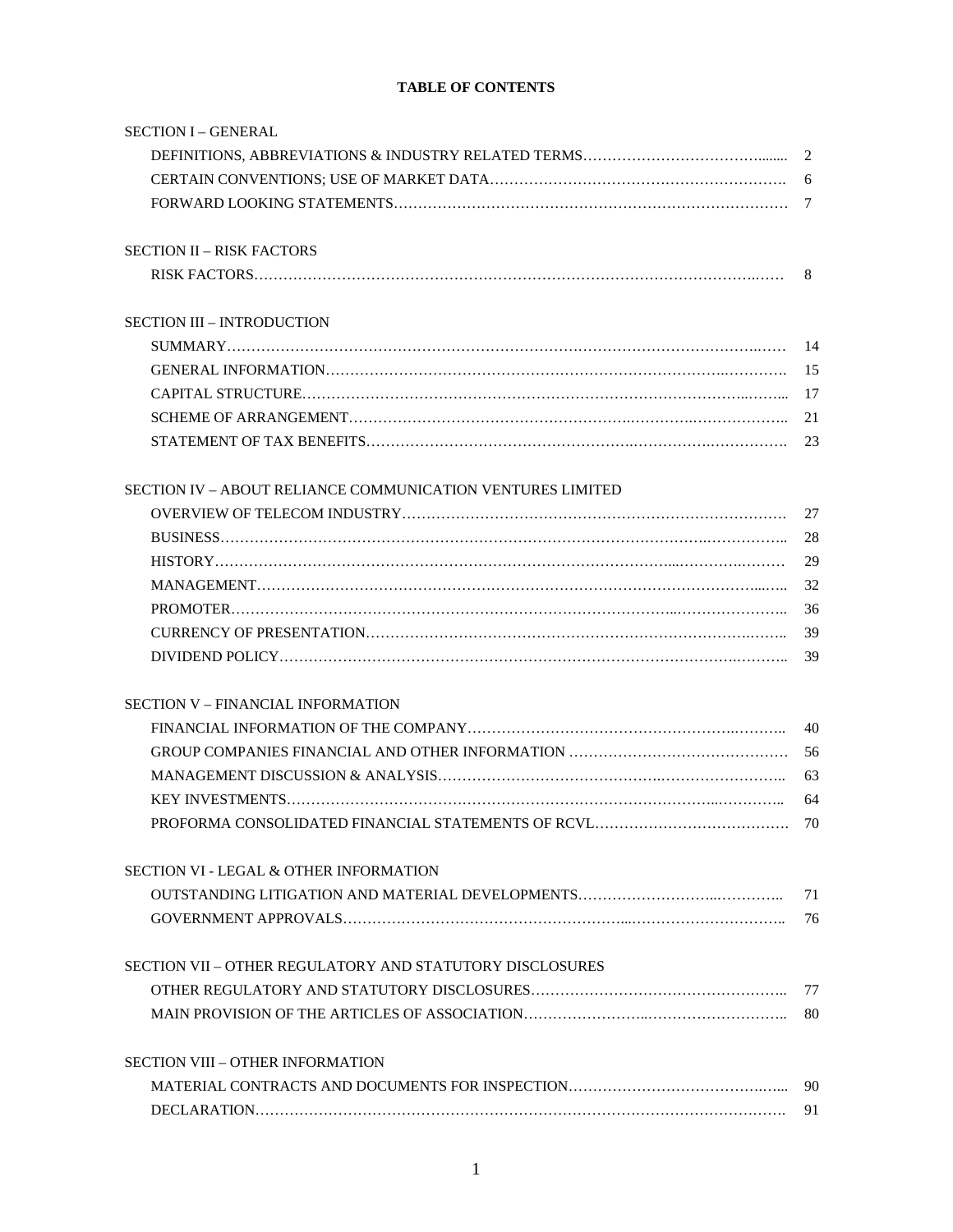# **DEFINITIONS, ABBREVIATIONS & INDUSTRY RELATED TERMS**

| <b>Term</b>                               | <b>Description</b>                                                         |
|-------------------------------------------|----------------------------------------------------------------------------|
| "RCVL" or "Company" or "Our               | Reliance Communication Ventures Limited, a Public Limited Company          |
| Company" or Resulting Company or          | incorporated under the Provisions of the Companies Act, 1956               |
| Reliance Communication Ventures           |                                                                            |
| Limited                                   |                                                                            |
| "We" or "us" and "our"                    |                                                                            |
|                                           | Refers to Reliance Communication Ventures Limited                          |
| "ADA"                                     | Anil Dhirubhai Ambani, son of late Dhirubhai H. Ambani.                    |
| "ADA Group"                               | "ADA Group" means ADA and his Affiliates and the term "ADA Group           |
|                                           | Members" shall mean any one of them.                                       |
| "Affiliate" of ADA or ADA Group           | Includes:                                                                  |
|                                           | ADA, his wife, his lineal and blood descendants, spouses of such<br>a.     |
|                                           | lineal and blood descendants and children and grand children               |
|                                           | including step or adoptive, family trusts and Hindu Undivided              |
|                                           | Family; and                                                                |
|                                           | Any company, firm, body corporate, association of persons,<br>b.           |
|                                           | associates or other entity controlled, directly or indirectly by ADA       |
|                                           | or ADA Group as the case may be.                                           |
| Articles/Articles of Association          | Articles of Association of Reliance Communication Ventures Limited         |
| <b>Auditors</b>                           | The Statutory Auditors of Reliance Communication Ventures Limited          |
| Bankers to the Company                    | The banks which are the banker's to Reliance Communication Ventures        |
|                                           | Limited                                                                    |
| <b>Board of Directors/Board/Directors</b> | The Board of Directors of Reliance Communication Ventures Limited          |
| <b>BSE</b>                                | <b>Bombay Stock Exchange Limited</b>                                       |
| <b>CDSL</b>                               | Central Depository Services (India) Limited                                |
| Companies Act / Act                       | The Companies Act, 1956, as amended from time to time                      |
| <b>Current Year</b>                       | April 1, 2005 to December 31, 2005                                         |
| Demerged Company                          | Reliance Industries Limited, a Public Limited Company incorporated         |
|                                           | under the Provisions of the Companies Act, 1956                            |
| <b>DSE</b>                                | <b>Designated Stock Exchange</b>                                           |
| <b>EPS</b>                                | Earnings per equity share                                                  |
| <b>Equity Shares</b>                      | Equity shares of the Company of Rs. 5 each unless otherwise specified in   |
|                                           | the context thereof                                                        |
| Financial year/fiscal/FY                  | The twelve months ended 31 <sup>st</sup> March, unless otherwise stated    |
| <b>HUF</b>                                | Hindu Undivided Family                                                     |
| <b>Information Memorandum</b>             | This document filed with the Stock Exchanges is known as and referred      |
|                                           | to as the Information Memorandum                                           |
| I.T. Act                                  | The Income-tax Act, 1961, as amended from time to time, except as          |
|                                           | stated otherwise                                                           |
| <b>ITAT</b>                               | Income Tax Appellate Tribunal                                              |
| Investee Companies or Operating           | Refers to Reliance Infocomm Limited, Reliance Communication                |
| Companies                                 | Infrastructure Limited, Reliance Telecom Limited, and World Tel            |
|                                           | Holding Limited (Bermuda), along with their subsidiaries, associates and   |
|                                           | affiliates, as applicable.                                                 |
| Memorandum/Memorandum<br>of               | The Memorandum of Association of Reliance Communication Ventures           |
| Association                               | Limited                                                                    |
| <b>NSDL</b>                               | National Securities Depository Limited                                     |
| <b>NSE</b>                                | The National Stock Exchange of India Limited                               |
| <b>RBI</b>                                | Reserve Bank of India                                                      |
| Registered office of our Company          | H Block, 1st Floor, Dhirubhai Ambani Knowledge City, Navi Mumbai           |
|                                           | 400 710                                                                    |
| <b>ROC</b>                                | Registrar of Companies, Maharashtra at Mumbai                              |
| Scheme                                    | Scheme of Arrangement under Sections 391 to 394 of the Companies           |
|                                           | Act, 1956 between Reliance Industries Limited, Global Fuel                 |
|                                           | Management Services Limited (since renamed Reliance Natural                |
|                                           | Resources Ltd.), Reliance Capital Ventures Limited,<br>Reliance            |
|                                           | Communication Ventures Limited and Reliance Energy Ventures                |
|                                           | Limited and their respective shareholders and creditors, sanctioned by the |
|                                           | High Court of Judicature at Bombay on December 9, 2005 and effective       |
|                                           | from December 21, 2005.                                                    |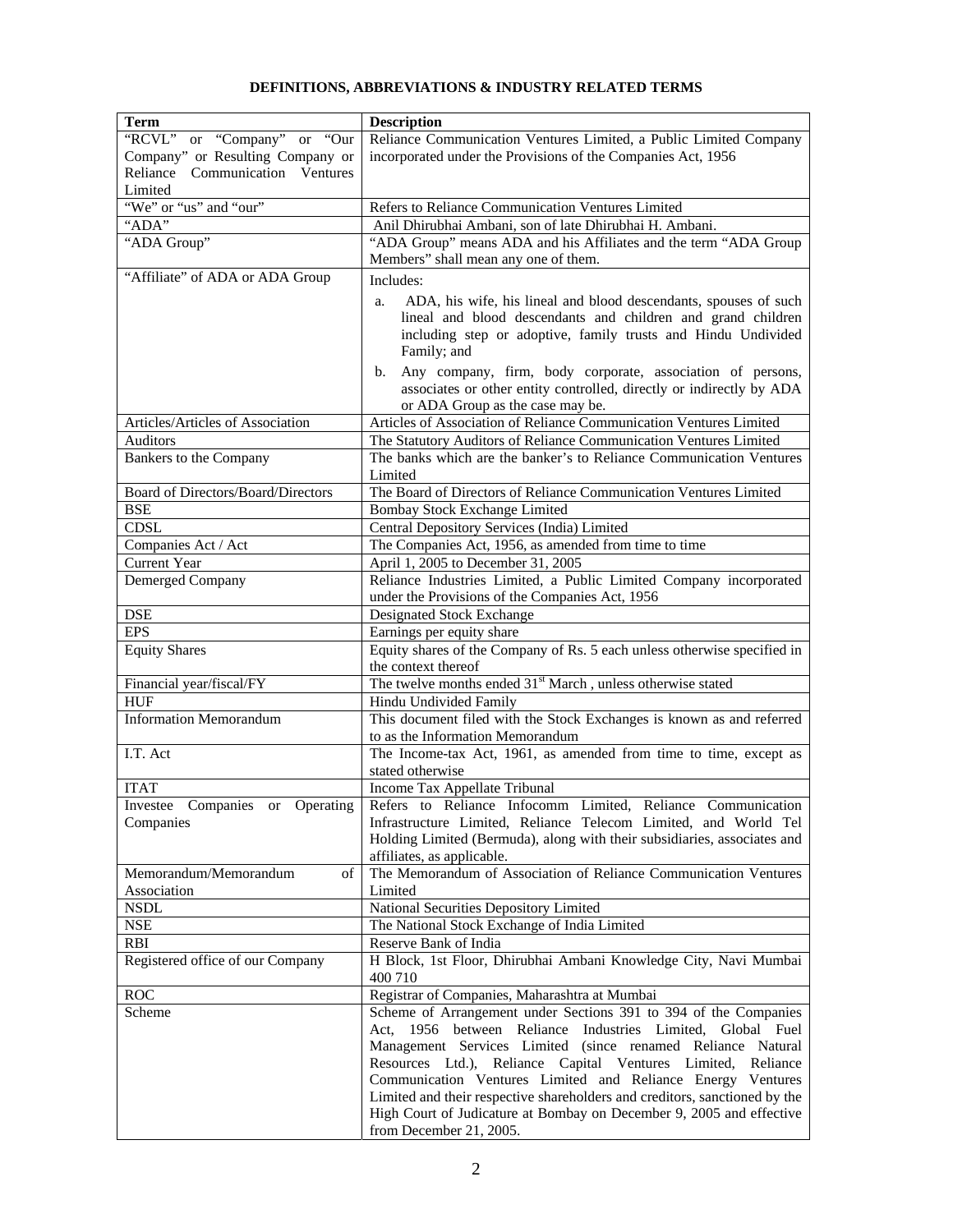| <b>SEBI</b>                    | The Securities and Exchange Board of India constituted under the<br>Securities and Exchange Board of India Act, 1992                                                                                                                                                                                                                                                                                                                                                                                                                                                                                                                                                                                                                                                                                                                                                                                                                                                                                                                                                                                                                                                                                                                                                                                                                                                                                                                                                                                                                                                                                                                                                                                                                                                                                                            |  |  |
|--------------------------------|---------------------------------------------------------------------------------------------------------------------------------------------------------------------------------------------------------------------------------------------------------------------------------------------------------------------------------------------------------------------------------------------------------------------------------------------------------------------------------------------------------------------------------------------------------------------------------------------------------------------------------------------------------------------------------------------------------------------------------------------------------------------------------------------------------------------------------------------------------------------------------------------------------------------------------------------------------------------------------------------------------------------------------------------------------------------------------------------------------------------------------------------------------------------------------------------------------------------------------------------------------------------------------------------------------------------------------------------------------------------------------------------------------------------------------------------------------------------------------------------------------------------------------------------------------------------------------------------------------------------------------------------------------------------------------------------------------------------------------------------------------------------------------------------------------------------------------|--|--|
| <b>SEBI</b> Act                | Securities and Exchange Board of India Act, 1992 as amended from time<br>to time                                                                                                                                                                                                                                                                                                                                                                                                                                                                                                                                                                                                                                                                                                                                                                                                                                                                                                                                                                                                                                                                                                                                                                                                                                                                                                                                                                                                                                                                                                                                                                                                                                                                                                                                                |  |  |
| <b>SEBI</b> Guidelines         | Securities and Exchange Board of India (Disclosure and Investor<br>Protection) Guidelines, 2000 issued by Securities and Exchange Board of<br>India effective from January 27, 2000, as amended, including instructions<br>and clarifications issued by Securities and Exchange Board of India from<br>time to time                                                                                                                                                                                                                                                                                                                                                                                                                                                                                                                                                                                                                                                                                                                                                                                                                                                                                                                                                                                                                                                                                                                                                                                                                                                                                                                                                                                                                                                                                                             |  |  |
| <b>Stock Exchanges</b>         | <b>BSE</b> and NSE                                                                                                                                                                                                                                                                                                                                                                                                                                                                                                                                                                                                                                                                                                                                                                                                                                                                                                                                                                                                                                                                                                                                                                                                                                                                                                                                                                                                                                                                                                                                                                                                                                                                                                                                                                                                              |  |  |
| Telecommunications Undertaking | The Demerged Company's undertaking, business, activities and<br>operations pertaining to telecommunications comprising all the assets<br>(moveable and immoveable) and liabilities which relate thereto or are<br>necessary therefor and including specifically:<br>All investments of the Demerged Company in Reliance Infocomm<br>$\mathbf{i}$<br>Limited, Reliance Communications Infrastructure Limited,<br>Reliance Telecom Limited and World Tel Holdings Limited<br>through which the Demerged Company carries on its business,<br>activities and operations pertaining to telecommunications<br>described in Part 'A' of Schedule IV of the Scheme;<br>All the debts (whether secured or unsecured), liabilities (including<br>$\rm ii)$<br>contingent liabilities), duties and obligations of the Demerged<br>Company of every kind, nature and description whatsoever and<br>howsoever accruing or arising out of, and all loans and borrowings<br>raised or incurred and utilized for its businesses, activities and<br>operations pertaining to telecommunications described in Part 'B'<br>of Schedule IV of the Scheme;<br>iii) All agreements, rights, contracts, entitlements, permits, licences,<br>approvals, consents, engagements, arrangements and all other<br>privileges and benefits of every kind, nature and description<br>whatsoever relating to the Demerged Company's business,<br>activities and operations pertaining to telecommunications;<br>iv) All intellectual property rights, records, files, papers, data and<br>documents relating to the Demerged Company's business,<br>activities and operations pertaining to telecommunications; and<br>All employees engaged in or relating to the Demerged Company's<br>V)<br>business,<br>activities<br>operations<br>pertaining<br>and<br>to |  |  |
|                                | telecommunications.                                                                                                                                                                                                                                                                                                                                                                                                                                                                                                                                                                                                                                                                                                                                                                                                                                                                                                                                                                                                                                                                                                                                                                                                                                                                                                                                                                                                                                                                                                                                                                                                                                                                                                                                                                                                             |  |  |
| RIL                            | Reliance Industries Limited                                                                                                                                                                                                                                                                                                                                                                                                                                                                                                                                                                                                                                                                                                                                                                                                                                                                                                                                                                                                                                                                                                                                                                                                                                                                                                                                                                                                                                                                                                                                                                                                                                                                                                                                                                                                     |  |  |
| <b>RIC</b>                     | Reliance Infocomm Limited, a Public Limited company incorporated<br>under the Provisions of the Companies Act, 1956                                                                                                                                                                                                                                                                                                                                                                                                                                                                                                                                                                                                                                                                                                                                                                                                                                                                                                                                                                                                                                                                                                                                                                                                                                                                                                                                                                                                                                                                                                                                                                                                                                                                                                             |  |  |
| <b>RTL</b>                     | Reliance Telecom Limited, a Public Limited company incorporated<br>under the Provisions of the Companies Act, 1956                                                                                                                                                                                                                                                                                                                                                                                                                                                                                                                                                                                                                                                                                                                                                                                                                                                                                                                                                                                                                                                                                                                                                                                                                                                                                                                                                                                                                                                                                                                                                                                                                                                                                                              |  |  |
| <b>RCIL</b>                    | Reliance Communication Infrastructure Limited, a Public Limited                                                                                                                                                                                                                                                                                                                                                                                                                                                                                                                                                                                                                                                                                                                                                                                                                                                                                                                                                                                                                                                                                                                                                                                                                                                                                                                                                                                                                                                                                                                                                                                                                                                                                                                                                                 |  |  |
|                                | company incorporated under the Provisions of the Companies Act, 1956                                                                                                                                                                                                                                                                                                                                                                                                                                                                                                                                                                                                                                                                                                                                                                                                                                                                                                                                                                                                                                                                                                                                                                                                                                                                                                                                                                                                                                                                                                                                                                                                                                                                                                                                                            |  |  |
| <b>WTL</b>                     | World Tel Holding Limited (Bermuda), a company incorporated under                                                                                                                                                                                                                                                                                                                                                                                                                                                                                                                                                                                                                                                                                                                                                                                                                                                                                                                                                                                                                                                                                                                                                                                                                                                                                                                                                                                                                                                                                                                                                                                                                                                                                                                                                               |  |  |
|                                | laws prevailing in Bermuda.                                                                                                                                                                                                                                                                                                                                                                                                                                                                                                                                                                                                                                                                                                                                                                                                                                                                                                                                                                                                                                                                                                                                                                                                                                                                                                                                                                                                                                                                                                                                                                                                                                                                                                                                                                                                     |  |  |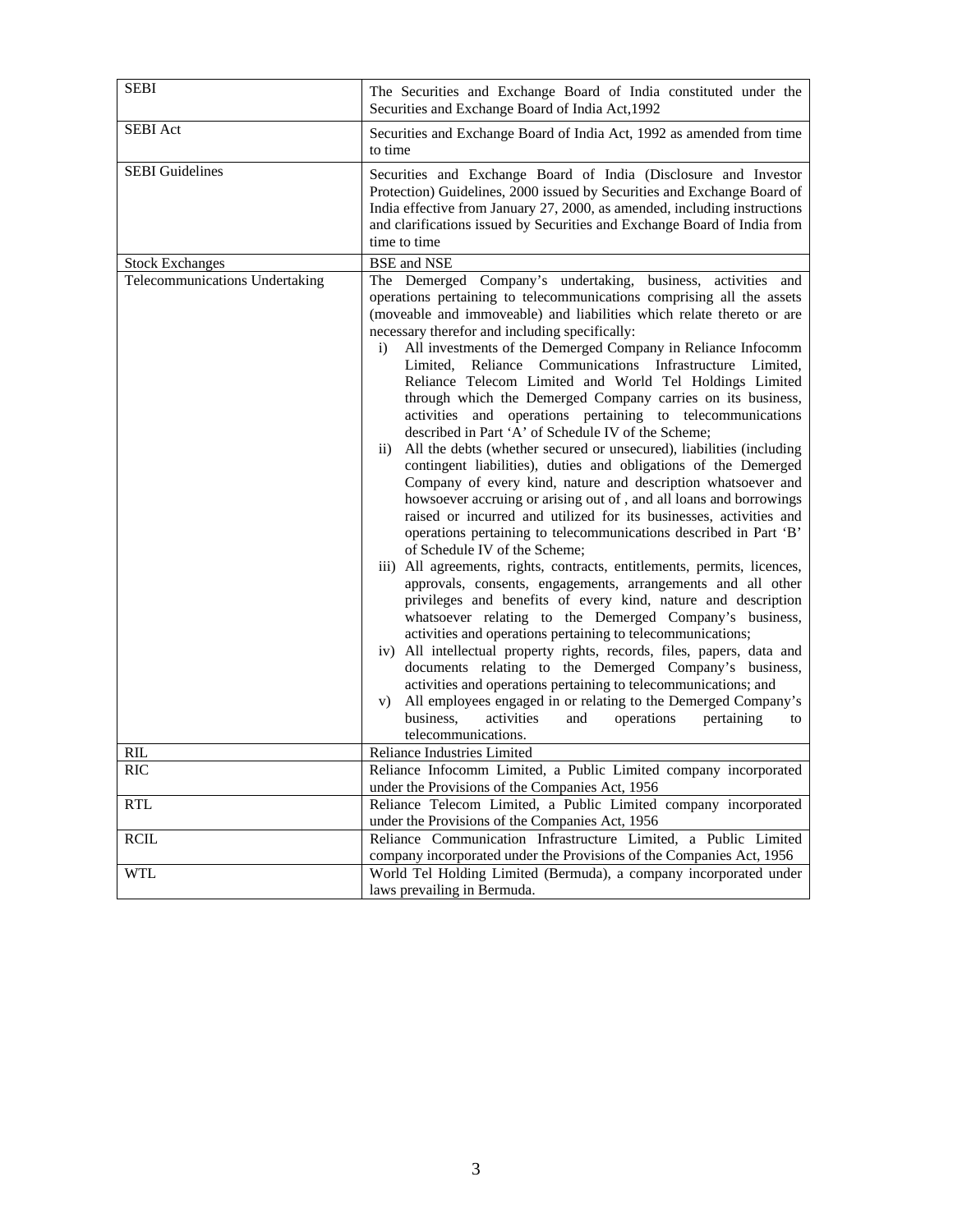# **General Industry Terms**

| <b>ADC</b>   | <b>Access Deficit Charge</b>                                                                                          |
|--------------|-----------------------------------------------------------------------------------------------------------------------|
| <b>ADSL</b>  | Asymmetrical Digital Subscriber Line                                                                                  |
| <b>ARPU</b>  | Average Revenue Per Unit                                                                                              |
| <b>BFSI</b>  | Banking, Finance, Securities and Insurance                                                                            |
| <b>BSNL</b>  | Bharat Sanchar Nigam Limited                                                                                          |
| <b>BSS</b>   | <b>Business Support System</b>                                                                                        |
| <b>BTS</b>   | <b>Base Trans-Receiver Stations</b>                                                                                   |
| <b>BTSL</b>  | <b>Basic Telephone Services License</b>                                                                               |
| CAGR         | Compounded Annual Growth Rate                                                                                         |
| <b>CAPEX</b> | Capital Expenditure                                                                                                   |
| CAS          | <b>Conditional Access System</b>                                                                                      |
| <b>CDMA</b>  | <b>Code Division Multiple Access</b>                                                                                  |
| <b>CIOU</b>  | <b>Customer Integrated Operations Unit</b>                                                                            |
| <b>CLIP</b>  | Calling Line Identification Presentation                                                                              |
| <b>CMTS</b>  | Cellular Mobile Telephone Services                                                                                    |
| COPC         | <b>Customer Operations Performance Centre</b>                                                                         |
| <b>CPP</b>   | Calling party Pays                                                                                                    |
| DoT          | Department of Telecommunications, under Ministry of Communications and<br>Information Technology, Government of India |
| <b>DTH</b>   | Direct to Home                                                                                                        |
| <b>DWDM</b>  | Dense Wavelength Division Multiplexing                                                                                |
| <b>FMCG</b>  | <b>Fast Moving Consumer Goods</b>                                                                                     |
| <b>GDR</b>   | <b>Global Depository Receipts</b>                                                                                     |
| GoI          | Government of India                                                                                                   |
| <b>GSK</b>   | Get Started Kit                                                                                                       |
| <b>GSM</b>   | Global System for Mobile Communication                                                                                |
| <b>HCC</b>   | Handset Change Card                                                                                                   |
| <b>HFC</b>   | Hybrid Fibre Co-axial                                                                                                 |
| $\rm{IDC}$   | <b>Internet Data Centre</b>                                                                                           |
| <b>ILDS</b>  | <b>International Long Distance Service</b>                                                                            |
| $_{\rm IP}$  | <b>Internet Protocol</b>                                                                                              |
| <b>IPLC</b>  | <b>International Private Leased Circuit</b>                                                                           |
| <b>ISO</b>   | International Standard Organization                                                                                   |
| <b>ISP</b>   | <b>Internet Service Provider</b>                                                                                      |
| $\rm IUC$    | <b>Interconnect Usage Charge</b>                                                                                      |
| LCO          | Local Cable Operator                                                                                                  |
| <b>LDCA</b>  | Long Distance Circle Area                                                                                             |
| <b>MCN</b>   | Media Convergence Nodes                                                                                               |
| $\rm MHz$    | Mega Hertz                                                                                                            |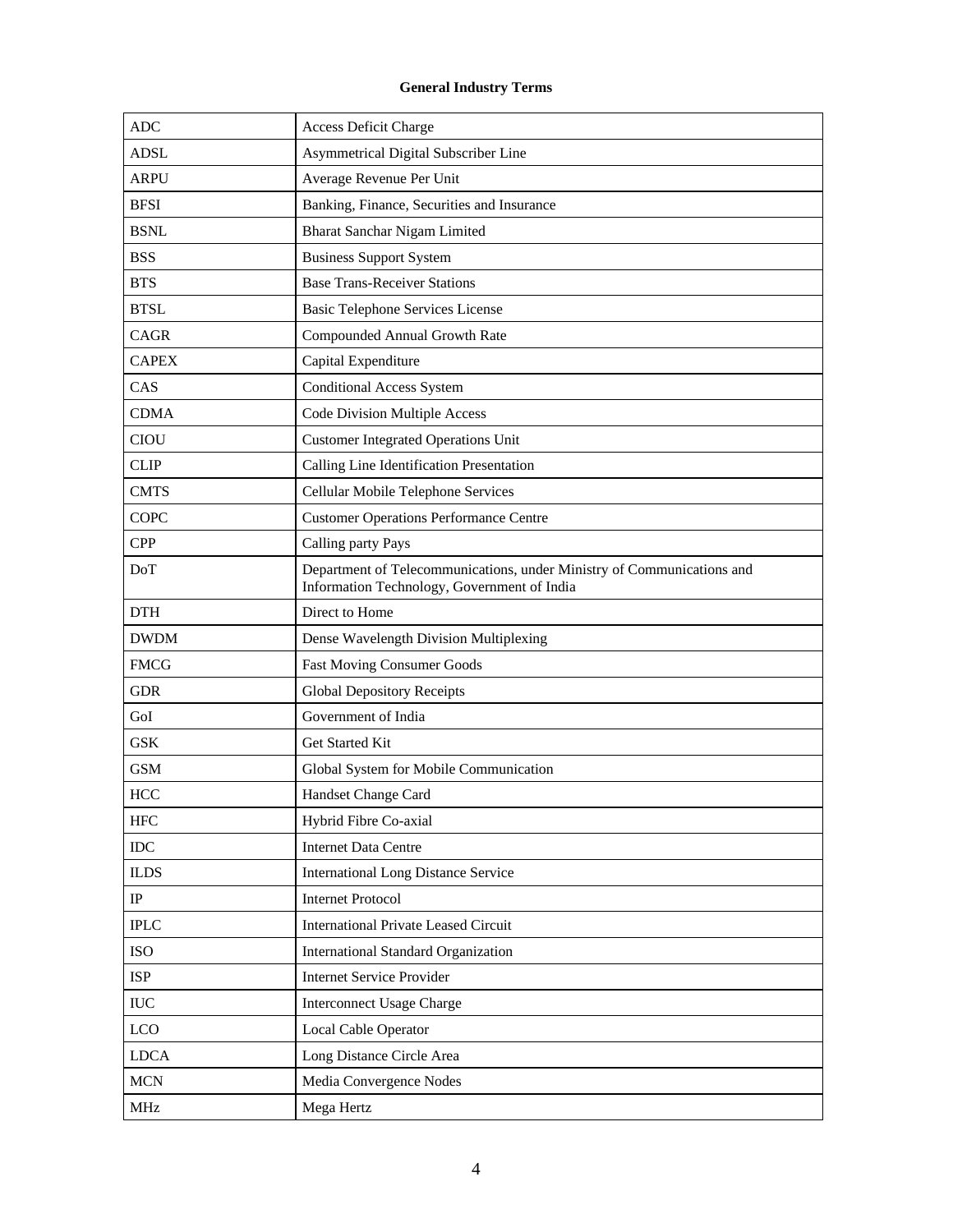| <b>MSO</b>                 | Multi System Operator                                                                                                                     |  |  |
|----------------------------|-------------------------------------------------------------------------------------------------------------------------------------------|--|--|
| <b>MTNL</b>                | Mahanagar Telephone Nigam Limited                                                                                                         |  |  |
| <b>NBFC</b>                | Non Banking Finance Company                                                                                                               |  |  |
| Net debt                   | Long terms debt less cash and cash equivalents                                                                                            |  |  |
| <b>NLDS</b>                | National Long Distance Service                                                                                                            |  |  |
| <b>NLDO</b>                | <b>National Long Distance Operator</b>                                                                                                    |  |  |
| <b>NTP</b>                 | National Telecom Policy                                                                                                                   |  |  |
| <b>OSS</b>                 | <b>Operation Support System</b>                                                                                                           |  |  |
| PC                         | Personal Computer                                                                                                                         |  |  |
| <b>PCO</b>                 | Public Call Office                                                                                                                        |  |  |
| PIN                        | Personal Identification Number                                                                                                            |  |  |
| PoP                        | Point of Presence                                                                                                                         |  |  |
| <b>SCN</b>                 | <b>Show Cause Notice</b>                                                                                                                  |  |  |
| <b>SDCA</b>                | <b>Short Distance Circle Area</b>                                                                                                         |  |  |
| <b>SIM</b>                 | Subscriber Identity Module                                                                                                                |  |  |
| <b>STD</b>                 | <b>Subcriber Trunk Dialing</b>                                                                                                            |  |  |
| <b>TDSAT</b>               | Telecom Disputes Settlement Appellate Tribunal                                                                                            |  |  |
| <b>TRAI</b>                | Telecom Regulatory Authority of India, constituted under Telecom Regulatory<br>Authority of India Act, 1997 as amended from time to time. |  |  |
| <b>Triple Play Service</b> | Voice, Video (Cable TV) and Data (Internet)                                                                                               |  |  |
| <b>UASL</b>                | <b>Unified Access Services Licenses</b>                                                                                                   |  |  |
| <b>VSAT</b>                | Very Small Aperture Terminal                                                                                                              |  |  |
| <b>VSNL</b>                | Videsh Sanchar Nigam Limited                                                                                                              |  |  |
| <b>WPC</b>                 | Wireless Planning Commission                                                                                                              |  |  |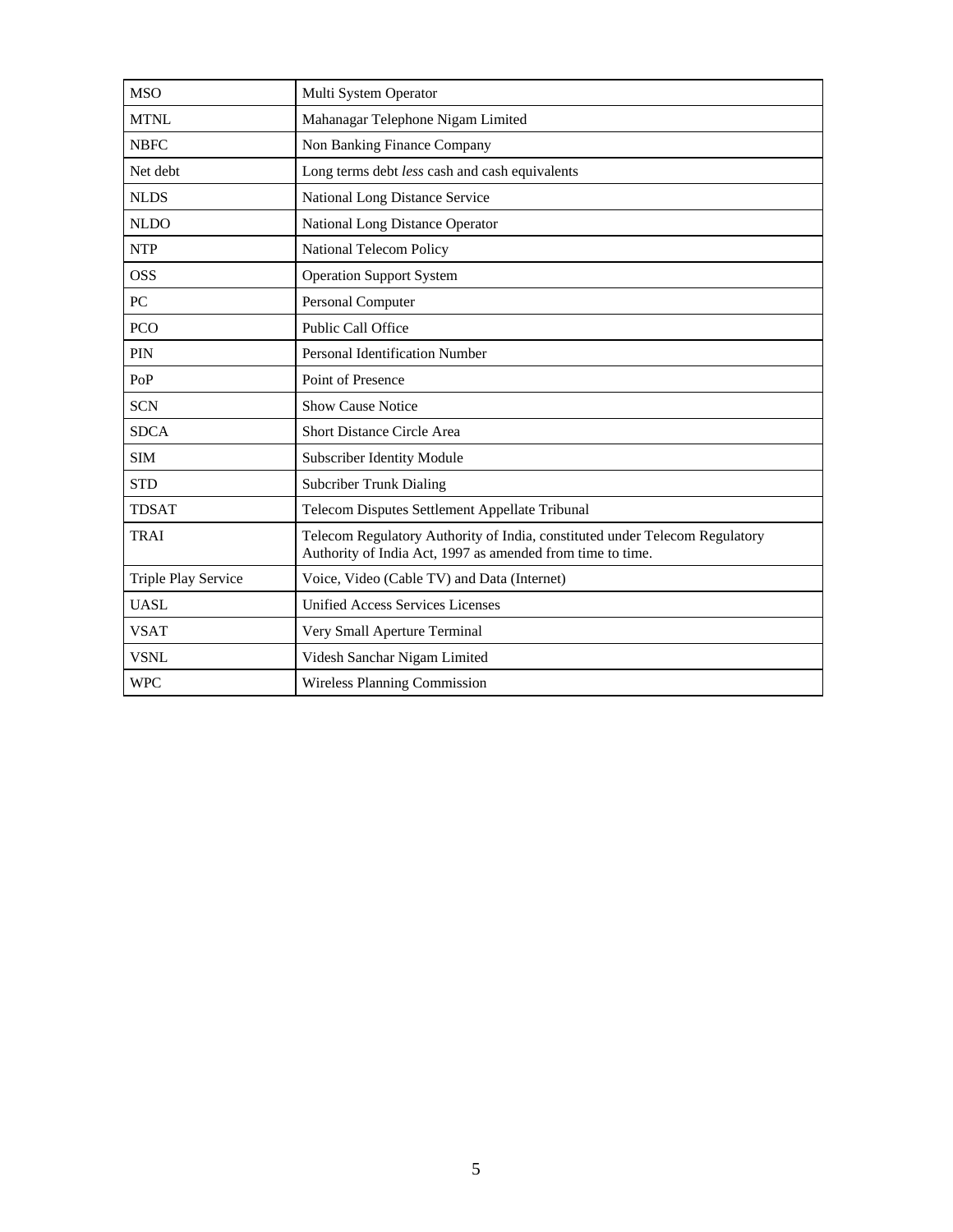## **CERTAIN CONVENTIONS; USE OF MARKET DATA**

Unless stated otherwise, the financial data in this Information Memorandum is derived from our unconsolidated financial statements prepared in accordance with Indian GAAP. Our current financial year commenced on April 1, 2005 and ended on December 31, 2005. In this Information Memorandum, any discrepancies in any table between the total and the sums of the amounts listed are due to rounding-off.

For definitions, please see the section titled "Definitions, Abbreviations and Industry Related Terms".

All references to "India" contained in this Information Memorandum are to the Republic of India. All references to "Rupees" or "Rs." are to Indian Rupees, the legal currency of the Republic of India.

Unless stated otherwise, industry data used throughout this Information Memorandum has been obtained from industry publications. Industry publications generally state that the information contained in those publications has been obtained from sources believed to be reliable but that their accuracy and completeness are not guaranteed and their reliability cannot be assured. Although we believe that industry data used in this Information Memorandum is reliable, it has not been independently verified.

The Equity shares of Reliance Communications Infrastructure Limited, Reliance Infocomm Limited, Reliance Telecom Limited and WorldTel Holdings Limited (Bermuda) are not listed on any Stock Exchange. The information included in this Information Memorandum about Reliance Communications Infrastructure Limited, Reliance Infocomm Limited, Reliance Telecom Limited and World Tel Holdings Limited (Bermuda) and other listed and unlisted companies is based on their respective Annual Reports and their respective information made publicly available by the respective companies.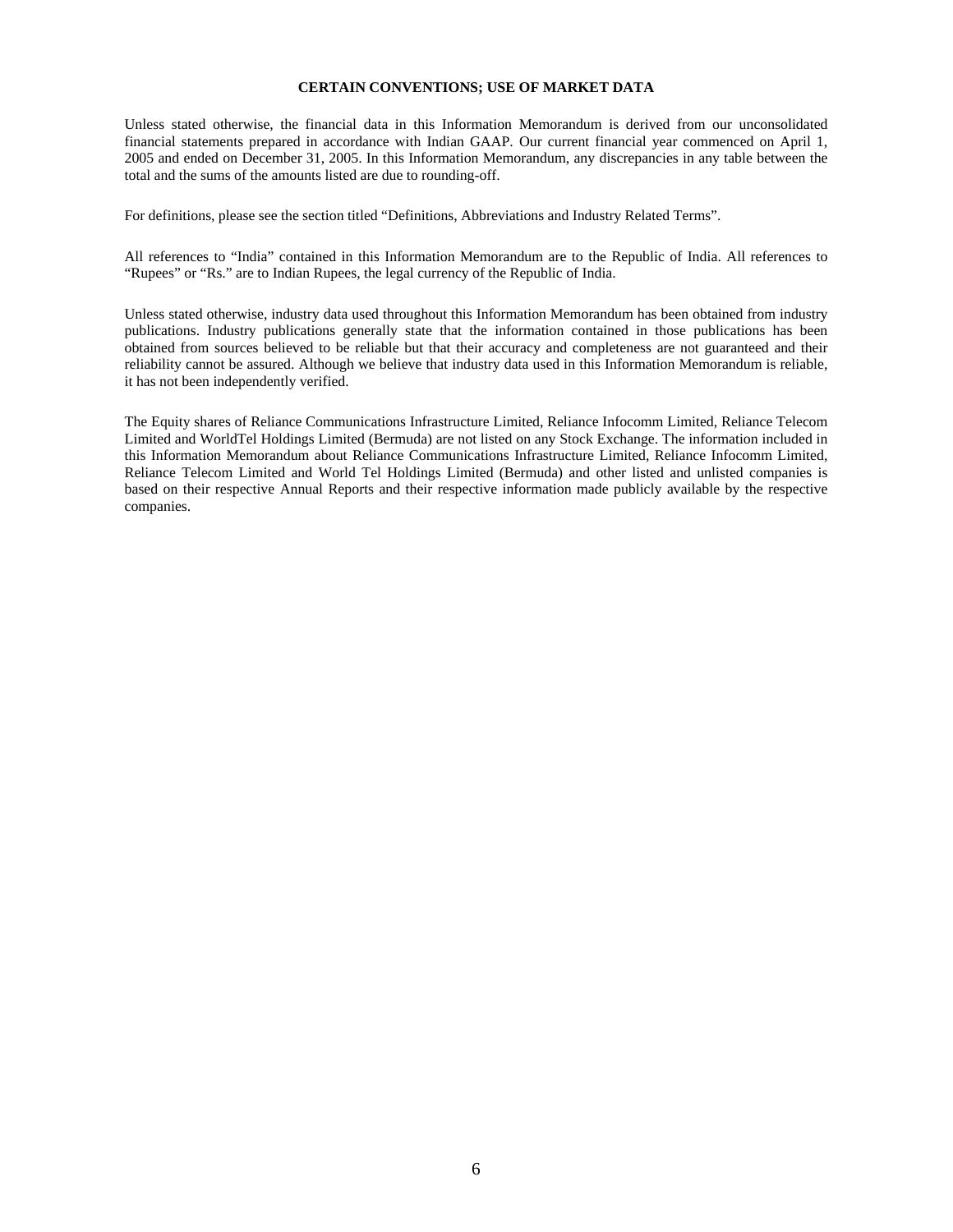## **FORWARD LOOKING SATEMENTS**

We have included statements in this Information Memorandum, that contain words or phrases such as "will", "aim", "will likely result", "believe", "expect", "will continue", "anticipate", "estimate", "intend", "plan", "contemplate", "seek to", "future", "objective", "goal", "project", "should", "will pursue" and similar expressions or variations of such expressions that are "forward-looking statements".

All forward-looking statements are subject to risks, uncertainties and assumptions that could cause actual results to differ materially from those contemplated by the relevant forward-looking statement. Important factors that could cause actual results to differ materially from our expectations include, among others:

- General economic and business conditions in India and other countries;
- Our ability to successfully implement our strategy, our growth and expansion plans and technological changes;
- Changes in the value of the Rupee and other currency changes;
- Changes in Indian or international interest rates;
- Changes in laws and regulations in India;
- Changes in political conditions in India; and
- Changes in the foreign exchange control regulations in India.

For further discussion of factors that could cause our actual results to differ, see the section titled "Risk Factors". By their nature, certain risk disclosures are only estimates and could be materially different from what actually occurs in the future. As a result, actual future gains or losses could materially differ from those that have been estimated.

We do not have any obligation to, and do not intend to, update or otherwise revise any statements reflecting circumstances arising after the date hereof or to reflect the occurrence of underlying events, even if the underlying assumptions do not come to fruition.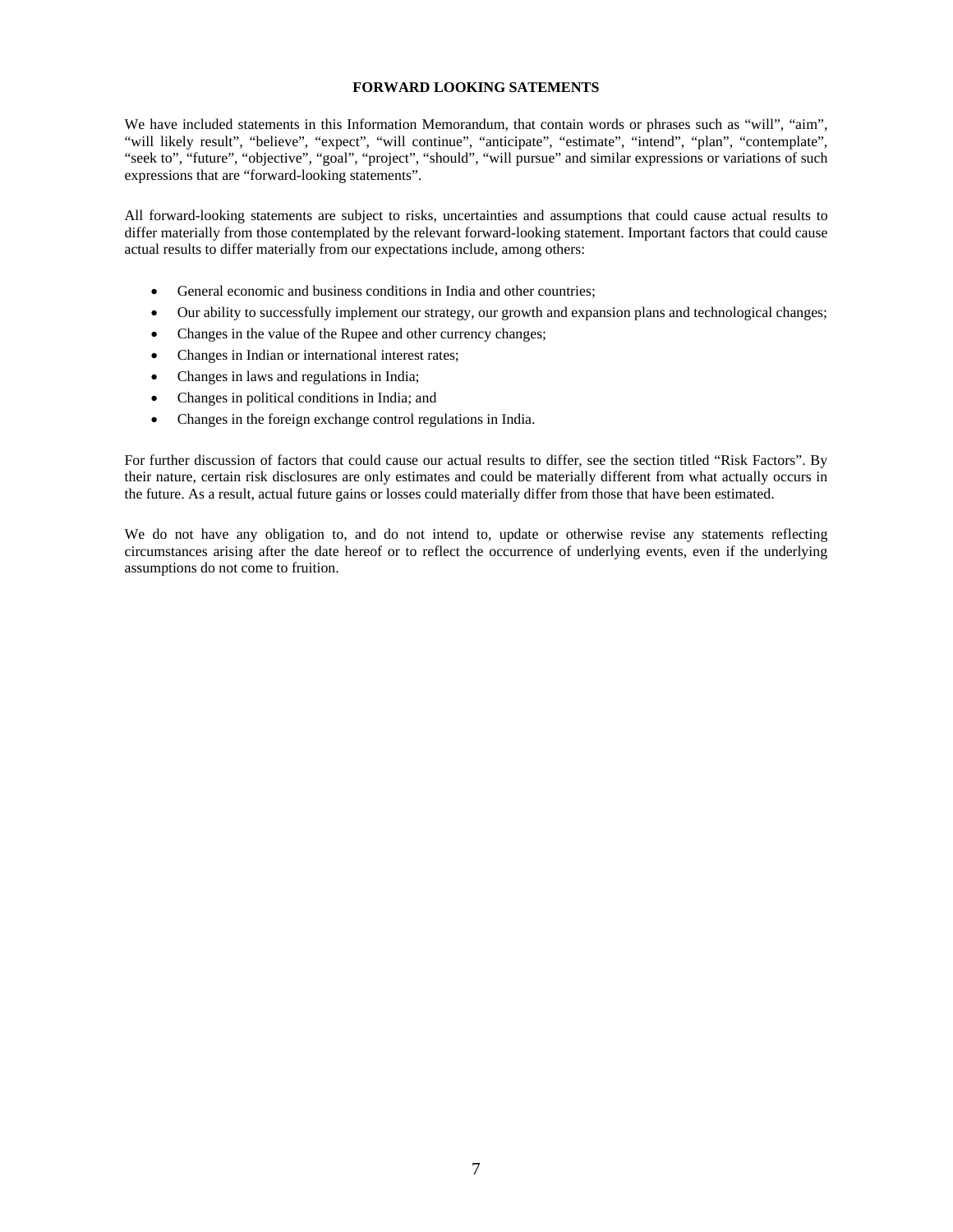## **RISK FACTORS**

*An investment in equity shares involves a high degree of risk. You should carefully consider all of the information in this Information Memorandum, including the risks and uncertainties described below. If any of the following risks actually occur, our business, financial condition and results of operations could suffer, the trading price of our Equity Shares could decline, and you may lose all or part of your investment.* 

#### *Internal Risk Factors*

## **We rely on the ability of our operating companies to generate earnings and pay dividends to us, and any decline in the earnings of our operating companies or their ability to pay dividends to us would materially and adversely affect our earnings and operational flexibility**

Reliance Communication Ventures Limited ("RCVL") is a Resulting Company which has been vested with the Telecommunication Undertaking, pursuant to demerger of Reliance Industries Limited (RIL), comprising inter-alia investments in the equity shares of the operating companies viz. Reliance Infocomm Limited (RIC), Reliance Communications Infrastructure Limited (RCIL) and Reliance Telecom Limited (RTL). The Company has also been vested with investments in WorldTel (Bermuda) Limited (WTL). Accordingly, the Company's only source of income presently is mainly from investments in RIC, RCIL and RTL. Any adverse financial impact on the business of these operating companies would have a negative impact on the revenues and profitability of the Company.

We cannot assure you that our operating companies will generate sufficient earnings and cash flows to pay dividends or otherwise distribute sufficient funds to enable us to meet our obligations and expenses or declare dividends. The ability of our operating companies to pay dividends depends on their business considerations. In addition, these operating companies have incurred substantial indebtedness to third parties. The terms of the agreements with some of these third-party lenders restrict our ability to obtain funds from these operating companies. Accordingly, we cannot assure you that our operating companies or our company will be able to pay dividends.

#### We do not own the majority of the voting shares in all of our operating companies and, as a result, we do not **have complete control of these companies, which may limit our ability to cause these operating companies to take actions we believe would be beneficial to our shareholders**

We hold less than 50% equity shareholding in the operating companies. The ownership interests in our operating companies do not in every instance provide us with the ability to control all actions that require shareholder approval. Any change in the overall shareholding structure of our company and/or our operating companies may adversely impact the interests of our company and our shareholders. We participate in the management of such operating companies, but we may not have the ability to prevent them from undertaking activities or taking steps or implementing decisions or pursuing strategic objectives that may conflict with the interests or overall strategic objectives of our company and our shareholders.

#### **The Trade Mark Management Agreement, Non Compete Agreement and Shared Services Agreement, executed with RIL, while the company was still under RIL's control, may not be amended to protect the interests of our company, and/or the same may not be implemented, and this may adversely impact interests of our Company and its shareholders.**

A Trade Mark Management Agreement, Non Compete Agreement and Shared Services Agreement was executed between our company and RIL, while the company was still under RIL's control. The said Agreements have been executed with the approval of only RIL's nominees on the Board of our company, and despite the dissent of the only Director on the Board representing Shri Anil D. Ambani, under whose control the company now is, and was always intended to remain in the future. The Agreements as signed contain significant, material and fundamental deviations from, and do not correctly reflect, the agreed position arrived at between our Company and RIL for the continued benefit of more than 20 lakh Reliance shareholders.

There is no certainty that the said Trade Mark Management Agreement, and Non Compete Agreements with RIL will be amended to protect the interests of our shareholders, and/or that the same will be implemented at all. Any unfair competition in violation of the agreed position may severely affect the interests of the Shareholders of the Company. Similarly, violation of the understanding for creation, protection and promotion of Trade Marks and Brands and nonprovision of certain services may severely undermine the economic value of the Company, which will adversely impact the interests of the Company's shareholders.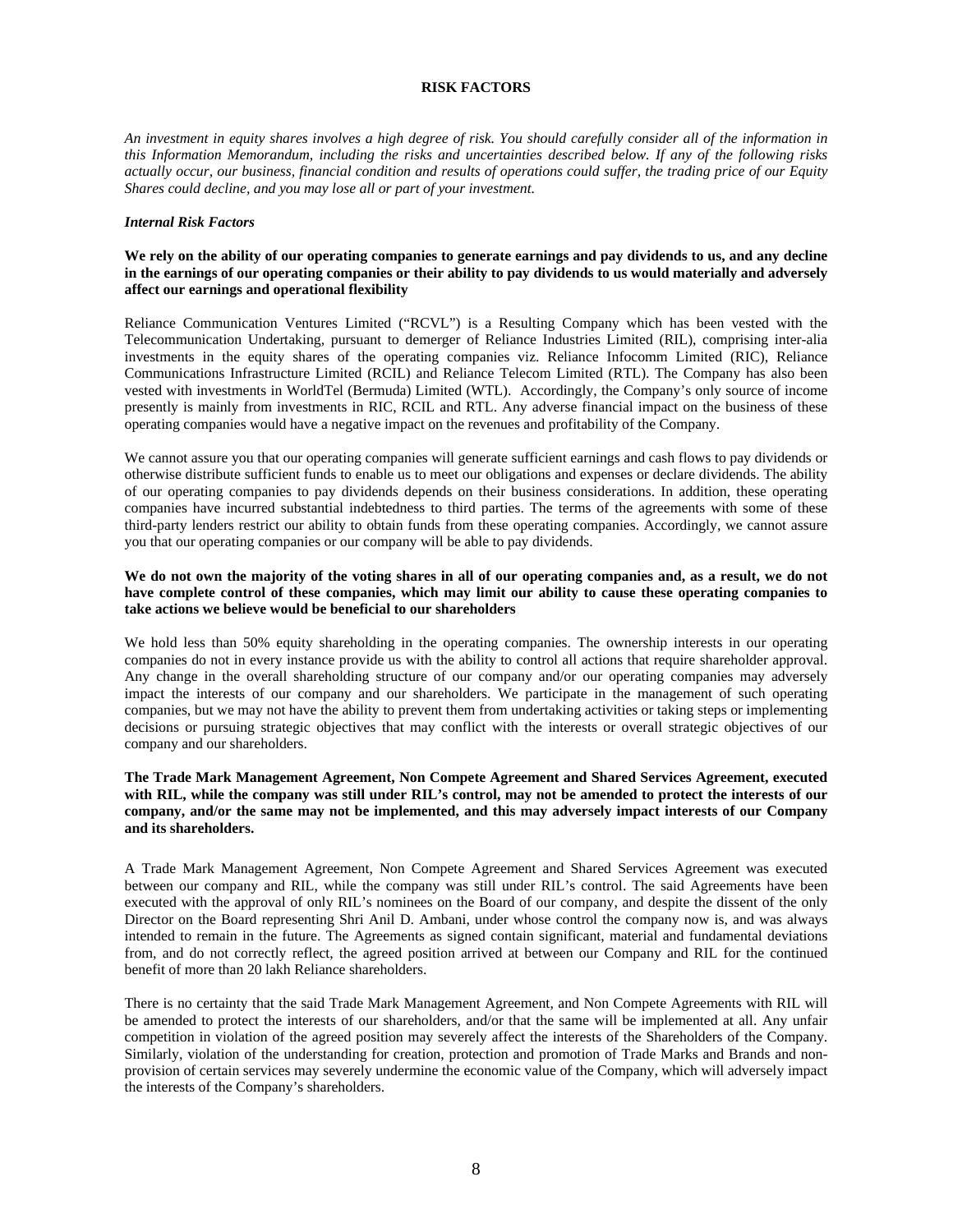#### **Actions by RIL and the erstwhile management of the Company have reduced our financial flexibility, and such actions may not be reversed**

The re-organisation of the Reliance Group, as agreed between Shri Mukesh Ambani, Chairman and Managing Director, RIL, and Shri Anil Dhirubhai Ambani, envisaged, interalia, transfer by RIL to the Company of a sum of Rs. 3,100 crore in cash as part of the demerger of the Telecommunication Undertaking in terms of the Scheme, for the continued benefit of over 20 lakh Reliance shareholders.

As against the transfer of the aforesaid amount of Rs. 3,100 crore as per the agreed position, RIL transferred only Rs. 372.08 crore in cash to the Company. The balance amount of Rs. 2,727.92 crore was transferred in the form of deep discount bonds of Reliance Communication Infrastructure Limited held by RIL. This has reduced financial flexibility of RCVL. This action was taken by RIL (while the Company was still under RIL's control), without even the knowledge of the representative of Shri Anil D. Ambani on RCVL's Board.

The reconstituted Board of the Company has decided to take appropriate steps in this regard, but there is no certainty that the actions of RIL and the erstwhile management will be reversed and/or that the agreed position will be restored to protect the interests of our shareholders.

#### **No agreement has been entered into between RIL and the Company, to provide support to the Company and its subsidiaries for import of capital goods, as per the agreed position, and this may be prejudicial to the interests of our Company and our shareholders**

As part of the re-organisation of the Reliance Group, as agreed between Shri Mukesh Ambani, Chairman and Managing Director, RIL, and Shri Anil Dhirubhai Ambani, the Mukesh Ambani/RIL Group has to continue to provide support in the shape of export obligations against import of capital goods, as in the past, to the Company and its subsidiaries and affiliates, to enable import of capital goods and services under the EPCG scheme of the Government of India, upto Rs. 10,000 crores during the period from April 1, 2005 to March 31, 2007.

RIL has not yet executed any agreement with the Company, in connection with the above obligation. The reconstituted Board of the Company has decided to take appropriate steps in this regard, but there is no certainty that such agreement will be executed or that the Company and/or its subsidiaries/affliates will get the requisite support as agreed, and this may adversely impact the interests of the Company's shareholders.

## **Some of our operating companies have a history of losses, substantial capital and operating expenditure, negative cash flows, and working capital deficits, which may continue.**

Our operating companies have incurred losses and recorded negative cash flows in the recent past and expect to continue to incur substantial expenditures on account of capital and operational costs, for existing and new projects and businesses, including those businesses which may not as yet have an established customer base. Some of our main operating companies have incurred significant losses and recorded negative cash flows since the commencement of their business. As a matter of prudent and conservative accounting practice, Reliance Infocomm Limited (RIC) and Reliance Communication Infrastructure Limited (RCIL) have made a provision for Rs. Rs. 2,382.93 crore and Rs. Rs.2,104.20 crore, respectively, on account of inter alia bad debts, inventories, claims from government authorities, impairment of assets, and other exceptional and non-recurring expenditure, mainly relating to the period up to  $31<sup>st</sup>$ March 2005, prior to restructuring of the Reliance group. As of 31 December 2005, based on their unaudited accounts, RIC had an accumulated loss of Rs. 2,685.87 crore, and RCIL had an accumulated loss of Rs. 2,204.98 crore. Some of our operating companies may continue to incur net losses for the foreseeable future. Although our operating companies have experienced growth in revenues in recent periods, this growth rate may not be indicative of future operating results and they will need to generate significant revenues and efficiently control capital and operating expenses to achieve profitability. It cannot be assured that our operating companies will be able to achieve and/or sustain operating profits.

**The Government and/or other authorities have initiated several adverse actions, and/or imposed substantial fines and penalties, against some of our operating companies for alleged breach of license conditions and/or other alleged breaches of laws, rules and regulations mainly relating to the period prior to the restructuring of Reliance Group, which if sustained may have material adverse impact on their operations, financial condition and prospects, and there can be no assurance that they will succeed in defense against such actions, and this may adversely impact the interests of our Company and our shareholders** 

The Government and/or other authorities have initiated several actions, and/or imposed substantial fines and penalties, against some of our operating companies for alleged breach of license conditions and/or other alleged breaches of laws,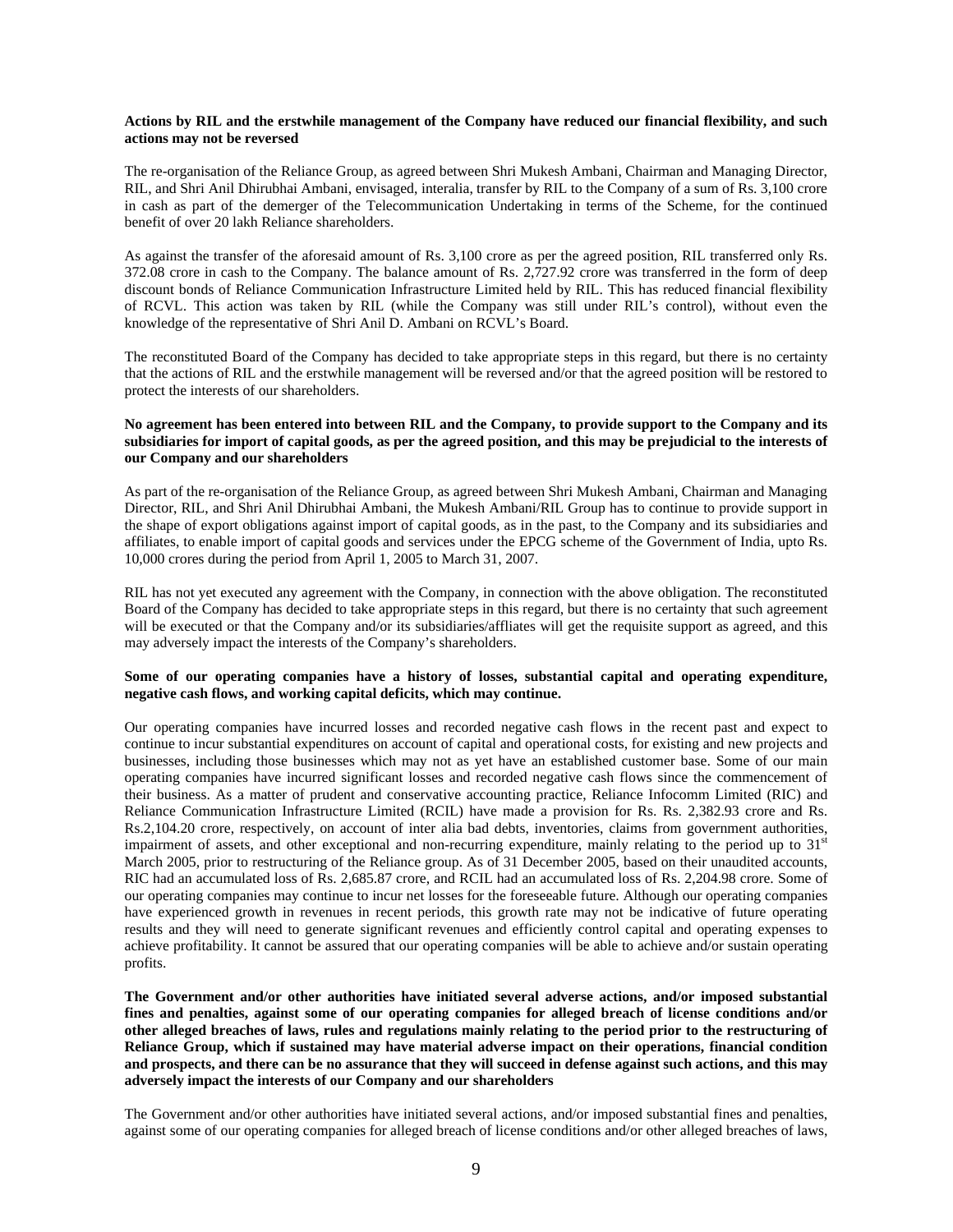rules and regulations, mainly relating to the period prior to the restructuring of Reliance Group, which if sustained may have material adverse impact on their operations, financial condition and prospects, and for which they have taken appropriate steps to challenge such actions. However, there can be no assurance that our operating companies will succeed in their defense against such actions, and this may adversely affect our Company and our shareholders. Please also see "**OUTSTANDING LITIGATIONS AND MATERIAL DEVELOPMENTS."**

## **We hold certain properties on leasehold or leave and license basis on which BTS and MCNs of our Operating Companies are located. Transfer or renewal of these leasehold/leave and license rights may be delayed or may take place with restrictions or may not take place at all. This may affect the operations of our Operating Companies.**

The Company holds certain immovable properties where BTS and MCNs, etc of our operating companies are located, on leasehold or leave and license basis. The leasehold/leave and license rights carry the inherent risks of local levies and/or lease rental escalations and need periodical renewal which may not take place. Further, the effective implementation of these leasehold/leave and license rights in favour of the Company is also dependent on action by the lessors/licensors, which may not be in our control. Transfer of these rights may be delayed or certain restrictions may be imposed or may not be transferred at all. This may affect our effective possession or rights over these assets, warranting relocation, which may adversely impact the services of our operating companies.

#### *Risks Relating to the Telecommunications Industry Generally*

**We hold significant equity stakes in Reliance Infocomm Limited, Reliance Communication Infrastructure Limited, Reliance Telecom Limited and/or their respective subsidiaries and affiliates (all such entities are hereinafter collectively referred to as the "operating companies"). As a result, the risks to which our operating companies are exposed, an illustrative but not exhaustive list of which appears hereinbelow, may also have significant adverse impact on the Company and the Shareholders.** 

#### **Required licenses and permits may be difficult to obtain, and once obtained may be amended or revoked or may not be renewed**

The operation of telecommunications networks and the provision of related services are regulated to varying degrees by national, state, regional or local governmental and/or regulatory authorities. Operating licenses of our operating companies specify the services they can offer and the frequency spectrum they can utilize for mobile operations. These licenses are subject to review, interpretation, modification or termination by the relevant authorities. It cannot be assured that the relevant authorities will not take any action that could materially and adversely affect the operation of our operating companies. The operating licenses are generally renewable upon expiration. However, it cannot assured that they will be renewed or that any renewal on new terms will be commercially acceptable to our operating companies. If our operating companies fail to renew any of their licenses, they may lose the ability to continue to operate the affected business, and the realizable value of their relevant network infrastructure and related assets may be materially and adversely affected.

The deployment of networks by our operating companies requires various approvals or permits from national, state, regional or local governmental and/or regulatory authorities, particularly in relation to establishing cell sites. These approvals and permits may include building, construction and environmental permits, antenna and mast deployment approvals and other various planning permissions. Our operating companies have experienced, and may continue to experience, difficulties in obtaining some of these approvals and permits which may require them to seek alternative cell sites and/or incur considerable effort and expense where a suitable alternative cell site is not available.

It cannot be assured that the difficulties our operating companies have experienced, or may continue to experience, in obtaining required approvals or permits will not materially and adversely affect their financial condition, results of operations and prospects.

#### **Some of the licenses impose network build-out and other operating targets and conditions, and our operating companies may be subject to fines or our licenses could be revoked if they fail to meet these conditions**

The rules of some government regulatory authorities having jurisdiction over operations of our operating companies require them to meet specified network build-out requirements and schedules. In addition, their licenses typically require satisfaction of various obligations, including minimum specified quality, service, coverage criteria and capital investment. Failure to comply with these obligations could result in the imposition of fines or the revocation or forfeiture of the license for that area. Furthermore, the need to meet scheduled deadlines may cause them to expend more resources than otherwise budgeted for a particular network build-out. It cannot be assured that our operating companies will be able to fully comply with the terms and conditions of these licenses and permits.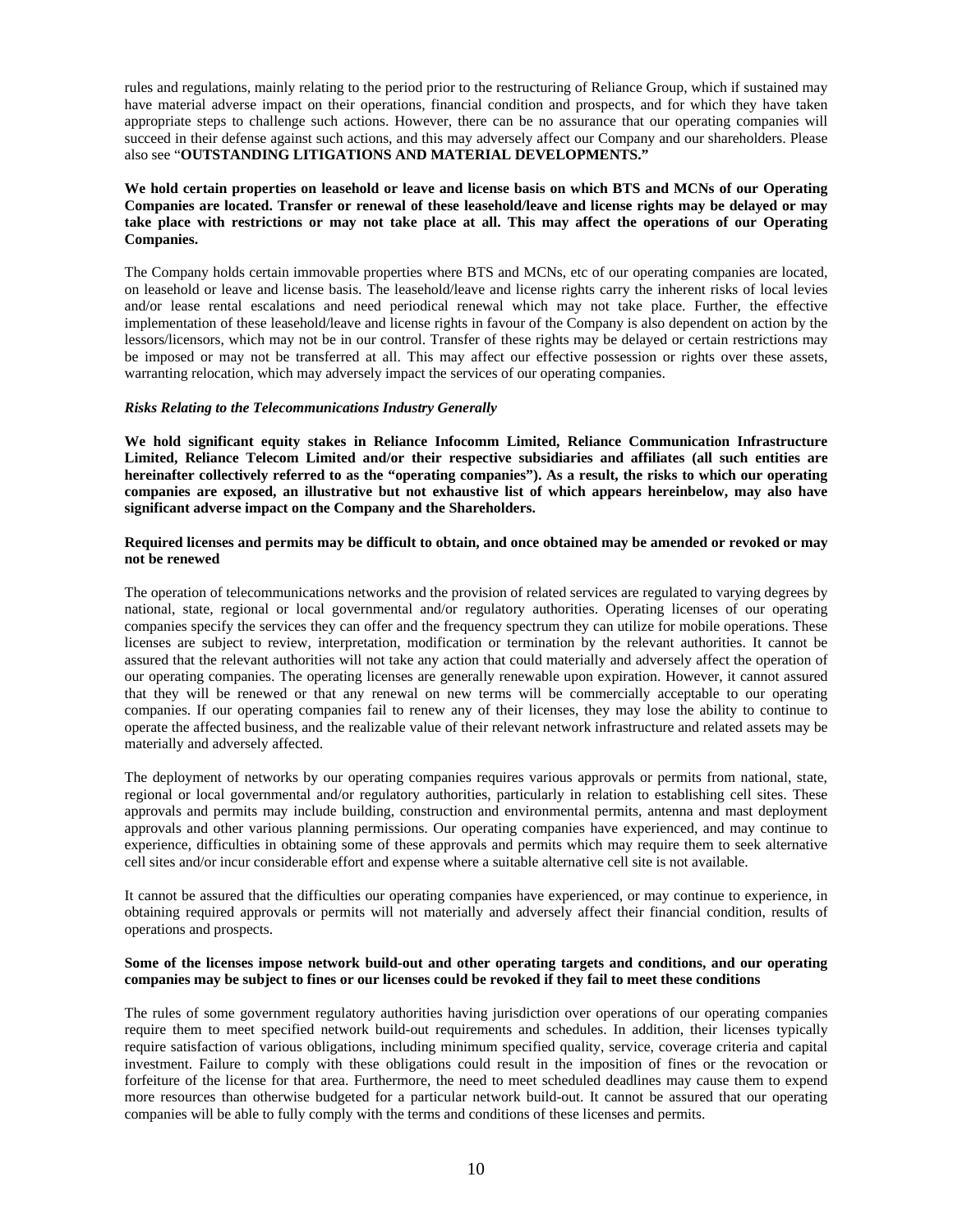Failures by our operating companies to comply with applicable law with respect to required licenses, permits or consents could materially and adversely affect our financial condition, results of operations and prospects.

#### **Rapid technological changes may increase competition and render technologies, products or services of the operating companies obsolete**

The telecommunication services industry is characterized by rapid technological change and significant capital requirements. Given the fast pace of technological innovation in the telecommunication sector, our operating companies face the risk of technology becoming obsolete and may need to invest significantly large amounts to upgrade their networks or use new technologies. It cannot be assured that the services enabled by new technologies will be accepted by customers to the extent required to generate an acceptable rate of return. In addition, the operating companies face the risk of unforeseen complications in the deployment of these new services and technologies, and it cannot be assured that the estimate of the necessary capital expenditure to offer such services will not be exceeded. New services and technologies may not be developed and/or deployed according to expected schedules or may not achieve commercial acceptance or be cost effective. The failure of the operating companies' services to achieve commercial acceptance could result in additional capital expenditures or a reduction in profitability. Any such charge could materially and adversely affect their financial condition and the results of our operations.

## **Our operating companies are dependent on interconnection with their competitors' networks and associated infrastructure as well as roaming arrangements with other telecommunications operators**

The ability of our operating companies to provide commercially viable mobile and fixed-line telecommunications services depends, in part, upon their interconnection arrangements with other telecommunications operators. In particular, they are dependent on interconnection with their competitors' mobile and fixed-line networks and associated infrastructure for the successful operation of business. The framework by which interconnection charges are made are regulated by the relevant government authorities. Any change to the framework or the basis upon which interconnection charges are made is likely to require the renegotiation of the interconnection agreements. It cannot be assured that our operating companies will be able to maintain their interconnection agreements on terms that are commercially acceptable or that any material increase in the interconnection expenses would not have a material adverse effect on the financial condition and the results of operations of our operating companies.

Our operating companies are also dependent upon roaming agreements with other telecommunications operators as a source of revenues when the other telecommunications operators' customers roam on their networks. If these roaming agreements were to terminate, or if the other telecommunications operators were to deploy incompatible technologies, roaming revenues and profits of our operating companies may be materially reduced, and our customer base may also be impacted.

#### **The ability to deliver services by our operating companies may be interrupted due to a systems failure or shutdown in our networks**

Services of our operating companies are currently carried through our mobile and fixed-line telecommunications networks, as well as through their transmission networks comprised of optical fiber cable, microwave, submarine cable and satellite transmission links. These networks may be vulnerable to damage or interruptions in operations due to adverse weather conditions, earthquakes, fires, floods, power loss, telecommunications failures, software flaws, transmission cable cuts or similar events. Any failure of the networks, servers, or any link in the delivery chain that results in an interruption in the operations or an interruption in the provision of any of the services of our operating companies, whether from operational disruption, natural disaster, military or terrorist activity, or otherwise, could damage the ability to attract and retain subscribers and materially and adversely affect their financial condition, results of operations and prospects.

#### **The spectrum allocated to our operating companies may be insufficient for the expansion of their mobile telecommunications business**

The operation of mobile telecommunications networks of operating companies is limited by the amount of spectrum allocated to them in the jurisdictions where they operate. Allocation of spectrum is determined by the relevant governmental authorities. In determining spectrum allocation, governmental authorities generally seek to ensure choice of services, efficient use of spectrum and continuity of customer service while maintaining technology neutrality and providing a stable investment environment. The current spectrum allocation may not be sufficient for expected subscriber growth going forward, and the future profitability of our operating companies may be materially and adversely affected if their allocated spectrum proves inadequate in the future for the expansion of their mobile telecommunications business.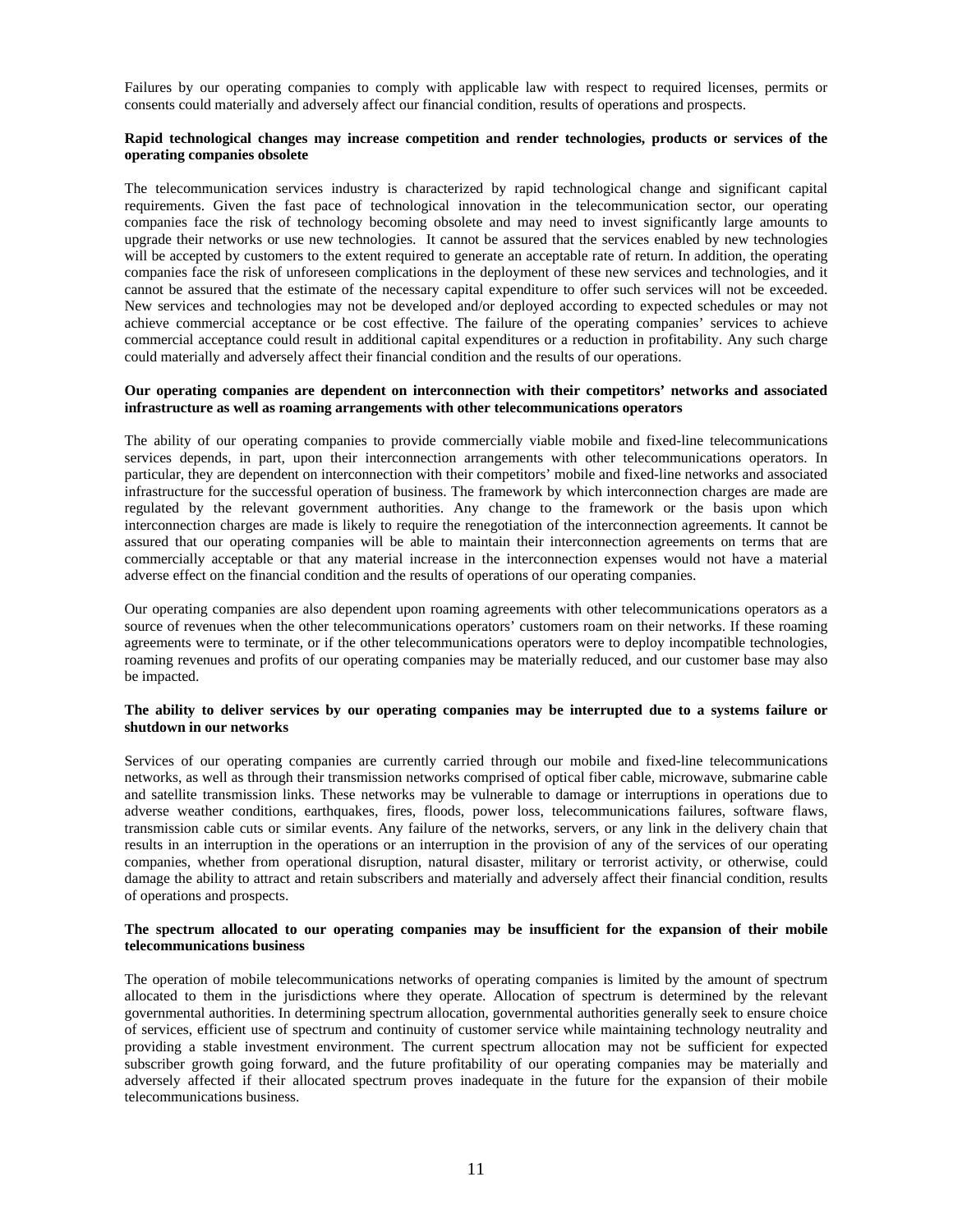#### **Our operating companies may be adversely affected by changes in the tariff structures for their services**

Our operating companies are subject to regulations on their tariff structures. There can be no forecast or assurance on the timing, likelihood or likely magnitude of any future tariff adjustments generally or the extent of any potential impact such tariff adjustments would have on the business of operating companies. It cannot be assured that the business, financial condition and the results of operations of our operating companies will not be materially and adversely affected by any government-mandated or other tariff adjustments in the future.

#### **The business of our operating companies relies on sophisticated billing and credit control systems, and any problems with these systems could interrupt the operations**

Sophisticated billing and credit control systems are critical to the ability of our operating companies to increase revenue streams, avoid revenue losses, monitor costs and potential credit problems and bill their customers properly and in a timely manner. New technologies and applications are expected to create increasing demands on billing and credit control systems. Any damage or interruptions in operation or failure of servers, which are used for the billing and credit control systems of our operating companies, could result in an interruption in their operations, and this in turn could materially and adversely affect their financial condition, results of operations and prospects.

## **The ability to provide commercially viable telecommunications services depends, in part, upon various intellectual property rights owned by our operating companies and those licensed from third parties**

Our operating companies rely on third-party licenses and other intellectual property arrangements to enable them to carry on their business. It cannot be assured that the intellectual property rights owned by or licensed to our operating companies will not be challenged or circumvented by competitors or other third parties, or that the relevant intellectual property rights are valid, enforceable or sufficiently broad to protect our interest or will provide them with any competitive advantage. Any loss or withdrawal of those intellectual property rights could affect the ability of our operating companies to provide their services and could adversely affect their financial condition, results of operations and prospects.

#### **Concerns about health risks relating to the use of mobile handsets may adversely affect prospects of our operating companies**

Media and other reports have linked radio frequency emissions from mobile handsets to various health concerns, including cancer, and to interference with various electronic medical devices, including hearing aids and pacemakers. We are not aware of any definitive studies showing that radio frequency emissions cause health problems, but concerns over radio frequency emissions may discourage the use of mobile handsets in the countries in which our operating companies conduct business, which could have a material adverse effect their business, financial condition and results of operations. Research and studies are ongoing, and it cannot be assured that further research and studies will not demonstrate a link between radio frequency emissions and health concerns.

#### **Our operating companies face significant and intense competition in their markets, which could result in decreases in current and potential customers, revenues and profitability**

Our operating companies face significant competition in their markets. In particular, competition is expected to intensify among providers of mobile telecommunications services, and this will continue to drive prices for services and handsets lower. In addition, number portability requirements, which would enable customers to switch their providers of mobile telecommunications services without changing their mobile phone numbers, may be introduced in the markets in which our operating companies operate in the future. These developments could lead to greater movement of customers among providers of mobile telecommunications services, known as churn, which could increase the marketing, distribution and administrative costs of the operating companies, slow growth in the subscribers and reduce their revenues. As a substantial number of the subscribers of our operating companies are prepaid, they do not have long-term contracts with those subscribers and are more susceptible to subscriber churn in these markets.

The market position of our operating companies will also depend on effective marketing initiatives and their ability to anticipate and respond to various competitive factors affecting the industry, including new services, pricing strategies by competitors and changes in consumer preferences and economic, political and social conditions in the markets in which we operate. Any failure by our operating companies to compete effectively, including in terms of pricing of services, acquisition of new subscribers and retention of existing subscribers, could have a material adverse effect on their financial condition and the results of our operations.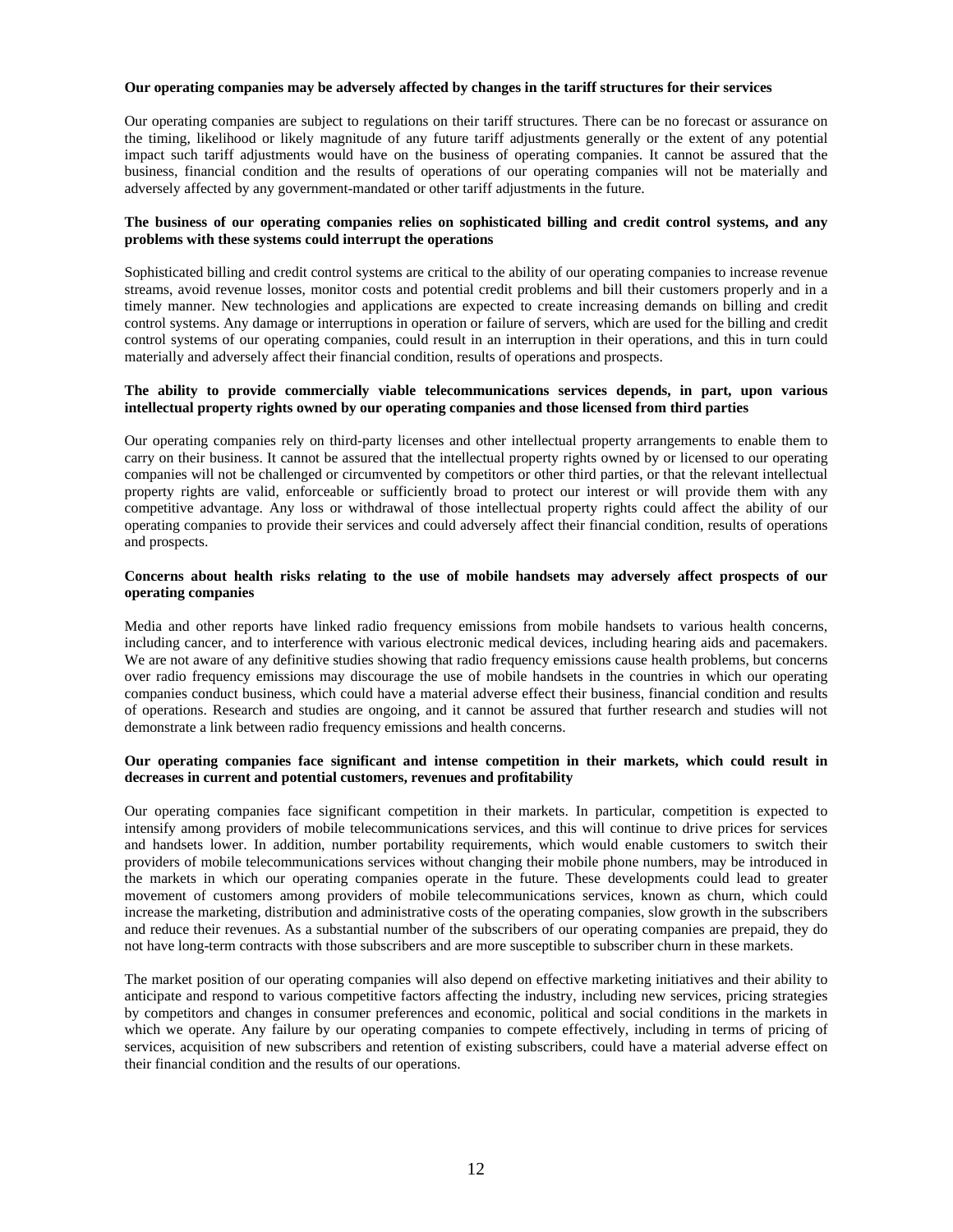#### **Risk of Force Majeure, Political, Economic and War Risks**

The operations of our operating companies are dependent upon their ability to protect their network infrastructure against damage from fire, earthquake, floods, weather conditions, telecommunications failures, software flaws, transmission cable cuts, power loss and similar events and to construct networks that are not vulnerable to the effects of such events. The occurrence of a natural disaster or other unanticipated problem at the facilities of our operating companies, or at sites of their switches or other equipment could cause interruptions in the service and data communications capacity required by the operating companies. Any damage or failure that causes interruptions in the operations could have a material adverse effect on their business, operating results and financial condition. Performance may be affected by a number of factors beyond the control of our operating companies including political and economic developments both inside and outside India.

#### **Intellectual property rights in the brands.**

Some of our operating companies do not own all of their intellectual property rights in the brand names used by them for marketing their services. If any of the brands under which our operating companies operate become unavailable, they could face disruptions in its operations and, as a consequence, their financial condition and the results of their operations could be materially and adversely affected.

#### **Our operating companies depend on certain key personnel, and their business and growth prospects may be disrupted if they lose their services of such personnel**

The future success of our operating companies is dependent upon the continued service of their key executives and employees. It cannot be assured that we will be able to retain these executives and employees. If one or more of the key personnel were unable or unwilling to continue in their present positions, or if they joined a competitor or formed a competing company, the business of our operating companies may be significantly disrupted and their financial condition and results of operations may be materially and adversely affected. It cannot be assured that our operating companies will be able to attract and retain the key personnel that they will need to achieve the business objectives.

#### **Outstanding litigation**

The results of operations, and financial position, and liquidity of the operating companies could be affected by significant legal proceedings or investigations which are adverse to the interests of our operating companies. Moreover, such litigation or investigations may be time consuming, distracting to management, expensive and difficult to predict, and this may adversely affect the business. Please also see "**OUTSTANDING LITIGATIONS AND MATERIAL DEVELOPMENTS."**

## *External Risk Factors*

#### **Downturns or disruptions in the securities markets could reduce transaction volumes, and could cause a decline in the business and impact our profitability.**

We are affected directly by national and global economic and political conditions, broad trends in business and finance, disruptions to the securities markets and changes in volume and price levels of securities and future transactions.

#### **Future sales by shareholders could cause the price of equity shares to decline.**

As there is no lock-in provision on the equity shares after listing, sale of substantial number of equity shares could lead to fall in market prices of the equity shares.

#### **After this listing, the prices of our Company's equity shares may be volatile, or an active trading market for our Company's equity shares may not develop.**

There has been no public market for our Company's equity shares till now, and no history of public disclosure of information relating to our company and/or our operating companies, and the prices of our Company's equity shares may fluctuate after this listing. There can be no assurance that an active trading market for the equity shares will develop or be sustained after this listing. Our Company's share price could be volatile.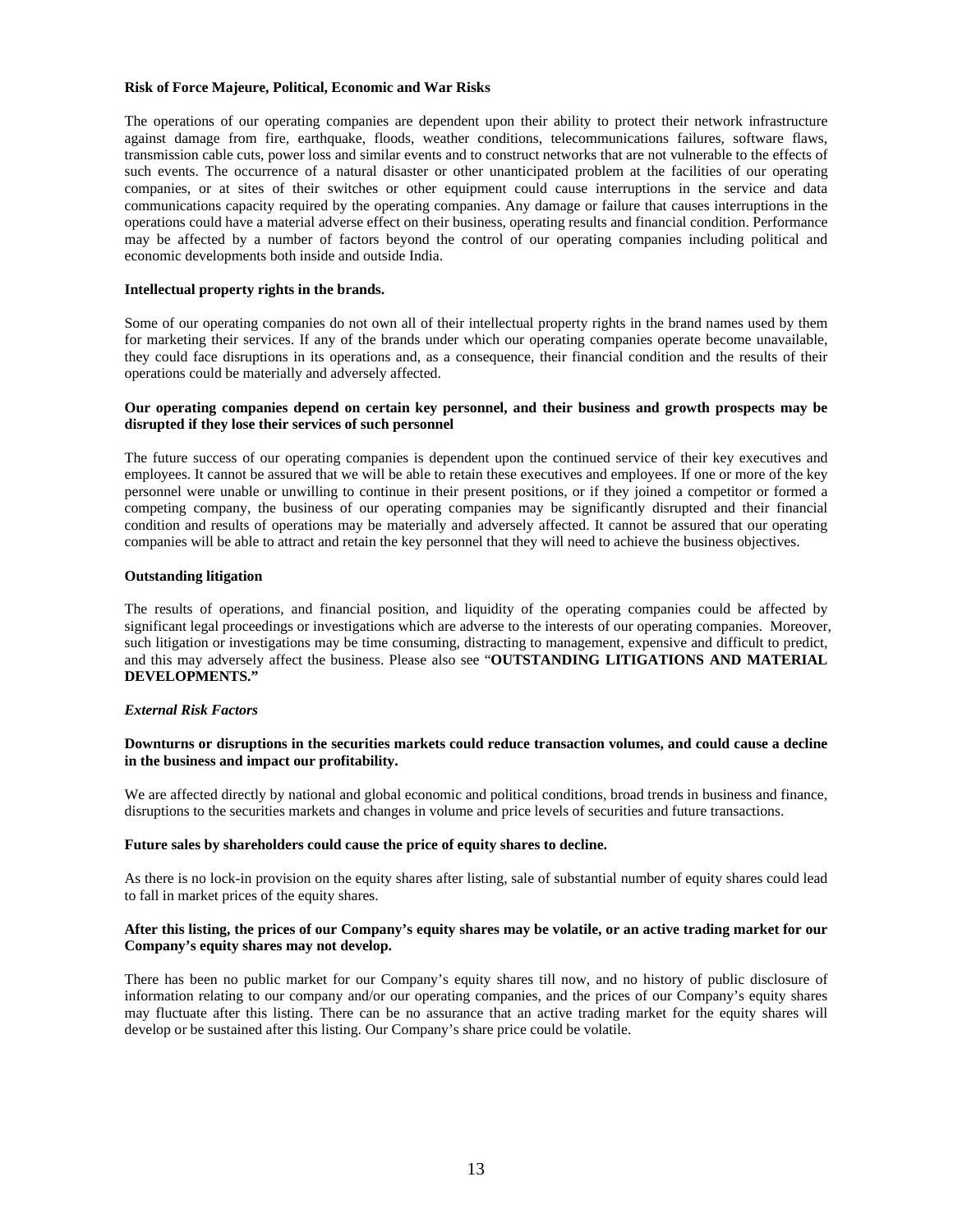## **INTRODUCTION**

## **Summary**

You should read the following summary together with the risk factors and the more detailed information about us and our financial results included elsewhere in this Information Memorandum.

## **Industry and Business Overview**

Pursuant to the scheme, the Telecommunication Undertaking stands vested in the Company, comprising inter-alia investment in the operating companies as under:

| Sr. | <b>Investee Company</b>        | Instrument           | Face value        | No. of shares | $\frac{0}{0}$ |
|-----|--------------------------------|----------------------|-------------------|---------------|---------------|
| No. |                                |                      | (Per share)       |               | shareholding  |
| 1.  | <b>Reliance Communications</b> | <b>Equity Shares</b> | Re. 1             | 900,000,000   | 45.00         |
|     | <b>Infrastructure Limited</b>  |                      |                   |               |               |
| 2.  | Reliance Infocomm Limited      | <b>Equity Shares</b> | Re. 1             | 3,192,585,350 | 45.34         |
| 3.  | Reliance Telecom Limited       | <b>Equity Shares</b> | <b>Rs.</b> 10     | 7,095,130     | 35.60         |
| 4.  | World Tel Holding Limited      | <b>Equity Shares</b> | <b>US \$ 0.05</b> | 69.524        | 3.98          |
|     | (Bermuda)                      |                      |                   |               |               |
| 5.  | Reliance Telecom Limited       | Preference shares    | Rs. 10            | 45,000,000    | 100.00        |

The Telecommunication Undertaking also comprised, inter alia, certain fixed assets aggregating to Rs. 166.24 crores, which have been given on lease/leave-and-license basis to RIC, RCIL and others entities. RCVL has earned rentals/lease rentals of Rs. 6.46 crores for the period ended December 31, 2005. The said lease/leave-and-license arrangements are expected to continue.

The Company's main source of income presently will be the return from its investments in these companies.

None of these companies is a subsidiary of the Company.

Please refer to the section "Risk Factors", "About Reliance Communication Ventures Limited" and "Key Investments" for more details.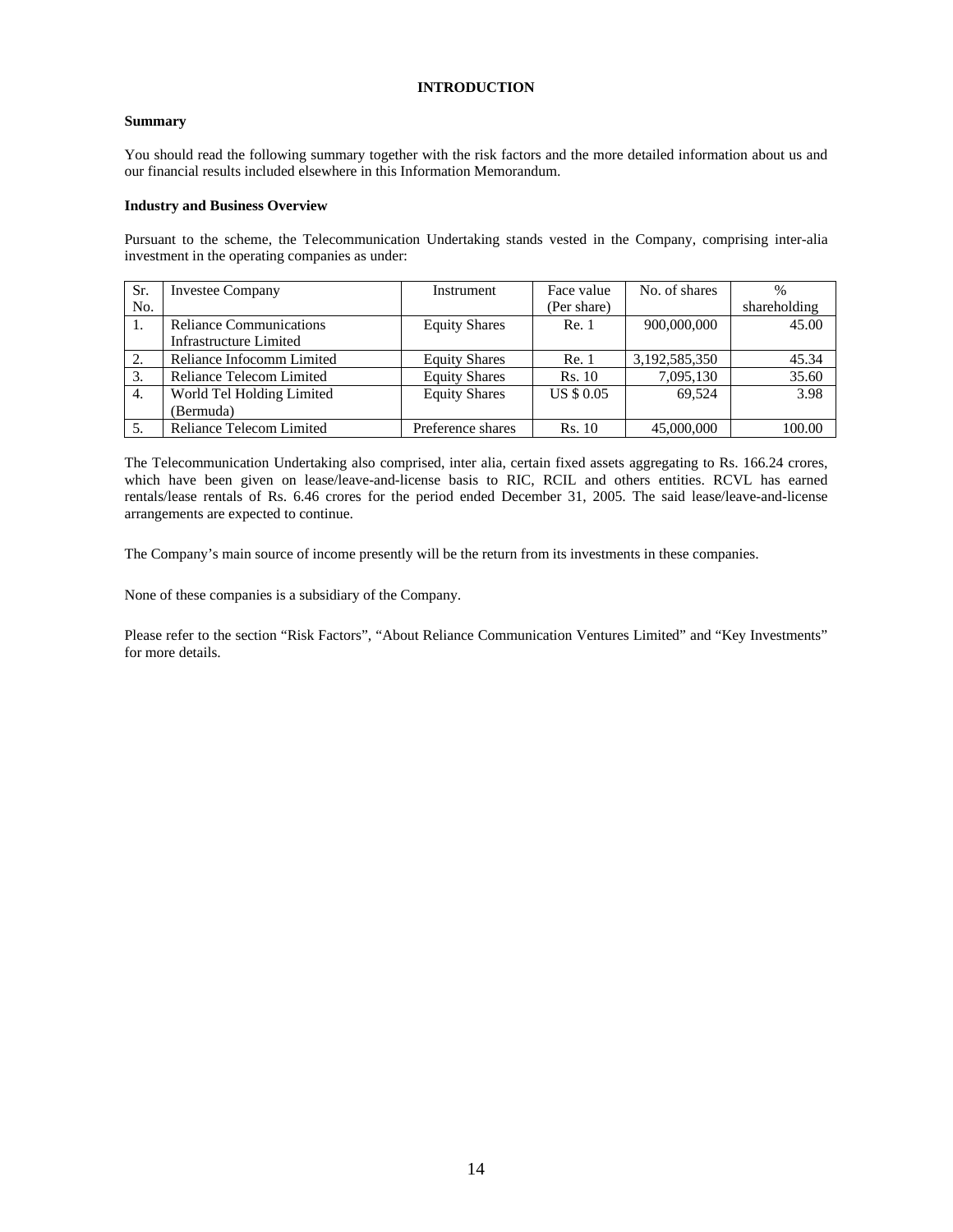## **GENERAL INFORMATION**

Reliance Communication Ventures Limited (RCVL) (the "Telecommunication Resulting Company") was originally incorporated on July 15, 2004, under the Companies Act, 1956 as Reliance Infrastructure Developers Private Limited. The status of the Company was changed to Public Limited Company on July 25, 2005. The name has since been changed to its present name, viz. Reliance Communication Ventures Limited, with effect from August 3, 2005.

## **Registered Office of Company**

Reliance Communication Ventures Limited H Block, 1st Floor, Dhirubhai Ambani Knowledge City, Navi Mumbai 400 710. Tel: 022-3038 6286 Fax: 022- 3037 622

## **Registration Number: 11-147531**

## **Address of Registrar of Companies:**

Registrar of Companies, Maharashtra, Mumbai 100 Everest Building, Marine Drive, Mumbai – 400 002

## **Board of Directors as on the date of filing of the draft Information Memorandum**

| No. | <b>Name</b>           |
|-----|-----------------------|
|     | Shri Anil D. Ambani   |
| ി   | Prof. J. Ramachandran |
|     | Shri S. P. Talwar     |

For further details of the Board of Directors of the Company, please see the section titled "Management".

# **Company Secretary and Compliance Officer**

Hasit Shukla Dhirubhai Ambani Knowledge City, Navi Mumbai- 400 710. Telephone: 022-3032 7300 / 3038 6286 Fax: 022- 3037 6622, Email: hasit.shukla@rel.co.in

## **Bankers to the Company**

ICICI Bank Free Press Building, Free Press Journal Road, 215, Nariman Point, Mumbai - 400 021 Telephone: 022-22853594 Fax: 022-22853591 Email: hiten.dave@icicibank.com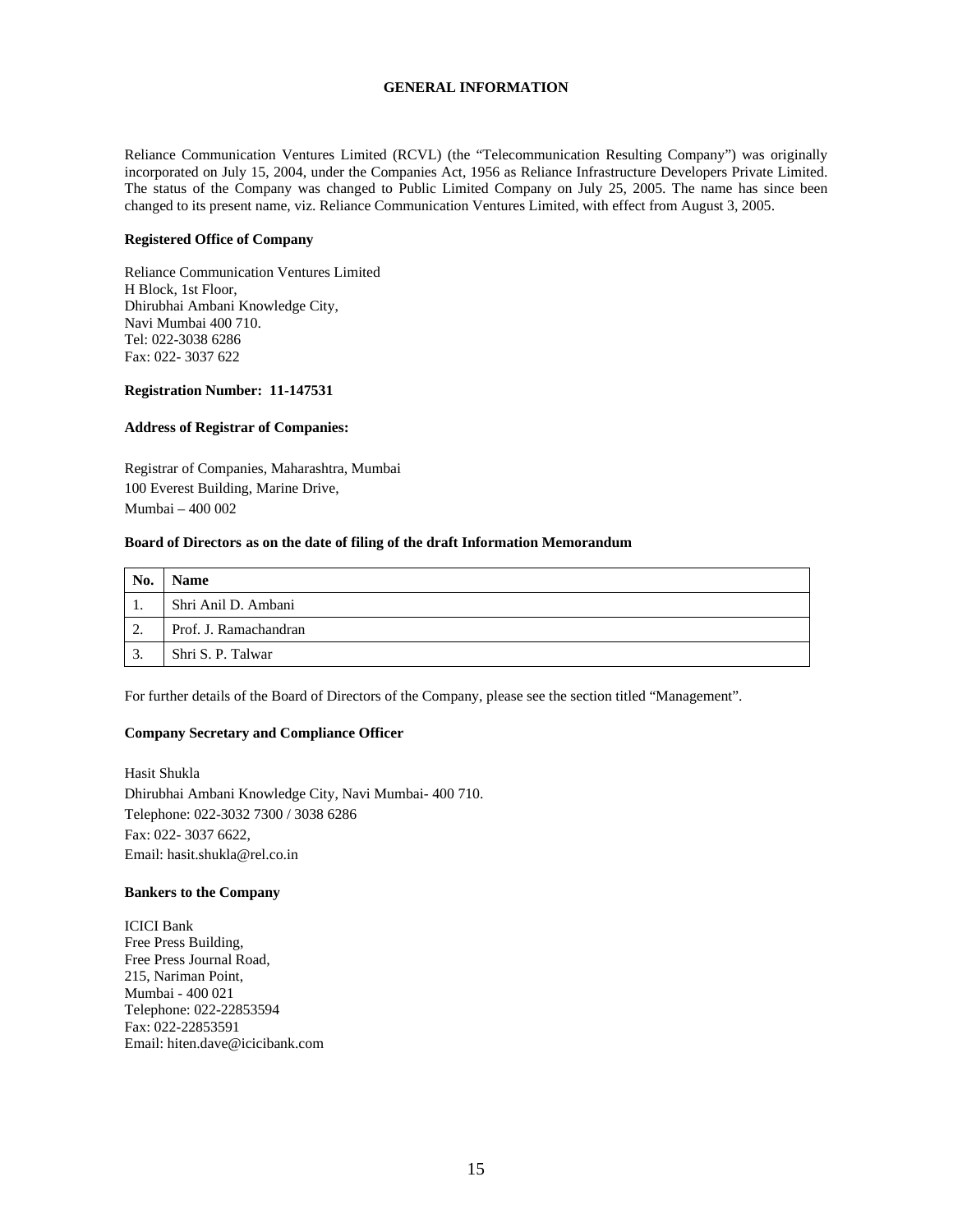## **Auditors**

RSM & Co. Chartered Accountants Ambit, RSM House, 449, Senapati Bapat Marg, Lower Parel, Mumbai 400 013 Telephone: 91-22-39821819 Fax: 91-22-39823020 Email: geninfo@rsmin.com

## **Share Transfer Agent:**

Karvy Computershare Private Limited Plot No. 17 – 24, Vittal Rao Nagar, Madhapur, Hyderabad - 500 081 Telephone: 91-40-23431545 Fax: 91-40-23431551 Email: praveendmr@karvy.com Contact Person: Praveen Chaturvedi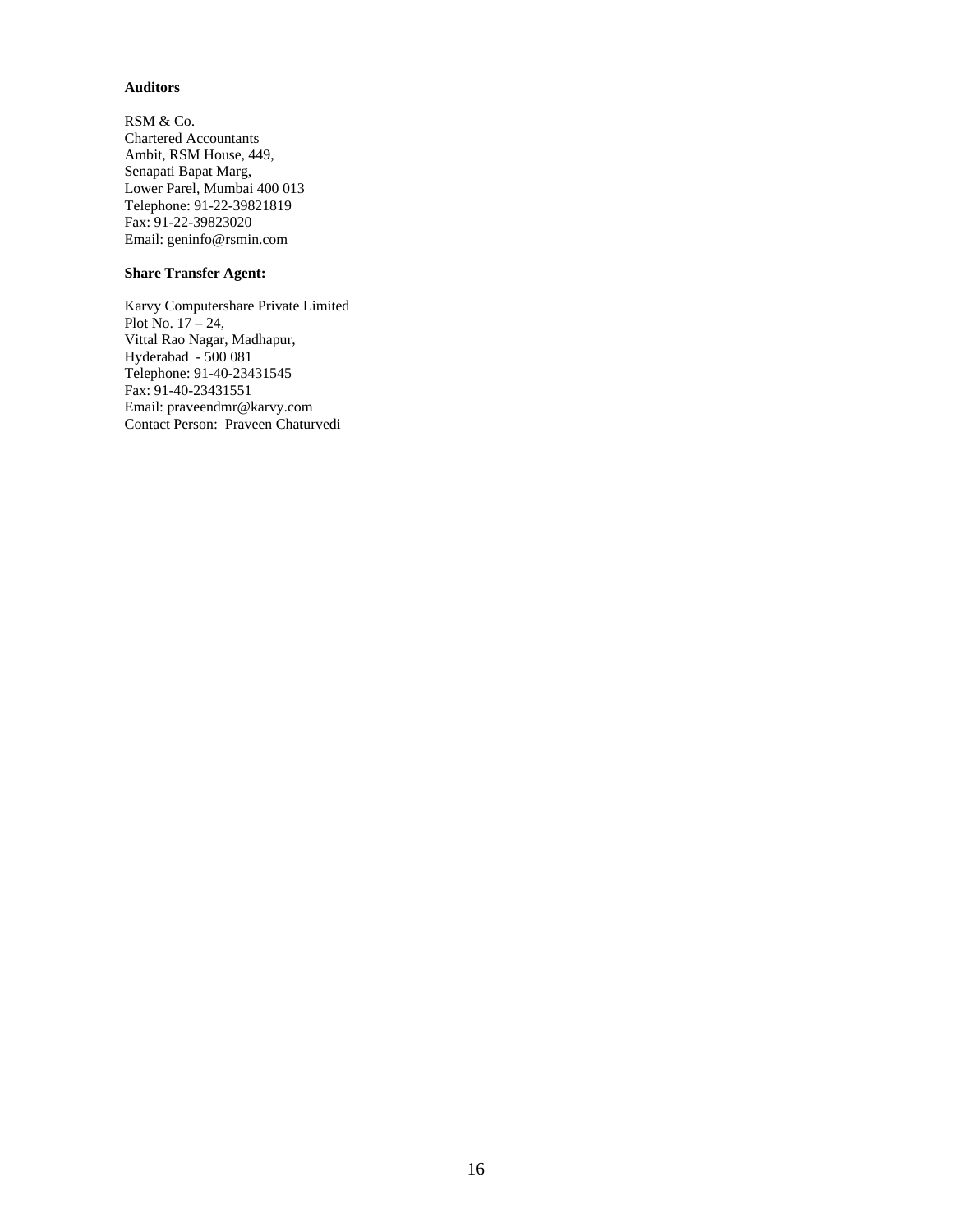## **CAPITAL STRUCTURE**

# **SHARE CAPITAL**

Upon issue and allotment of shares pursuant to the Scheme, the Share Capital of the Company is as follows:

| А.           | <b>Authorized Share Capital</b>                      | Rs. $6,50,00,00,000/$ - |
|--------------|------------------------------------------------------|-------------------------|
|              | 1,30,00,00,000 equity Shares of Rs. 5 each $^{(4)}$  |                         |
| Β.           | Paid up Share Capital                                |                         |
|              | Issued Subscribed and Paid Up Capital <sup>(3)</sup> | Rs. 6, 11, 56, 52, 110  |
|              | 1,22,31,30,422 Equity Shares of Rs. 5 each           |                         |
| $\mathbf{C}$ | <b>Share Premium Account</b>                         |                         |
|              | Before the Scheme                                    |                         |
|              | After the Scheme                                     |                         |

1) The Authorized share capital of the Company at the time of incorporation was Rs. 1,00,000 divided in to 10,000 equity shares of Rs. 10 each. Subsequently the Authorized share capital was increased to Rs. 5,00,000 vide resolution passed at its Extra-Ordinary General Meeting held on 21<sup>st</sup> July 2005.

- 2) The authorized Share Capital was further modified by subdividing 50,000 equity Shares of Rs. 10 each into 1,00,000 equity shares of Rs. 5/- each, vide an ordinary resolution passed at the Extra-Ordinary General Meeting held on 11th August 2005.
- 3) The authorized share capital of the Company has been increased to Rs. 650 crores divided into 130 crores equity shares of Rs. 5/- each in terms of Clause 15(1)(d) of the Scheme and vide resolution passed at the Extra-Ordinary General meeting held on 24<sup>th</sup> December 2005.
- 4) As per Clause 15.2 of the Scheme the Company has issued and allotted 1,22,31,30,422 equity shares to the eligible members of Reliance Industries Limited (except the Specified Shareholders as defined in Clause 1.37 of the Scheme) on 27th January 2006.
- 5) Prior to the allotment of shares as per Scheme of Arrangement the Issued, Subscribed, and Paid up Share Capital of the Company was Rs 5,00,000 divided into 50,000 equity shares of Rs. 10 each. As per Clause 16.2 (d) of the Scheme the Existing Shareholding of RIL (50,000 equity shares of Rs. 10 each) in the Company stands cancelled.

## **Notes to Capital Structure**

1) Share Capital history of our Company:

| Sr.<br>No.       | Date of<br><b>Allotment</b> | Date when<br><b>Fully Paid-</b> | <b>Considerati</b><br>on                 | No of<br><b>Equity</b> | Face<br><b>Value</b> | <b>Issue</b><br>Price | % of post<br><b>Arrangement</b> | Lock-in<br>period |
|------------------|-----------------------------|---------------------------------|------------------------------------------|------------------------|----------------------|-----------------------|---------------------------------|-------------------|
|                  |                             | up                              |                                          | <b>Shares</b>          | (Rs.)                | (Rs.)                 | paid-up<br>Capital              |                   |
| 1                | July 16,<br>2004            | July 16.<br>2004                | Cash                                     | 10,000                 | 10                   | 10                    | <b>NIL</b>                      | <b>NIL</b>        |
| $\overline{2}$ . | July $25$ .<br>2005         | July $25$ .<br>2005             | Cash                                     | 40,000                 | 10                   | 10                    | <b>NIL</b>                      | <b>NIL</b>        |
| 3.               | August<br>11, 2005          |                                 | Subdivision<br>of shares                 |                        |                      |                       |                                 |                   |
| 4.               | January<br>27, 2006         | January 27,<br>2006             | Issuance<br>pursuant to<br>the Scheme    | 1,223,130,422          | $5/-$                | N.A.                  | 100%                            | <b>NIL</b>        |
| 5.               | January<br>27, 2006         | January 27,<br>2006             | Cancellation<br>pursuant<br>to<br>Scheme | (50,000)               | $10/-$               | $10/-$                | <b>NIL</b>                      | N.A.              |

2) Save and except inter-se transfer of shares amongst Group (viz. Anadha Enterprise Private Limited and Bhavan Mercantile Private Limited, Aavaran Textiles Private Limited, Akshar Traders Private Limited, Amur Trading Private Limited, Anumati Mercantile Private Limited, Bahar Trading Private Limited, Bhumika Trading Private Limited, Clarion Investments And Trading Company Private Limited, Dainty Investments And Leasings Private Limited, Ekansha Enterprise Private Limited, Eklavya Mercantile Private Limited, Fiery Investments & Leasing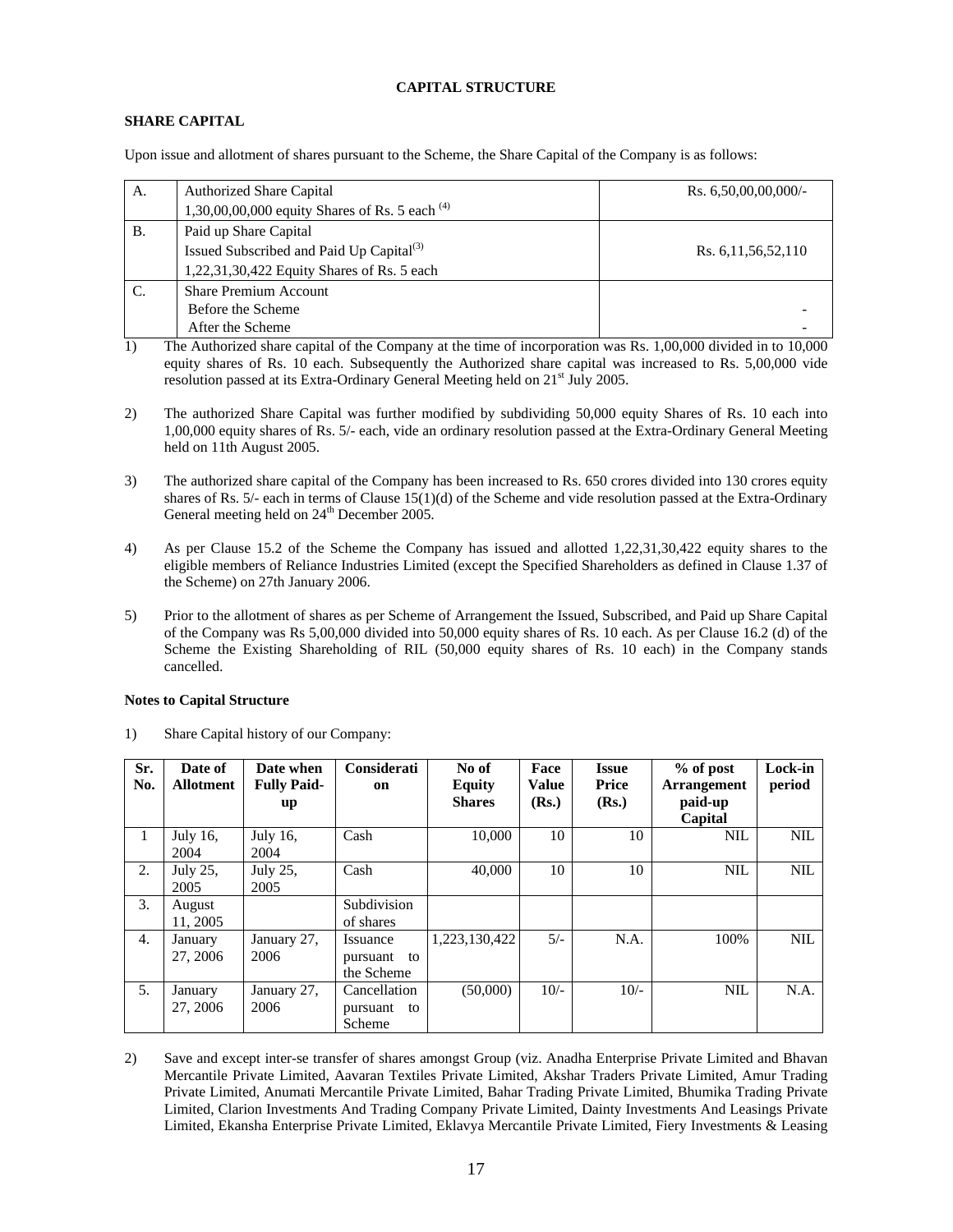Private Limited, Florentine Trading Private Limited, Hercules Investments Private Limited, Jagdanand Investments And Trading Company Private Limited, Jagdishvar Investments And Trading Company Private Limited, Jogiya Traders Private Limited, Kankhal Investments And Trading Company Private Limited, Kedareshwar Investments And Trading Company Private Limited, Kudrat Investment And Leasing (India) Private Limited, Lazor Syntex Private Limited, Madhuban Merchandise Private Limited, Nikhil Investments Company Private Limited, Ornate Traders Private Limited, Orson Trading Private Limited, Pams Investments And Trading Company Private Limited, Pratiksha Finance & Leasing Company Private Limited, Pururava Traders Private Limited, Radharaman Textiles Trading Private Limited, Rajniketan Traders Private Limited, Rashi Trading Company Private Limited, Reliance Enterprises Limited, Reliance Industrial Infrastructure Limited, Reliance Welfare Association, Real Fibres Private Limited, Reliance Consolidated Enterprises Private Limited, Rishiraj Merchandise Private Limited, Riyaz Trading Private Limited, Sanatan Textrade Private Limited, Sanchayita Mercantile Private Limited, Shangrila Investments And Trading Company Private Limited, Silkina Trading Private Limited, Silvassa Hydrocarbons & Investments Private Limited, Soumya Finance And Leasing Company Private Limited, Sumiran Investments Private Limited, Swarag Traders Private Limited, Tresta Trading Private Limited, Velocity Trading Private Limited, Vita Investments And Trading Company Private Limited and Yangste Trading Private Limited), the Promoters of the Company, their relatives and associates and their directors have not purchased or sold or financed, directly or indirectly, any equity shares of RCVL from the date of approval of the Scheme by the High Court till the date of submission of this Information Memorandum.

#### **Shareholding pattern of the Company before and after the Scheme (as on the date of Information Memorandum)**

|     |                                                                                                                                  | <b>Pre Demerger</b>                      |               | <b>Post Demerger</b>                     |               |
|-----|----------------------------------------------------------------------------------------------------------------------------------|------------------------------------------|---------------|------------------------------------------|---------------|
|     | <b>CATEGORY</b>                                                                                                                  | NO. OF<br><b>EQUITY</b><br><b>SHARES</b> | $\frac{0}{0}$ | NO. OF<br><b>EQUITY</b><br><b>SHARES</b> | $\frac{0}{0}$ |
| A   | PROMOTERS HOLDING                                                                                                                |                                          |               |                                          |               |
| 1   | Promoters                                                                                                                        |                                          |               |                                          |               |
| (a) | Indian Promoters <sup>@</sup>                                                                                                    | $*50,000$                                | 100.00        | 49 58 94 812                             | 40.54         |
| (b) | <b>Foreign Promoters</b>                                                                                                         | $\mathbf{0}$                             | 0.00          |                                          |               |
|     | Sub Total                                                                                                                        | 50,000                                   | 100.00        | 49 58 94 812                             | 40.54         |
| B   | <b>NON-PROMOTERS HOLDING</b>                                                                                                     |                                          |               |                                          |               |
| 1   | <b>Institutional Investors</b>                                                                                                   |                                          |               |                                          |               |
| (a) | Mutual Funds and UTI                                                                                                             | $\mathbf{0}$                             | 0.00          | 19671655                                 | 1.61          |
| (b) | Financial<br>Institutions.<br>Banks.<br>Insurance<br>Companies (Central/State Gov. Institutions/<br>Non-Government Institutions) | $\boldsymbol{0}$                         | 0.00          | 79647343                                 | 6.51          |
| (c) | <b>FIIs</b>                                                                                                                      | $\Omega$                                 | 0.00          | 30 82 87 922                             | 25.20         |
|     | Sub Total                                                                                                                        | $\theta$                                 | 0.00          | 40 76 06 920                             | 33.32         |
| 2   | Others                                                                                                                           |                                          |               |                                          |               |
| (a) | Private Corporate Bodies                                                                                                         | $\boldsymbol{0}$                         | 0.00          | 4 32 91 281                              | 3.54          |
| (b) | <b>Indian Public</b>                                                                                                             | $\boldsymbol{0}$                         | 0.00          | 19 98 45 038                             | 16.34         |
| (c) | NRIs/OCBs                                                                                                                        | $\theta$                                 | 0.00          | 1 28 22 630                              | 1.05          |
| (d) | Any other (please specify)                                                                                                       |                                          |               |                                          |               |
| (e) | The Bank of New York as Depository (for<br>GDRs)                                                                                 | $\theta$                                 | 0.00          | 6 36 69 741                              | 5.21          |
|     | Sub Total                                                                                                                        | $\boldsymbol{0}$                         | 0.00          | 31 96 28 690                             | 26.14         |
|     | <b>GRAND TOTAL</b>                                                                                                               | 50,000                                   | 100.00        | 122 31 30 422                            | 100.00        |

\* In terms of the Scheme, the existing paid-up capital of RCVL held by Reliance Industries Limited has been cancelled. @ Includes Persons Acting in Concert as per Clause 2.1(h) of SEBI Takeover Code.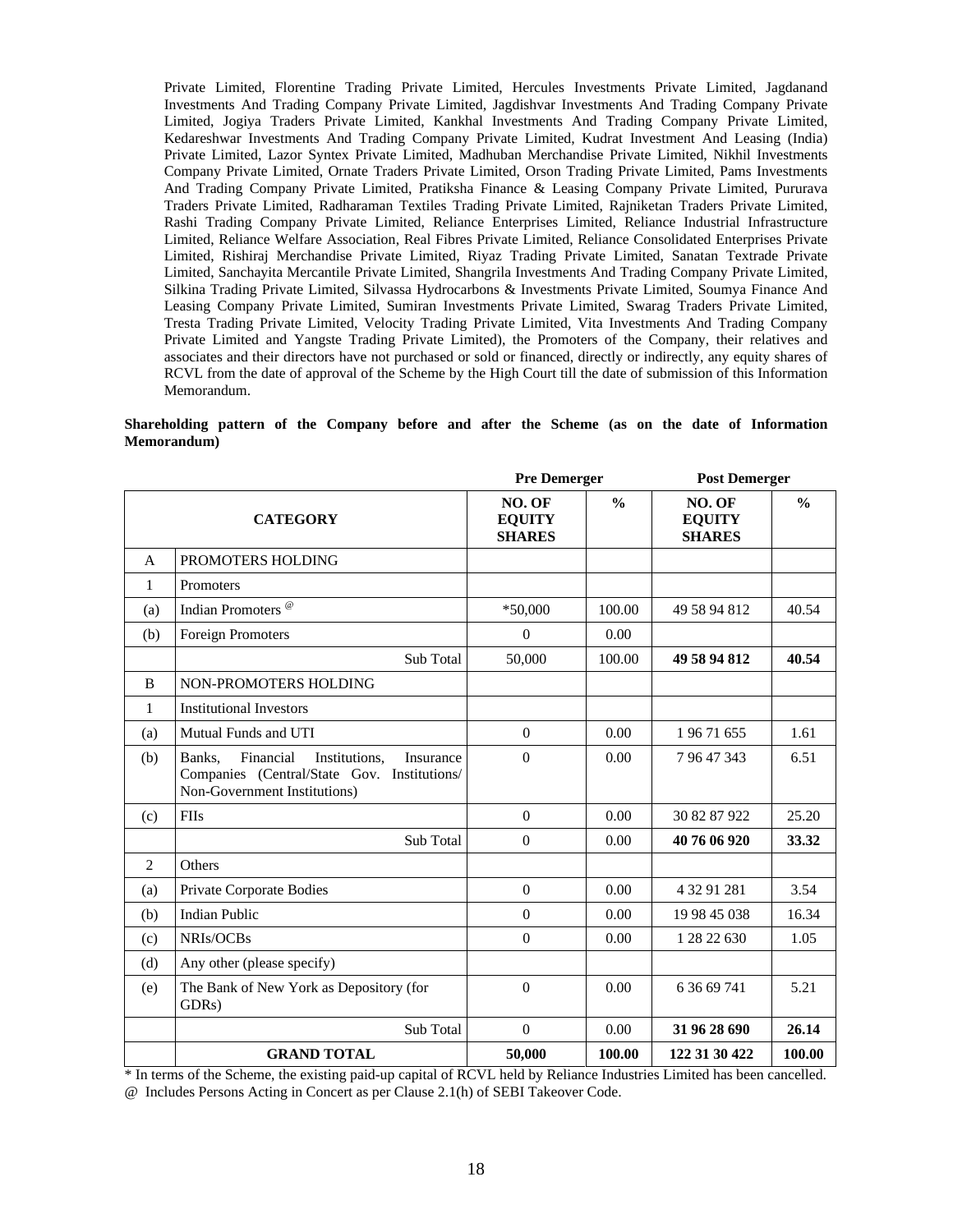## **List of the persons/entities comprising Promoter group**

| Sr.            | Name of the shareholder                                                        | <b>Initial</b><br><b>Subscription</b><br>at the time of<br>incorporation | No. of shares<br>allotted (Under<br>the Scheme) | Total no of<br>shares | % Holding |
|----------------|--------------------------------------------------------------------------------|--------------------------------------------------------------------------|-------------------------------------------------|-----------------------|-----------|
| А.             | Promoter                                                                       |                                                                          |                                                 |                       |           |
| 1.             | Shri Anil D Ambani                                                             | N <sub>i</sub> l                                                         | 18 59 171                                       | 18 59 171             | 0.15      |
| 2.5            | Smt. Tina A Ambani                                                             | Nil                                                                      | 16 50 832                                       | 16 50 832             | 0.13      |
| 3.             | Smt. Kokila D Ambani                                                           | Nil                                                                      | 36 65 227                                       | 36 65 227             | 0.30      |
| 4.             | JaiAnmol A Ambani (through Father<br>and Natural Guardian Anil D.<br>Ambani)   | <b>Nil</b>                                                               | 16 69 759                                       | 16 69 759             | 0.14      |
| 5.             | JaiAnshul A. Ambani (through<br>Father and Natural Guardian Anil D.<br>Ambani) | N <sub>i</sub> l                                                         | 100                                             | 100                   | 0.00      |
| 6.             | <b>AAA Global Business Enterprises</b><br>Private Limited                      | Nil                                                                      | 1 15 29 001                                     | 1 15 29 001           | 0.94      |
| 7.             | Anadha Enterprise Private Limited*                                             | <b>Nil</b>                                                               | 63                                              | 27 02 92 719          | 22.10     |
| 8.             | Bhavan Mercantile Private Limited*                                             | Nil                                                                      | 63                                              | 15 59 55 881          | 12.76     |
| <b>B.</b>      | Persons Acting in Concert with the<br>Promoter                                 |                                                                          |                                                 |                       |           |
| 1              | Reliance Capital Limited                                                       | Nil                                                                      | 1 64 93 158                                     | 1 64 93 158           | 1.35      |
| $\overline{2}$ | Other companies under Group                                                    |                                                                          | 45 90 27 564                                    | 3 27 78 964           | 2.67      |
|                | Total $\rightarrow$                                                            |                                                                          | 49 58 94 812                                    | 49 58 94 812          | 40.54     |

As on the date of this Information Memorandum, the Promoter group of the Company is as under:

. \* Shares acquired by way of inter-se transfer amongst Group.

## **The list of top 10 shareholders of the Company and the number of Equity Shares held by them**

a) Top ten shareholders on the date of filing the Information Memorandum

| Sr. No. | <b>Name of Shareholders</b>                                                              | <b>Number of Equity Shares</b> |
|---------|------------------------------------------------------------------------------------------|--------------------------------|
| 1.      | *Anadha Enterprise Private Limited                                                       | 27 02 92 719                   |
| 2.      | *Bhavan Mercantile Private Limited                                                       | 15 59 55 881                   |
| 3.      | The Bank of New York as Depository (for GDRs)                                            | 6 36 69 741                    |
| 4.      | Life Insurance Corporation of India                                                      | 6 29 97 668                    |
| 5.      | Reliance Enterprises Limited                                                             | 3 15 20 000                    |
| 6.      | Europacific Growth Fund                                                                  | 2 02 60 718                    |
| 7.      | Reliance Capital Limited                                                                 | 1 64 93 158                    |
| 8.      | Merrill Lynch Capital Markets Espana S.A. S.V.                                           | 1 32 86 947                    |
| 9.      | HSBC Global Investment Funds A/C HSBC Globalinvestment<br><b>Funds Mauritius Limited</b> | 1 20 17 980                    |
| 10.     | AAA Global Business Enterprises Private Limited                                          | 1 15 29 001                    |

\* These Companies have confirmed to acquire the entire shareholding of the company at Sr. No. 5, by way of inter-se transfer amongst Group.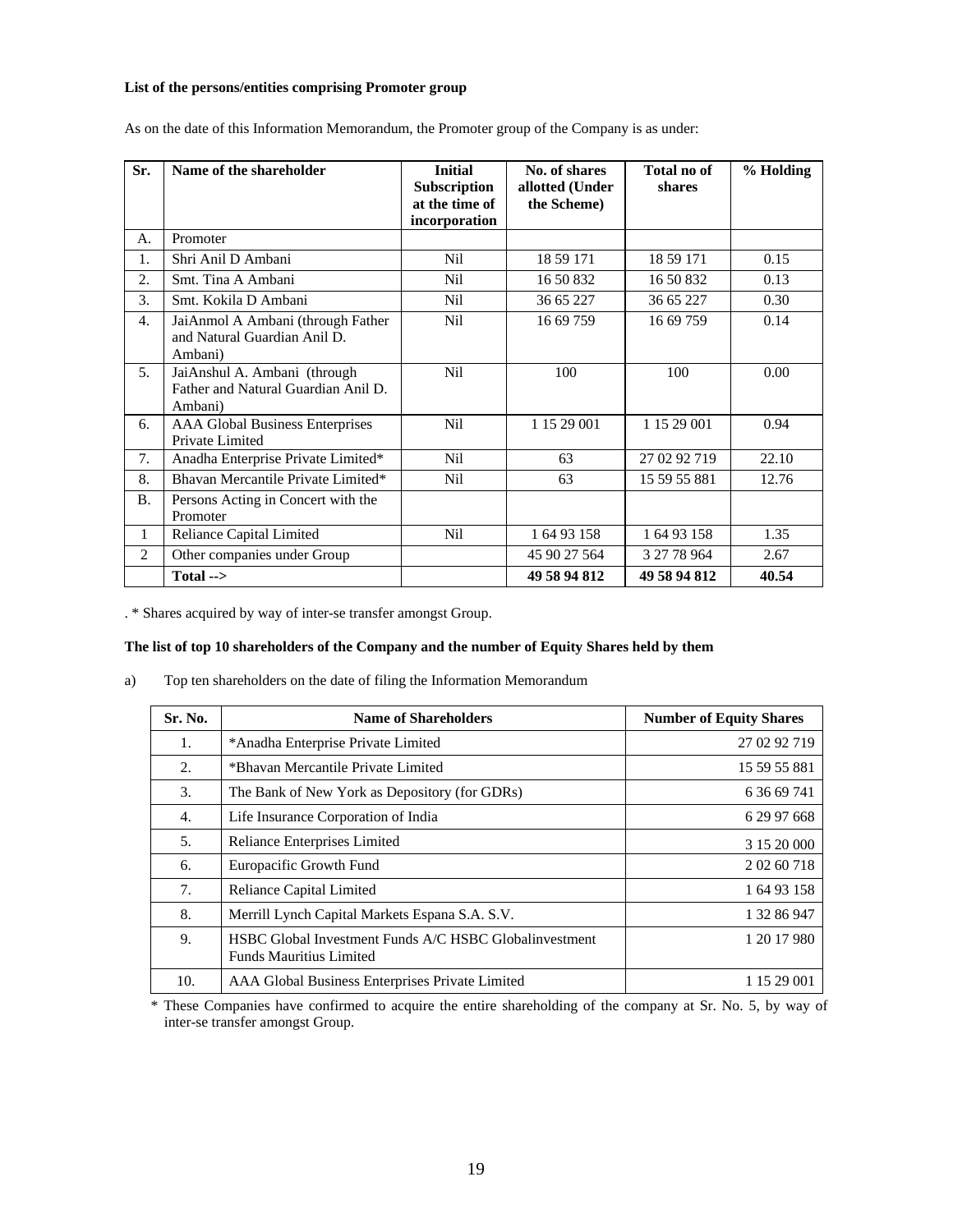b) Top ten shareholders 10 days prior to the date of the Information Memorandum

| Sr. No. | <b>Name of Shareholders</b>                                                              | <b>Number of Equity Shares</b> |
|---------|------------------------------------------------------------------------------------------|--------------------------------|
| 1.      | *Anadha Enterprise Private Limited                                                       | 27 02 92 719                   |
| 2.      | *Bhavan Mercantile Private Limited                                                       | 15 59 55 881                   |
| 3.      | The Bank of New York as Depository (for GDRs)                                            | 6 36 69 741                    |
| 4.      | Life Insurance Corporation of India                                                      | 6 29 97 668                    |
| .5.     | Reliance Enterprises Limited                                                             | 3 15 20 000                    |
| 6.      | Europacific Growth Fund                                                                  | 2 02 60 718                    |
| 7.      | Reliance Capital Limited                                                                 | 1 64 93 158                    |
| 8.      | Merrill Lynch Capital Markets Espana S.A. S.V.                                           | 1 32 86 947                    |
| 9.      | Hsbc Global Investment Funds A/C Hsbc Globalinvestment<br><b>Funds Mauritius Limited</b> | 1 20 17 980                    |
| 10.     | AAA Global Business Enterprises Private Limited                                          | 1 15 29 001                    |

\* These Companies have confirmed to acquire the entire shareholding of the company at Sr. No. 5, by way of inter-se transfer amongst Group.

c) Top ten shareholders of the Company on the date of incorporation.

| Sr. No. | <b>Name of Shareholders</b>                         | <b>Number of Equity Shares on</b><br>the date of Incorporation of<br><b>Reliance Communication</b><br><b>Ventures Limited.</b> |
|---------|-----------------------------------------------------|--------------------------------------------------------------------------------------------------------------------------------|
|         | Reliance Energy Investment Private Limited          | 2,500                                                                                                                          |
|         | Reliance Energy Management Services Private Limited | 2,500                                                                                                                          |
| 3.      | <b>BSES</b> Trading Private Limited                 | 2,500                                                                                                                          |
| 4.      | Powersurfer Interactive (India) Private Limited     | 2,490                                                                                                                          |
|         | Vinayak V. Joshi                                    | 10                                                                                                                             |
|         | <b>TOTAL</b>                                        | 10.000                                                                                                                         |

Notes:

- 1) As on the date of this Information Memorandum, there are no outstanding warrants, options or rights to convert debentures, loans or other instruments into equity shares of the Company.
- 2) The Company, its directors, its promoters have not entered into any buy-back, standby or similar arrangements to purchase equity shares of the company from any person.
- 3) There will be no further issue of capital by RCVL whether by way of issue of bonus shares, preferential allotment, rights issue or in any other manner during the period commencing from the date of approval of the Scheme by the High Courts till listing of the Equity Shares.
- 4) There shall be only one denomination for the Equity Shares of the Company, subject to applicable regulations and Company shall comply with such disclosure and accounting norms specified by SEBI, from time to time.
- 5) The Company has 20,27,814 members as on the date of filing this Information Memorandum.
- 6) None of Equity shares of the Company were under lock-in prior to the Scheme.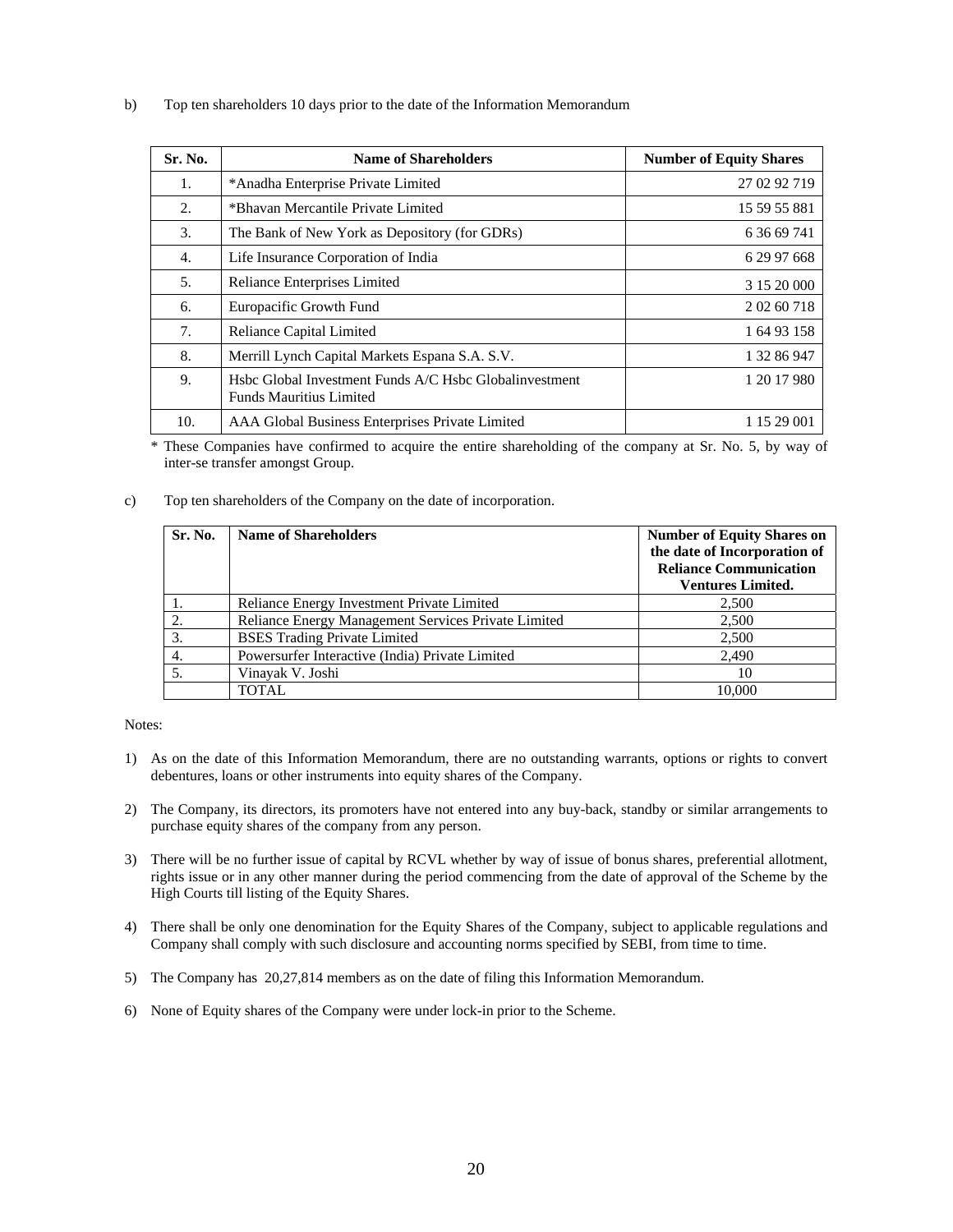## **SCHEME OF ARRANGEMENT**

#### **Rationale for demerger as set forth in the Scheme of Arrangement with respect to Telecommunication Services Business of Reliance Industries Limited**

The business carried on by Reliance Industries Limited (the "Demerged Company") by itself and through its subsidiaries and affiliate companies and through strategic investments in the Telecommunication Undertaking, has significant potential for growth. The nature of risk and competition involved in each of the businesses undertaken by the Demerged Company, including the Telecommunication Undertaking, is distinct from others and consequently each business or undertaking is capable of attracting a different set of investors, strategic partners, lenders and other stakeholders. In order to enable distinct focus of investors to invest in some of the key businesses and to lend greater focus to the operation of each of its diverse businesses, the Demerged Company proposes to re-organize and segregate by way of a demerger, its business and undertakings engaged in wireless and wireline telecommunication services, which comprises the Telecommunication Undertaking.

The Telecommunication Undertaking has tremendous growth and profitability potential and is at a stage where it requires focused leadership and management attention. Hence, simultaneously, with the re-organisation and segregation of the business, the Demerged Company also intends to re-organise the management of the business and undertaking to provide focused management attention and leadership required by the business which is to be segregated and demerged. In particular, Anil D. Ambani, the erstwhile Vice Chairman & Managing Director of the Demerged Company would take responsibility for providing such focused management attention and leadership to the Telecommunication Undertaking whereas Mukesh D. Ambani, Chairman & Managing Director of the Demerged Company would continue to lead the businesses retained by the Demerged Company including, in particular petrochemicals, refining, oil and gas exploration and production, textiles and other businesses.

Under the Scheme of Arrangement, the Demerged Company's undertakings comprising its interests and strategic investments in the telecommunications business be segregated and demerged, pursuant to a Scheme of Arrangement under Sections 391 to 394 of the Act, and transferred to the Company for achieving independent focus in these areas. The Demerged Company will continue its interests in the businesses of petrochemicals, refining, oil and gas exploration and production and textiles and develop new areas in the economic development of the country.

Clause 19 of the Scheme reads as under:

## "19. Agreements

The Resulting Companies will have the right to use the "Reliance" brand and logo and suitable agreements will be entered into in this regard. Further, suitable arrangements would also be entered into in relation to (i) non-competition in relation to the businesses of the Demerged Undertakings and the Remaining Undertaking; (ii) supply of gas for power projects of Reliance Patalganga Power Limited and REL with the Gas Based Energy Resulting Company; and (iii) Transfer of leasehold rights of RIL to the relevant Resulting Company with respect to the relevant Demerged Undertaking."

Clause 12.2 of the Scheme reads as under:

- 12.2 (a) Pursuant to the provisions of Clause 12.1 above, each of the Resulting Companies shall issue to the Depository representing the holders of GDRs of the Demerged Company, shares of the Resulting Companies in accordance with the relevant Share Entitlement Ratio. Subject to Clause (b) below, the Depository of the Demerged Company shall hold such shares of the Resulting Companies on behalf of the holders of GDRs of the Demerged Company;
	- (b) (i) Each of the Resulting Companies may, on or before expiry of 150 (One hundred and fifty) days from the Record Date, in consultation with the Depository for the GDR holders of the Demerged Company and by entering into appropriate agreements with the said Depository or any other Depository (appointed by the Resulting Companies) for the issuance of GDRs, (whether listed or otherwise), instruct such Depository to issue GDRs of the Resulting Companies, or any of them, to the holders of GDRs of the Demerged Company and any such issue of GDRs shall be irrevocably put in motion within the said period. Subject to sub-clause (ii) below, if the Resulting Companies have not had such GDRs issued as aforesaid, the Bank of New York as the Depository for the Demerged Company shall, without reference to the Resulting Companies, sell the shares of the Resulting Companies in the open domestic market and distribute the net sale proceeds to such GDR holders on a proportionate basis.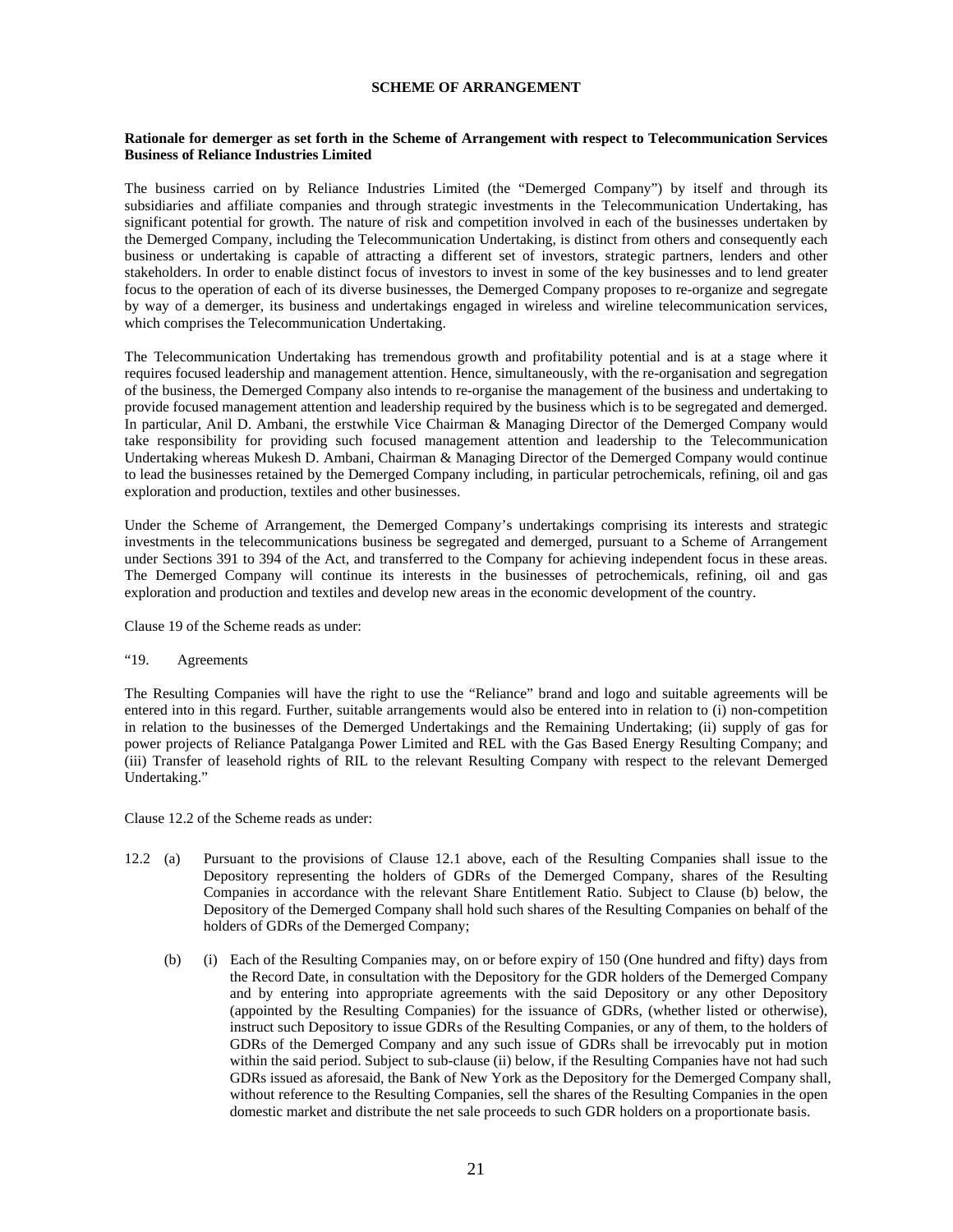- (ii) Notwithstanding anything contained in sub-clause (i) above, any holder of GDRs of the Demerged Company may at anytime after the Record Date, but prior to the issuance of GDRs by a Resulting Company, instruct the Depository to transfer the underlying shares of such Resulting Company to such GDR holder. In such case, the relevant Resulting Company shall obtain such permissions as may be necessary.
- (c) The holders of GDRs of the Demerged Company who wish to directly receive shares of the Resulting Companies may surrender the GDRs of the Demerged Company held by them before the Record Date in exchange for shares of the Demerged Company. Such GDR holders holding shares of the Demerged Company on the Record Date shall then be entitled to receive shares of Resulting Companies in accordance with the Share Entitlement Ratio under Clause 12.1 above.

#### **Approvals with respect to the Scheme of Arrangement**

The Honorable High Court of Judicature at Bombay, vide Orders dated December 9, 2005 have approved the Scheme of Arrangement amongst Reliance Industries Limited ("RIL") and Reliance Communication Ventures Limited ("RCVL"), Reliance Energy Ventures Limited, Global Fuel Management Services Limited (since named as Reliance Natural Resourcs Limited), and Reliance Capital Ventures Limited and their respective shareholders and creditors (the "Scheme") pursuant to this Scheme the investment held by RIL in Reliance Communications Infrastructure Limited, Reliance Telecom Limited, Reliance Infocomm Limited and WorldTel Holding Limited has been transferred to and vested in RCVL w.e.f. September 1, 2005 (i.e. the Appointed Date under the Scheme) under Section 391 to 394 of the Companies Act, 1956. In accordance with the said Scheme, the Equity shares of RCVL issued pursuant to the Scheme, subject to applicable regulations shall be listed and admitted to trading on the Bombay Stock Exchange Limited ("BSE") and the National Stock Exchange of India Limited ("NSE"). Such listing and admission for trading is not automatic and will be subject to such other terms and conditions as may be prescribed by the Stock Exchanges at the time of application by RCVL seeking listing.

The aforesaid Order of the Honorable High Court of Judicature at Bombay was filed by RIL and RCVL with the Registrar of Companies ("ROC"), Maharashtra on December 21, 2005, which is the Effective Date of the Scheme.

Subsequently, SEBI, vide its letter CFD/DIL/SC/58120/2006 dated January 19, 2006 has granted relaxation from the strict enforcement of the requirement of Rule 19(2)(b) of the Securities Contract Regulation (Rules), 1957 (SCRR) for the purpose of listing of shares of RCVL subject to the transferee company, viz., RCVL, complying with all the provisions of Clause 8.3.5 of the SEBI (DIP) Guidelines, 2000.

RCVL has submitted its Information Memorandum, containing information about itself, making disclosures in line with the disclosure requirement for public issues, as applicable, to BSE and NSE for making the said Information Memorandum available to public through their websites.

This Information Memorandum is made available on the website of RCVL (www.rcovl.com), website of BSE (www.bseindia.com/ipo/schema.asp) and website of NSE (www.nseindia.com/content/equities/RCVLIM.pdf).

RCVL will publish an advertisement in the newspapers containing its details in line with the details required as per clause 8.3.5.4 of SEBI (DIP) Guidelines. The advertisement will draw a specific reference to the availability of this Information Memorandum on the website of RIL as well as the Stock Exchanges.

RCVL also undertakes that all material information about itself shall be disclosed to stock exchanges on a continuous basis so as to make the same available to public, in addition to the requirements, if any, specified in Listing Agreement for disclosures about the subsidiaries.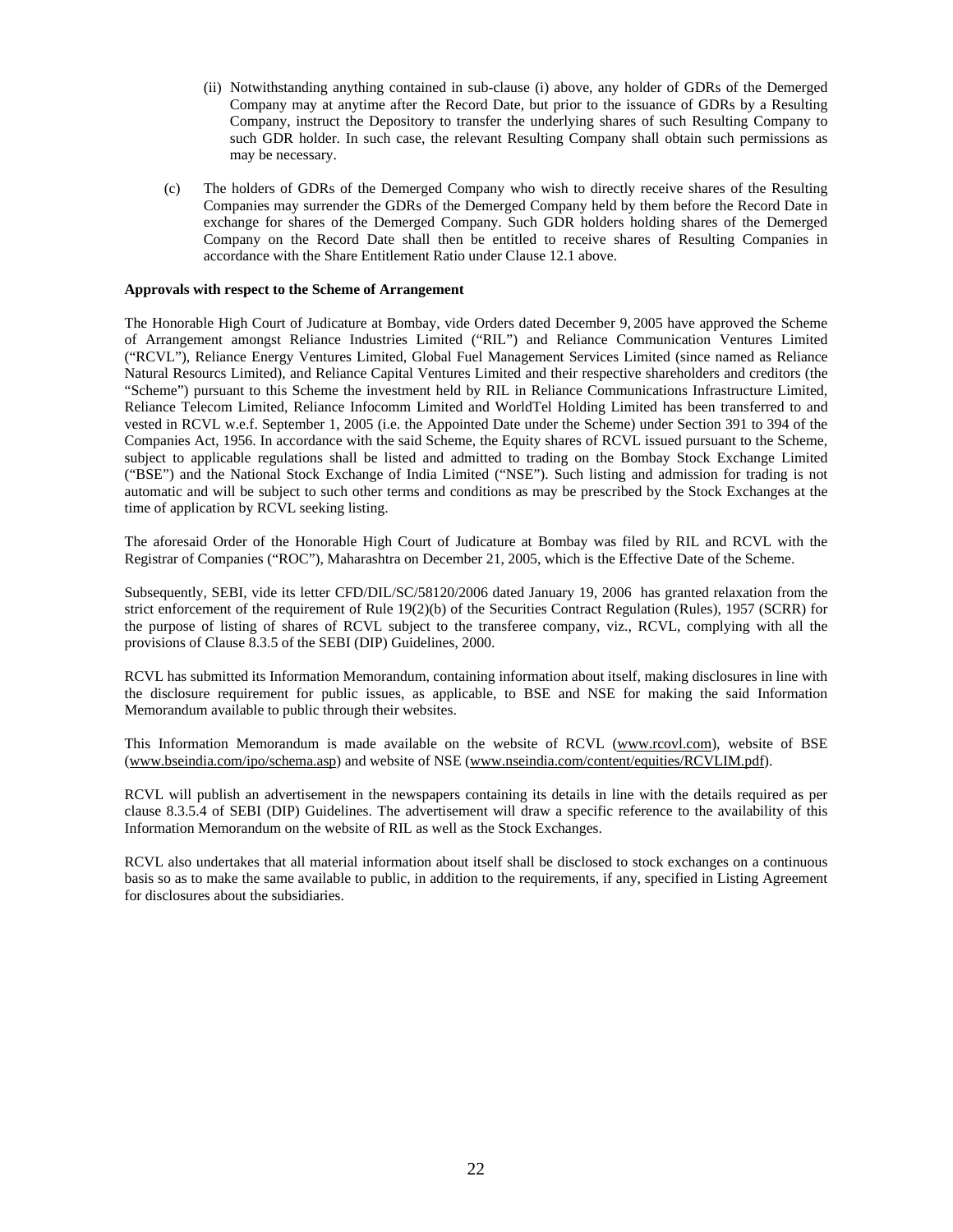## **STATEMEMT OF TAX BENEFITS**

The statement of tax benefits has been certified by our auditors M/s. RSM & Co., Chartered Accountants vide their letter dated January 25, 2006.

As per the present provisions of Income-tax Act, 1961 (hereinafter referred to as "the Act") and other laws as applicable for the time being in force in India, the following tax benefits are available to the Company and to the shareholders of the Company, subject to fulfillment of prescribed conditions:

# **A. To the Company under the Income Tax Act, 1961 ('the Act')**

- 1. Under Section 32 of the Act, the Company is entitled to claim depreciation allowance at the prescribed rates on all its tangible and intangible assets acquired and put to use for its business.
- 2. Under Section 10(34) of the Act, dividend income (whether interim or final) received by the Company from any other domestic company (in which the company has invested) is exempt from tax in the hands of the Company.
- 3. The income received by the Company from distribution made by any mutual fund specified under Section 10(23D) of the Act or from the Administrator of the specified undertaking or from the specified companies referred to in Section 10(35) of the Act is exempt from tax in the hands of the Company under Section 10(35) of the Act.
- 4. Under Section 10(38) of the Act, the Long-term Capital Gains arising on transfer of equity shares in any other company or units of equity oriented mutual funds, which are chargeable to Securities Transaction Tax, are exempt from tax in the hands of the company.
- 5. As per the provisions of Section 112(1)(b) of the Act, other Long-term Capital Gains arising to the Company are subject to tax at the rate of 20% (plus applicable surcharge and education cess). However, as per the Proviso to that section, the long-term capital gains resulting from transfer of listed securities or units or zero coupon bonds [not covered by Section 10(36) and 10(38) of the Act], are subject to tax at the rate of 20% on long-term capital gains worked out after considering indexation benefit (plus applicable surcharge and education cess), which would be restricted to 10% of Long-term capital gains worked out without considering indexation benefit (plus applicable surcharge and education cess).
- 6. As per the provisions of Section 111A of the Act, Short-term Capital Gains arising to the Company from transfer of Equity Shares in any other company or from sale of units of any equity oriented mutual fund defined in Section 10(38) of the Act, are subject to tax @ 10% (plus applicable surcharge and education cess), if such a transaction is subjected to Securities Transaction Tax.
- 7. In accordance with and subject to the conditions specified in Section 54EC and Section 54ED of the Act, the Company would be entitled to exemption from tax on Long-term Capital Gain [not covered by Section 10(36) and Section 10 (38) of the Act] if such capital gain is invested in any of the long-term specified assets (hereinafter referred to as the "new asset") to the extent and in the manner prescribed in the said sections. If the new asset is transferred or converted into money at any time within a period of three years in case of new assets specified in Section 54EC and within a period of one year in case of new assets specified in Section 54ED, from the date of its acquisition, the amount of capital gains for which exemption is availed earlier would become chargeable to tax as long term capital gains in the year in which such new asset is transferred or converted into money.
- 8. As per the provisions of Section 88E of the Act, where the business income of the Company includes profits and gains from sale of securities liable to Securities Transaction Tax, a rebate is allowable from the amount of income tax on such business income, to the extent of Securities Transaction Tax paid on such transaction. The amount of rebate shall, however, be limited to the amount of income tax arrived at by applying the average rate of income tax on such business income.

## **B. To the Shareholders of the Company**

## **I Resident Shareholders**

1. Under Section 10(34) of the Act, dividend (whether interim or final) received from a domestic company is exempt from tax in the hands of the resident shareholders of the Company.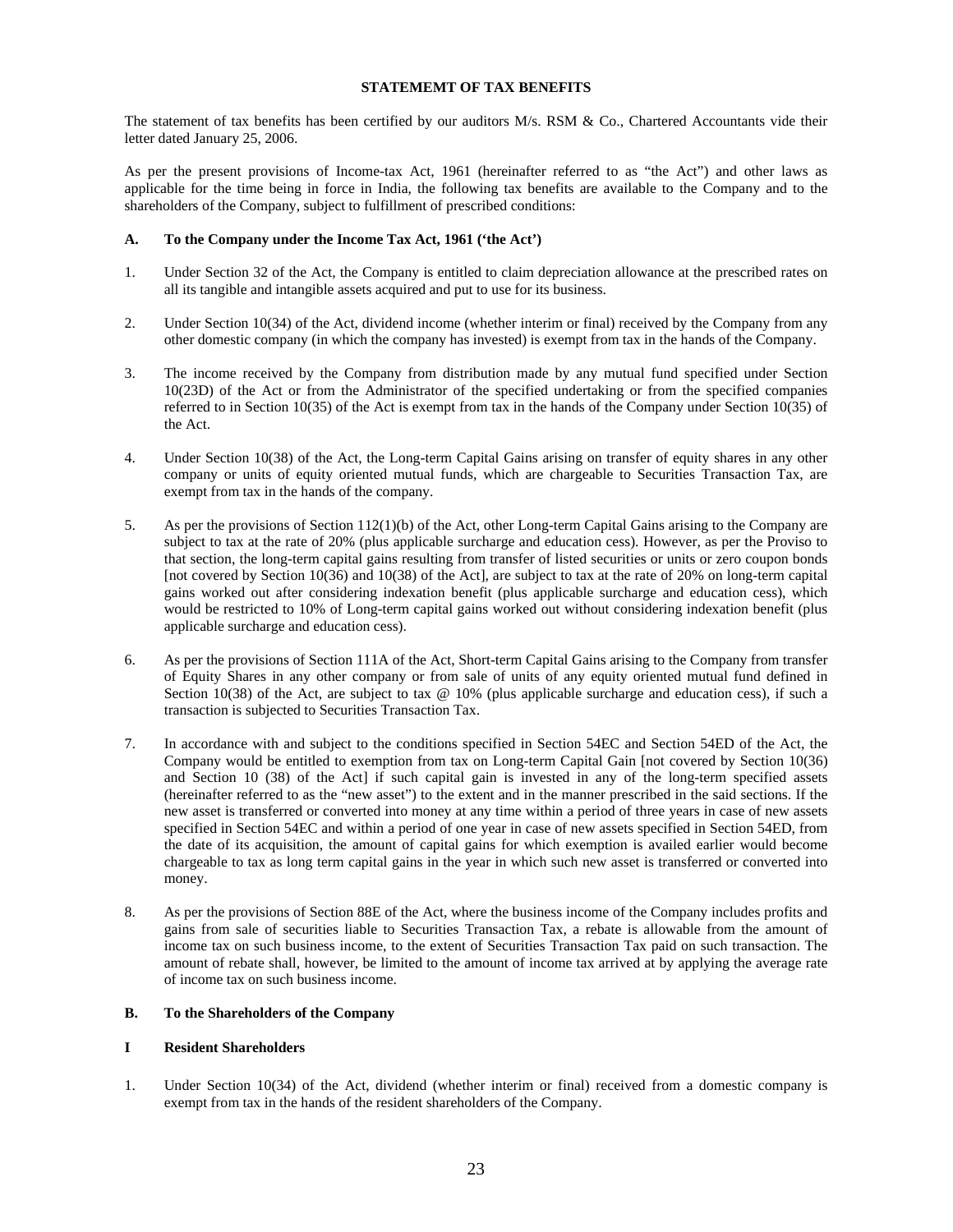- 2. Under Section 10(38) of the Act, the Long-term Capital Gain arising on transfer of equity shares in any other company or units of equity oriented mutual fund, which are chargeable to Securities Transaction Tax, are exempt from tax in the hands of the resident shareholders.
- 3. As per the provisions of Section 112(1)(a) of the Act, other Long-term Capital Gains arising to the resident shareholders are subject to tax at the rate of 20% (plus applicable surcharge and education cess). However, as per Proviso to that section, the long-term capital gains resulting from transfer of listed securities or units or zero coupon bonds [not covered by Section 10(36) and 10(38) of the Act], are subject to tax at the rate of 20% on long term capital gains after considering the indexation benefit (plus applicable surcharge and education cess), which would be restricted to 10% of long term capital gains without considering the indexation benefit (plus applicable surcharge and education cess).
- 4. As per the provisions of Section 111A of the Act, Short-term Capital Gains arising to the resident shareholders from the transfer of Equity Shares in a company or units of equity oriented mutual fund defined in Section 10(38) of the act, are subject to tax @ 10% (plus applicable surcharge and education cess) if such a transaction is subjected to Securities Transaction Tax.
- 5. As per the provisions of Section 88E of the Act, where the business income of an assessee includes profits and gains from sale of securities liable to Securities Transaction Tax, a rebate is allowable from the amount of income tax on such business income, to the extent of Securities Transaction Tax paid on such transactions. The amount of rebate shall, however, be limited to the amount of income tax arrived at by applying the average rate of income tax on such business income.
- 6. In accordance with and subject to the conditions specified in Section 54EC and Section 54ED of the Act, the resident shareholders would be entitled to exemption from tax on Long-term Capital Gains [not covered by Section 10(36) and Section 10 (38) of the Act, if such capital gains are invested in any of the long-term specified assets (hereinafter referred to as the "new asset") to the extent and in the manner prescribed in the said sections. If the new asset is transferred or converted into money at any time within a period of three years in case of new assets specified in Section 54EC and within a period of one year in case of new assets specified in Section 54ED, from the date of its acquisition, the amount of capital gains for which exemption is availed earlier would become chargeable to tax as long term capital gains in the year in which such new asset is transferred or converted into money.
- 7. In case of a shareholder being an individual or a Hindu Undivided Family, in accordance with and subject to the conditions and to the extent provided in Section 54F of the Act, the shareholder is entitled to exemption from Long-term Capital Gains arising from the transfer of any long term capital asset, not being on residential house [not covered by Sections 10 (36) and 10 (38) of the Act], if the net consideration is invested for purchase or construction of a residential house. If part of the net consideration is invested within the prescribed period in a residential house, such gains would not be chargeable to tax on a proportionate basis. If, however, such new residential house in which the investment has been made is transferred within a period of three years from the date of its purchase or construction, the amount of capital gains for which the exemption was availed earlier would be taxed as long-term capital gains of the year in which such residential house is transferred.

## **II Mutual Funds**

In case of a shareholder being a Mutual fund, as per the provisions of Section 10(23D) of the Act, any income of Mutual Funds registered under the Securities and Exchange Board of India Act, 1992 or Regulations made thereunder, Mutual Funds set up by public sector banks or public financial institutions and Mutual Funds authorised by the Reserve Bank of India are exempt from income-tax, subject to the conditions notified by Central Government in this regard.

## **III Venture Capital Companies /Funds**

In case of a shareholder being a Venture Capital Company / Fund, any income of Venture Capital Companies / Funds registered with the Securities and Exchange Board of India, are exempt from income-tax, subject to the conditions specified in Section 10(23FB) of the Act.

## **IV Non-Resident / Non-Resident Indian Member**

1. Dividend (both interim and final) income, if any, received by the non-resident/non-resident Indian shareholders from the domestic company shall be exempt under Section 10(34) read with Section 115-O of the Act.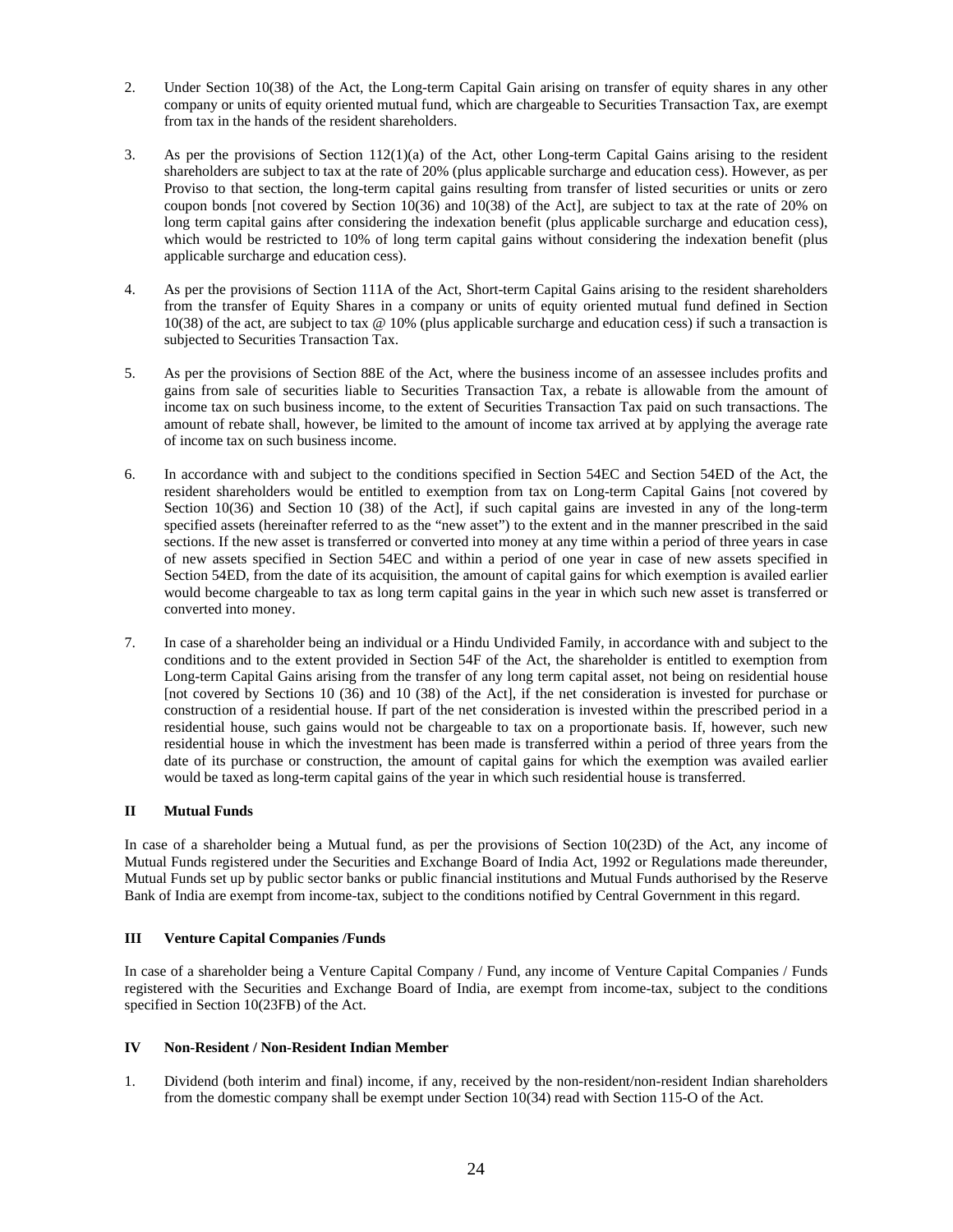- 2. Benefits outlined in Paragraph B(I) above are also available to a non-resident/non-resident Indian shareholder except that under first proviso to Section 48 of the Act, the capital gains arising on transfer of capital assets being shares of an Indian Company need to be computed by converting the cost of acquisition, expenditure in connection with such transfer and full value of the consideration received or accruing as a result of the transfer into the same foreign currency in which the shares were originally purchased. The resultant gains thereafter need to be reconverted into Indian currency. The conversion needs to be at the prescribed rates prevailing on dates stipulated. Further, the benefit of indexation is not available to non-resident shareholders.
- 3. Benefits outlined in Paragraph A(8) above are also applicable to the non-resident/non- resident Indian shareholder.
- 4. As per Section 90(2) of the Act, the provisions of the Act would prevail over the provisions of the tax treaty to the extent they are more beneficial to the non-resident/non-resident Indian shareholder. Thus, a nonresident/non-resident Indian shareholder can opt to be governed by the beneficial provisions of an applicable tax treaty.
- 5. Capital gains tax Options available to a non-resident Indian under the Act: Non- resident Indian: As per Section 115-C(e) of the Act, a 'non-resident Indian' means an individual, being a citizen of India or a person of Indian origin who is not a 'resident'. As per the Explanation to the said clause, a person shall be deemed to be of Indian origin if he, or either of his parents or any of his grand-parents, was born in undivided India.
- 6. Where shares have been subscribed in convertible foreign exchange, the non-resident Indians [as defined in Section 115C(e) of the Act], being shareholders of an Indian company, have the option of being governed by the provisions of Chapter XII-A of the Act, which, *inter alia,* entitles them to the following benefits in respect of income from shares of an Indian company acquired, purchased or subscribed to in convertible foreign exchange:
	- As per the provisions of Section 115D read with Section 115E of the Act and subject to the conditions specified therein, long term capital gains (in cases not covered under Section 10(38) of the Act) arising on transfer of an Indian company's shares, will be subject to tax at the rate of 10 percent (plus applicable surcharge on tax and education cess on tax and surcharge), without indexation benefit.
	- As per the provisions of Section 115F of the Act and subject to the conditions specified therein, gains arising on transfer of a long term capital asset (in cases not covered under Section 10(38) of the Act) being shares in an Indian company shall not be chargeable to tax if the entire net consideration received on such transfer is invested within the prescribed period of six months in any specified asset or savings certificates referred to in Section 10(4B) of the Act. If part of such net consideration is invested within the prescribed period of six months in any specified asset or savings certificates referred to in Section 10(4B) of the Act then such gains would not be chargeable to tax on a proportionate basis. For this purpose, net consideration means full value of the consideration received or accrued as a result of the transfer of the capital asset as reduced by any expenditure incurred wholly and exclusively in connection with such transfer.
	- Further, if the specified asset or savings certificates in which the investment has been made is transferred within a period of three years from the date of investment, the amount of capital gains tax exempted earlier would become chargeable to tax as long term capital gains in the year in which such specified asset or savings certificates are transferred.
	- As per the provisions of Section 115G of the Act, non-resident Indians are not obliged to file a return of income under Section 139(1) of the Act, if their only source of income is income from investments or long term capital gains earned on transfer of such investments or both, provided tax has been deducted at source from such income as per the provisions of Chapter XVII-B of the Act.
	- Under Section 115H of the Act, where the non-resident Indian becomes assessable as a resident in India, he may furnish a declaration in writing to the Assessing Officer, along with his return of income for that year under Section 139 of the Act to the effect that the provisions of the Chapter XII-A shall continue to apply to him in relation to such investment income derived from the specified assets for that year and subsequent assessment years until such assets are converted into money.
	- As per the provisions of Section 115I of the Act, a non-resident Indian may elect not to be governed by the provisions of Chapter XII-A for any assessment year by furnishing his return of income for that assessment year under Section 139 of the Act, declaring therein that the provisions of Chapter XII-A shall not apply to him for that assessment year and accordingly his total income for that assessment year will be computed in accordance with the other provisions of the Act.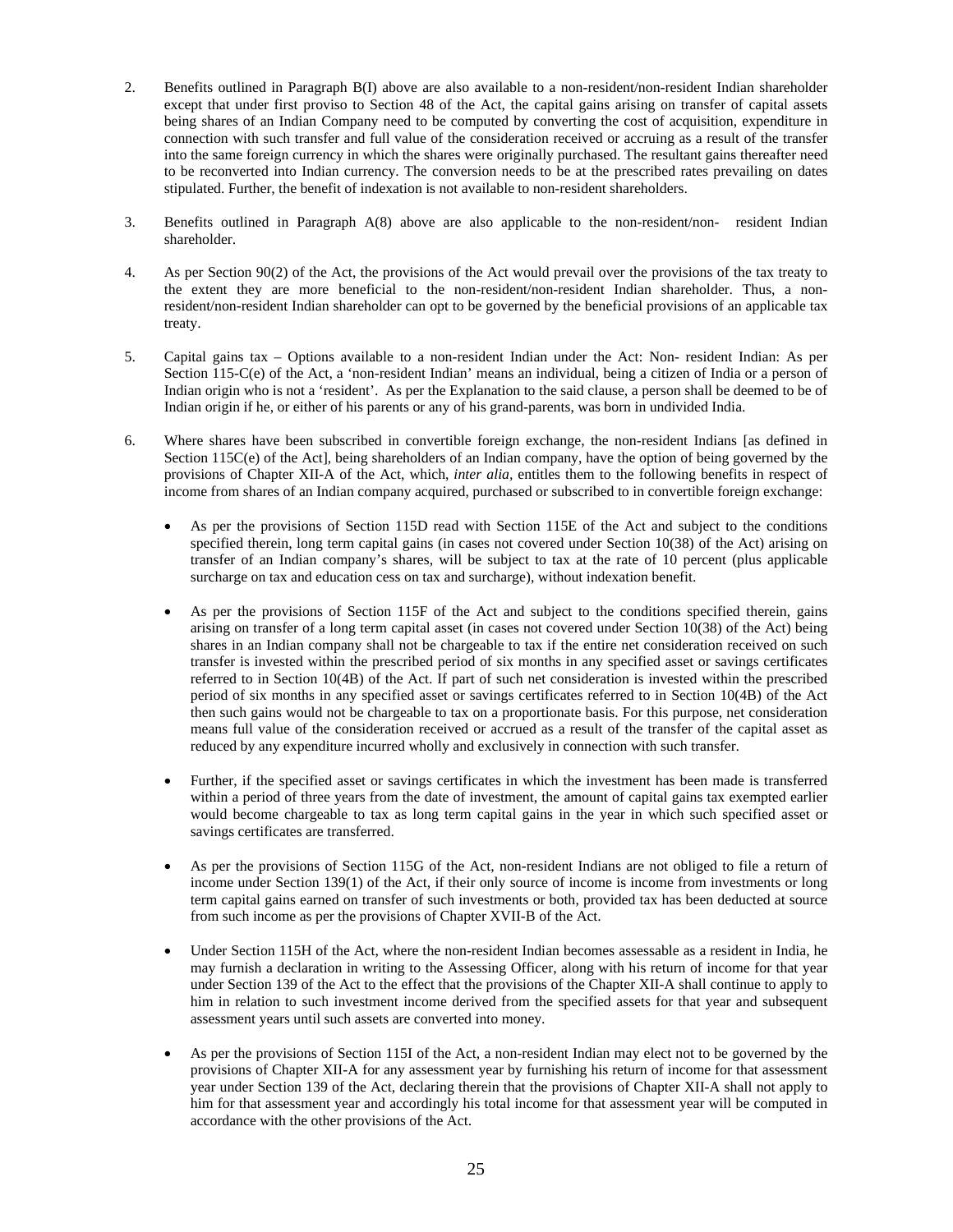## **V Foreign Institutional Investors (FIIs)**

- 1. Dividend (both interim and final) income, if any, received by the shareholder from the domestic company shall be exempt under Section 10(34) read with Section 115O of the Act.
- 2. Capital gains

Under Section 115AD, income (other than income by way of dividends referred in Section 115-O) received in respect of securities (other than units referred to in Section 115AB) shall be taxable at the rate of 20% (plus applicable surcharge on tax and education cess on tax and surcharge).

Under Section 115AD, capital gains arising from transfer of securities (other than units referred to in Section 115AB) which are not exempt under Section 10(38), shall be taxable as follows:

Securities which are held for the period of upto or less than twelve months and where such transaction is chargeable to STT levied under Chapter VII of the Finance (No. 2) Act of 2004, shall be taxable at the rate of 10% (plus applicable surcharge on tax and education cess on tax and surcharge). Securities other than those held for the period of upto or less than twelve months and where such transaction is not chargeable to STT levied under Chapter VII of the Finance (No. 2) Act of 2004, shall be taxable at the rate of 30% (plus applicable surcharge on tax and education cess on tax and surcharge);

Securities which are held for the period of twelve months or more shall be taxable at the rate of 10% (plus applicable surcharge on tax and education cess on tax and surcharge). Such capital gains would be computed without giving effect of indexation as provided in the first and second proviso to Section 48. In other words, the benefit of indexation, as mentioned under the two provisos would not be allowed while computing the capital gains.

- 3. Long-term capital gains arising on transfer of equity shares in the Company, which is held for the period of twelve months or more and where such transaction is chargeable to STT, shall be exempt from tax under Section 10(38) of the Act.
- 4. Benefit of exemption under Section 54EC and 54ED shall be available as outlined in Paragraph B(I)(6) above.
- 5. Benefit as outlined in Paragraph A(8) above are also available to FIIs.
- 6. As per Section 90(2) of the Act, the provisions of the Act would prevail over the provisions of the tax treaty to the extent they are more beneficial to the non-resident. Thus, a non-resident can opt to be governed by the beneficial provisions of an applicable tax treaty.

**Note:** There is a legal uncertainty over whether a FII can elect to be governed by the normal provisions of the Act, instead of the provisions of Section 115AD. Investors are advised to consult their tax advisors in this regard.

## **C. Benefits available under the Wealth Tax Act, 1957**

'Asset' as defined under Section 2(ea) of the Wealth Tax Act, 1957, does not include share in companies. Hence, the shares in companies are not liable to Wealth Tax.

## **D. Benefits available under the Gift Tax Act, 1958**

Gift tax is not leviable in respect of any gifts made on or after October 1, 1998. Therefore, any gift of shares will not attract gift tax.

## **Notes:**

- 1. All the above benefits are as per the current tax law and will be available only to the first named holder in case the shares are held by joint holders. Shareholder is advised to consider in his/her/its own case, the tax implications of any new enactments which may change / modify the law.
- 2. In view of the nature of tax consequences, being based on all the facts, in totality, of the investors, each investor is advised to consult his/her own tax advisor with respect to specific tax consequences.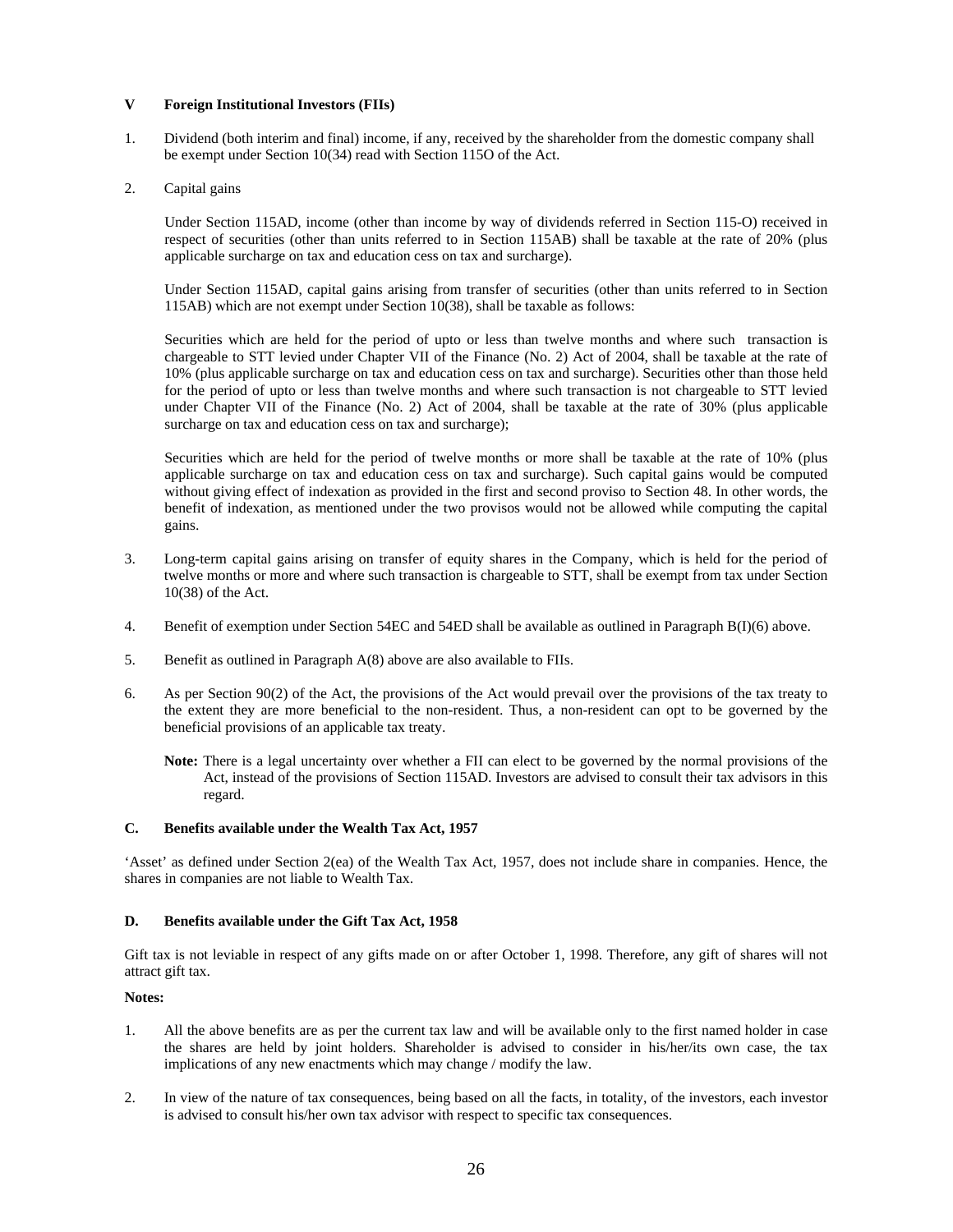## **ABOUT RELIANCE COMMUNICATION VENTURES LIMITED**

#### **Overview of Telecom Industry**

The telecommunications industry operates in a licensed and regulated environment. The Government of India, through Department of Telecommunications (DoT) and Telecom Commission, both functioning under the Ministry of Communications and Information Technology decides on the policies that governs/ regulates the sector and issues the above-mentioned licenses and registrations.

India's telecom policy is guided by overall development goals and the interests of the consumer. In order to protect and promote consumer interest and ensure fair competition, an independent regulatory authority known as Telecom Regulatory Authority of India (TRAI) was established in 1997. The sector is more liberalized than many developing markets and, in most respects, the regulatory framework has caught up with the need to manage a highly competitive market environment. Competition has been introduced into all segments and licenses are available to new entrants. Tariff controls have been removed or structured as ceiling tariffs in areas where there is limited competition. There is a current initiative to simplify the charging bands for long distance calls and to remove some of the artificial constraints in the segregation of long distance and access licenses. Consolidation among operators has been facilitated. TRAI has actively intervened in many areas to ensure a level playing field between operators.

The Indian wireless market has experienced significant growth in recent years, increasing from 1.9 million subscribers at the end of FY 2000 to more than 83.5 million subscribers as at the end of December 31, 2005. Regulatory initiatives and increasing affordability have been the key drivers of growth (3 year CAGR of more than 100% during FY02-05) resulting in wireless penetration crossing fixed line penetration in October 2004. Declining handset prices and widening geographic reach are likely to keep up the growth momentum and the addressable market will continue to expand.

The Wireline network in India has grown to more than 41.20 million DELs as of December 2005, as compared to 9.8 million DELs in 1995, reflecting a CAGR of 15 %.

India has a booming Internet market (with around 7.5 million users as of December 2005). Broadband uptake has been relatively low mainly as ADSL deployment was not strong on account of regulatory and pricing issues. Cable modem technology has been stalled by poor technology of infrastructure and Wireless Broadband is yet to achieve deep penetration.

In the future, broadband is likely see significant growth primarily due to increasing PC penetration, lower costs, which would increase affordability, increase in information technology services and availability of value added video services.

Prior to introduction of cable TV in 1991, Indian Television households received reception only from Doordarshan. Today, more than 350 channels are available over Indian skies. An urban cable home in the four metros currently receives approximately 90 TV channels in analogue mode. 50 of these are free to air and the balance are pay channels which are bundled together into bouquets.

The TV households have grown at CAGR of 12% p.a. from 25 million in 1992 to 100 million currently. Of these an estimated 50 million are cable connected homes, up from 0.4 million in 1992.

The salient features of the regulatory changes effected in the past are as under:

- Interconnect Usage charges (IUC) were specified for all the call distances as well as all combination of originating/ terminating network. These were specified as absolute values (Rs. / min.) instead of the earlier practice of percentage of marginal call charges.
- Against the earlier practice of splitting the subscriber charges into two parts between the originating network and the carrier, the new regulation specified IUC values in three parts namely originating access network, carrier's network (NLD operator) and the terminating access network. This was subsequently modified to specify the IUC value for the carrier's network and terminating network, leaving the residual of the subscriber charges as the originators share.
- An explicit value of Access Deficit Charge (ADC) was also specified for calls involving a fixed service subscriber on either end of the call. Earlier the ADC was implicitly built into call charges. ADC was provided to fixed services network to cover the losses incurred in offering subsidized rental and short distance call charges in rural areas.
- Simultaneously, TRAI disallowed charging the customer for incoming calls in case of mobile services.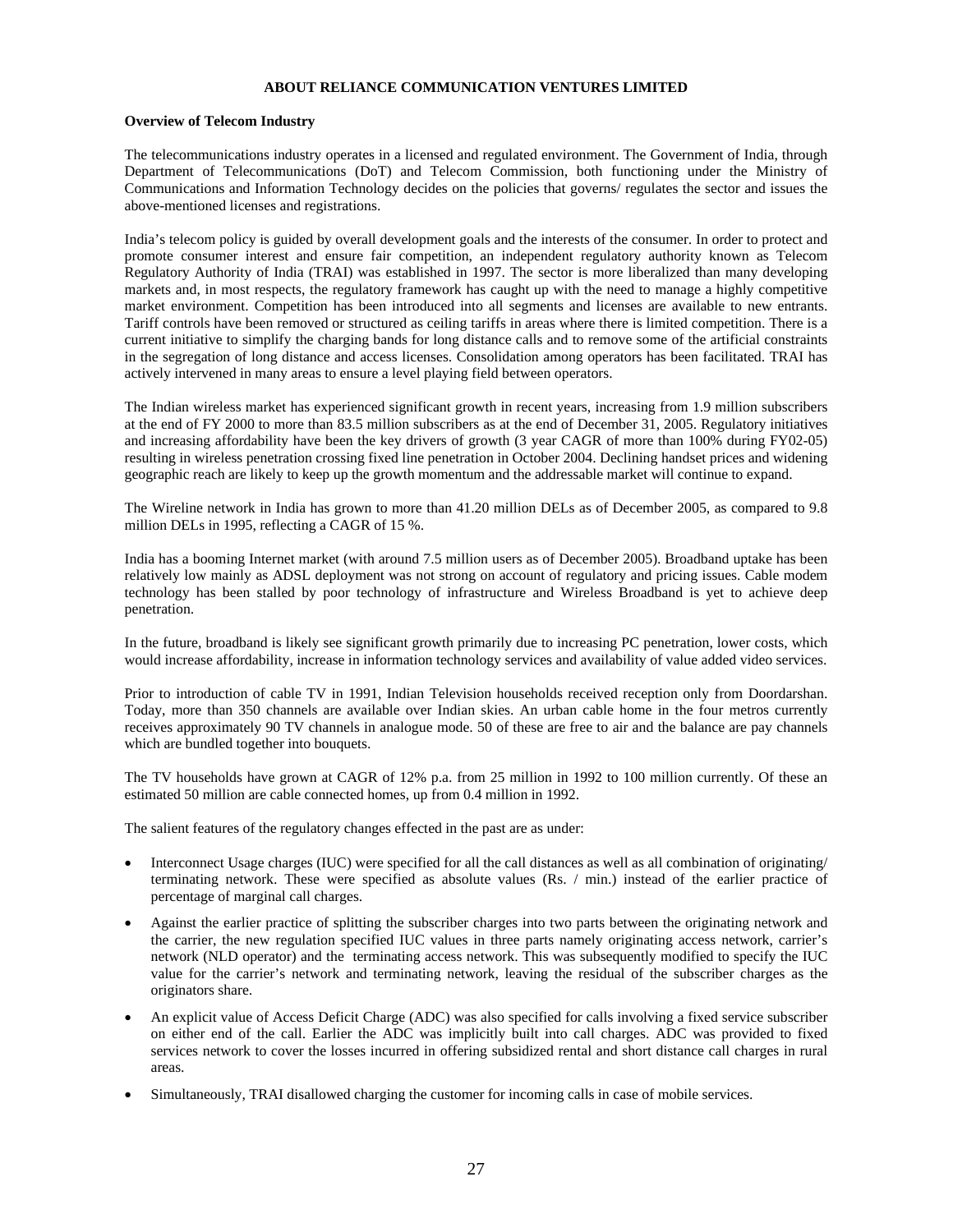- Department of Telecommunications vide its directives issued on  $14<sup>th</sup>$  December, 2005 amended the License Conditions, while increasing the FDI cap from 49% to 74% and made certain restrictive changes with respect to Ownership, Substantial Shareholdings by the Promoters and other Investors holding 10% in one or more Licensee Companies. Further in the aforesaid directives, DoT required Licensee Companies to designate CEO, CFO and CTO, only those persons who are Resident Indian Citizens.
- TRAI vide Press Note issued on  $23<sup>rd</sup>$  February, 2006, issued an amendment to the IUC Regulation. The salient featres of the Regulations are as under:
	- Carrier charges have been slashed by about 50% and ADC by about 33%, which may see STD and ISD Tariffs to fall further;
	- There will not be any ADC on per minute basis on domestic calls;
	- ADC on International Long Distance traffic shall continue to be on per minute basis but at a reduced rate of Rs. 1.60 per minute for incoming international calls. ADC on outgoing international calls have been reduced to 0.80 per minute.
	- All licenses of Unified Access Service, Celular Mobile telephone Service, National Long Distance Service and International Long Distance Service shall pay 1.5% of their AGR as ADC to BSNL. BSNL will retain ADC chargeable as percentage of its AGR. Unified Acces Service Licensee/BSOs will retain ADC as percentage of AGR of wireline subscribers and the balance shall be paid to BSNL.
	- For estimation of ADC as a percentage of AGR, of access providers, the revenue from the rural subscribers shall be subtracted.
	- The UASLs/BSOs other than BSNL would retain ADC in terms of percentage of AGR and also on outgoing international calls from their wireline subscribers.
	- No change in mobile and fixed termination charges from the existing level of Rs.0.30 per minute.
	- Death of distance acknowledged by moving over to a ceiling carriage of Rs. 0.65/minute irrespective of distance.
	- No ADC charge on rural revenue of operators to incentivize penetration of telecom services in rural areas.
	- Strengthening of monitoring mechanism of payment & receipt of ADC by operators.

The above Regulations shall come into force w.e.f. March 1, 2006.

#### **Business**

Pursuant to the scheme, the Telecommunication Undertaking stands vested in the Company, comprising inter-alia investment in the operating companies as under:

| Sr. | <b>Investee Company</b>        | Instrument           | Face value        | No. of shares | $\frac{0}{0}$ |
|-----|--------------------------------|----------------------|-------------------|---------------|---------------|
| No. |                                |                      | (Per share)       |               | shareholding  |
|     | <b>Reliance Communications</b> | <b>Equity Shares</b> | Re. 1             | 900,000,000   | 45.00         |
|     | <b>Infrastructure Limited</b>  |                      |                   |               |               |
| 2.  | Reliance Infocomm Limited      | <b>Equity Shares</b> | Re. 1             | 3,192,585,350 | 45.34         |
| 3.  | Reliance Telecom Limited       | <b>Equity Shares</b> | Rs. 10            | 7,095,130     | 35.60         |
| 4.  | World Tel Holding Limited      | <b>Equity Shares</b> | <b>US \$ 0.05</b> | 69.524        | 3.98          |
|     | (Bermuda)                      |                      |                   |               |               |
|     | Reliance Telecom Limited       | Preference shares    | Rs. 10            | 45,000,000    | 100.00        |

The Telecommunication Undertaking also comprised, inter alia, certain fixed assets aggregating to Rs. 166.24 crores, which have been given on lease/leave-and-license basis to RIC, RCIL and others entities. RCVL has earned rentals/lease rentals of Rs. 6.46 crores for the period ended December 31, 2005. The said lease/leave-and-license arrangements are expected to continue.

The Company's main source of income presently will be the return from its investments in RIC, RCIL and RTL.

None of these companies is a subsidiary of the Company.

For details of the above operating companies please see section titled "Key Investments".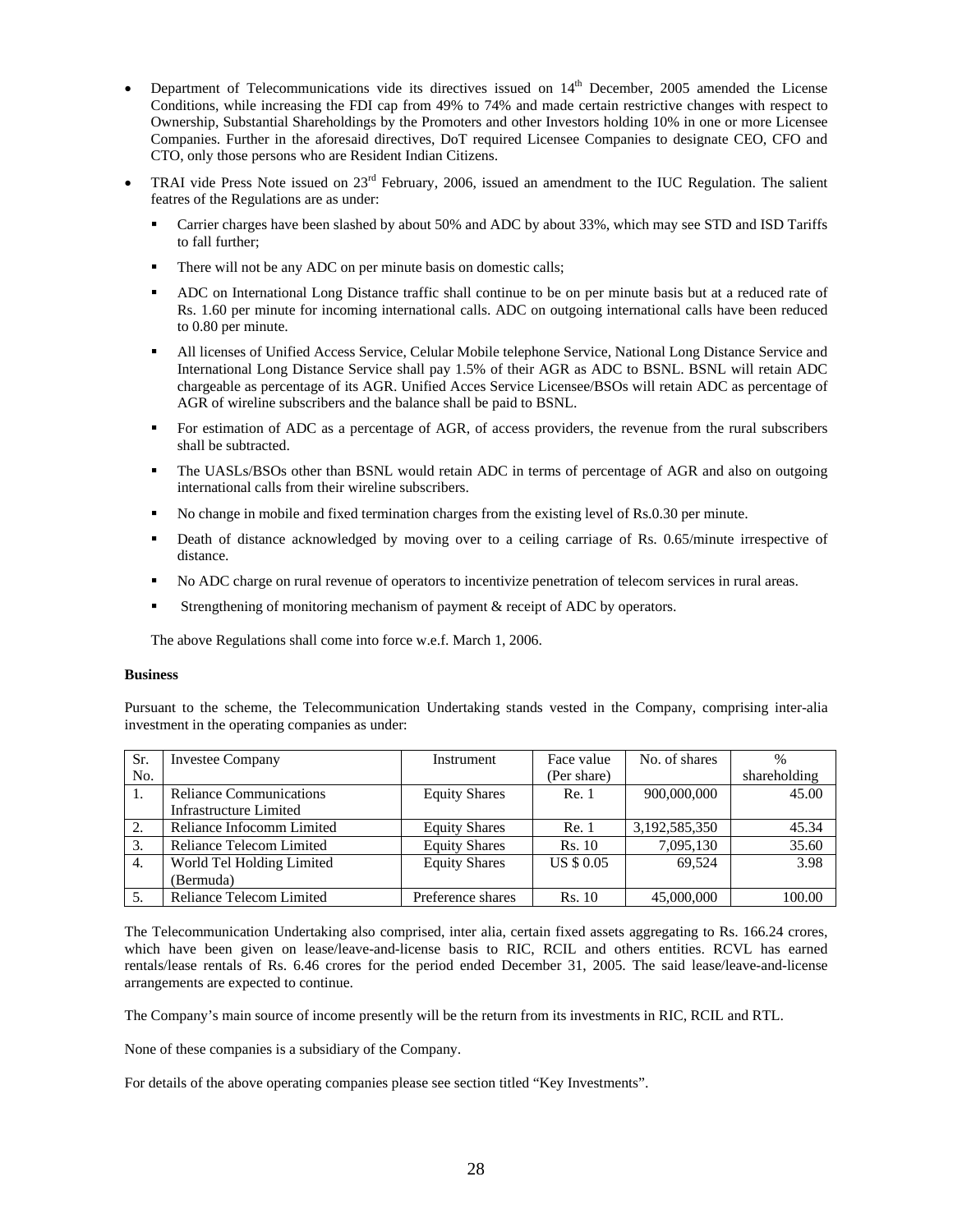## **History**

Reliance Communication Ventures Limited (the "Telecommunication Resulting Company") was originally incorporated on July 15, 2004, under the Companies Act, 1956 as Reliance Infrastructure Developers Private Limited. The status of the Company was changed to Public Limited Company on July 25, 2005 and the name was changed to its present name, viz. Reliance Communication Ventures Limited, under Fresh Certificate of Incorporation consequent on change of name dated August 3, 2005.

## **Main Objects of the RCVL as set out in Memorandum of Association of the Company are as under.**

- 1) To carry on and undertake the business of finance, investment, loan and guarantee company and to invest in acquire, subscribe, purchase, hold, sell, divest or otherwise deal in securities, shares, stocks, equity linked securities, debentures, debenture stock, bonds, commercial papers, acknowledgements, deposits, notes, obligations, futures, calls, derivatives, currencies and securities of any kind whatsoever, whether issued or guaranteed by any person, company, firm, body, trust, entity, government, state, dominion sovereign, ruler, commissioner, public body or authority, supreme, municipal, local or otherwise, whether in India or abroad. The Company will not carry on any activity as per Section 45 1A of RBI Act, 1934.
- 2) To carry on and undertake the business of financial services like financial restructuring / reorganization, investment counseling, portfolio management and all activities and facilities of every description including all those capable of being provided by bankers, stockbrokers, merchant-bankers, investment bankers, portfolio managers, trustees, agents, advisors, consultants, providing other financial or related services and to carry on the activities of hire-purchase, leasing and to finance lease operations of all kinds, purchasing, selling, hiring or letting on hire all kinds of plant and machinery and equipment and to assist in financing of all and every kind and description of hire- purchase or deferred payment or similar transactions and to subsidize, finance or assist in subsidizing or financing the sale and maintenance of any goods, articles or commodities of all and every kind and description upon any terms whatsoever and to purchase or otherwise deal in all forms of movable property including plant and machinery, equipments, ships, aircrafts, automobiles, computers, and all consumer, commercial, medical and industrial items with or without security and to lease or otherwise deal with them including resale thereof, regardless of whether the property purchased and leased is new and/or used and from India or abroad.
- 3) To carry on and undertake the business of acting as agent of any person, public or private sector enterprises, financial institutions, banks, central government and state governments and to do financial research, design and preparation of feasibility study reports, project reports and appraisal report in India and abroad.
- 4) To carry on, manage, supervise and control the business of telecommunication, infrastructure, telecommunication system, telecommunication network, and telecommunication services of all kinds including and not limited to setting up telephone exchange, coaxial stations, telecommunication lines and cables of every form and description, transmission, emission, reception through various forms, maintaining and operating all types of telecommunication service and providing data programmes and data bases for telecommunication.

| Date              | Particulars                                                                                 |
|-------------------|---------------------------------------------------------------------------------------------|
| July 21, 2005     | Increase in Authorized Capital from Rs. 100,000 to Rs. 500,000                              |
| July 25, 2005     | The status of the company was changed from Private Limited to Public Limited Company.       |
| July 26, 2005     | <b>Alteration of Main Object Clause</b>                                                     |
| August 3, 2005    | Change of name of the Company from Reliance Infrastructure Developers Private Limited to    |
|                   | <b>Reliance Communication Ventures Limited</b>                                              |
| August 11, 2005   | Alteration of Authorized Capital of the Company by subdividing the then existing Authorized |
|                   | Capital of Rs 500000 divided into 50,000 equity shares of Rs. 10 each in to 1,00,000 equity |
|                   | shares of Rs. 5 each                                                                        |
|                   | Alteration of Main Object Clause.                                                           |
| December 24, 2005 | Increase of Authorized Capital of the Company from Rs. 5,00,000 to Rs. 6,500,000,000        |

## **Change in Memorandum of Association since the Company's inception**

#### **Subsidiaries**

We do not have any Subsidiaries.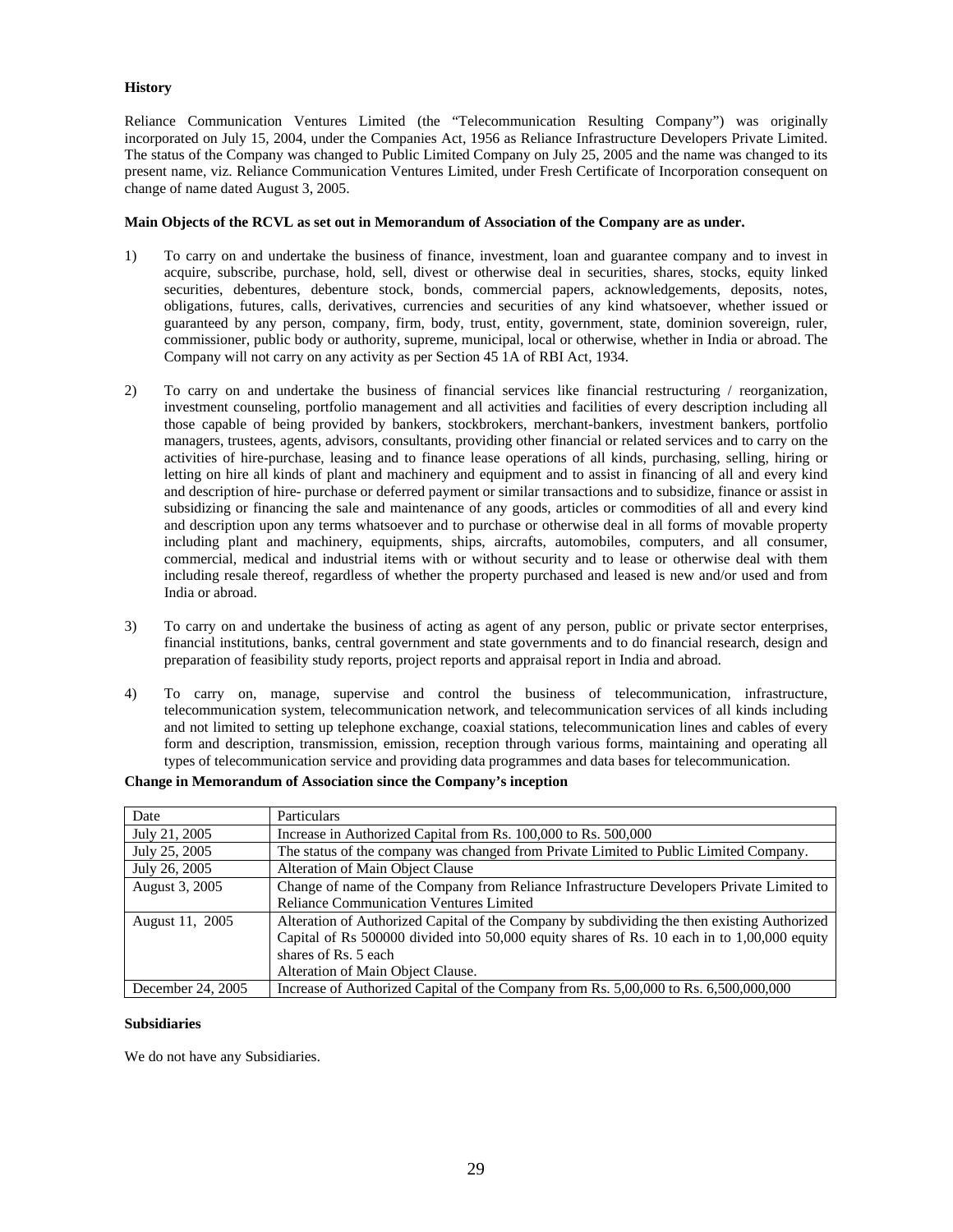#### **Agreements with Reliance Industries Limited**

Shri Mukesh Ambani, Chairman and Managing Director of Reliance Industries Ltd. (RIL), and Anil Dhirubhai Ambani, Chairman, Reliance - Anil Dhirubhai Ambani Group (Reliance – ADAG), had reached an Agreement, on the overall business reorganization of the Reliance Group, which envisaged, inter alia, the execution of agreements for use of Brands and Trademarks, non compete arrangements, provision for certain services, and support for imports under EPCG scheme between the Company, being one of the Resulting Companies, and RIL, the Demerged Company. Accordingly, Clause 19 (relevant extracts) of the Scheme provided as under:

#### *"19. Agreements*

*The Resulting Companies will have the right to use the "Reliance" brand and logo and suitable agreements will be entered into in this regard. Further, suitable arrangements would also be entered into in relation to (i) non-competition in relation to the businesses of the Demerged Undertakings and the Remaining Undertaking ; (ii) …; and (iii) Transfer of leasehold rights of RIL to the relevant Resulting Company with respect to the relevant Demerged Undertaking."* 

Consequent to the above, RIL was to, inter alia, enter into the following Agreements (amongst others) with the Company:

- Trade Mark Management Agreement
- Non Competition Agreement
- Shared Services Agreement
- Agreements for Lease / leave and license
- Agreement to provide EPCG support

The Company was a wholly owned subsidiary of RIL upto the date of allotment of Shares in pursuance of the Scheme i.e. January 27, 2006. RIL had 2 of its representatives on the Board of the Company comprising 3 Directors, and thus had majority control.

In terms of the Scheme, RIL was required to reconstitute the Board and hand over the control and management of the Company to Shri Anil D. Ambani, after the Record Date i.e. 25<sup>th</sup> January 2006. However, the Board of the Company was reconstituted only on February 7, 2006, on which date the control and management of the Company was handed over to Shri Anil D. Ambani.

RIL executed cetain Agreements with the Company on  $12<sup>th</sup>$  January 2006 and  $14<sup>th</sup>$  January, 2006, (while the Company was still under RIL's control), with the approval of only RIL's nominees on the Board of the Company, and despite specific objection and dissent of the representative of Shri Anil D. Ambani at the Board meeting.

**The Agreements as executed contain significant, fundamental and material deviations from the agreed position, which may adversely impact the interests of the Company and its shareholders. Any unfair competition in violation of the agreed position may severely affect the interests of the Shareholders of the Company. Similarly, violation of the understanding for creation, protection and promotion of Trade Marks and Brands and nonprovision of certain services may severely undermine the economic value of the Company, which will adversely impact the interests of the Company's shareholders.** 

The reconstituted Board of the Company has decided to take appropriate steps to amend the above Agreements suitably, so as to bring them in line with the agreed position, and to protect the interests of the Company and its Shareholders.

## **A summary of the material terms of these Agreements, which were executed while the Company was still under the control of RIL, and which as stated herein are subject to amendment, is given below:**

#### *Trademark Management Agreement*

The Trademarks which are subject of the Trademark Management Agreement (TMA) dated January 12, 2006 between the RIL and the Company among others are RELIANCE WORD & RELIANCE logo being the visual or graphic presentation of the letter "R" with flame in the background (Trademarks).

The TMA acknowledges that all rights title and interest in and to the Trademarks shall vest in the Demerged Group (referred herein as "RIL") and the Resulting Group (referred herein as the "Resulting Companies") in relation to their respective businesses and they are entitled to enjoy such ownership rights.

With respect to any new business commenced by either of the RIL or Resulting Companies (subject to non-compete), the group which commences the business first in point of time shall be entitled to use the Trademark in relation to such business, subject to certain conditions.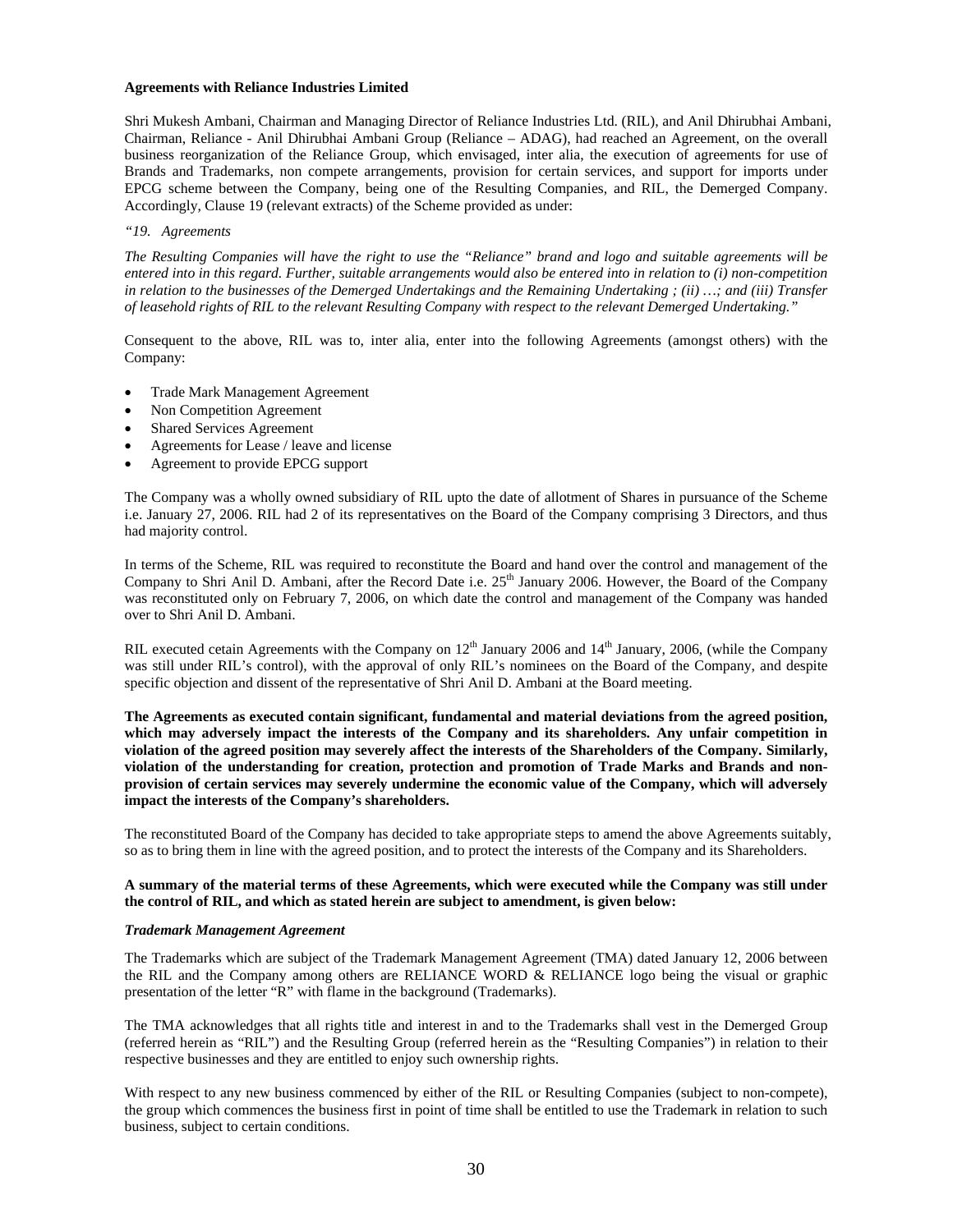The TMA allows each of the Parties to co-brand the said Trademarks, to which it is entitled to, with a third party, subject to certain conditions.

#### *Non Competition Agreement*

Under the Non Competition Agreement ("NCA") dated January 12, 2006 executed between RIL and the Company among others, RIL and the Resulting Companies have agreed not to set up businesses, which would compete with the specified Existing Businesses and reserved business of the other group for a period of 10 years. NCA also incorporates a Right of First Refusal in case any group decides to sell any of its business(s).

The non-compete provision terminates if any business is sold by either RIL or the Resulting Companies to a third party.

Existing business(s) of the Resulting Companies pertaining to the Company comprise "Telephony and Related Services/ Infrastructure".

Telephony Services means any transmission, emission or reception of signs, signals, writing, images and sounds or intelligence of any nature by wire, radio, optical or other electro magnetic means (this is the definition of "Telecommunications" as per ITU), permissible or being provided in India, by RIC Group, under licenses issued by Government of India under Section 4 of the Indian Telegraph Act, 1885, but shall not include broadcasting and broadband services. For the avoidance of doubt, Telephony Services does not include IT enabled services such as Business Process Outsourcing (BPO), e-commerce whether with or without licenses or registrations from Government of India, provided that no investment shall be made for creation of Telecommunication Infrastructure for this purpose. Telecom Infrastructure shall mean establishing and providing telecommunication infrastructure to Telecommunication Services Provides (i.e. License holders for telecommunication services in India) under IP 1 registration, establishing, operating or providing data centres, network operating centres or other telecommunication infrastructure.

The business reserved for Resulting Companies include all areas of media and entertainment, except those specified as areas of free competition. Content can be sold or assigned or given for electronic distribution to third parties including Reliance Infocomm Limited. However, RIL Group shall not, directly or indirectly, engage in digital delivery of content.

However, as per the agreed position, Mukesh Ambani /RIL Group is not to directly, or indirectly, enter into the business of broadband services.

The businesses reserved for RIL are (i) Petroleum & petroleum retail (ii) Petrochemical business.

#### *Shared Service Agreement, Lease Agreements and Leave and License Agreements.*

Under the Shared Services agreement executed between the Company and RIL on January 14, 2006, RIL has agreed to continue to provide certain services and facilities including sale of HDPE resin, conversion of resin into ducts and certain software, to the telecommunication business demerged to the Company.

Certain agreements for lease were entered into during the period from January 12, 2006 to January 25, 2006, wherein RIL has agreed to lease / permit-to-use certain properties (12 properties) for periods upto 99 years. Certain entities controlled by RIL and its group companies have also entered into five leave and license agreements with the Company, during the period January 16 2006 to January 19 2006, permitting the Company to use certain immovable properties for a period of three years on commercial terms. Besides, RIL and its group companies have also issued user permission letters in favour of the Company with respect to properties where IS and MCNs of the operating companies are located.

As stated above, the said Agreements do not correctly reflect the agreed position between our Company and RIL. The Company intends to take appropriate steps to amend the above Agreements suitably, so as to bring them in line with the agreed position, and to protect the interests of the Company and its Shareholders.

#### *Agreements to provide EPCG supportfor infocomm businesses*

As per the agreed position, RIL has to continue to provide support in the shape of export obligations against import of capital goods, to the Company and its subsidiaries and affiliates, to enable import of capital goods and services under the EPCG scheme of the Government of India, upto Rs. 10,000 crores during the period from April 1, 2005 to March 31, 2007.

RIL has not yet executed any agreement with the Company, in connection with the above obligation. The reconstituted Board of the Company has decided to take appropriate steps to enter into appropriate agreement with RIL in line with the agreed position in connection with the above, and to protect the interests of the Company and its Shareholders.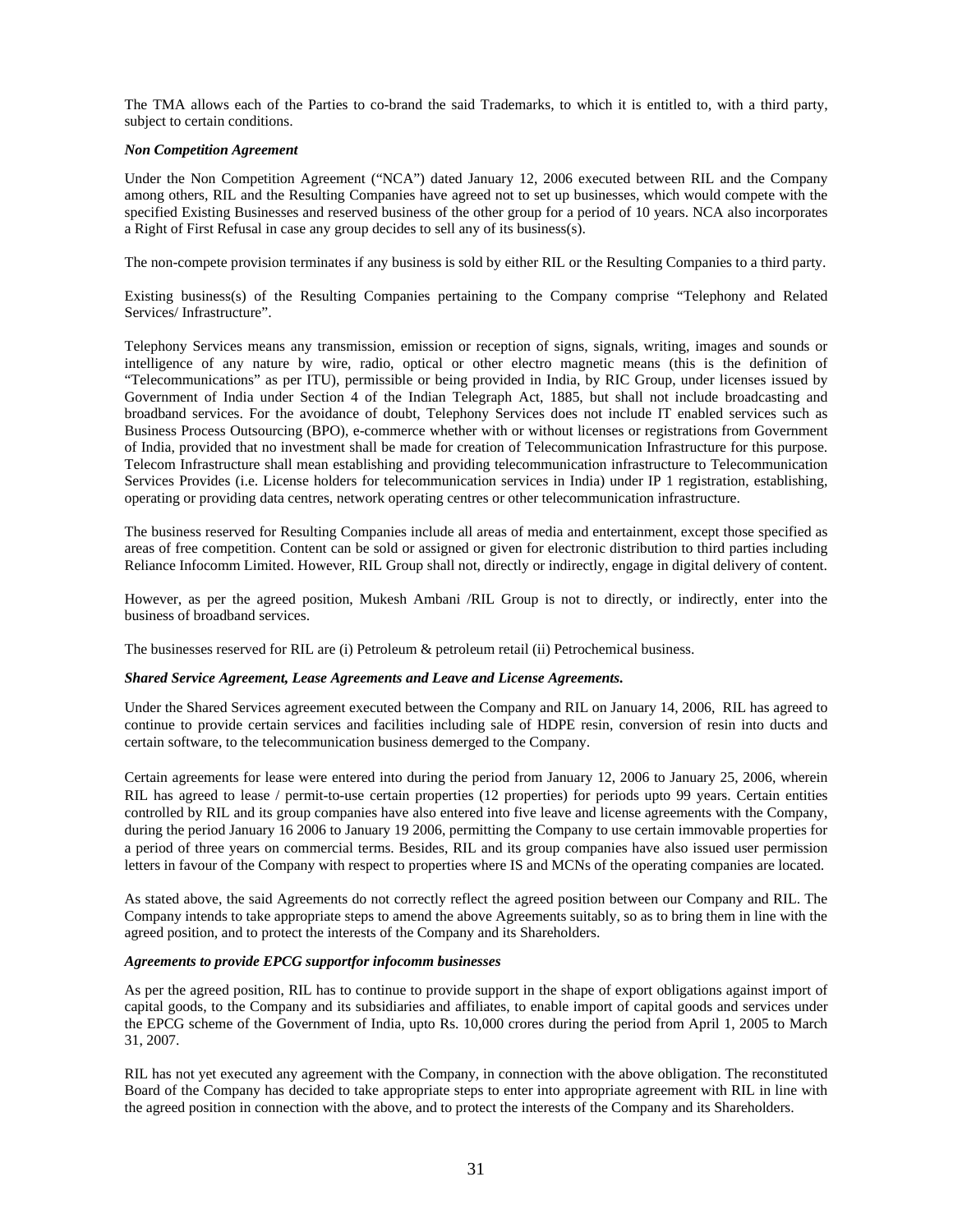## **MANAGEMENT**

# **Board of Directors**

As per the Articles of Association of the Company, the Company shall not have less than 3 directors and not more than such number of directors as may be stipulated by the Companies Act for the time being in force.

As per the Articles of Association of the Company, so long as ADA Group is the largest shareholder of the Company, Anil D Ambani shall be the non-retiring Chairman of the Board so long as he is willing to be a Director and Chairman of the Company. The Chairman shall preside at all meetings of the Board and the General Meetings of the Company and would have a vote in the event of a tie.

Anil D. Ambani is the Chairman of the Board and of the Company. ADA Group presently is the largest shareholder of the Company.

|                | Sr. Name, Age, Designation, Fathers Name,   | <b>Other Directorships</b>                        |  |
|----------------|---------------------------------------------|---------------------------------------------------|--|
|                | <b>No. Address, Occupation</b>              |                                                   |  |
| $\mathbf{1}$   | Shri Anil D. Ambani                         | <b>Reliance Energy Limited</b>                    |  |
|                | Age: 46 years                               | <b>Reliance Capital Limited</b>                   |  |
|                | Designation: Chairman                       | Anil Dhirubhai Ambani Enterprises Limited         |  |
|                | S/o Dhirubhai H. Ambani                     | Anil Dhirubhai Ambani Foundation                  |  |
|                | Address:                                    | Reliance Blue Magic Private Limited               |  |
|                | 39, Sea Wind, Cuffe Parade,                 | Anil Dhirubhai Ambani Ventures Private Limited    |  |
|                | Mumbai 400 005.                             | Ambani Industries Private Limited                 |  |
|                | Occupation : Industrialist                  | Ambani Enterprises Private Limited                |  |
|                |                                             | Ambani International Private Limited              |  |
|                |                                             | AAA Enterprises Private Limited                   |  |
|                |                                             | AAA International Capital Private Limited         |  |
|                |                                             | <b>AAA</b> Industries Private Limited             |  |
|                |                                             | AAA Consultancy Services Company Private Limited  |  |
|                |                                             | AAA Project Ventures Private Limited              |  |
|                |                                             | AAA Global Ventures Private Limited               |  |
|                |                                             | AAA Global Business Enterprises Private Limited   |  |
|                |                                             | <b>AAA Business Machines Private Limited</b>      |  |
|                |                                             | Reliance Business Management Private Limited      |  |
|                |                                             | Dhirubhai Ambani Enterprises Private Limited      |  |
|                |                                             | <b>AAA Communication Private Limited</b>          |  |
|                |                                             | <b>ADAE Ventures Private Limited</b>              |  |
|                |                                             | Reliance Enterprises and Ventures Private Limited |  |
|                |                                             | ADA Enterprises and Ventures Private Limited      |  |
|                |                                             | Anadha Enterprise Private Limited                 |  |
|                |                                             | Bhavan Mercantile Private Limited                 |  |
|                |                                             | <b>Panther Consultants Private Limited</b>        |  |
|                |                                             | Reliance Infocomm Limited                         |  |
|                |                                             | Reliance Communications Infrastructure Limited    |  |
|                |                                             | <b>Reliance Telecom Limited</b>                   |  |
|                |                                             | Flag Telecom Group Limited - Foreign Co           |  |
|                |                                             | <b>Indian School of Business</b>                  |  |
|                |                                             | Reliance Europe Limited                           |  |
|                |                                             | Reliance Energy Ventures Limited                  |  |
|                |                                             | Reliance Capital Ventures Limited                 |  |
|                |                                             | <b>Reliance Natural Resources Limited</b>         |  |
| $\overline{c}$ | Prof. J. Ramachandran                       | Reliance Infocomm Limited                         |  |
|                | Age: 49 years                               | Reliance Communications Infrastructure Limited    |  |
|                | Designation: Director                       | Sasken Communication Technologies Limited         |  |
|                | S/o S. Jayaraman                            | Indus League Clothing Limited                     |  |
|                | Address:                                    | <b>Bhoruka Power Corporation Limited</b>          |  |
|                | 417, Faculty Quarters, Indian Institute of  | Dalmia Elcrodyn Technologies Private Limited      |  |
|                | Management, Bennerghatta, Bangalore 560 076 | <b>Integrated Brandcom Private Limited</b>        |  |
|                | Occupation : Educationist                   | Medybiz Private Limited                           |  |
|                |                                             | Lifetime Healthcare Private Limited               |  |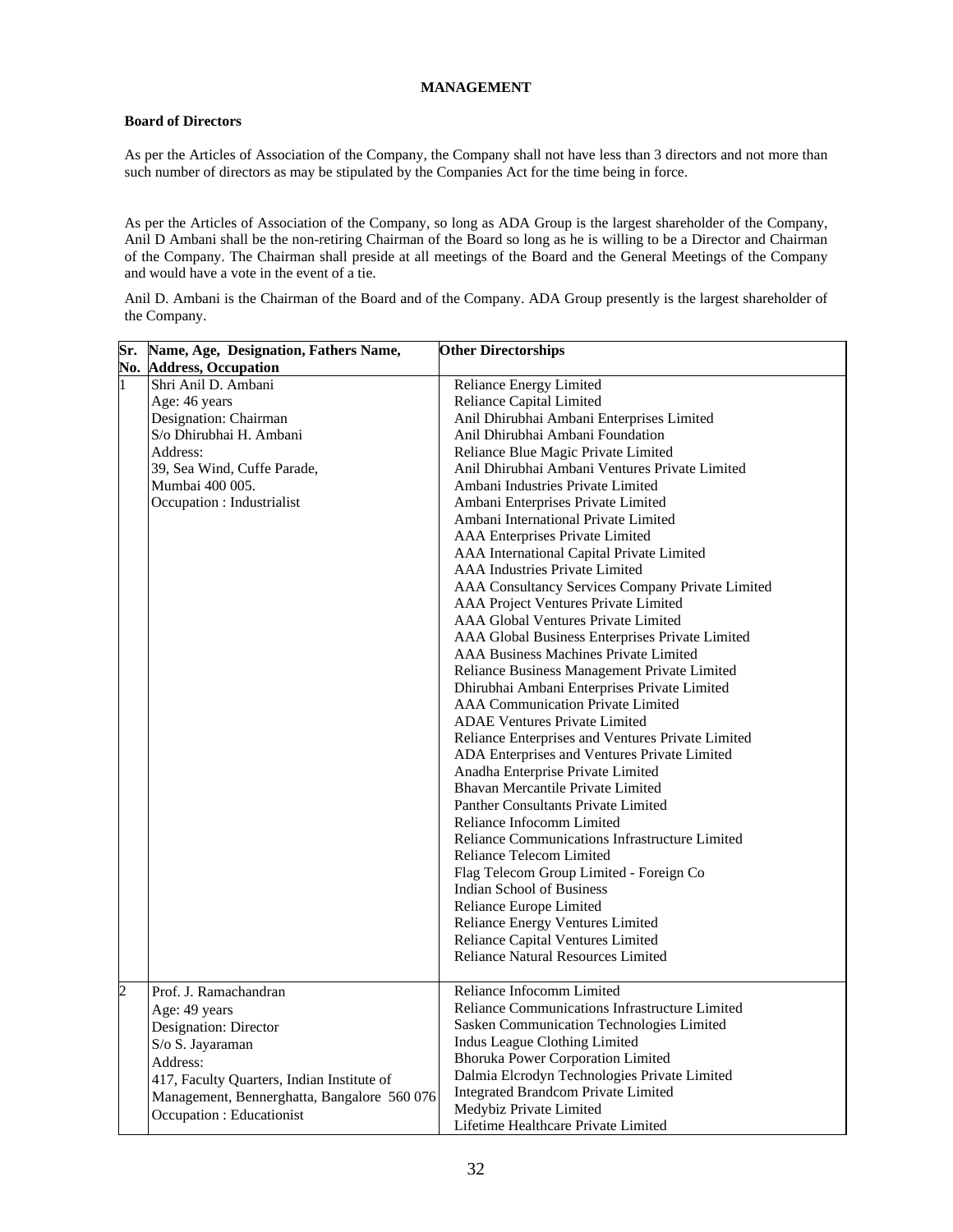| Sr.         | Name, Age, Designation, Fathers Name, | <b>Other Directorships</b>                   |
|-------------|---------------------------------------|----------------------------------------------|
| No.         | <b>Address, Occupation</b>            |                                              |
| $\mathsf B$ | Shri S.P.Talwar                       | Vernagiri Power Generation Limited           |
|             | Age: 65 years                         | Cromption Greaves Limited                    |
|             | Designation: Director                 | Reliance Capital Trustee Co. Limited         |
|             | S/o Tek Chand Talwar                  | Reliance General Insurance Company Limited   |
|             | Address:                              | Reliance Life Insurance Company Limited      |
|             | 162, Kshitij, 47 Nepean Sea Road,     | (formerly AMP Sanmar Life Insurance Limited) |
|             | Mumbai 400 036.                       | Videocon Industries Limited                  |
|             | Occupation : Company Executive        | <b>RLIC</b> Limited                          |
|             |                                       | <b>Reliance Capital Ventures Limited</b>     |

Clause 17 of the Scheme provides that at any time after the Record Date, RIL shall cause the Board of Directors of the Company to be reconstituted in such manner as is agreed between the Company and Anil D. Ambani and thereupon the Company shall be controlled and managed by Anil D. Ambani.

The Board of the Company was reconstituted on February 7, 2006 whereby Anil D. Ambani, Prof. J. Ramachandran and S. P. Talwar have been appointed as Directors on the Board of the Company and Sandeep Tondon, L V Merchant and Gautam Doshi have ceased to be Directors on the Board of the Company. The control and management of the Company accordingly stands vested with Anil D. Ambani.

As per the Articles of Association, so long as ADA Group is the largest shareholder of the Company, ADA Group shall be the Promoter of the Company as defined under the SEBI (Substantial Acquisition of Shares and Takeovers) Regulations, 1997 and shall exercise control over the Company.

#### **Brief Biography of the Directors**

## **Shri Anil D. Ambani**

Shri Anil D. Ambani is the Chairman, Reliance Communication Ventures Limited, Reliance Capital Limited, Reliance Infocomm Limited, Reliance Communications Infrastructure Limited, Reliance Telecom Limited, Reliance Natural Resources Limited, Reliance Energy ventures Limited and Chairman & Managing Director, Reliance Energy Limited. Till recently, he also held the position of Vice Chairman and Managing Director, Reliance Industries Limited. The above Companies are part of the Reliance Anil Dhirubhai Ambani Group.

Shri Anil D. Ambani is a Bachelor of Science, University of Bombay and MBA from The Wharton School, University of Pennsylvania, USA. He joined Reliance in 1983 as Co-Chief Executive Officer. He is credited with having pioneered many financial innovations in the Indian capital markets. He pioneered India's first forays into overseas capital markets with international public offerings of global depositary receipts, convertibles and bonds. He directed Reliance in its efforts to raise, since 1991, over US\$2 billion from overseas financial markets.

He is a member of:

- Wharton Board of Overseers, The Wharton School, USA.
- Central Advisory Committee, Central Electricity Regulatory Commission.
- Board of Governors, Indian Institute of Management, Ahmedabad.
- Board of Governors of Indian Institute of Technology, Kanpur.

In June 2004, Shri Anil D. Ambani was elected as an Independent member of the Rajya Sabha – Upper House, Parliament of India. His term as Member of Parliament, India is a six year term and expires in 2010.

## **Prof. J. Ramachandran**

Prof. J. Ramachandran is the Chair Professor of Business Policy at the Indian Institute of Management, Bangalore. He is a Chartered and Cost Accountant and has obtained his doctorate from the Indian Institute of Management, Ahmedabad.

## **S. P. Talwar**

S.P.Talwar is a former Deputy Governor of Reserve Bank of India. He is also former Chairman-cum-Managing Director of Bank of Baroda. He has vast experience in financial services sector in the country.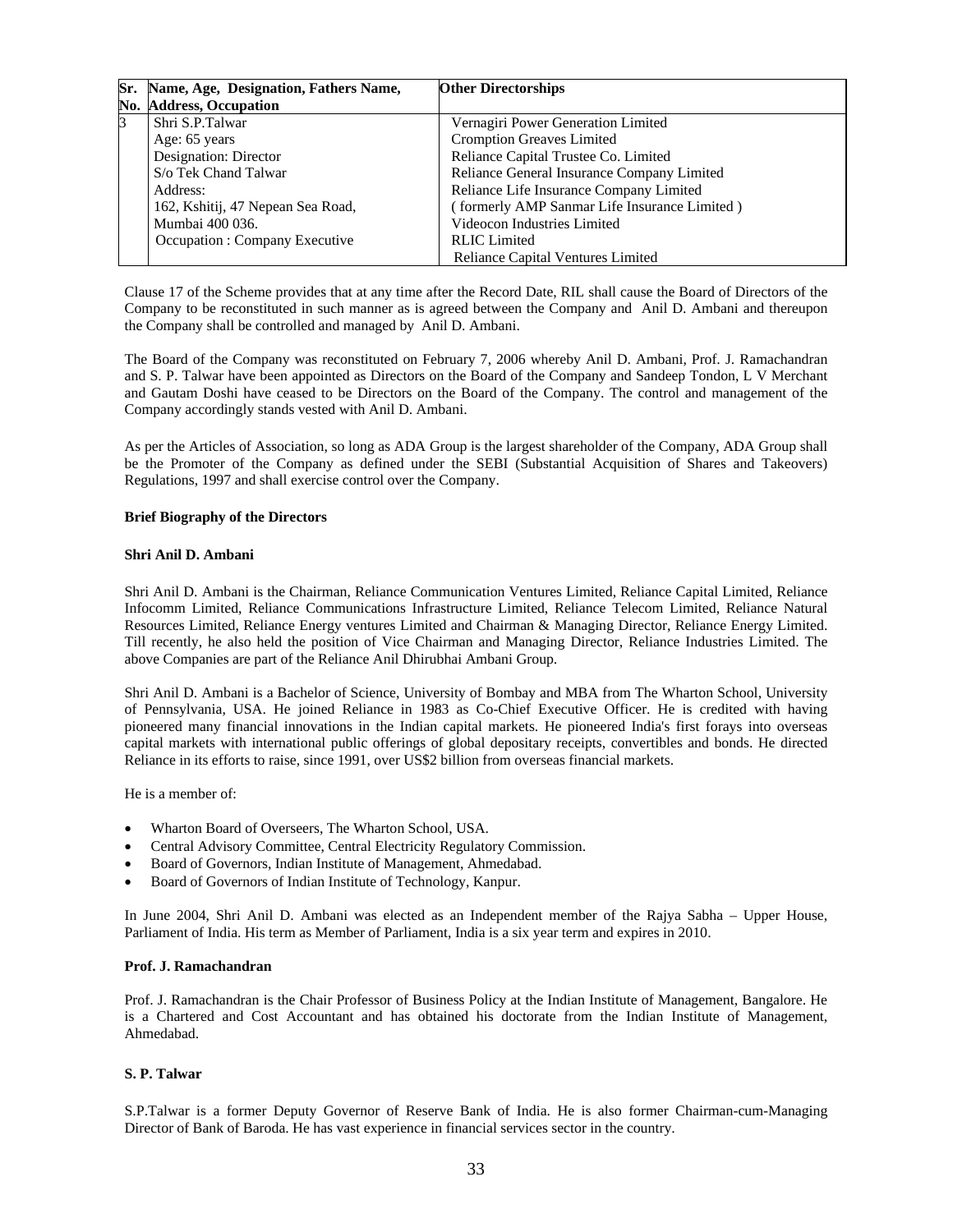## **Compensation of managing directors/ whole time directors**

RCVL does not have any Managing Director or Whole Time Director.

## **Corporate Governance**

The provisions of the listing agreement to be entered into with the Stock Exchanges with respect to corporate governance will be applicable to the Company immediately upon the listing of its Equity Shares on the Stock Exchanges. The Company is fully compliant with the provisions of Clause 49 of the Listing Agreement.

Shri Anil D. Ambani is the non-executive Chairman of the Board. The Board of the Company comprising three Directors has 2 Independent Directors. The Board has also constituted the Audit Committee, Shareholders/Investors' Grievance Committee and Remuneration Committee as required under Clause 49 of the Listing Agreement as under:

| <b>Director</b>       | Category                              | Member of<br>Audit<br><b>Committee</b> | <b>Member</b> of<br><b>Shareholders/Invest</b><br>ors' Grievance<br><b>Committee</b> | Member of<br><b>Remuneration</b><br><b>Committee</b> |
|-----------------------|---------------------------------------|----------------------------------------|--------------------------------------------------------------------------------------|------------------------------------------------------|
| Anil D. Ambani        | Non-executive $\&$<br>Non-independent | Yes                                    | Yes                                                                                  | <b>Yes</b>                                           |
| Prof. J. Ramachandran | Non-executive $\&$<br>Independent     | Yes                                    | Yes                                                                                  | Yes                                                  |
| S. P. Talwar          | Non-executive $&$<br>Independent      | Yes                                    | <b>Yes</b>                                                                           | Yes                                                  |

The role, powers, scope of functions and duties of the Audit Committee, Shareholders/Investors' Grievance Committee and Remuneration Committee of the Board are as per the applicable provisions of the Companies Act, 1956, Clause 49 of the Listing Agreement and the Reliance Anil Dhirubhai Ambani Group – Corporate Governance Policies and Code of Conduct.

The Status of the Company's compliance with the provisions of Clause 49 of the Listing Agreement is given below:

| <b>Particulars</b>                                                          | <b>Clause of Listing</b><br><b>Agreement</b> | <b>Compliance status</b><br>(Yes/No/N.A.) |
|-----------------------------------------------------------------------------|----------------------------------------------|-------------------------------------------|
| <b>I. Board of Directors</b>                                                | 49 $(I)$                                     | <b>YES</b>                                |
| (A) Composition of Board                                                    | $49$ (IA)                                    | <b>YES</b>                                |
| (B) Non-executive Directors' compensation & disclosures                     | 49 (IB)                                      | <b>NA</b>                                 |
| (C) Other provisions as to Board and Committees                             | 49 (IC)                                      | <b>YES</b>                                |
| (D) Code of Conduct                                                         | 49 (ID)                                      | <b>YES</b>                                |
| <b>II. Audit Committee</b>                                                  | 49 $(II)$                                    | <b>YES</b>                                |
| Qualified & Independent Audit Committee<br>(A)                              | $49$ (IIA)                                   | <b>YES</b>                                |
| Meeting of Audit Committee<br>(B)                                           | 49 (IIB)                                     | <b>YES</b>                                |
| Powers of Audit Committee<br>(C)                                            | 49 (IIC)                                     | <b>YES</b>                                |
| Role of Audit Committee<br>(D)                                              | $49$ II(D)                                   | <b>YES</b>                                |
| (E) Review of Information by Audit Committee                                | 49 (IIE)                                     | <b>YES</b>                                |
| <b>III. Subsidiary Companies</b>                                            | 49 (III)                                     | <b>NA</b>                                 |
| <b>IV.</b> Disclosures                                                      | 49 (IV)                                      | <b>YES</b>                                |
| (A) Basis of related party transactions                                     | 49 (IV A)                                    | <b>YES</b>                                |
| (B) Disclosure of Accounting Treatment                                      | 49 (IV B)                                    | <b>YES</b>                                |
| (C) Board Disclosures                                                       | 49 (IV C)                                    | <b>YES</b>                                |
| (D) Proceeds from public issues, rights issues, preferential<br>issues etc. | 49 (IV D)                                    | <b>YES</b>                                |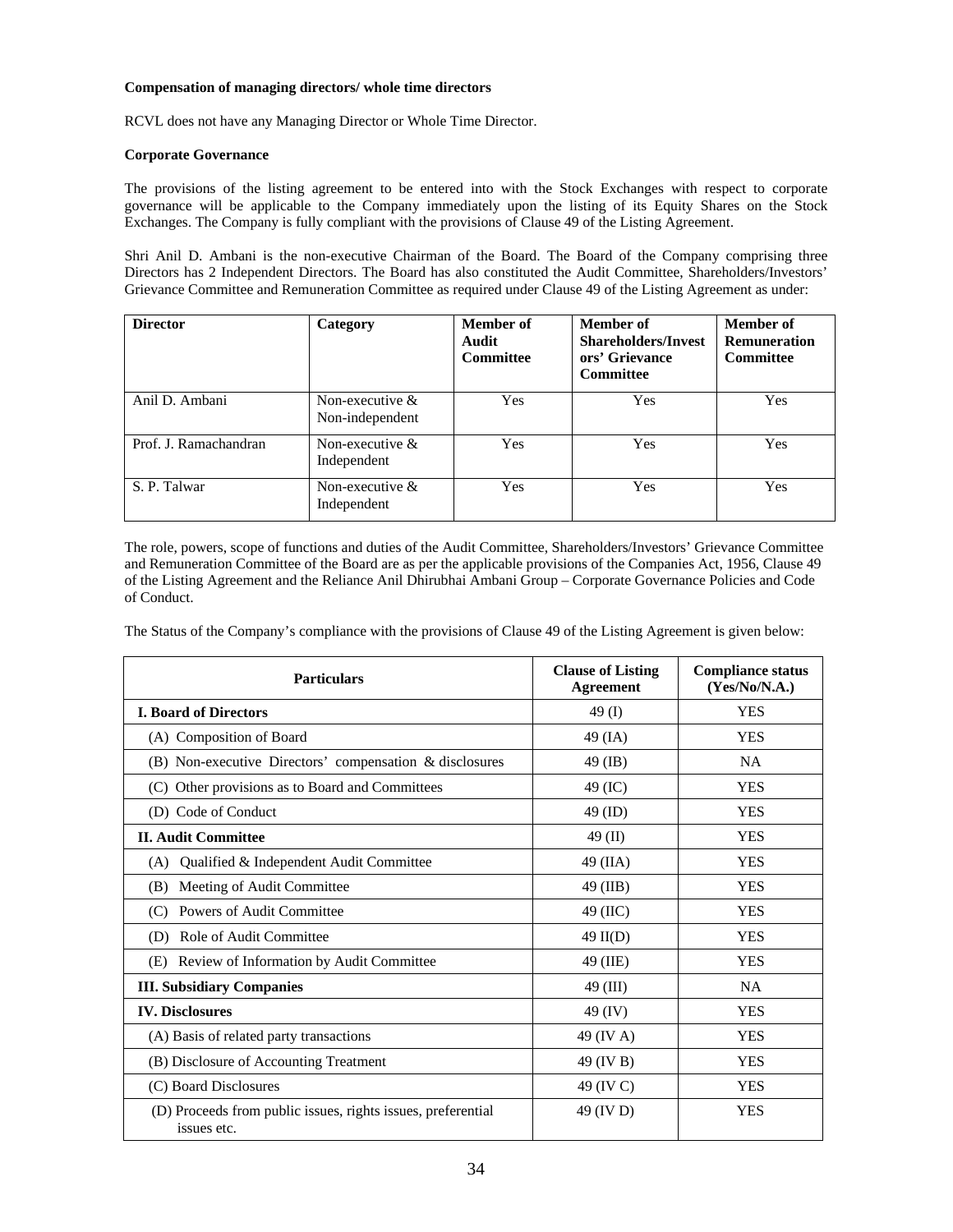| <b>Particulars</b>                 | <b>Clause of Listing</b><br>Agreement | <b>Compliance status</b><br>(Yes/No/N.A.) |
|------------------------------------|---------------------------------------|-------------------------------------------|
| (E) Remuneration of Directors      | 49 (IV E)                             | <b>NA</b>                                 |
| (F) Management                     | 49 (IV F)                             | <b>YES</b>                                |
| (G) Shareholders                   | 49 (IV G)                             | <b>YES</b>                                |
| V. CEO/CFO Certification           | 49 (V)                                | <b>YES</b>                                |
| VI. Report on Corporate Governance | 49 (VI)                               | <b>YES</b>                                |
| VII. Compliance                    | 49 (VII)                              | <b>YES</b>                                |

The Directors have no interest in the transactions of the Company, otherwise than as directors of the Company.

| <b>Change in Board of Directors since the Company's inception</b> |  |
|-------------------------------------------------------------------|--|
|-------------------------------------------------------------------|--|

| Name of the Director  | Date of Appointment | of<br>Date       | Reasons                             |
|-----------------------|---------------------|------------------|-------------------------------------|
|                       |                     | Resignation      |                                     |
| <b>Ramesh Shenoy</b>  | July 15, 2004       | August 10, 2005  | Resigned                            |
| Hasit Shukla          | July 15, 2004       | August 10, 2005  | Resigned                            |
| Surendra Pipara       | July 16, 2005       | August 10, 2005  | Resigned                            |
| Sandeep Tandon        | August 9, 2005      | February 8, 2006 | Resigned                            |
| L.V. Merchant         | August 9, 2005      | February 8, 2006 | Resigned                            |
| Gautam Doshi          | August 9, 2005      | February 8, 2006 | Resigned                            |
| Anil D. Ambani        | February 7, 2006    |                  | Appointed as an Additional Director |
| Prof. J. Ramachandran | February 7, 2006    |                  | Appointed as an Additional Director |
| S. P. Talwar          | February 7, 2006    |                  | Appointed as an Additional Director |

#### **Date of expiration of current term of Office of directors**

Anil D. Ambani, Prof. J. Ramachandran and S. P. Talwar were appointed as an Additional Director on the Board of the Company and hold office upto the ensuing Annual General Meeting.

#### **Shareholding of Directors**

.

| <b>Name of Director</b> | No of Shares held |
|-------------------------|-------------------|
| Anil D. Ambani          | 18 59 271         |
| Prof. J. Ramachandran   | 482               |
| S. P. Talwar            | Nil               |

#### **Key managerial personnel**

The Company is managed, controlled, and directed by the Board of Directors. The Board has appointed Hasit Shukla as the Manager of the Company with effect from February 8, 2006. Hasit Shukla is also the Company Secretary and Compliance Officer of the Company. Hasit Shukla is a commerce and law graduate, and a fellow member of the Institute of Company Secretaries of India. Prior to his appointment as Manager of the Company, Hasit Shukla was Company Secretary and Manager of Reliance Infocomm Limited. Vishal Jhaveri, who was Dy. Company Secretary and Compliance Officer of the Company resigned on February 7, 2006. Apart from the above, there are no changes in the Key Management Personnel of the Company.

## **Employees:**

As on date, the Company has no significant employee strength.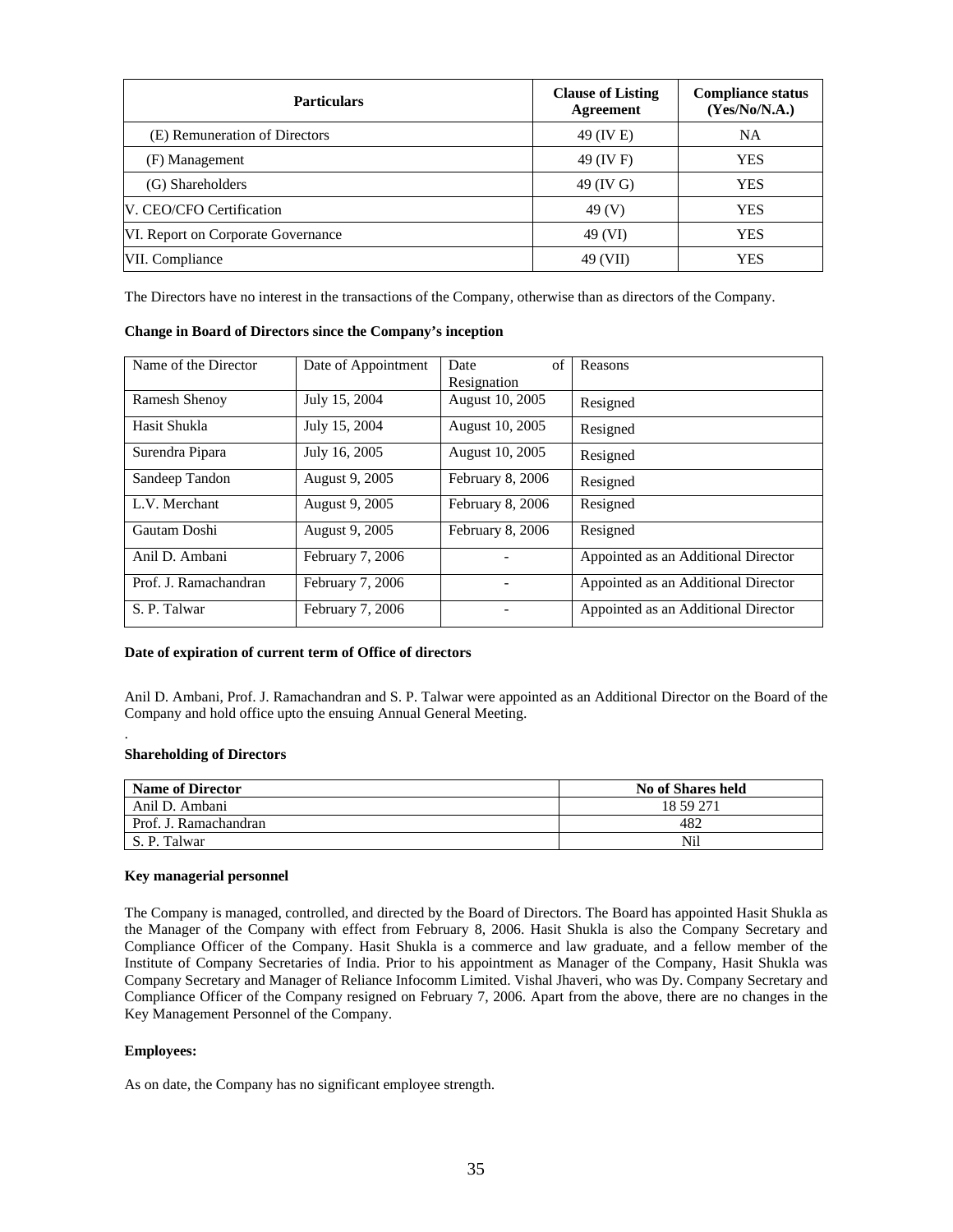# **PROMOTERS**

Before the Scheme becoming effective, the Company was a wholly owned subsidiary of RIL. Pursuant to the Scheme becoming effective, the Company has allotted equity shares to the shareholders of RIL, except Specified Shareholders, as defined in the Scheme. Further, in terms of Clause 16.2 of the Scheme of Arrangement, consequent to the allotment made on January 27, 2006, the shareholding of RIL in the Company has been cancelled. Currently, Anil D. Ambani, Tina A. Ambani, Kokila D. Ambani, Jai Anmol A. Ambani, Jai Anshul A. Ambani, AAA Global Business Enterprises Private Limited, Anadha Enterprise Private Limited and Bhavan Mercantile Private Limited are presently the Promoters of the Company and Reliance Capital Limited and certain other companies forming part of the 'Group' who have / are in the process of transferring their shares to Anadha Enterprise Private Limited and/or Bhavan Mercantile Private Limited, are the Persons Acting in Concert with the Promoters.

#### **Details of Promoters**

**Shri Anil D. Ambani**, age 46 years, is the Chairman, Reliance Communication Ventures Limited, Reliance Capital Limited, Reliance Infocomm Limited, Reliance Communications Infrastructure Limited, Reliance Telecom Limited, Reliance Natural Resources Limited, Reliance Energy ventures Limited, Reliance Capital Ventures Limited and Chairman & Managing Director, Reliance Energy Limited. Till recently, he also held the position of Vice Chairman and Managing Director, Reliance Industries Limited. The above Companies are part of the Reliance Anil Dhirubhai Ambani Group.

Shri Anil D. Ambani is a Bachelor of Science, University of Bombay and MBA from The Wharton School, University of Pennsylvania, USA. He joined Reliance in 1983 as Co-Chief Executive Officer. He is credited with having pioneered many financial innovations in the Indian capital markets. He pioneered India's first forays into overseas capital markets with international public offerings of global depositary receipts, convertibles and bonds. He directed Reliance in its efforts to raise, since 1991, over US\$2 billion from overseas financial markets.

He is a member of:

- Wharton Board of Overseers, The Wharton School, USA.
- Central Advisory Committee, Central Electricity Regulatory Commission.
- Board of Governors, Indian Institute of Management, Ahmedabad.
- Board of Governors of Indian Institute of Technology, Kanpur.

In June 2004, Shri Anil D. Ambani was elected as an Independent member of the Rajya Sabha – Upper House, Parliament of India. His term as Member of Parliament, India is a six year term and expires in 2010.

The Voter id number of Anil D. Ambani is MT/04/019102277311 and driving license number is 85/C/26507

**Smt. Tina A Ambani**, age 46 years is wife of Anil D. Ambani. She pioneered the Harmony Show, which over last several years provided a strong platform for promoting Art. She is also actively involved in philanthropic and social service activities and has been instrumental in the launch of the Harmony an initiative for senior citizens. Her voter id number is MT/04/019/033774.

**Smt. Kokila D. Ambani**, age 71 years is wife of the Founder Chairman of the Reliance group Late Dhirubhai H. Ambani. She is a matriculate. Her voter id number is MT/04/019/033763. She does not have a driving license.

**Jai Anmol A Ambani**, age 14 years, and **Jai Anshul A Ambani**, age 10 years are students and act through their father and natural guardian Anil D. Ambani.

#### **AAA Global Business Enterprises Private Limited (AGBPL)**

#### **Date of Incorporation:**

AAA Global Business Enterprises Private Limited was incorporated on January 25, 2005.

#### **Principal Business:**

Except for acquiring 1,15,29,001 shares in RIL, AGBPL has not commenced any business activities. The Company has not completed its first year of operations, hence has not prepared Profit and Loss Account.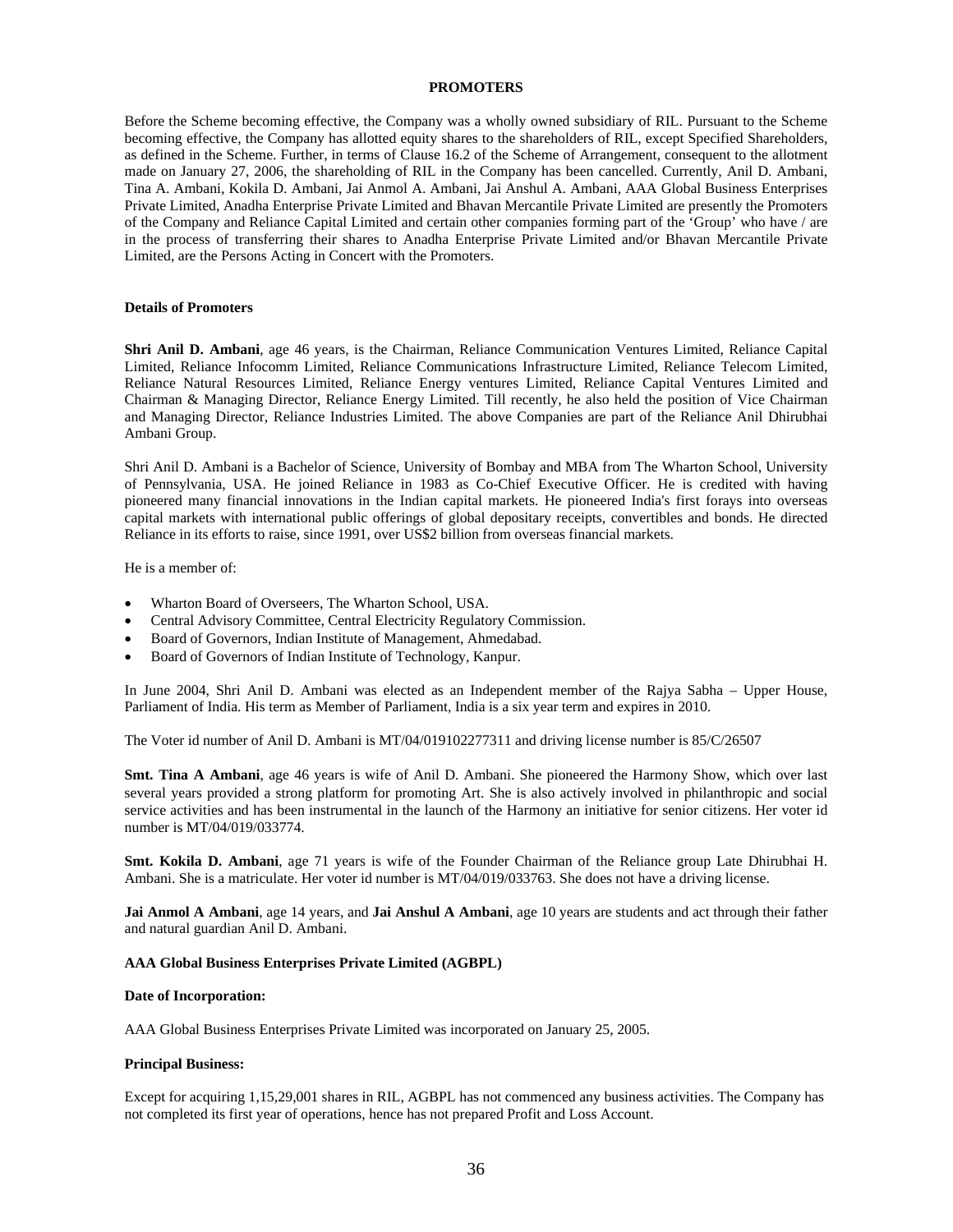# **Shareholding Pattern of AGBPL as on December 31, 2005:**

| Sr. | <b>Category</b>       | <b>No. of Shares Held</b> | % of Shareholding |
|-----|-----------------------|---------------------------|-------------------|
| А.  | Promoter Holding      | 10.000                    | 100.00            |
| В.  | Non Promoters holding |                           |                   |
|     | Total                 | 10.000                    | 100.00            |

# **Board of Directors of AGBPL**

| Anil D. Ambani |  |
|----------------|--|
| Tina A. Ambani |  |
| Hasit Shukla   |  |

# **Financial Performance of AGBPL**

 Rs. in Crores Particulars **Particulars Particulars Particulars Particulars Particulars Particulars Particulars Particular to March 31, 2005**  Sales & Other Income  $PAT$  and  $PAT$  and  $PAT$  and  $PAT$  and  $PAT$  and  $PAT$  and  $PAT$  and  $PAT$  and  $PAT$  and  $PAT$  and  $PAT$  and  $PAT$  and  $PAT$  and  $PAT$  and  $PAT$  and  $PAT$  and  $PAT$  and  $PAT$  and  $PAT$  and  $PAT$  and  $PAT$  and  $PAT$  and  $PAT$  and  $PAT$  and  $PAT$  Equity Capital 0.01 Reserves -  $\text{EPS}(\text{Rs.})$ Book Value(Rs.)

# **Details of listing and Highest & Lowest market price during the preceding six months:**

AAA Global Business Enterprises Private Limited is not listed

# **Anadha Enterprise Private Limited (AEPL)**

AEPL was incorporated on June 23, 2005 and its principal business is Trading.

Shareholding Pattern of AEPL as on December 31, 2005:

| Sr.          | <b>Category</b>      | <b>No. of Shares Held</b> | % of Shareholding |
|--------------|----------------------|---------------------------|-------------------|
| А.           | Promoter Holding     | 10.000                    | 100.00            |
| $\mathbf{B}$ | Non Promoter holding | -                         |                   |
|              | <b>Total</b>         | 10.000                    | 100.00            |

# **Board of Directors of AEPL**

| Anil D. Ambani  |  |
|-----------------|--|
| Kokila D Ambani |  |
| Hasit Shukla    |  |

# **Financial Performance of AEPL**

|                       | Rs. in Crores     |
|-----------------------|-------------------|
| <b>Particulars</b>    | June 23, 2005 to  |
|                       | December 31, 2005 |
| Sales & Other Income  | 0.00              |
| <b>PAT</b>            | 0.00              |
| <b>Equity Capital</b> | 0.01              |
| Reserves              | 0.00              |
| EPS(Rs.)              | 0.00              |
| Book Value(Rs.)       | 9.73              |

# **Details of listing and Highest & Lowest market price during the preceding six months:**

AEPL is not listed.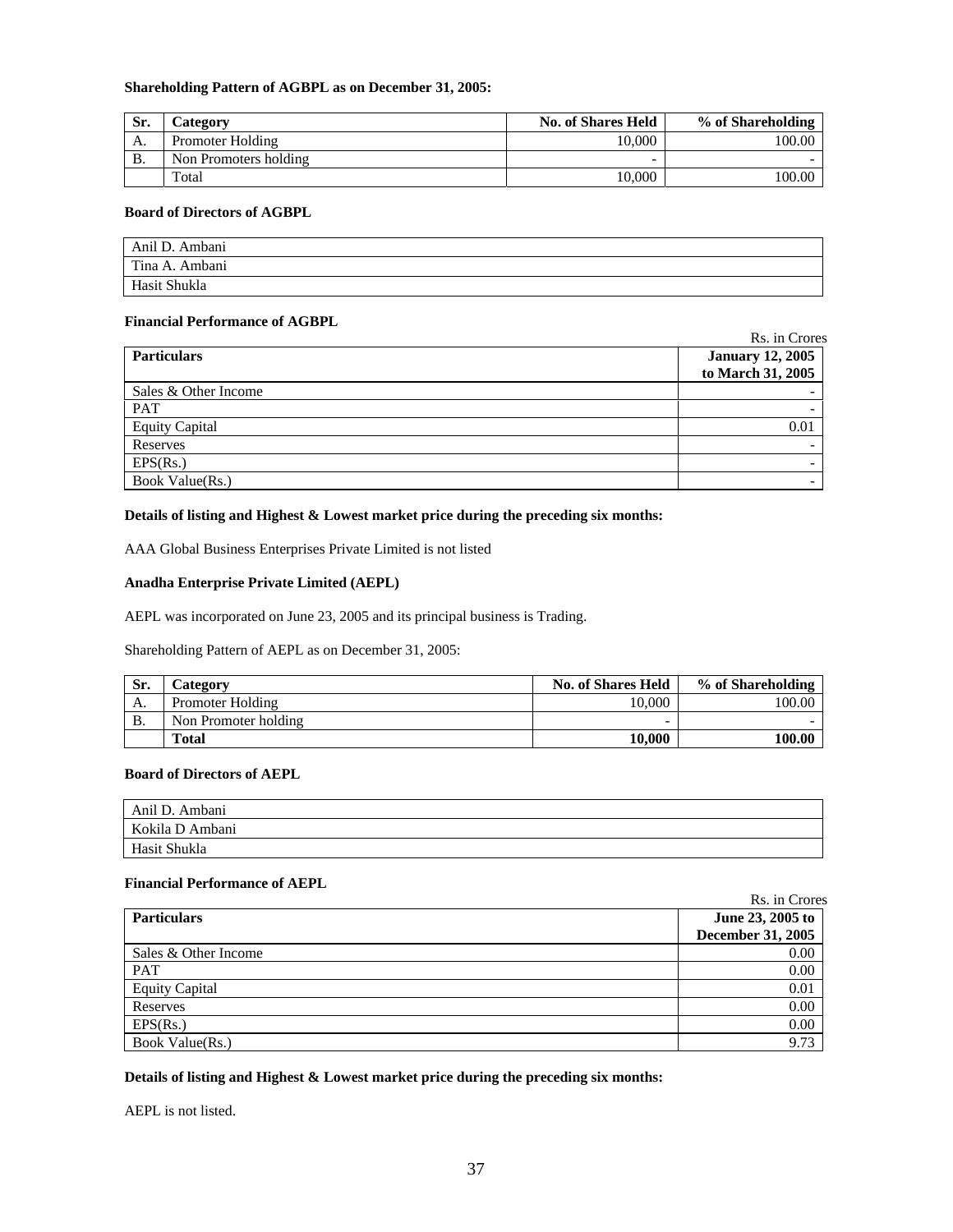# **Bhavan Mercantile Private Limited (BMPL)**

BMPL was incorporated on June 27, 2005 and its principal business is Trading

Shareholding Pattern of BMPL as on December 31, 2005:

|    | Category             | <b>No. of Shares Held</b> | % of Shareholding |
|----|----------------------|---------------------------|-------------------|
| А. | Promoter Holding     | 10.000                    | 100.00            |
| B. | Non Promoter holding |                           |                   |
|    | <b>Total</b>         | 10.000                    | 100.00            |

### **Board of Directors of BMPL**

| $A$ nil<br>Ambanı<br>AIIII<br>◡       |  |
|---------------------------------------|--|
| $\mathbf{V}$<br>.okila<br>.mbanı<br>N |  |

### **Financial Performance of BMPL**

|                       | Rs. in Crores     |
|-----------------------|-------------------|
| <b>Particulars</b>    | June 27, 2005 to  |
|                       | December 31, 2005 |
| Sales & Other Income  | 0.00              |
| <b>PAT</b>            | 0.00              |
| <b>Equity Capital</b> | 0.01              |
| Reserves              | 0.00              |
| EPS(Rs.)              | 0.00              |
| Book Value(Rs.)       | 10.83             |

# **Details of listing and Highest & Lowest market price during the preceding six months:**

BMPL is not listed.

We confirm that the Permanent Account Number, Bank Account Number, the Company Registration Numbers and the address of the Registrar of Companies where our Promoters are registered have been submitted to the Stock Exchange at the time of filing of the Information Memorandum.

# **Change of Control of the Company in terms of the Scheme of Arrangement**

Clause 17 of the Scheme provides that at any time after the Record Date, RIL shall cause the Board of Directors of the Company to be reconstituted in such manner as is agreed between the Company and Anil D. Ambani and thereupon the Company shall be controlled and managed by Anil D. Ambani. The Board of Directors of the Company and its committees would accordingly be reconstituted at a later date.

Further, as per the Articles of Association, so long as ADA Group is the largest shareholder of the Company, ADA Group shall be the Promoter of the Company as defined under the SEBI (Substantial Acquisition of Shares and Takeovers) Regulations, 1997 and shall exercise control over the Company.

The Board of the Company was reconstituted on February 7, 2006 and the control and management of the Company now stands vested with Anil D. Ambani. ADA Group is presently the largest Shareholder of the Company.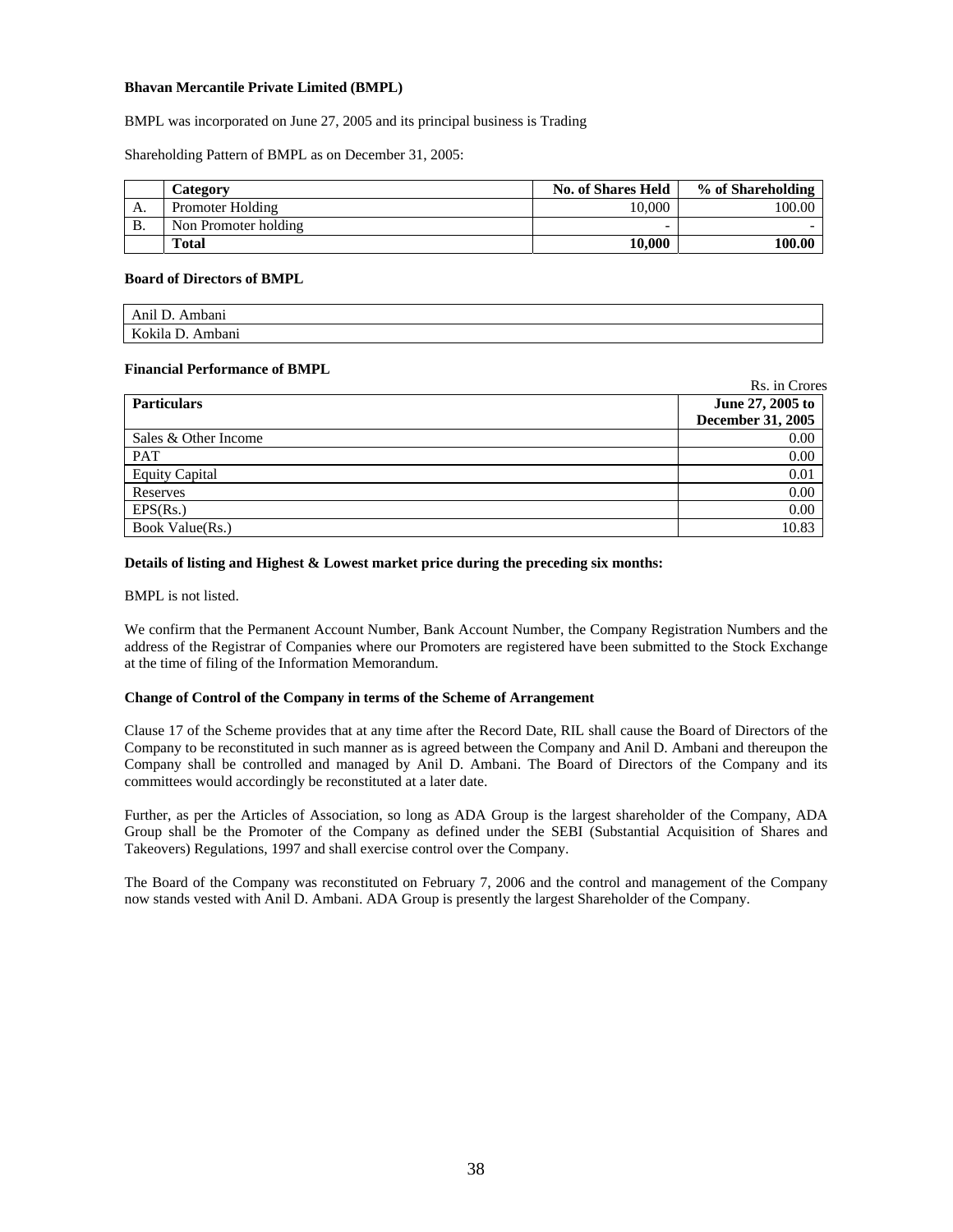# **CURRENCY OF PRESENTATION**

In this Information Memorandum all references to 'Rupees' and 'Rs' are to Indian Rupees, the legal currency of India.

# **DIVIDEND POLICY**

There is no set dividend payment policy. Dividend is intended to be declared based on the quantum and availability of future profits and will be disbursed based on shareholder approval based on the recommendation of the Board of Directors.

We have not paid any dividend in the past.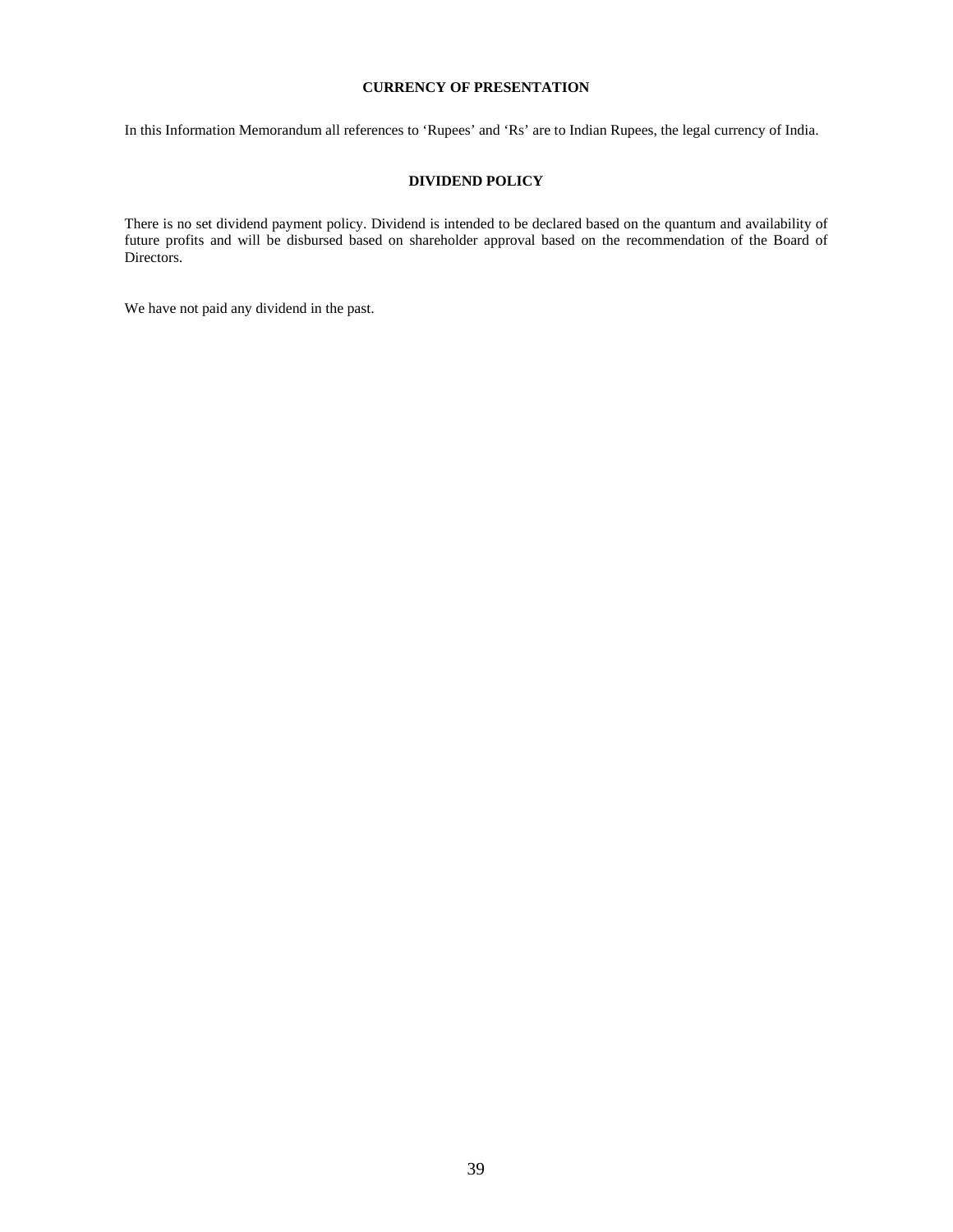# **FINANCIAL INFORMATION**

### **Auditors' Report**

**The Board of Directors**  Reliance Communication Ventures Limited  $3<sup>rd</sup>$  Floor, Maker Chamber IV 222, Nariman Point Mumbai – 400 021

### **Re: Public listing of Reliance Communication Ventures Limited (Formerly Known as Reliance Infrastructure Developers Private Limited)**

# Dear Sirs,

- 1. We have examined the financial information of Reliance Communication Ventures Limited (formerly known as Reliance Infrastructure Developers Private Limited) ('the Company'), as attached to this report stamped and initialed by us for identification and as approved by the Board of Directors of the Company, which has been prepared in accordance with Part II of Schedule II of the Companies Act, 1956 ('the Act') and the Securities and Exchange Board of India (Disclosure and Investor Protection) Guidelines, 2000 as amended from time to time ('the SEBI Guidelines') issued by the Securities and Exchange Board of India ('SEBI') on January 19, 2000 in pursuance to Section 11 of the Securities and Exchange Board of India Act, 1992 and related clarifications, and in accordance with your instructions dated January 23, 2006 requesting us to carry out work in connection with listing of its fully paid up Equity shares.
- 2. We have examined the accounts of the Company for the financial year ended March 31, 2005 and December 31, 2005 being the last date to which the accounts of the Company have been made up and audited for presentation to the members of the Company.
- 3. In accordance with the requirements of Paragraph B (1) of Part II of Schedule II to the Act, the SEBI Guidelines and our terms of reference with the Company dated January 23, 2006, requesting us to make this report for the purpose of the Information Memorandum as aforesaid, we report that:
	- a. The restated assets and liabilities of the Company as at March 31, 2005 and December 31, 2005 are as set out in Annexure 1 to this report to be read together with notes appearing in Annexure 4 to this report.
	- b. The restated profit and loss account of the Company for the period July 15, 2004 to March 31, 2005 and nine months period ended December 31, 2005 are as set out in Annexure 2 to this report to be read together with notes appearing in Annexure 4 to this report.
	- c. The restated cash flows of the Company for the financial year ended March 31, 2005 and for the period ended December 31, 2005 are as set out in Annexure 3 to this report to be read together with notes appearing in Annexure 4 to this report.
	- d. We have examined the following financial information relating to the Company and as approved by the Board of Directors for the purpose of inclusion in the Information Memorandum:
		- i. The Company has not declared dividends during any financial year covered in this report hence the information regarding rates of dividend in respect of each class of shares in accordance with the paragraph 6.10.2.1(b) of the SEBI Guidelines have not been disclosed.
		- ii. Accounting ratios as appearing in Annexure 5 to this report.
		- iii. Capitalization statement as at December 31, 2005 as appearing in Annexure 6 to this report.
		- iv. Statement of tax shelters as appearing in Annexure 7 to this report
		- The Company does not have any outstanding secured and unsecured loan as at March 31, 2005 and December 31, 2005; hence the information regarding analysis of outstanding secured and unsecured loans in accordance with the paragraph 6.10.2.6 and 6.10.2.7(h) respectively of the SEBI Guideline have not been disclosed.
		- vi. Statement of details of investments as appearing in Annexure 8 to this report.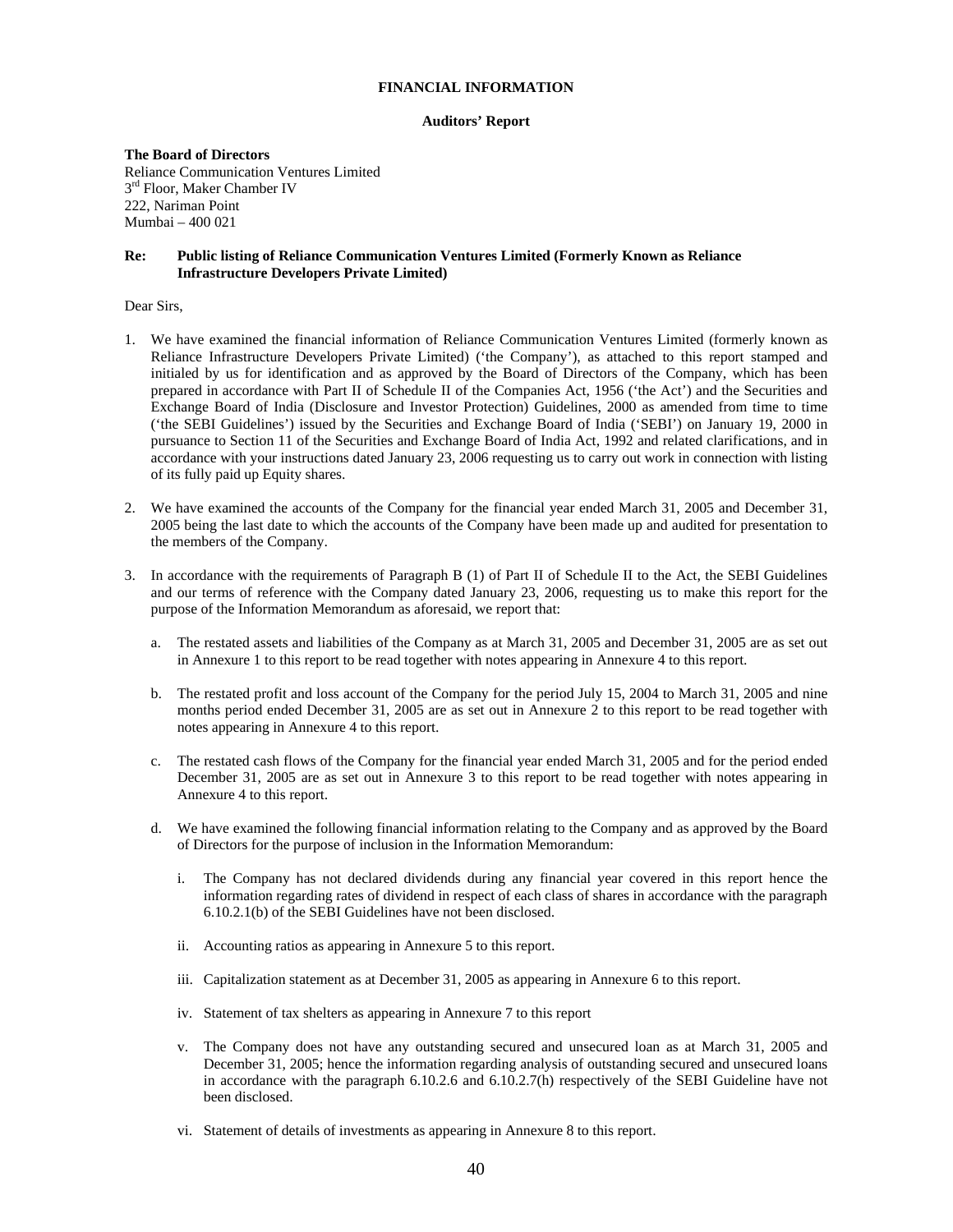- vii. Statement of details of loans and advances as appearing in Annexure 9 to this report.
- viii. Statement of details of other income as appearing in Annexure 10 to this report.
- 4. In our opinion the above financial information of the Company and notes attached to this report, after making adjustments and re-grouping as considered appropriate has been prepared in accordance with Part II of Schedule II of the Act and the SEBI Guidelines.
- 5. This report is intended solely for your information and for inclusion in the Information Memorandum in connection with the listing of the equity shares of the Company and is not to be used, referred to or distributed for any other purpose without our prior written consent.

**For RSM & Co.**  Chartered Accountants

**Vijay N. Bhatt**  Partner Membership No.: F-36647

Mumbai: January 27, 2006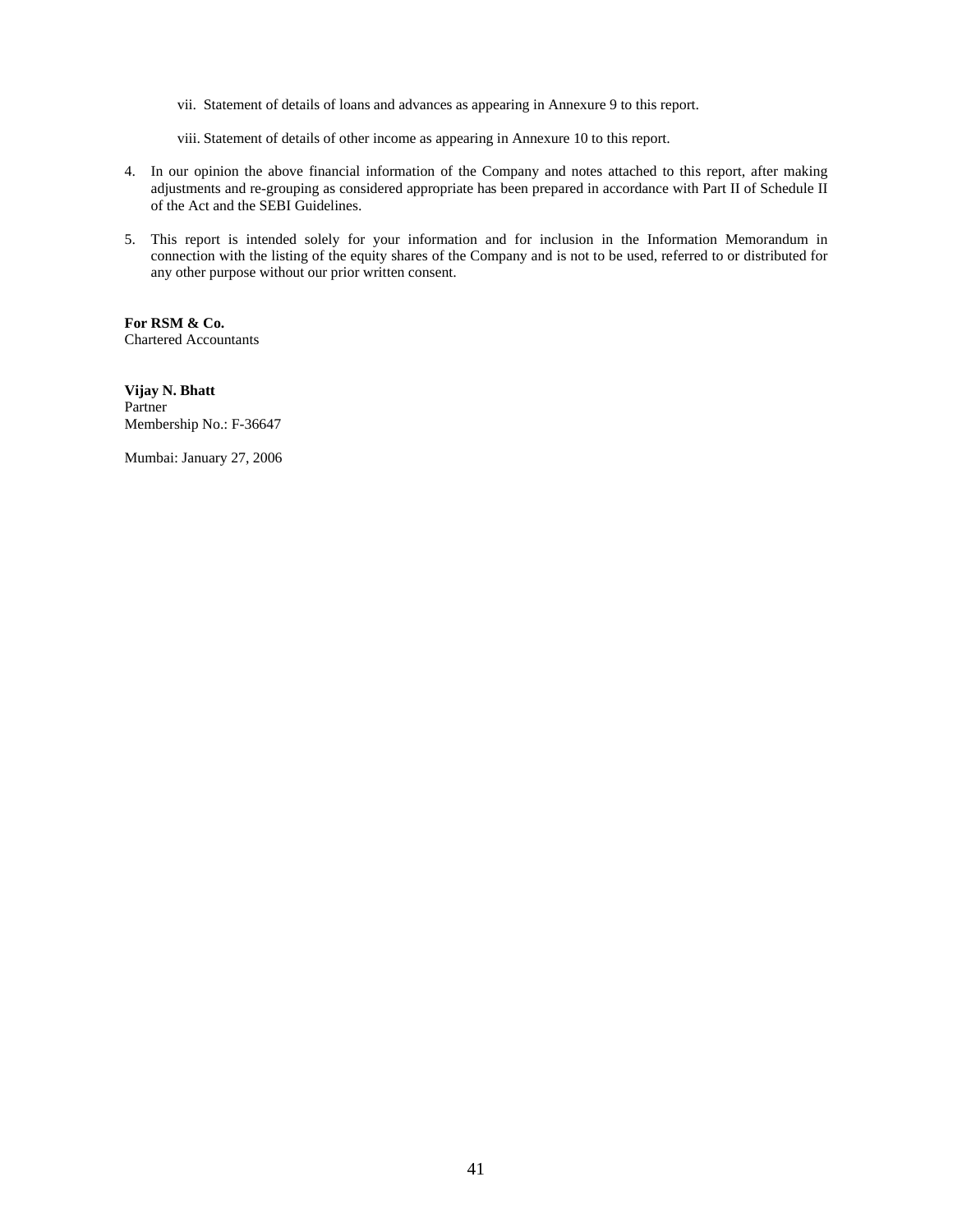(Formerly known as Reliance Infrastructure Developers Private Limited) **Annexure – 1** 

# **STATEMENT OF ASSETS AND LIABILITIES, AS RESTATED**

|                |                                                                     |                      | Amount in Rupees  |  |
|----------------|---------------------------------------------------------------------|----------------------|-------------------|--|
|                | <b>Particulars</b>                                                  | As at                |                   |  |
|                |                                                                     | December 31,<br>2005 | March 31,<br>2005 |  |
|                |                                                                     |                      |                   |  |
| $\mathbf{A}$   | <b>Fixed Asset</b><br><b>Gross Block</b>                            | 1,980,875,416        |                   |  |
|                | Less: Accumulated depreciation                                      | 318,512,870          |                   |  |
|                | Net Block                                                           | 1,662,362,546        |                   |  |
| B              | <b>Investments</b>                                                  | 120,741,011,832      | 27,000            |  |
| $\mathbf C$    | <b>Current Assets, Loans and Advances</b>                           |                      |                   |  |
|                | Cash and Bank balances                                              | 464,035              | 72,400            |  |
|                | Loans and advances                                                  | 31,589,107,559       |                   |  |
|                | <b>Total</b>                                                        | 31,589,571,594       | 72,400            |  |
| $\mathbf{D}$   | <b>Liabilities and Provisions</b>                                   |                      |                   |  |
|                | <b>Current Liabilities</b>                                          | 10,509,929           | 11,570            |  |
|                | Provisions                                                          | 25,700,000           |                   |  |
|                | Deferred tax liability                                              | 6,317,003            |                   |  |
|                | <b>Total</b>                                                        | 42,526,932           | 11,570            |  |
| E              | Net Worth $(A+B+C-D)$                                               | 153,950,419,040      | 87,830            |  |
| $\mathbf F$    | <b>Represented by:</b>                                              |                      |                   |  |
| $\mathbf{1}$   | Paid-up share capital                                               |                      |                   |  |
|                | - Equity share capital                                              | 500,000              | 100,000           |  |
|                | <b>Total</b>                                                        | 500,000              | 100,000           |  |
| $\overline{2}$ | Share Capital - Pending allotment                                   | 6,115,652,110        |                   |  |
| $\mathfrak{Z}$ | Reserves and surplus                                                | 147,834,266,930      |                   |  |
|                | Less:                                                               |                      |                   |  |
| $\overline{4}$ | Miscellaneous Expenditure to the extent not written off or adjusted |                      | 12,170            |  |
| $\mathbf G$    | Net Worth $(1+2+3-4)$                                               | 153,950,419,040      | 87,830            |  |
|                |                                                                     |                      |                   |  |

Note: The Company was incorporated on July 15, 2004; hence only financial information pertaining to period ending March 31, 2005 and the period thereafter is disclosed.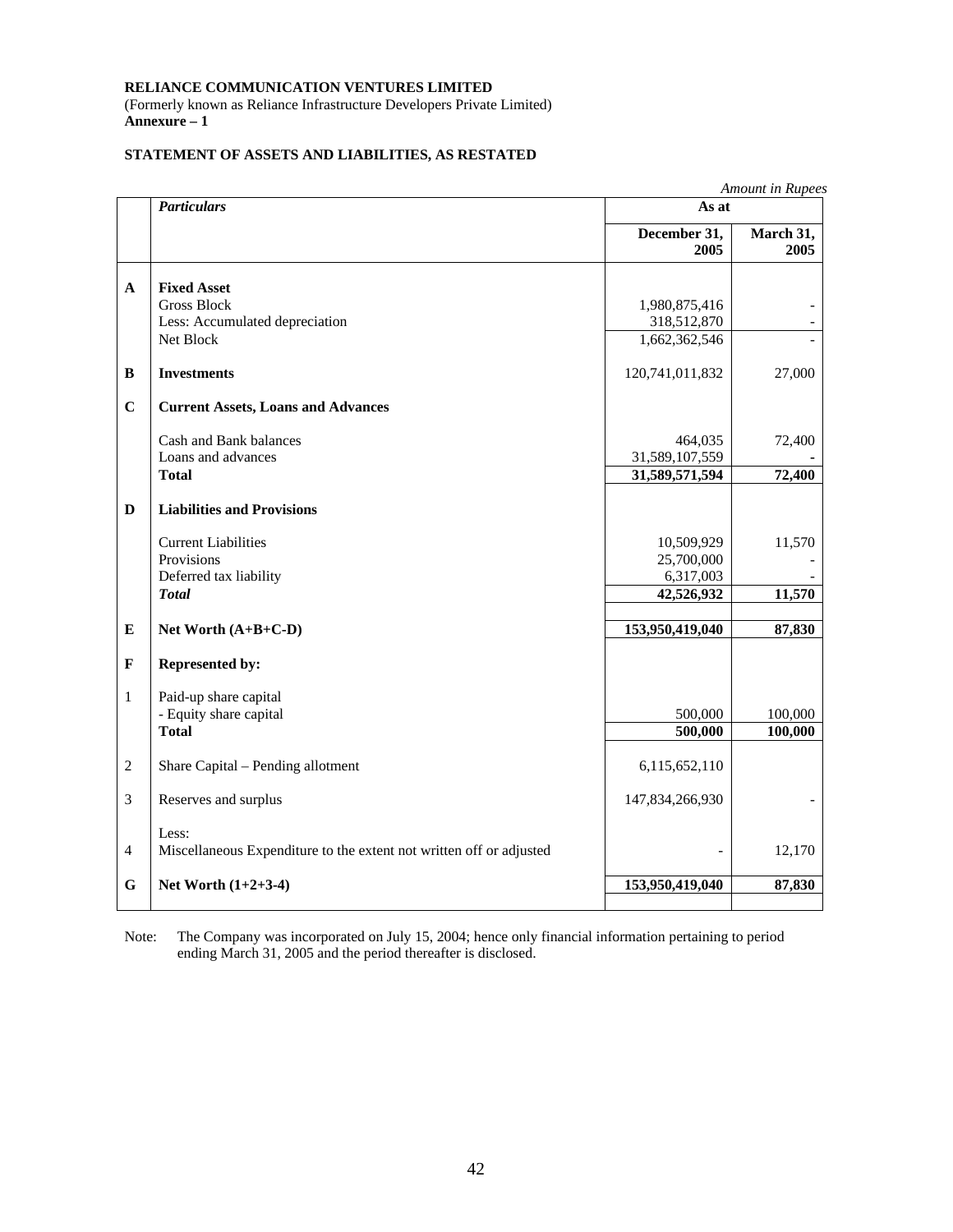(Formerly known as Reliance Infrastructure Developers Private Limited)

# **ANNEXURE – 2**

# **SUMMARY STATEMENT OF PROFIT AND LOSS ACCOUNT, AS RESTATED**

|                                                    |                             | <b>Amount</b> in Rupees |
|----------------------------------------------------|-----------------------------|-------------------------|
|                                                    | For the period ended on     | For the period ended    |
|                                                    | December 31, 2005           | March 31, 2005          |
| <b>Income</b>                                      |                             |                         |
|                                                    |                             |                         |
| Rent                                               | 41,883,096                  |                         |
| Lease rent income                                  | 22,773,317                  |                         |
| Interest received on advances/deposits             | 67,919,625                  |                         |
|                                                    | 132,576,038                 | $\overline{a}$          |
| <b>Expenditure</b>                                 |                             |                         |
|                                                    |                             |                         |
| Employee related cost                              | 11,099,057                  |                         |
| Rates and taxes                                    | 918,805                     |                         |
| Legal and professional fees                        | 94,000                      |                         |
| Electricity                                        | 3,243,708                   |                         |
| Traveling and conveyance                           | 217,944                     |                         |
| Telephone expenses                                 | 12,614                      |                         |
| Repairs and maintenance                            |                             |                         |
| - Buildings                                        | 821,338                     |                         |
| - Equipments                                       | 20,164                      |                         |
| - Others                                           | 36,000                      |                         |
| Audit fees (including service tax)                 | 165,300                     |                         |
| General expenses                                   | 13,296                      |                         |
| Pre-operative expenses written off                 | 12,170                      |                         |
|                                                    |                             |                         |
|                                                    | 16,654,396                  | $\overline{a}$          |
| Profit before interest, depreciation and tax       | 115,921,642                 |                         |
|                                                    |                             |                         |
| Depreciation                                       | 27,365,962                  |                         |
| Profit before tax                                  | 88,555,680                  |                         |
| <b>Provision for tax</b>                           |                             |                         |
| - Current                                          |                             |                         |
| - Deferred                                         | (25,700,000)<br>(6,317,003) |                         |
|                                                    |                             |                         |
| Profit for the period carried to Balance Sheet, as |                             |                         |
| restated                                           | 56,538,677                  |                         |

Notes:

- 2. The Company was incorporated on July 15, 2004; hence only financial information pertaining to period ending March 31, 2005 and the period thereafter is disclosed.
- 3. For transactions with promoter group, refer Note No. 9 to Annexure 4.

<sup>1.</sup> Business of the Company for the financial year ended March 31, 2005 was in pre-operative stage, hence no profit and loss account is prepared and all expenses incurred were carried forward as pre-operative expenditure [for details refer Note No 12 to Annexure 4]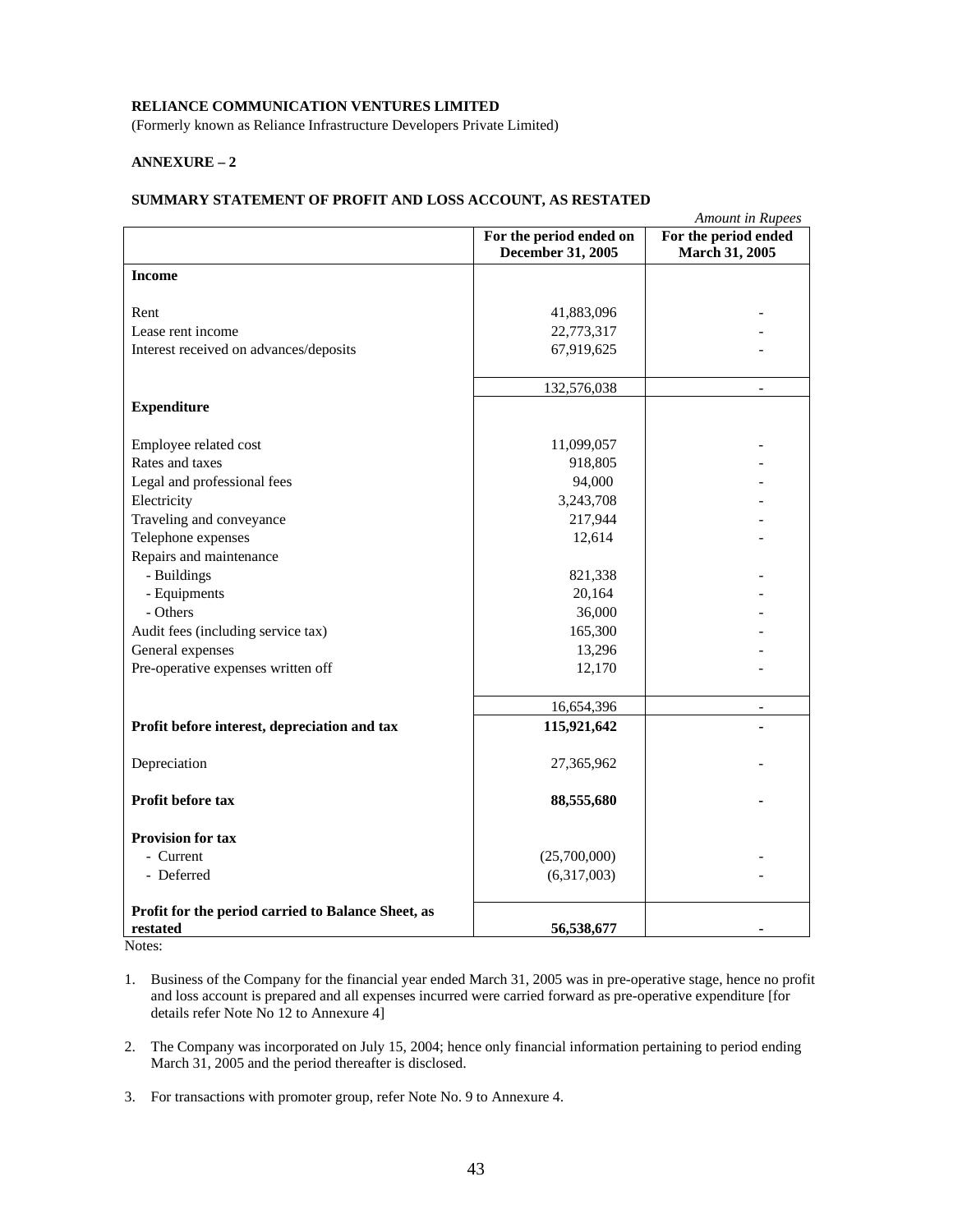(Formerly known as Reliance Infrastructure Developers Private Limited)

# **ANNEXURE - 3**

# **CASH FLOW STATEMENT, AS RESTATED**

|             |                                                                                                                                                                          |                                     |                                     |          | <b>Amount in Rupees</b> |
|-------------|--------------------------------------------------------------------------------------------------------------------------------------------------------------------------|-------------------------------------|-------------------------------------|----------|-------------------------|
|             |                                                                                                                                                                          |                                     | For the period ended                |          | For the period ended    |
|             |                                                                                                                                                                          | December 31, 2005<br>March 31, 2005 |                                     |          |                         |
| A           | <b>Cash Flow from Operating Activities</b><br>Net Profit before tax as per Profit and<br><b>Loss Account</b><br>Adjusted for:<br>Pre-operative expenditure written off / |                                     | 88,555,680                          |          |                         |
|             | (carried forward)                                                                                                                                                        | 12,170                              |                                     | (12,170) |                         |
|             | Depreciation                                                                                                                                                             | 27,365,962                          |                                     |          |                         |
|             | Interest on advance/deposit                                                                                                                                              | (67,919,625)                        |                                     |          |                         |
|             | Rent                                                                                                                                                                     | (41,883,096)                        |                                     |          |                         |
|             |                                                                                                                                                                          |                                     | (82, 424, 589)                      |          | (12,170)                |
|             | <b>Operating Profit / (Loss) before</b><br>working capital changes<br>Adjusted for:                                                                                      |                                     | 6,131,091                           |          | (12, 170)               |
|             | Trade and other receivables                                                                                                                                              | (126, 440, 536)                     |                                     |          |                         |
|             | Trade payables                                                                                                                                                           | 10,498,359                          |                                     | 11,570   |                         |
|             |                                                                                                                                                                          |                                     | (115, 942, 177)                     |          | 11,570                  |
|             | Net Cash used in operating activities                                                                                                                                    |                                     | (109, 811, 086)                     |          | (600)                   |
| B           | <b>Cash flow from Investing Activities</b><br>Purchase of Investment                                                                                                     |                                     |                                     |          | (27,000)                |
|             | Net Cash used in investing activities                                                                                                                                    |                                     |                                     |          | (27,000)                |
| $\mathbf C$ | <b>Cash flow from financing Activities</b><br>Proceeds form Share Capital<br>Interest on advance/deposit<br>Rent                                                         |                                     | 400,000<br>67,919,625<br>41,883,096 |          | 100,000                 |
|             | <b>Cash generated from financing</b><br><b>activities</b>                                                                                                                |                                     | 110,202,721                         |          | 100,000                 |
|             | Net Increase/(Decrease) in Cash and<br>Cash equivalents                                                                                                                  |                                     | 391,635                             |          | 72,400                  |
|             | Opening Balance of Cash and Cash<br>equivalents                                                                                                                          |                                     | 72,400                              |          |                         |
|             | Closing Balance of Cash and Cash<br>equivalents                                                                                                                          |                                     | 464,035                             |          | 72,400                  |

Notes:

- 1. The Company was incorporated on July 15, 2004; hence only financial information pertaining to period ending March 31, 2005 and the period thereafter is disclosed.
- 2. Transaction arising out of scheme of demerger, as stated in Note 3 to Annexure 4 is a non cash transaction and not considered in above cash flow workings.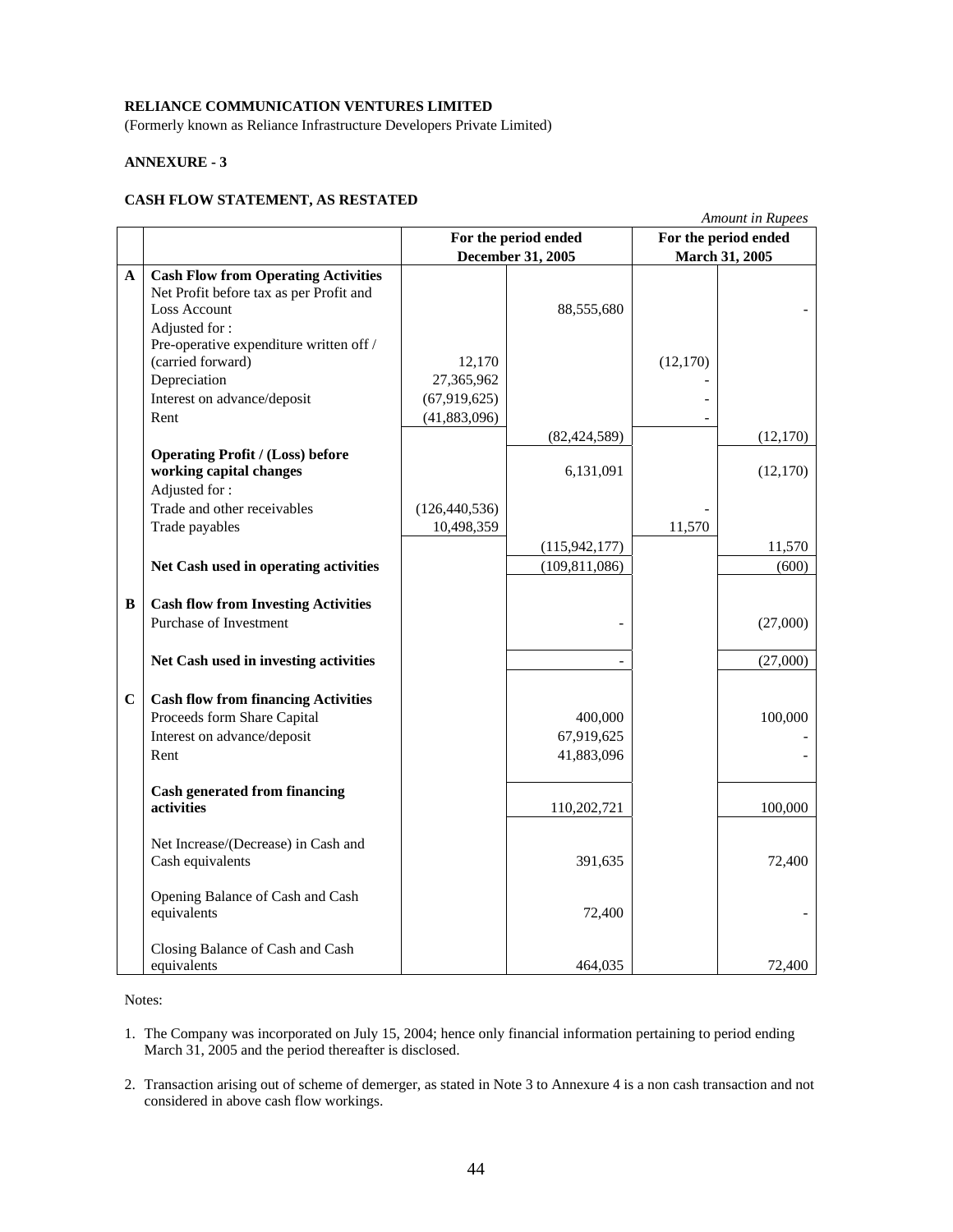(Formerly known as Reliance Infrastructure Developers Private Limited)

#### **Annexure – 4**

# NOTES TO RESTATED STATEMENT OF PROFIT AND LOSS ACCOUNT, RESTATED ASSETS AND LIABILITIES AND RESTATED CASH FLOW STATEMENT FOR THE PERIOD ENDED DECEMBER 31, 2005

#### 1. **Significant accounting policies**

#### a. Basis of preparation of financial statements

The financial statements are prepared under the historical cost convention, on accrual basis of accounting and in conformity with the accounting principles generally accepted in India. The preparation of financial statements in conformity with generally accepted accounting principles requires the management to make estimates and assumptions that affect the reported amounts of assets and liabilities and the disclosure of contingent assets and liabilities as at the date of financial statements and the reported amounts of revenues and expenses during the reported period. Actual results could differ from those estimates.

#### b. Owned fixed assets

Fixed assets are stated at Cost net of MODVAT / CENVAT less accumulated depreciation and impairment loss, if any.

#### c. Leased fixed assets:

All assets given on finance lease are shown as receivables at an amount equal to net investment in the lease. Initial direct costs are expensed in the year in which such costs are incurred. Income from leased assets is accounted by applying the interest rate implicit in the lease to the net investment.

#### d. Depreciation:

Depreciation on fixed assets other than those acquired under finance lease has been provided on straight line method at the rate and manner as prescribed in schedule XIV to the Companies Act, 1956.

#### e. Impairment of Assets:

An asset is treated as impaired when the carrying cost of the assets exceeds its recoverable value. An impairment loss is charged to the profit and loss account in the year in which an asset is identified as impaired. The impairment loss recognized in prior accounting periods is reversed if there has been a change in the estimate of recoverable amount.

f. Investments

Current investments are carried at lower of cost or net realizable value. Long Term investments are stated at cost. Provision in diminution in value of investment is made only if such a decline is other than temporary in the opinion of the management.

g.Taxation

Provision for current income tax is measured based on the amount expected to be paid to the taxation authorities using the applicable tax rates and tax laws.

Deferred tax on timing differences between taxable income and accounting income is accounted for, using the tax rates and the tax laws enacted or substantially enacted as on the balance sheet date. Deferred tax assets other than on unabsorbed tax depreciation and unabsorbed tax losses are recognized only to the extent that there is a reasonable certainty of their realization. Deferred tax assets on unabsorbed tax depreciation and unabsorbed tax losses are recognized only to the extent that there is virtual certainty of their realization supported by convincing evidence.

#### h. Pre-operative Expenditure

All expenditure incurred prior to commencement of business is carried forward as pre-operative expenditure, which is capitalised/written off on commencement of business.

- 2. The equity shares of the Company were acquired by Reliance Industries Limited ("RIL") and its nominees on 11<sup>th</sup> August, 2005, pursuant to which the Company has become wholly owned subsidiary of RIL.
- 3. In terms of the scheme of arrangement under section 391 to 394 of the Companies Act, 1956 ("the Scheme") between RIL, the Company and other three transferee Companies, RIL has re-organized and segregated by way of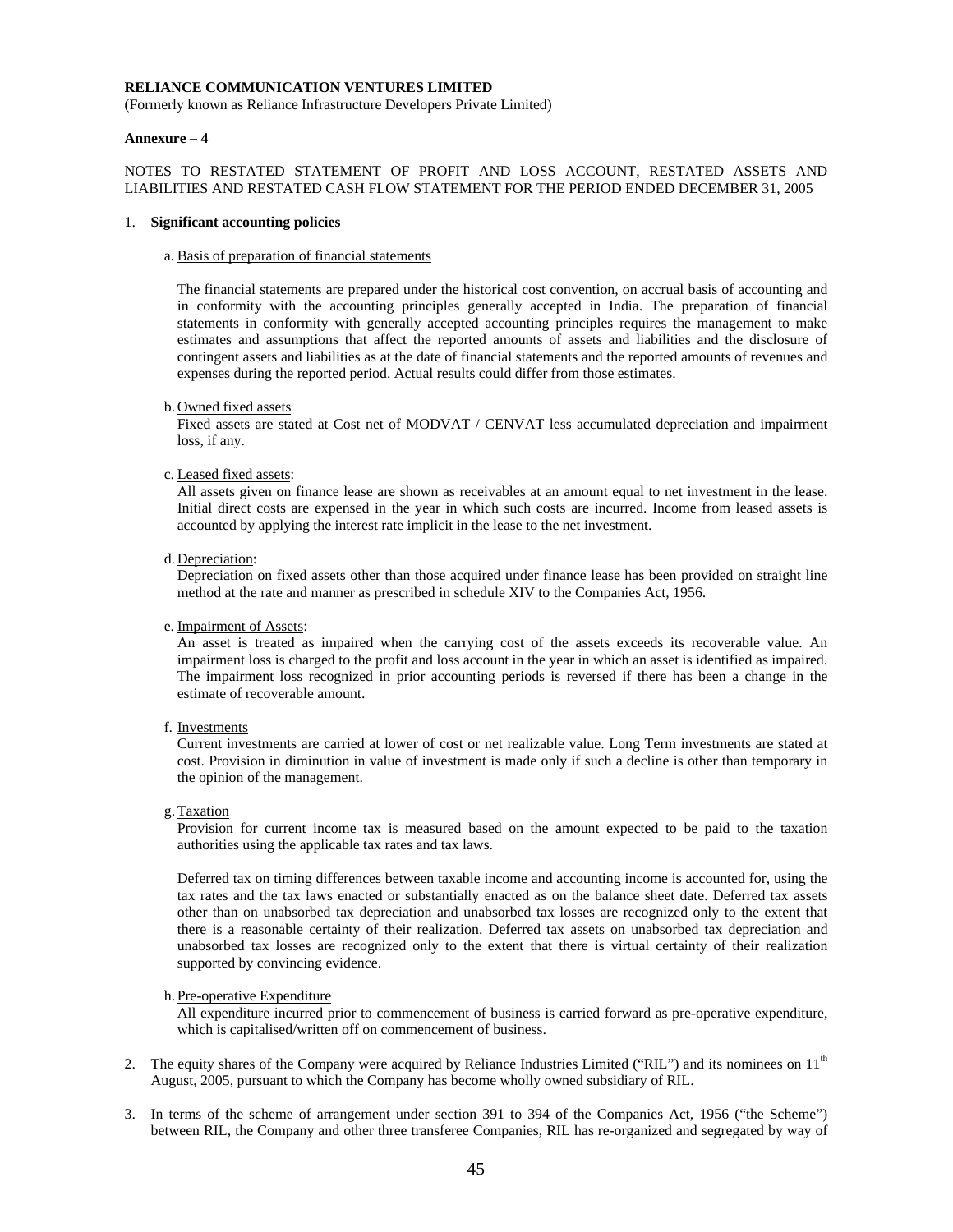a demerger, its business and undertaking engaged in Coal based Energy undertaking, Gas based Energy Undertaking, Financial service Undertaking and Telecommunication Undertaking to four separate transferee Companies. All the assets and liabilities are transferred pursuant to approval order of the Honourable High Court of Mumbai dated 9<sup>th</sup> December, 2005 and same has been filed with Registrar of Companies on 21<sup>st</sup> December, 2005 and the appointed date as per the Scheme is September 1, 2005.

As per the said Scheme:

- a. All the properties, investments, assets and liabilities relatable to 'Telecommunication Undertaking' of RIL are transferred and vested in the Company on a going concern basis.
- b. The said transfer has been affected at the values appearing in the books of RIL as at 31st August, 2005 and recorded as such in book of accounts of the Company. The book value of assets over liabilities as on that date aggregates to Rs. 153,893,380,363/-.
- c. In consideration of the demerger, the Company will issue and allot its shares to the shareholders of RIL (except the specified shareholders) in the ratio of one equity share of face value of Rs. 5 each fully paid up in the Company for every one equity share of Rs. 10 each fully paid up held by the shareholders of RIL. Pending allotment of these shares, the amount of Rs. 6,115,652,110 is disclosed as `Share Capital – pending allotment'. Consequent to the allotment of the new shares as per the scheme, current share capital of the Company of Rs.500,000 shall stand cancelled and the Company shall cease to be the subsidiary of RIL.
- d. Excess of net assets so recorded, over the amount of share capital to be issued amounting to Rs. 147,777,728,253 is recognized in these financial statements, and as stipulated in the Scheme, is disclosed as a reserve with the nomenclature 'General Reserve'.
- 4. Consequent to fresh Certificates of Incorporation received from the Registrar of Companies Maharashtra, Mumbai name of the Company has been changed as under :

| Certificate Dated | Change of name particulars                                                             |
|-------------------|----------------------------------------------------------------------------------------|
| 25-07-2005        | From "Reliance Infrastructure Developers Private Limited" to "Reliance Infrastructure" |
|                   | Developers Limited"                                                                    |
| 03-08-2005        | From "Reliance Infrastructure Developers Limited" to "Reliance Communication"          |
|                   | Ventures Limited".                                                                     |

- 5. There are no reportable segments under Accounting Standard 17 'Segment Reporting' issued by the Institute of Chartered Accountants of India.
- 6. The following are lease rentals receivable as at December 31, 2005

|                                 |                |                 |                 | <b>Amount in Rupees</b> |
|---------------------------------|----------------|-----------------|-----------------|-------------------------|
| <b>Particulars</b>              | Not later than | Later than one  | Later than five | <b>Total</b>            |
|                                 | one year       | year but not    | years           |                         |
|                                 |                | later than five |                 |                         |
|                                 |                | vears           |                 |                         |
| Gross Investment                | 113,677,758    | 454,711,032     | 134,138,289     | 702,527,079             |
|                                 | $---$          | -- 1            | $- -$           | $- -$                   |
| Less: Unearned Finance          | 63,494,143     | 171,944,906     | 19,540,277      | 254,979,326             |
| Income                          | (--)           | (-- )           | ( -- )          |                         |
|                                 |                |                 |                 |                         |
| <b>Present Value of Minimum</b> | 50,183,615     | 282,766,126     | 114,598,012     | 447, 547, 753           |
| <b>Lease Payments</b>           | $--$           | $--$            | $--$            |                         |

Figures in bracket indicate previous year amounts. General description of Lease terms:

- a. Lease rentals are charged on the basis of agreed rate of interest
- b. Assets are given on lease on a period of 10 years.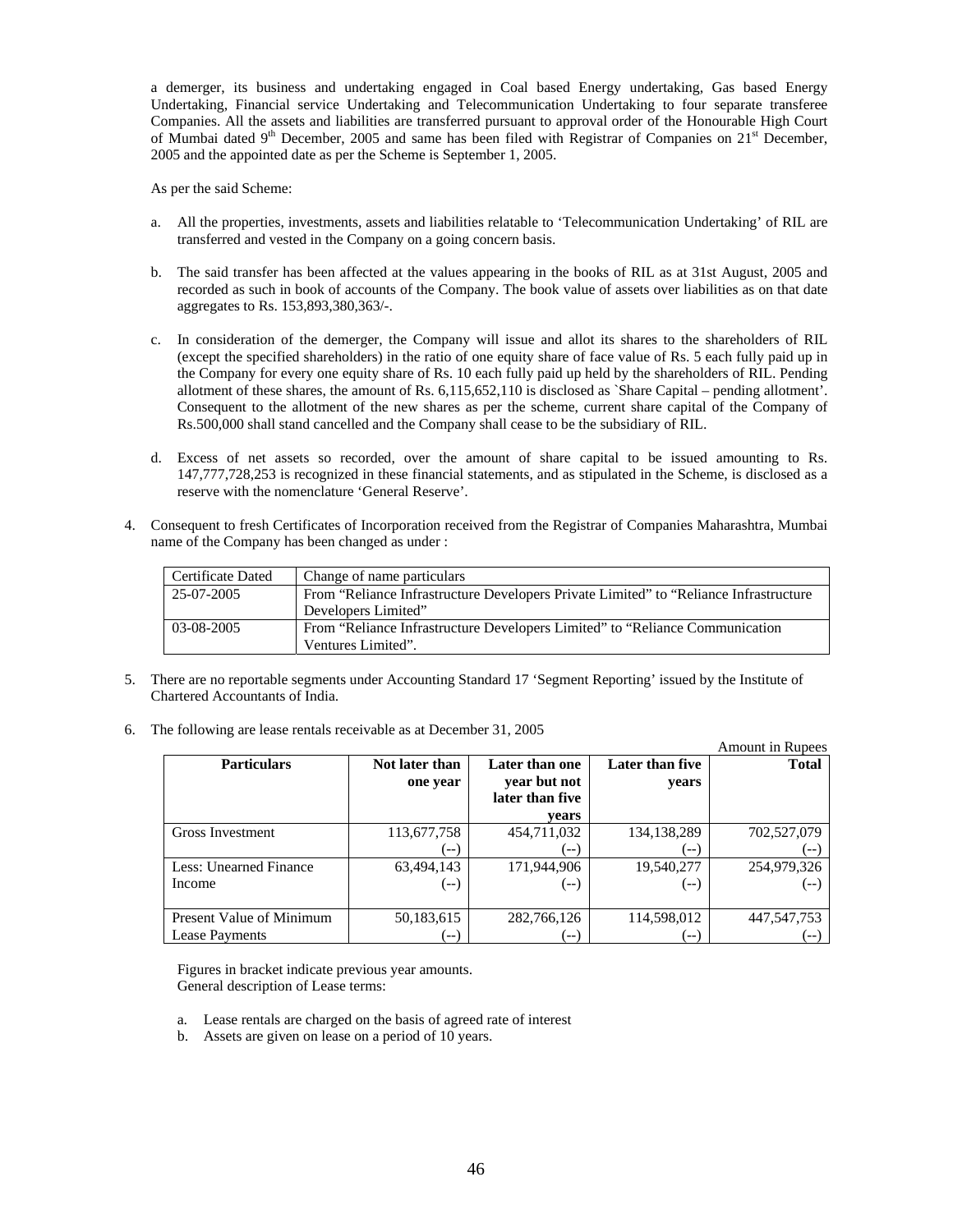7. In terms of Accounting Standards (AS) 22, "Taxes on Income" the Company has provided deferred tax liability of Rs. 6,317,003. Details are as under:

|                                                                 |                                                                            | <b>Amount in Rupees</b>           |
|-----------------------------------------------------------------|----------------------------------------------------------------------------|-----------------------------------|
| <b>Particulars</b>                                              | <b>Timing differences</b><br>arising during the<br>period<br><b>Rupees</b> | As at 31-12-2005<br><b>Rupees</b> |
| Deferred Tax Liability                                          |                                                                            |                                   |
| On account of timing difference of depreciation / finance lease | 6,317,003                                                                  | 6,317,003                         |
|                                                                 | 6,317,003                                                                  | 6,317,003                         |

- 8. Provision for income tax is based on profit for the period ended December 31, 2005. However, the ultimate tax liability will be determined on the basis of profit for the period April 1, 2005 to March 31, 2006 being the tax year for the Company as per the requirements of the Income-tax Act, 1961.
- 9 Related Party disclosures and transactions with promoter group:
- a) Following are the names of related parties/promoter group and description of relationship

| Name of the party                                 |                   | Relationship                |
|---------------------------------------------------|-------------------|-----------------------------|
| Mr. Anil D. Ambani<br>w.e.f. 25.07.2005           | upto 11.08.2005   | Person having control at    |
|                                                   |                   | anytime during the year     |
|                                                   |                   |                             |
| Reliance Industries Limited                       |                   | Holding                     |
|                                                   | w.e.f. 11.08.2005 | company                     |
| Reliance Industrial Investments and Holdings Ltd. | w.e.f. 11.08.2005 | Fellow Subsidiary companies |
| Reliance Power Ventures Limited                   | w.e.f. 11.08.2005 |                             |
| <b>Reliance Ventures Limited</b>                  | w.e.f. 11.08.2005 |                             |
| Reliance Strategic Investments Limited            | w.e.f. 11.08.2005 |                             |
| Reliance Technologies LLC                         | w.e.f. 11.08.2005 |                             |
| Reliance LNG Limited                              | w.e.f. 11.08.2005 |                             |
| Gas Transport &                                   |                   |                             |
| Infrastructure Ltd.                               | w.e.f. 11.08.2005 |                             |
| Reliance Brazil LLC                               | w.e.f. 11.08.2005 |                             |
| Reliance Capital Ventures Limited                 | w.e.f. 11.08.2005 |                             |
| Reliance Energy Ventures Limited                  | w.e.f. 11.08.2005 |                             |
| Reliance Natural Resources Limited                | w.e.f. 11.08.2005 |                             |
| <b>Reliance Thermal Energy</b>                    |                   |                             |
| Limited                                           | w.e.f. 11.08.2005 |                             |
| Jayamkondam Power Limited                         | w.e.f. 11.08.2005 |                             |
| <b>Reliance Power Limited</b>                     | w.e.f. 11.08.2005 |                             |
| Hirma Power Limited                               | w.e.f. 11.08.2005 |                             |
| Reliance Patalganga Power Limited                 | w.e.f. 11.08.2005 |                             |
| Reliance Industries (Middle East) DMCC            | w.e.f. 11.08.2005 |                             |
| Relene Petrochemicals Limited                     | w.e.f. 06.09.2005 |                             |
| Reliance Petroleum Ltd                            | w.e.f. 24.10.2005 |                             |
| Reliance Infrastructure Ltd                       |                   |                             |
|                                                   | w.e.f. 01.10.2005 |                             |
| Reliance Communication Infrastructure Limited     | w.e.f. 01.09.2005 | <b>Associate Companies</b>  |
| Reliance Infocomm                                 |                   |                             |
| Limited                                           | w.e.f. 01.09.2005 |                             |
| Reliance Telecom                                  |                   |                             |
|                                                   | w.e.f. 01.09.2005 |                             |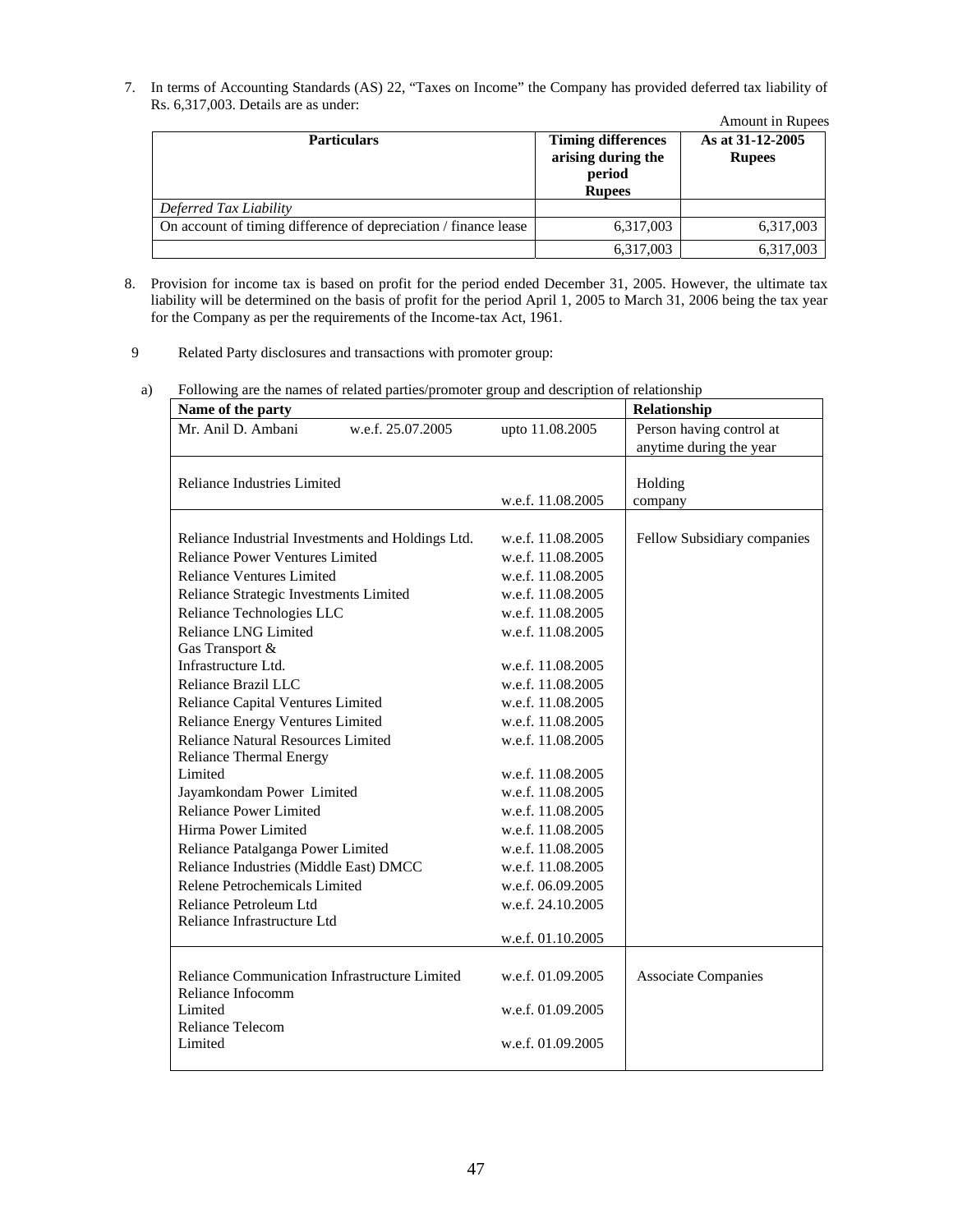| Nature of                  | Name of the Party                                               | Opening           | Acquired on    | Transaction       | <b>Balance</b> |
|----------------------------|-----------------------------------------------------------------|-------------------|----------------|-------------------|----------------|
| transaction                |                                                                 | <b>Balance</b> as | demerger       | during the period | outstanding as |
|                            |                                                                 | on<br>01.04.2005  |                |                   | on 31.12.2005  |
|                            |                                                                 | $\rm Rs$          | R <sub>S</sub> | Rs                | $\mathbf{R}$ s |
|                            |                                                                 |                   |                |                   |                |
| Interest received          | <b>Reliance Power Ventures</b><br>Limited                       |                   |                | 67,744,549        |                |
|                            |                                                                 |                   |                |                   |                |
| Lease rent                 | <b>Reliance Communications</b>                                  |                   |                |                   |                |
|                            | <b>Infrastructure Limited</b>                                   |                   |                | 16,494,187        |                |
|                            | Reliance Infocomm Limited                                       |                   |                | 6,279,129         |                |
|                            |                                                                 |                   |                |                   |                |
| Rent                       | <b>Reliance Communications</b>                                  |                   |                |                   |                |
|                            | <b>Infrastructure Limited</b>                                   |                   |                | 33,024,096        |                |
| Contribution to            |                                                                 |                   |                |                   |                |
| equity share capital       | Mr. Anil D. Ambani                                              |                   |                | 400,000           |                |
|                            |                                                                 |                   |                |                   |                |
| <b>Equity Share</b>        | Reliance Industries Limited                                     |                   |                |                   | 500,000        |
| Capital                    |                                                                 |                   |                |                   |                |
| (As Holding Co.)           |                                                                 |                   |                |                   |                |
| <b>Investments</b>         |                                                                 |                   |                |                   |                |
| - Equity Share             | <b>Reliance Communications</b>                                  |                   |                |                   |                |
|                            | <b>Infrastructure Limited</b>                                   |                   | 23,310,000,000 |                   | 23,310,000,000 |
|                            | Reliance Infocomm Limited                                       |                   | 92,397,731,179 |                   | 92,397,731,179 |
|                            | Reliance Telecom Limited                                        |                   | 570,522,916    |                   | 570,522,916    |
|                            |                                                                 |                   |                |                   |                |
| - Preference share         | Reliance Telecom Limited                                        |                   | 4,443,388,596  |                   | 4,443,388,596  |
|                            |                                                                 |                   |                |                   |                |
|                            |                                                                 |                   |                |                   |                |
| <b>Interest free Loans</b> | <b>Reliance Ventures Limited</b>                                |                   | 40,366,700,000 | (40,366,700,000)  |                |
| / Advances                 |                                                                 |                   |                |                   |                |
| Loans / Advances           | <b>Reliance Power Ventures</b>                                  |                   |                | 31,000,000,000    |                |
|                            | Limited                                                         |                   |                |                   | 31,000,000,000 |
|                            |                                                                 |                   |                |                   |                |
| Interest receivable        | <b>Reliance Power Ventures</b>                                  |                   |                | 67,744,549        | 67,744,549     |
|                            | Limited                                                         |                   |                |                   |                |
| Lease rent                 | <b>Reliance Communications</b>                                  |                   | 333, 373, 578  | (10, 901, 323)    | 322,472,255    |
| recoverable                | <b>Infrastructure Limited</b>                                   |                   |                |                   |                |
|                            | Reliance Infocomm Limited                                       |                   | 129,293,444    | (4,217,946)       | 125,075,498    |
|                            |                                                                 |                   |                |                   |                |
| Advances<br>recoverable    | <b>Reliance Communications</b><br><b>Infrastructure Limited</b> |                   |                | 33,024,096        | 33,024,096     |
| (Reimbursements)           |                                                                 |                   |                |                   |                |
|                            |                                                                 |                   |                |                   |                |
| Other Liabilities          | Reliance Industries Limited                                     |                   |                | 10,333,059        | 10,333,059     |

b) Following are the volume of transactions with related parties/promoter group during the period and outstanding balances as at the end of the period

Figures in bracket represents inflow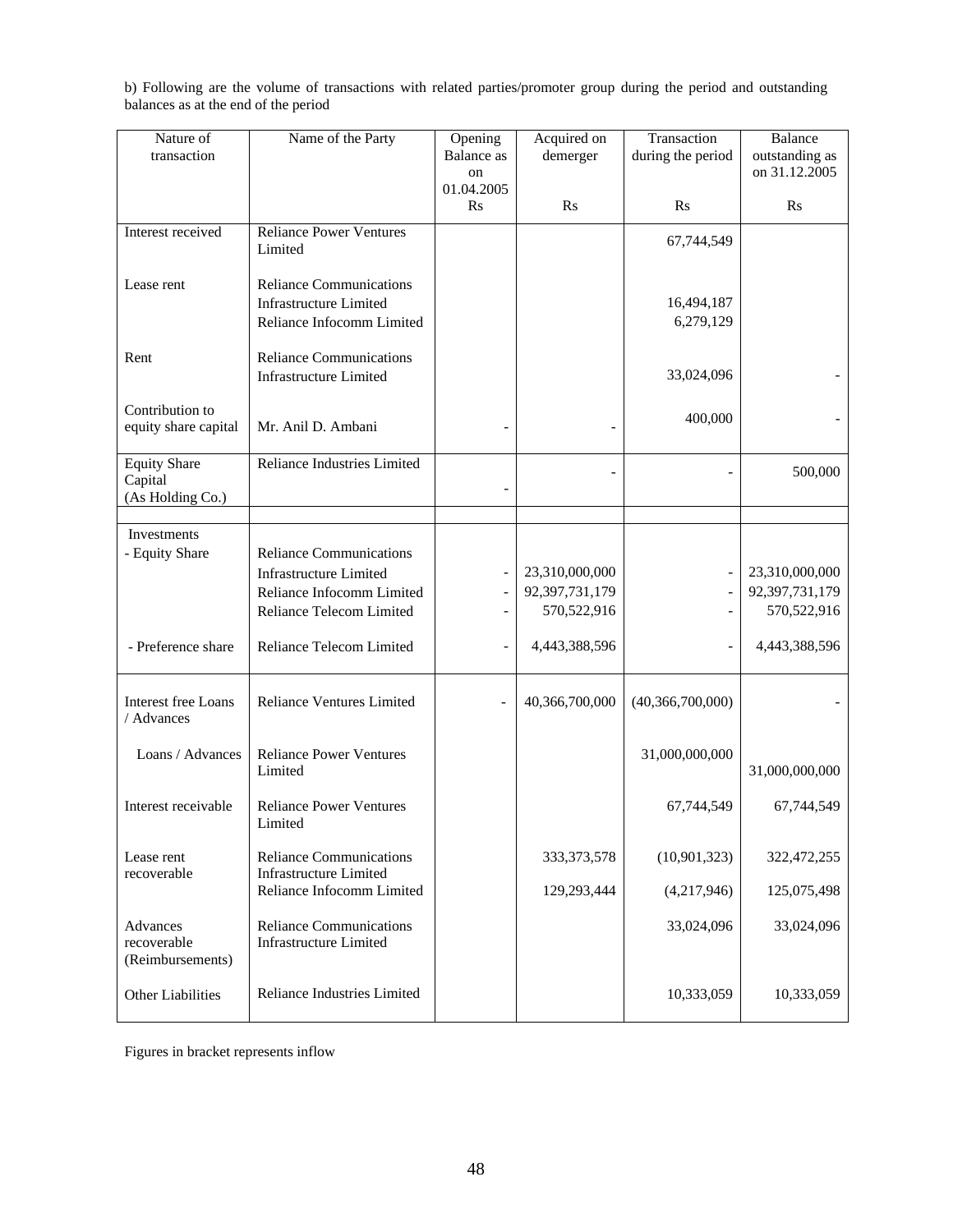- 10. Based on the available information with the management, the Company does not owe any sum to a small scale industrial undertaking as defined in clause (j) to section 3 of the industries (Development and Regulation) Act, 1951.
- 11. In the opinion of the management, the Current Assets, Loans and Advances and Current Liabilities are approximately of the value stated, if realised/ paid in the ordinary course of business. The provision for all known liabilities is adequate and is not in excess of amounts considered reasonably necessary.

|                                                        |                          | Amount in Rupees |
|--------------------------------------------------------|--------------------------|------------------|
| <b>Particulars</b>                                     | For the period           |                  |
|                                                        | April 1, 2005 to         | July 15, 2004 to |
|                                                        | <b>December 31, 2005</b> | March 31, 2005   |
| <b>Opening balance</b>                                 | 12,170                   |                  |
| Add:<br><b>Expenditure incurred during the period:</b> |                          |                  |
| Filing fees                                            |                          | 1,150            |
| Audit fees                                             |                          | 11,020           |
| Rates and taxes                                        |                          |                  |
|                                                        | 12,170                   | 12,170           |
| Less: Charged to profit and loss account               | 12,170                   |                  |
| <b>Closing balance</b>                                 |                          | 12,170           |

12. Details of Pre-operative expenditure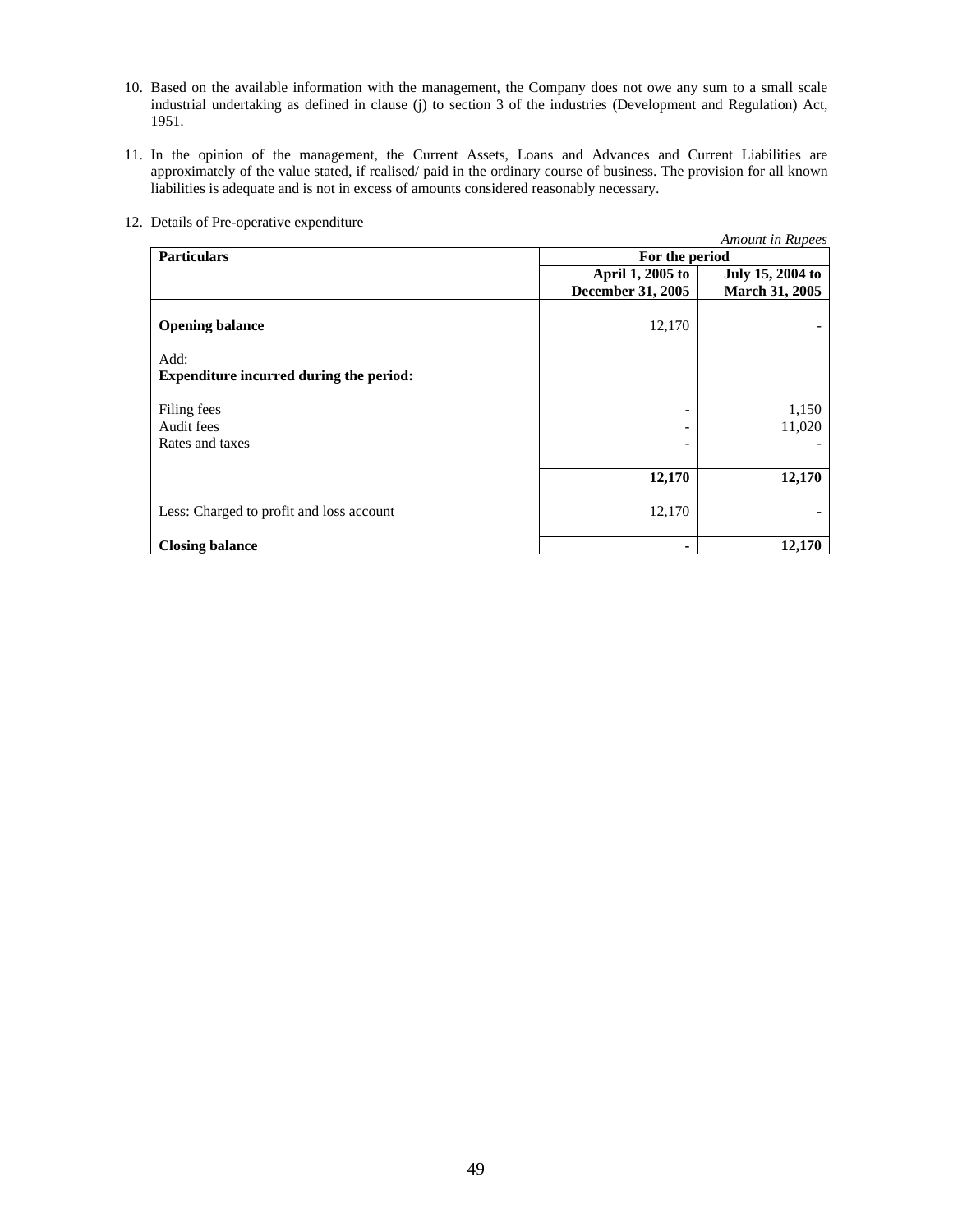(Formerly known as Reliance Infrastructure Developers Private Limited) **Annexure – 5** 

# *STATEMENT OF ACCOUNTING RATIOS*

|              | <b>Particulars</b>                                                                                                                                       | For the period ended | For the period                     |
|--------------|----------------------------------------------------------------------------------------------------------------------------------------------------------|----------------------|------------------------------------|
|              |                                                                                                                                                          | December 31, 2005    | ended March<br>31,                 |
|              |                                                                                                                                                          |                      | 2005                               |
| 1            | <b>Earnings per share</b>                                                                                                                                |                      |                                    |
|              | Net Profit after tax (Rupees)                                                                                                                            | 56,538,677           |                                    |
|              | Weighted average number of equity shares outstanding at the                                                                                              | 66,546               |                                    |
|              | end of the period (Nos.) - Basic                                                                                                                         |                      |                                    |
|              | Add: Weighted average number of equity shares to be issued<br>pursuant to the scheme of demerger excluding shares to be<br>cancelled on allotment (Nos.) | 543,546,975          | Not Applicable<br>(Refer Note No.1 |
|              | Weighted average number of equity shares outstanding at the                                                                                              | 543,613,521          | below)                             |
|              | end of the period $(Nos.)$ – Dilutive                                                                                                                    | 849.62               |                                    |
|              | Earning per share (Rupees) – Basic                                                                                                                       |                      |                                    |
| $\mathbf{2}$ | - Diluted<br><b>Return on Net Worth</b>                                                                                                                  | 0.10                 |                                    |
|              |                                                                                                                                                          |                      |                                    |
|              | Net Profit after tax (Rupees)                                                                                                                            | 56,538,677           | Not Applicable                     |
|              | Net Worth (Rupees)                                                                                                                                       | 153,950,419,040      | (Refer Note No.1)                  |
|              | Return on Net Worth (%)                                                                                                                                  | 0.04                 | below)                             |
| 3            | <b>Net Asset Value</b>                                                                                                                                   |                      |                                    |
|              | Net Worth (Rupees)                                                                                                                                       | 153,950,419,040      | 87,830                             |
|              | Total number of equity shares outstanding at the end of the<br>period (Nos.) (Refer Note 2 below)                                                        | 100,000              | 20,000                             |
|              | Net Asset Value per share (Rupees)                                                                                                                       | 1,539,504.19         | 4.39                               |

Notes:

- 1. Since the business of the Company was in pre-operative stage for the period ended March 31, 2005, no profit and loss account is prepared. Accordingly, no earnings per share and return on net worth data is provided.
- 2. During the period ended December 31, 2005, the Company has split its equity shares from Rs. 10 per share to Rs. 5 per share. Accordingly, the number of shares is increased for all reported periods based on per share face value of Rs. 5 each. The net asset value is accordingly calculated based on face value of Rs. 5 per share.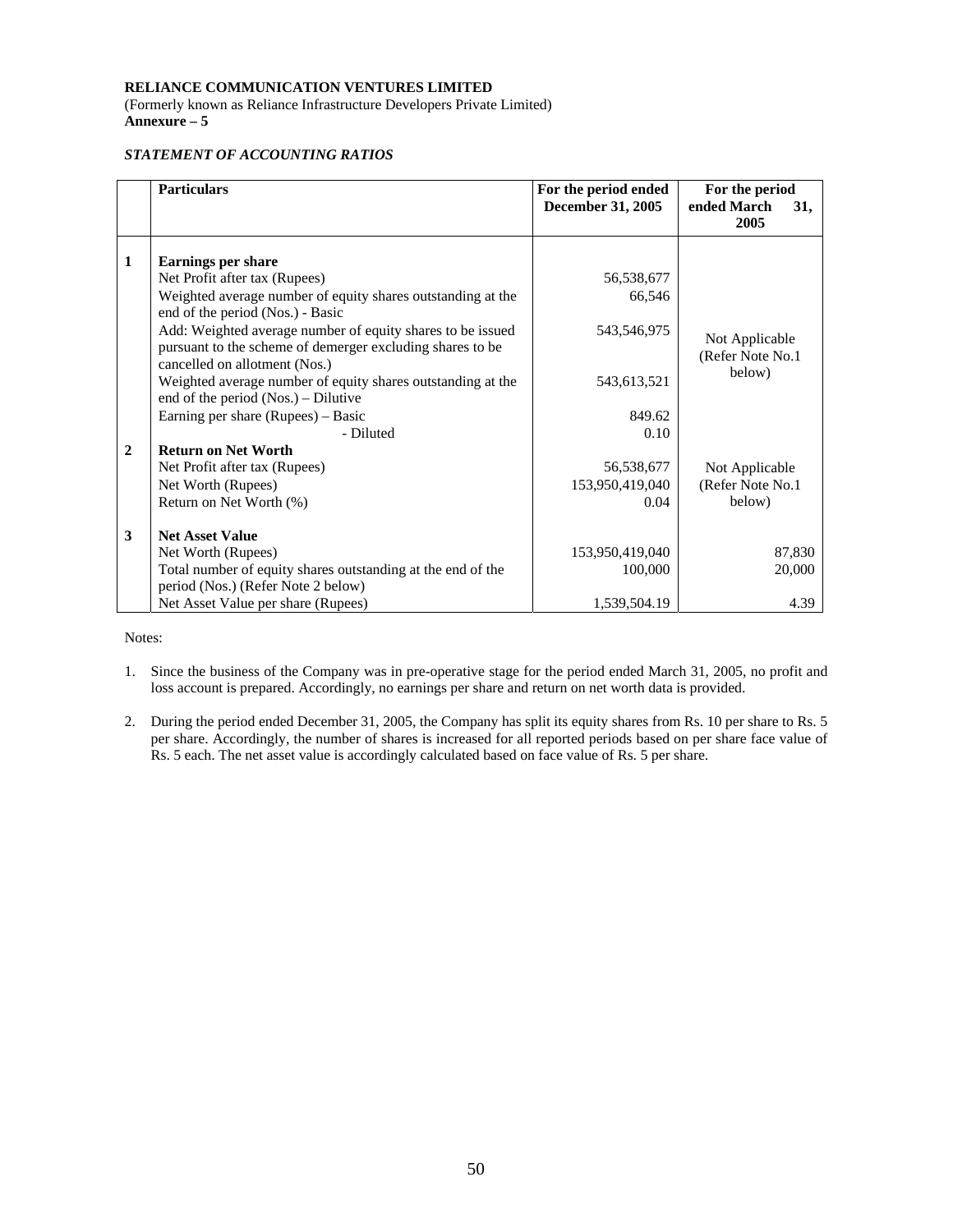(Formerly known as Reliance Infrastructure Developers Private Limited) **Annexure – 6** 

# *CAPITALISATION STATEMENT AS AT DECEMBER 31, 2005*

|   |                                   |                  | Amount in Rupees   |
|---|-----------------------------------|------------------|--------------------|
|   | <b>Particulars</b>                | <b>Pre Issue</b> | <b>Post Issue</b>  |
|   |                                   |                  | (Refer note below) |
|   |                                   |                  |                    |
| A | <b>Borrowing:</b>                 |                  |                    |
|   | Short Term debt                   |                  |                    |
|   | Long Term debt                    | -                |                    |
|   | <b>Total Debt</b>                 |                  |                    |
|   |                                   |                  |                    |
| B | <b>Shareholders Funds:</b>        |                  |                    |
|   | Equity share capital              | 500,000          | 6,115,652,110      |
|   | Share Capital - Pending allotment | 6,115,652,110    |                    |
|   | Reserves and surplus              | 147,834,266,930  | 147,834,766,930    |
|   | <b>Total</b>                      | 153,950,419,040  | 153,949,919,040    |
|   |                                   |                  |                    |
|   | Debt – Equity Ratio (A/B)         |                  |                    |

Note:

As per the scheme of arrangement, in consideration of the demerger of Telecommunication Services Undertaking, the Company will issue and allot its shares to the shareholders of Reliance Industries Limited (except the specified shareholders) in the ratio of one equity share of face value of Rs. 5 each fully paid up in the Company for every one equity share of Rs. 10 each fully paid up held by the shareholders of Reliance Industries Limited. Such share capital which is pending allotment as at December 31, 2005 is considered as share capital pending allotment and included in pre issue shareholders funds. The post issue debt equity ratio is as adjusted at December 31, 2005 for allotment of these shares, amounting to Rs. 6,115,652,110 and cancellation of current share capital of Rs.500,000 which shall stand cancelled on allotment of the new shares. The amount of share capital to be cancelled is treated as capital reserve and included in post issue reserves and surplus.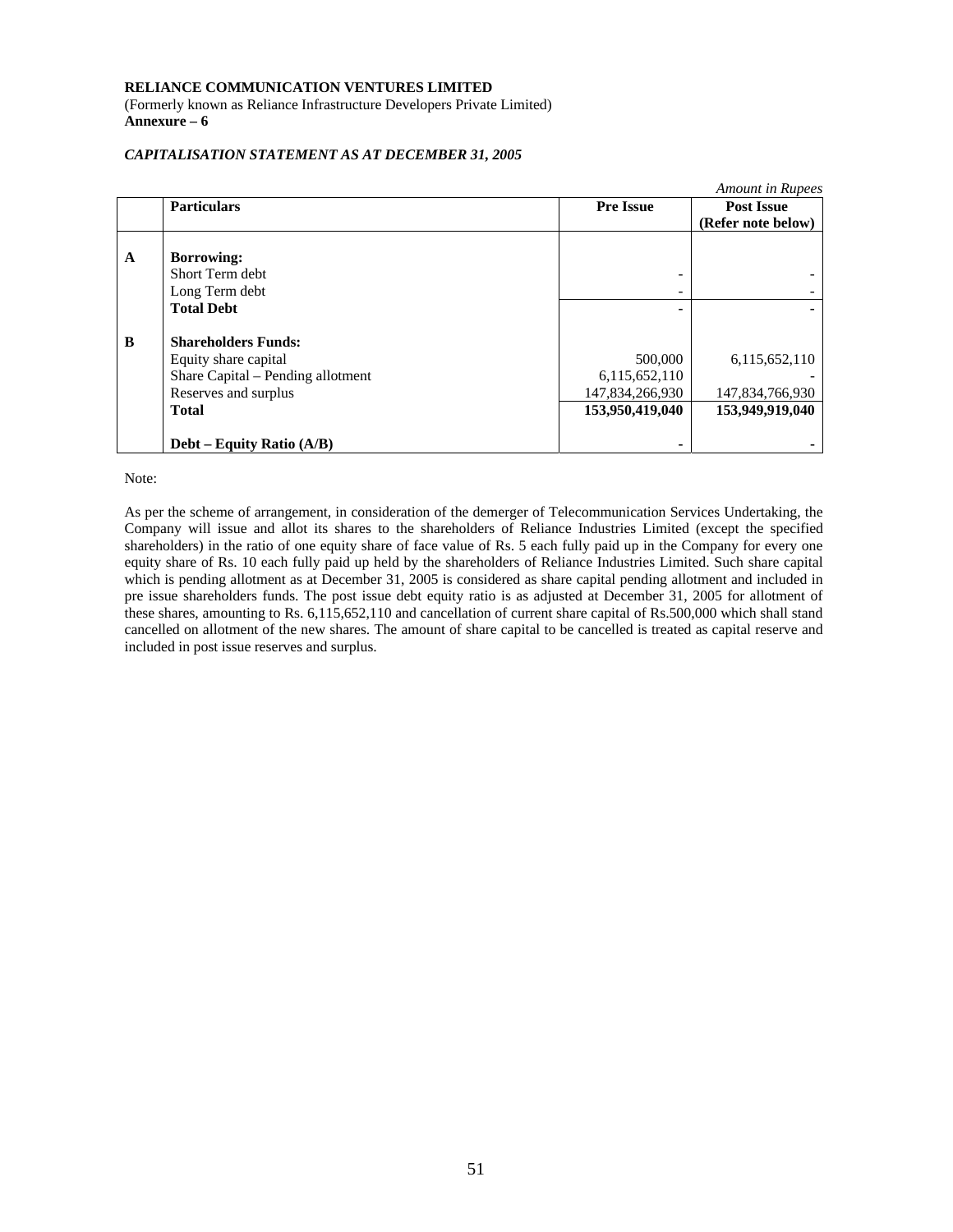(Formerly known as Reliance Infrastructure Developers Private Limited)

# **ANNEXURE – 7**

# **STATEMENT OF TAX SHELTERS**

|                                                           |                          | <b>Amount in Rupees</b> |  |
|-----------------------------------------------------------|--------------------------|-------------------------|--|
| <b>Particulars</b>                                        |                          | For the period ended    |  |
|                                                           | <b>December 31, 2005</b> | <b>March 31, 2005</b>   |  |
| Profit before current and deferred taxes, as restated     | 88,555,680               |                         |  |
| Tax rate, %                                               |                          |                         |  |
| -- Normal                                                 | 33.66                    | 36.59                   |  |
| Tax impact at applicable tax rate on restated profits (A) | 29,807,842               |                         |  |
| <b>Adjustments</b>                                        |                          |                         |  |
| <b>Permanent differences</b>                              |                          |                         |  |
| Other adjustments                                         | 6,282,514                |                         |  |
| Total (B)                                                 | 6,282,514                |                         |  |
| <b>Temporary differences</b>                              |                          |                         |  |
| Difference between book base and tax base of fixed assets | (18,767,091)             |                         |  |
| Total $(C)$                                               | (18,767,091)             |                         |  |
| Net Adjustment (B+C)                                      | (12, 484, 577)           |                         |  |
| Tax saving thereon $(D)$                                  | (4,202,308)              |                         |  |
| Net tax payable $(F=A+D)$                                 | 25,605,533               |                         |  |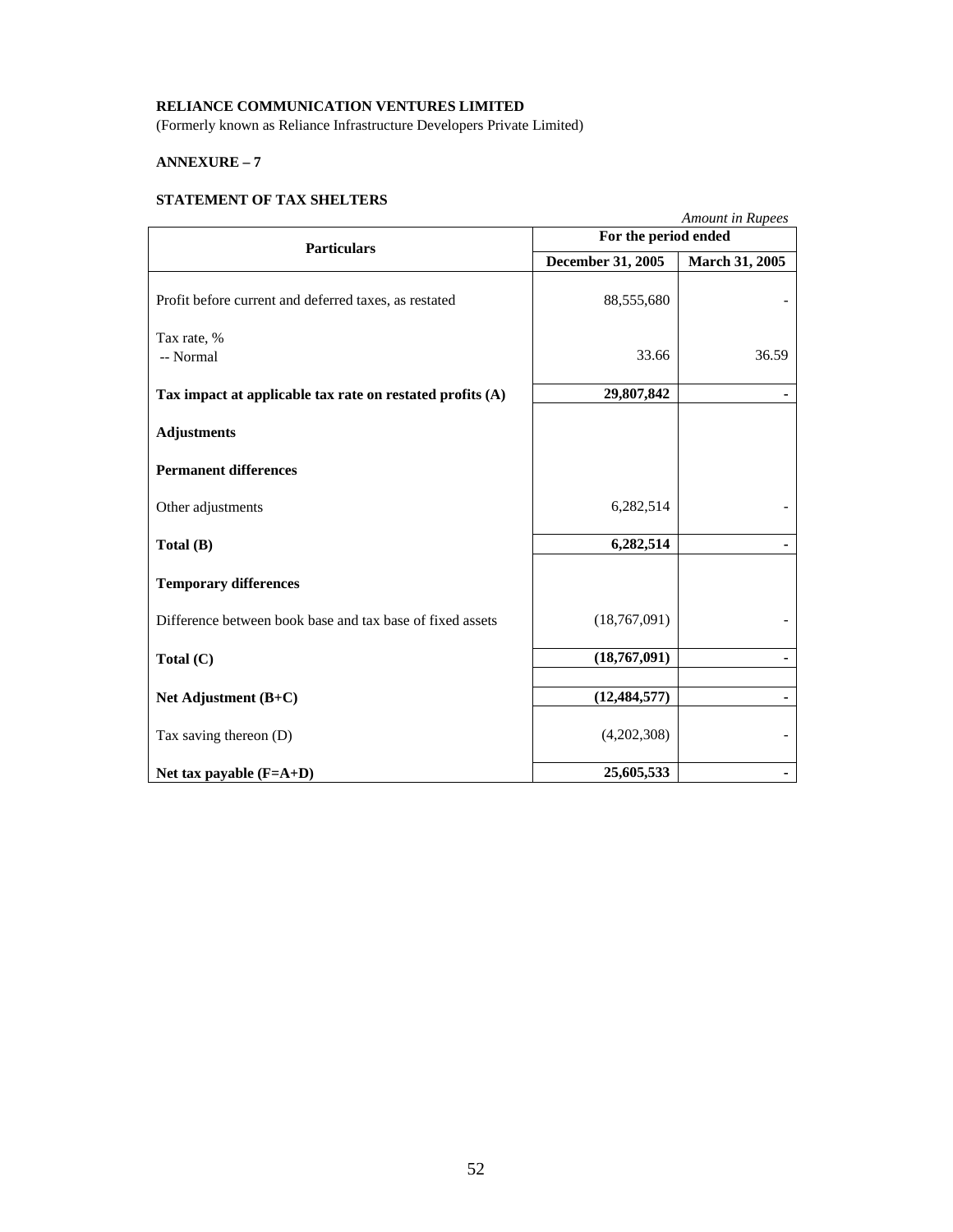(Formerly known as Reliance Infrastructure Developers Private Limited)

# **ANNEXURE - 8**

# **INVESTMENTS, AS RESTATED**

| <b>Amount in Rupees</b>                                                                                   |                   |                       |  |
|-----------------------------------------------------------------------------------------------------------|-------------------|-----------------------|--|
| <b>Particulars</b>                                                                                        | As at             |                       |  |
|                                                                                                           | December 31, 2005 | <b>March 31, 2005</b> |  |
| Long term, non trade [at cost]                                                                            |                   |                       |  |
| <b>Unquoted</b><br>In Equity Shares, fully paid up                                                        |                   |                       |  |
| 2,700 equity shares of Reliance Energy Transmission Limited of<br>Rs. 10 each                             | 27,000            | 27,000                |  |
| 900,000,000 equity shares of Reliance Communications<br>Infrastructure<br>Limited of Re.1 each            | 23,310,000,000    |                       |  |
| 3,192,585,350 equity shares of Reliance Infocomm Limited of<br>Re.1 each                                  | 92, 397, 731, 179 |                       |  |
| 7,095,130 equity shares of Reliance Telecom Limited of Rs.10<br>each                                      | 570,522,916       |                       |  |
| * 69,524 equity shares of WorldTel Holding Limited., Bermuda<br>of US\$ 0.05 each                         | 19,342,141        |                       |  |
| In Preference Shares, fully paid up                                                                       |                   |                       |  |
| 45,000,000 1% Non convertible cumulative preference shares of<br>Reliance<br>Telecom Limited of Re.1 each | 4,443,388,596     |                       |  |
| <b>Total</b>                                                                                              | 120,741,011,832   | 27,000                |  |

\* Pending transfer in the name of the Company

Note : A negative lien on 160,650,000 equity shares of Reliance Infocomm Limited has been extended to the banks for loans extended to Reliance Infocomm Limited.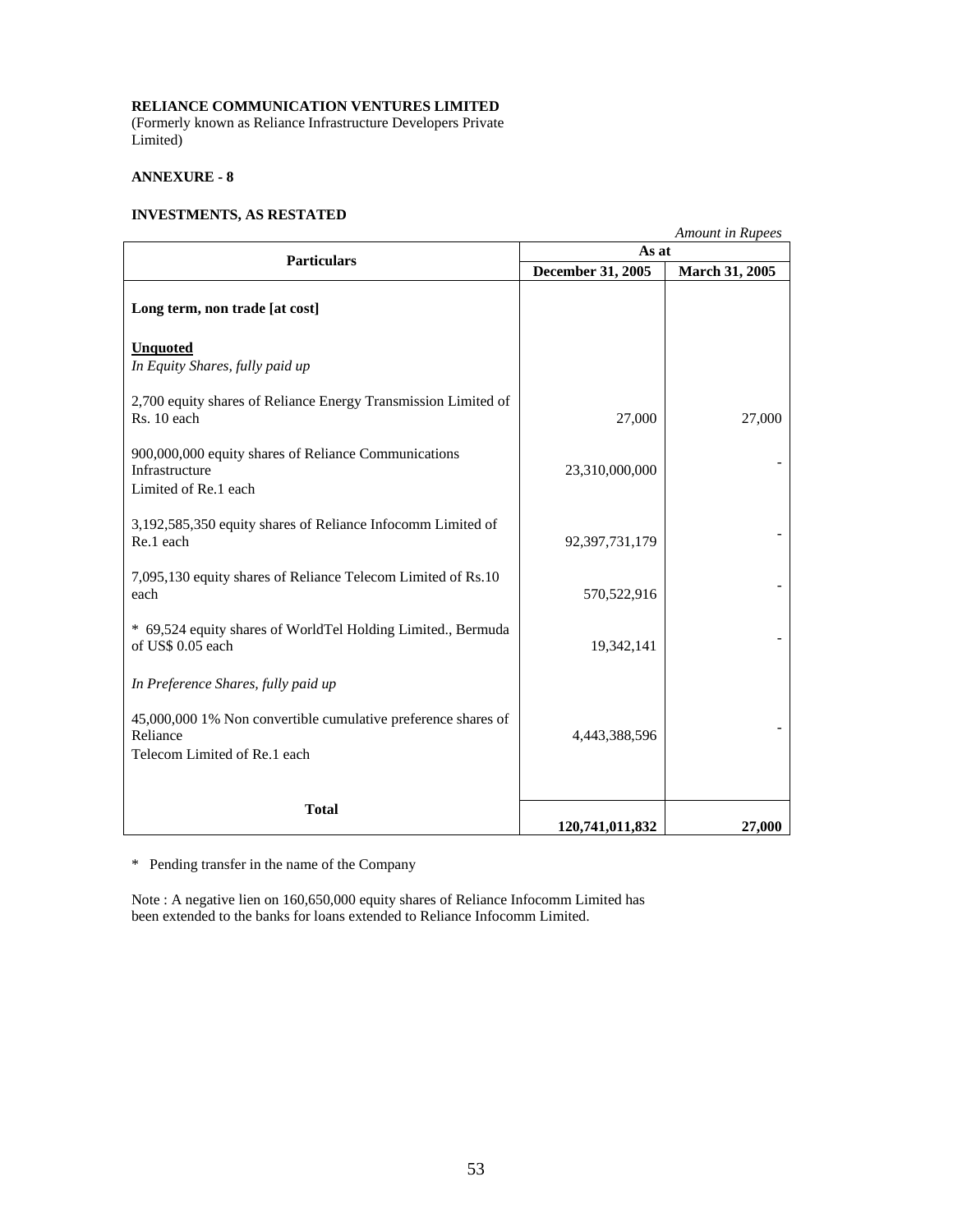(Formerly known as Reliance Infrastructure Developers Private Limited)

# **ANNEXURE – 9**

# **LOANS AND ADVANCES, AS RESTATED**

|                                                                        |                   | <b>Amount in Rupees</b> |
|------------------------------------------------------------------------|-------------------|-------------------------|
| <b>Particulars</b>                                                     | As at             |                         |
|                                                                        | December 31, 2005 | <b>March 31, 2005</b>   |
| Advances recoverable in cash or in kind or for value to<br>be received | 31,586,208,985    |                         |
| Deposits                                                               | 2,898,574         |                         |
| <b>Total</b>                                                           | 31,589,107,559    |                         |

Advances as at December 31, 2005 include (a) loans recoverable of Rs. 31,000,000,000 and interest receivable of Rs. 67,744,549 from Reliance Power Ventures Limited, a Company under the same management; and (b) net investment in finance leases of Rs. 447,547,753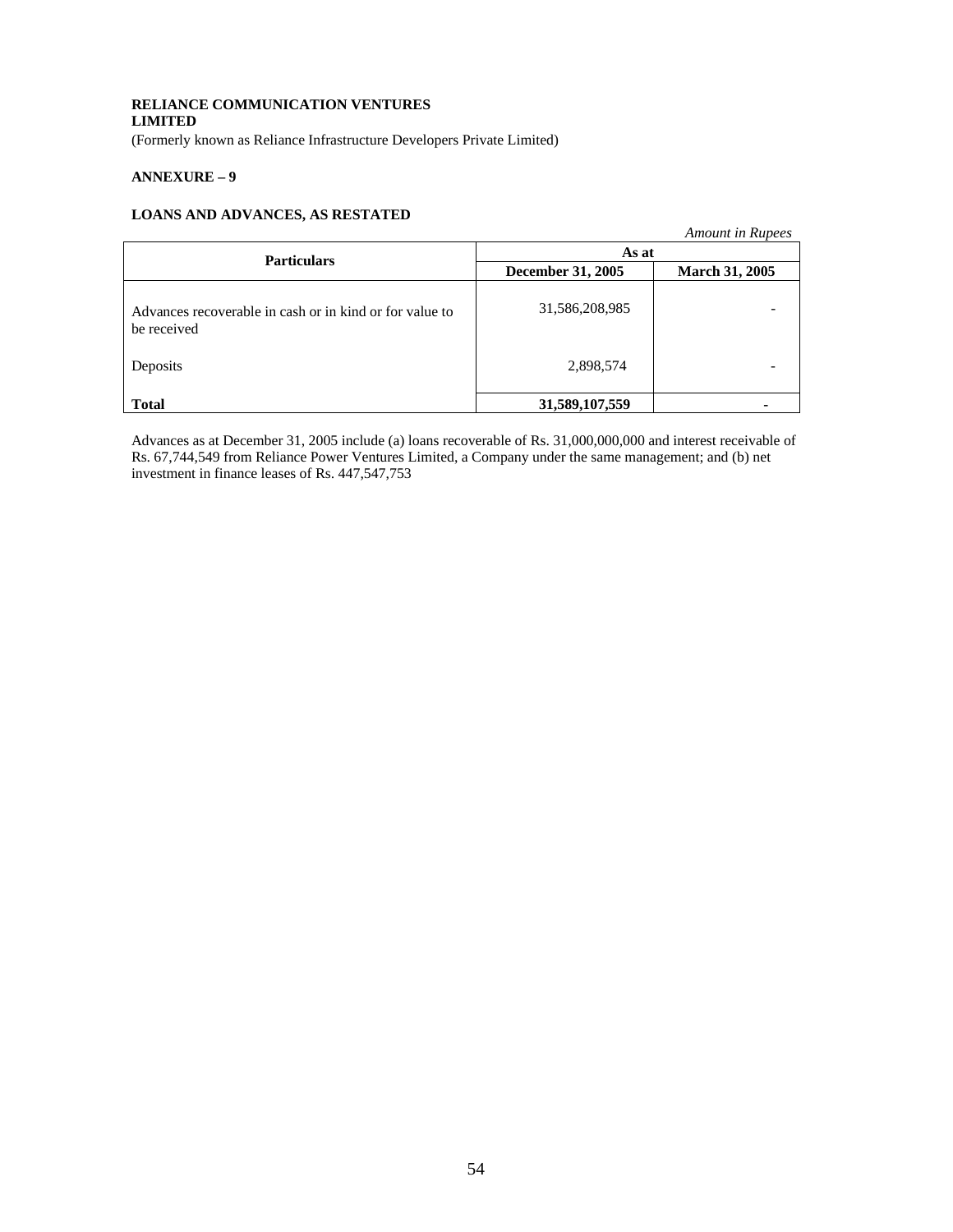(Formerly known as Reliance Infrastructure Developers Private Limited)

# **ANNEXURE - 10**

# **OTHER INCOME, AS RESTATED**

|                                        |                      | Amount in Rupees |
|----------------------------------------|----------------------|------------------|
| <b>Particulars</b>                     | For the period ended |                  |
|                                        | December 31, 2005    | March 31, 2005   |
| Recurring                              |                      |                  |
| Rent received [Refer Note No. 3 below] | 41,883,096           |                  |
| Total $(A)$                            | 41,883,096           |                  |
| <b>Non Recurring</b>                   |                      |                  |
| Interest received on advances/deposits | 67,919,625           |                  |
| Total (B)                              | 67,919,625           |                  |
| Total $(A+B)$                          | 109,802,721          |                  |

### **Notes:**

1. Other income considered above is as per the statement of the restated profit and loss.

2. The classification of other income by the management into recurring and non-recurring is based on the current operations and business activities of the Company.

3. Rent received is towards assets given for use viz. Building and Telecom Equipments.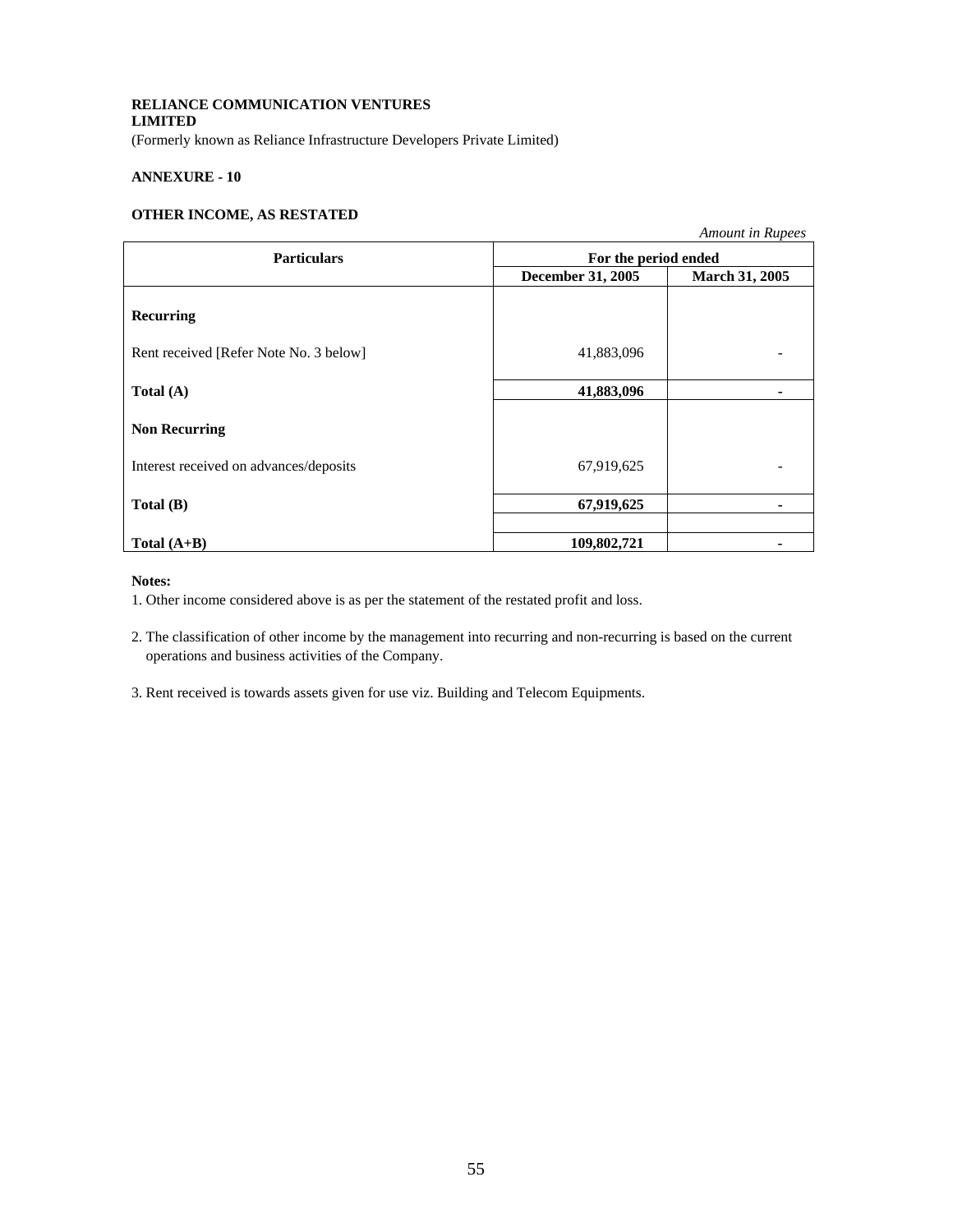# **GROUP COMPANIES FINANCIAL AND OTHER INFORMATION**

# **The details of more than five listed companies in the Group are as under:**

# **1. Reliance Energy Limited (REL)**

# **Date of Incorporation:**

REL was incorporated on October 1, 1929.

### **Principal Business:**

REL is India's leading integrated power utility company in the private sector. It has a significant presence in generation, transmission and distribution of power in Maharashtra, Goa and Andhra Pradesh

### **Shareholding Pattern of REL as on December 31, 2005:**

|   | Category              | No. of shares Held | % of Shareholding |
|---|-----------------------|--------------------|-------------------|
| A | Promoter Holding      | 102.919.963        | 50.97             |
| B | Non Promoters holding | 98.984.288         | 49.03             |
|   | Total                 | 201,904,251        | 100.00            |

# **Board of Directors of REL:**

| Anil D. Ambani       | Chairman & Managing Director    |
|----------------------|---------------------------------|
| Satish Seth          | <b>Executive Vice Chairman</b>  |
| J. P. Chalasani      | Director (Business Development) |
| S. C. Gupta          | Director (Operations)           |
| V. R. Galkar         | Director                        |
| Gen V.P. Malik       | Director                        |
| S. L. Rao            | Director                        |
| Dr. Leena Srivastava | Director                        |

### **Financial Performance of REL**

|                       |          |          |          | Rs in Crores     |
|-----------------------|----------|----------|----------|------------------|
| <b>Particulars</b>    | 2002-03  | 2003-04  | 2004-05  | April 1, 2005 to |
|                       |          |          |          | December 31,     |
|                       |          |          |          | 2005*            |
| Sales & Other Income  | 2,759.29 | 3,582.70 | 4,592.55 | 3,383.43         |
| <b>PAT</b>            | 162.33   | 367.08   | 520.14   | 480.47           |
| <b>Equity Capital</b> | 137.83   | 175.26   | 185.61   | 201.94           |
| Reserves              | 2,425.67 | 4,935.71 | 5,586.27 | NA               |
| EPS(Rs.)              | 8.85     | 25.86    | 28.06    | 24.30            |
| Book Value(Rs.)       | 186.13   | 291.79   | 310.32   | NA               |

\*As per the un-audited financial results published by REL for the nine months' period ended December 31, 2005

# **Details of listing and Highest & Lowest market price during the preceding six months:**

Equity Shares of REL are listed at the Bombay Stock Exchange Limited and National Stock Exchange of India Limited GDR's of the company are listed at London Stock Exchange.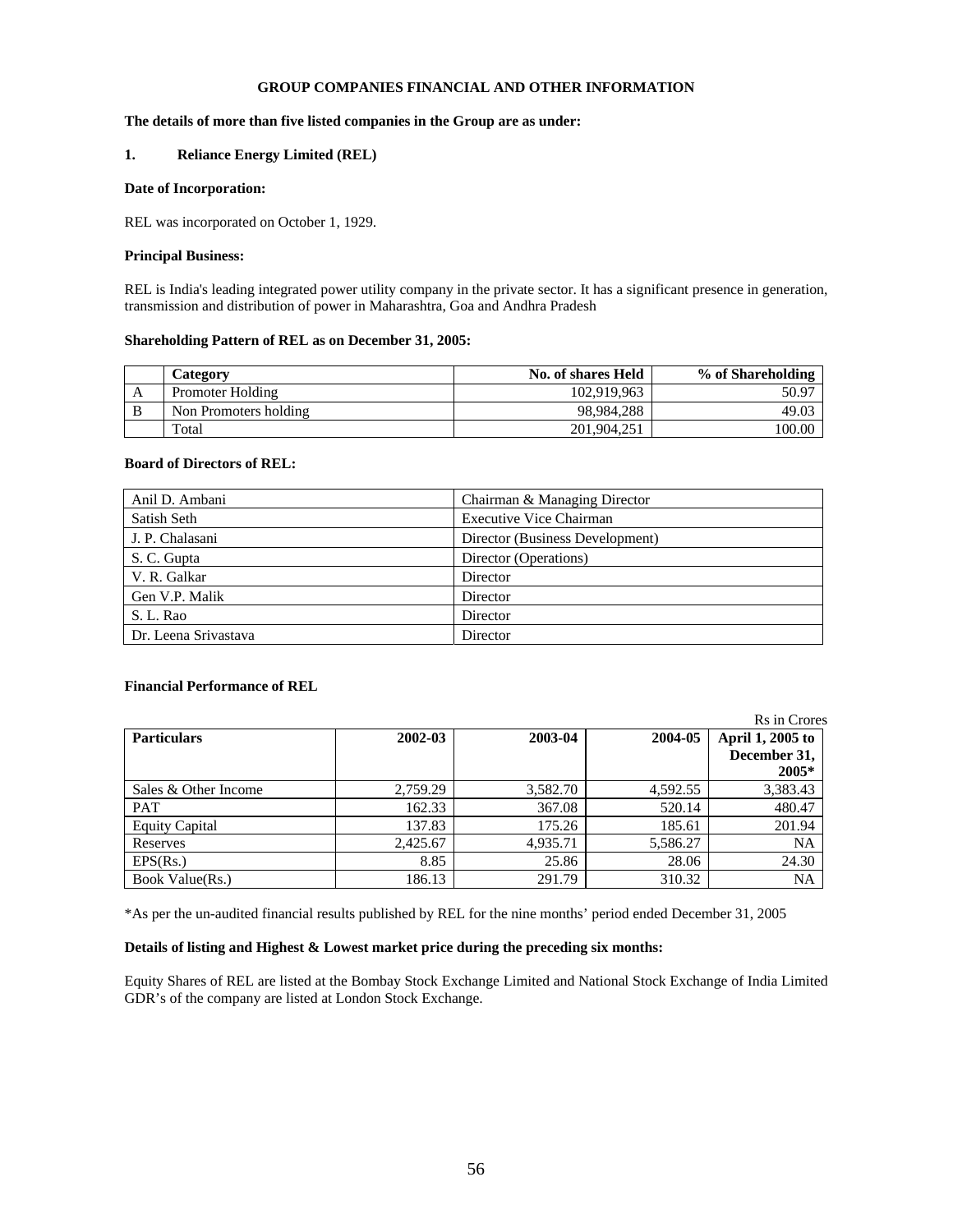# **Monthly High & Low price of the Equity Shares of REL at BSE**

| Month          | High (Rs) | Low (Rs) |
|----------------|-----------|----------|
| August 2005    | 659.50    | 563.25   |
| September 2005 | 614.00    | 533.00   |
| October 2005   | 593.50    | 496.00   |
| November 2005  | 611.25    | 515.00   |
| December 2005  | 664.40    | 573.00   |
| January 2006   | 700.60    | 585.20   |

# **Promise v/s Performance**

In December 1993 REL made a public issue of 25,269,000 - 15% Secured Fully Convertible Debentures of Rs. 70 each, each of which was converted into one equity share of Rs. 10 each, at a premium of Rs. 60 each, for cash at par, aggregating to Rs. 1176.9 crores. REL simultaneously also made a rights issue of 28,851,760 fully convertible debentures of Rs. 60 each, each of which was converted into one equity share of Rs. 10 each at a premium of Rs. 50 each.

The following table compares the performance vis a vis the projections given in the Offer Document for the aforesaid issues.

| -------             |                   |                    |                   |                    |                   |                    |  |
|---------------------|-------------------|--------------------|-------------------|--------------------|-------------------|--------------------|--|
|                     |                   |                    |                   |                    |                   | Rs. in Crores      |  |
| <b>Year ended</b>   |                   | 1993-94            |                   | 1994-95            |                   | 1995-96            |  |
| March 31,           | <b>Projection</b> | <b>Performance</b> | <b>Projection</b> | <b>Performance</b> | <b>Projection</b> | <b>Performance</b> |  |
| <b>Total Income</b> | 920.61            | 1008.78            | 1046.49           | 1214.39            | 1138.07           | 1584.85            |  |
| Profit After Tax    | 81.87             | 70.84              | 127.93            | 146.66             | 137.06            | 173.47             |  |
| Earning per         |                   |                    |                   |                    |                   |                    |  |
| Share (Rs.)         | 14.19             | 12.28              | 11.44             | 13.13              | 12.26             | 15.00              |  |

1993-94: The variation between the projected and actual figures is attributable to the Provision for Taxation, which in projected financials was Nil while Actual was Rs.49.60 crores.

The performance in 1994-95 and 1995-96, were higher than those projected, due to the benefits accrued as a result of the commissioning of the Company's Power Station at Dahanu.

Recent equity issue:

REL on July 21, 2005 had allotted 4,184,000 equity shares at the rate of Rs. 573 per equity shares (including a premium of Rs. 563) to a corporate body and five foreign institutional investors. REL on August 2, 2005 had also allotted 2,58,16,000 warrants at Rs. 573 per warrant (including a premium of Rs. 563) to AAA Project Ventures Private Limited. Each warrant when fully paid is entitled to one equity shares of REL.

# **2. Reliance Capital Limited (RCL)**

# **Date of Incorporation:**

RCL was incorporated on March 5, 1986

# **Principal Business:**

RCL is a Non-Banking Financial Company (NBFC) registered with the Reserve Bank of India under Section 45-IA of the Reserve Bank of India Act, 1934.

# **Shareholding Pattern of RCL as on December 31, 2005:**

| Sr. | <b>lategory</b>       | No. of shares Held | % of Shareholding |
|-----|-----------------------|--------------------|-------------------|
| A   | Promoter Holding      | 12.51.04.225       | 60.33             |
| B   | Non Promoters holding | 8.22.62.020        | 39.67             |
|     | Total                 | 207, 366, 245      | 100.00            |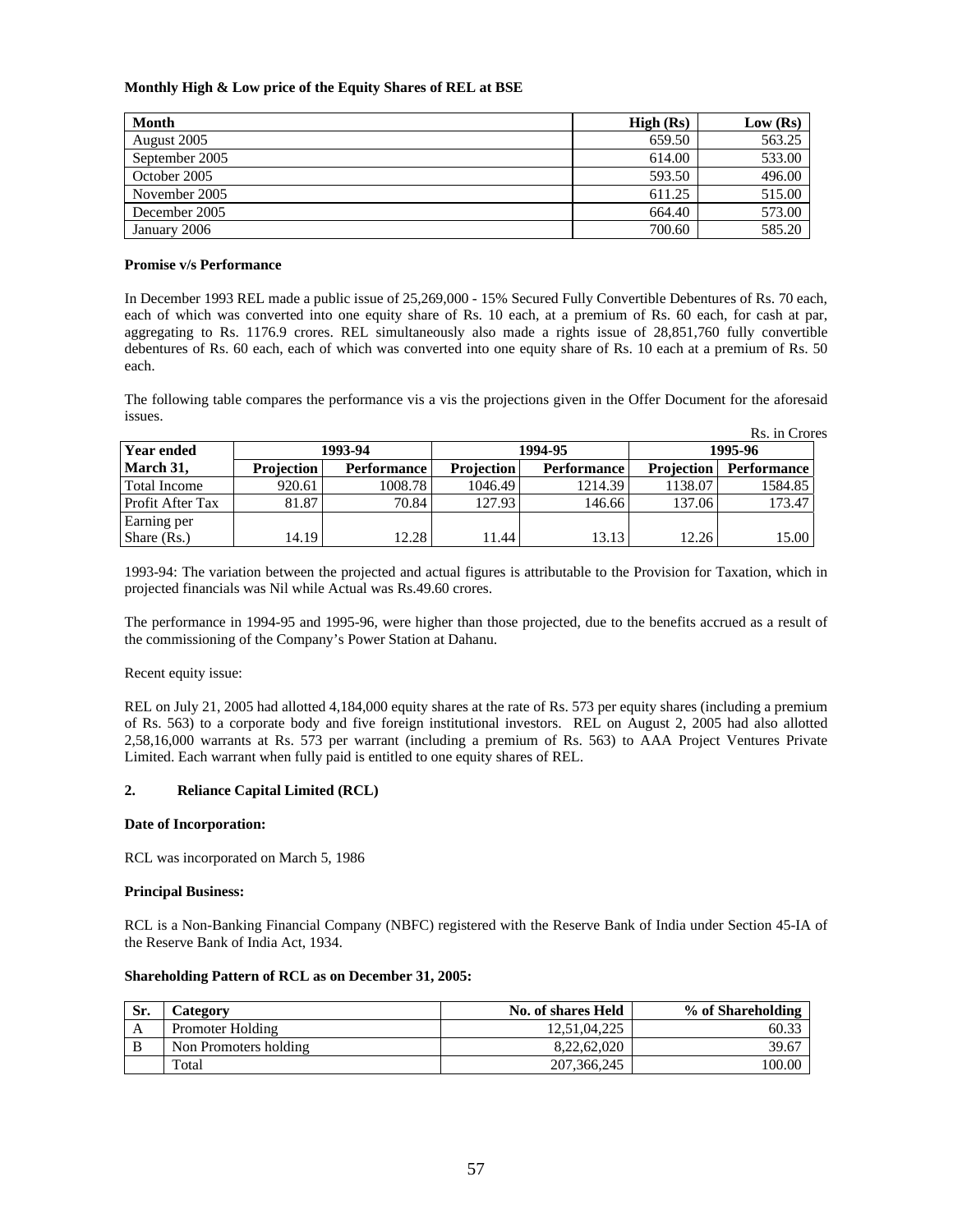# **Board of Directors of RCL**

| Anil D. Ambani       | <b>Chairman</b> |
|----------------------|-----------------|
| Amitabh Jhunihunwala | Director        |
| Raiendra Chitale     | Director        |
| Udavan Bose          | Director        |

### **Financial Performance of RCL**

|                       |         |         |         | Rs. in Crores      |
|-----------------------|---------|---------|---------|--------------------|
| <b>Particulars</b>    | 2002-03 | 2003-04 | 2004-05 | April 1, 2005 to   |
|                       |         |         |         | December 31, 2005* |
| Sales & Other Income  | 458.78  | 356.79  | 295.69  | 329.69             |
| PAT                   | 102.63  | 105.79  | 105.81  | 252.02             |
| <b>Equity Capital</b> | 127.83  | 127.84  | 127.84  | 207.90             |
| Reserves              | 1208.50 | 1271.84 | 1310.08 | N.A                |
| $EPS$ (Rs.)           | 8.06    | 8.31    | 8.31    | 14.66              |
| Book Value (Rs.)      | 104.97  | 109.96  | 112.95  | N.A                |

\*As per the un-audited financial results published by RCL for the nine months' period ended December 31, 2005

### **Details of listing and Highest & Lowest market price during the preceding six months:**

Equity Shares of RCL are listed at the Bombay Stock Exchange Limited and National Stock Exchange of India Limited.

### **Monthly High & Low price of the Equity Shares of RCL at BSE**

| Month          | High (Rs) | Low (Rs) |
|----------------|-----------|----------|
| August 2005    | 496.50    | 421.00   |
| September 2005 | 484.95    | 363.00   |
| October 2005   | 409.70    | 327.10   |
| November 2005  | 452.35    | 349.55   |
| December 2005  | 473.00    | 415.00   |
| January 2006   | 482.90    | 420.60   |

### **Promise v/s Performance:**

In January 1995, RCL made a public issue of 42,857,200 equity shares of Rs. 10 each for cash at premium of Rs. 130 per share aggregating Rs. 600 crores.

In January 1995, RCL made a rights issue of 14,229,500 equity shares of Rs. 10 each for cash at premium of Rs. 40 per share aggregating Rs. 71.1 crores.

The following table compares the performance vis a vis the projections given in the Offer Document for the aforesaid issues.

|                         |                   |                    |                   |                    |                   | (Rs. in Crores)    |
|-------------------------|-------------------|--------------------|-------------------|--------------------|-------------------|--------------------|
| <b>Year ended</b>       |                   | 1995               |                   | 1996               |                   | 1997               |
| March 31,               | <b>Projection</b> | <b>Performance</b> | <b>Projection</b> | <b>Performance</b> | <b>Projection</b> | <b>Performance</b> |
| Total Income            | 107.00            | 106.57             | 398.00            | 217.55             | 537.00            | 222.86             |
| <b>Profit After Tax</b> | 46.00             | 46.37              | 119.00            | 110.92             | 138.00            | 101.51             |
| Earning per Share       | 7.80              | 7.42               | 9.40              | 9.28               | 10.90             | 8.19               |
| (Rs.)                   |                   |                    |                   |                    |                   |                    |
| Dividend $(\%)$         | 22                | 24                 | 25                | 27                 | 25                | 28                 |

a) 1994-1995: There was no material variation between the projected and actual figures in this period.

b) 1995-1996: The variation between the projected and actual figures is attributable to tight money conditions impacting resource mobilization and depressed capital markets.

c) 1996-1997: The variation between the projected and actual figures is attributable to the continuing depressed conditions in the capital markets which affected resource mobilization and the overall volume of business; higher provisioning and write offs; and incidence of corporate tax consequent upon legislative amendments.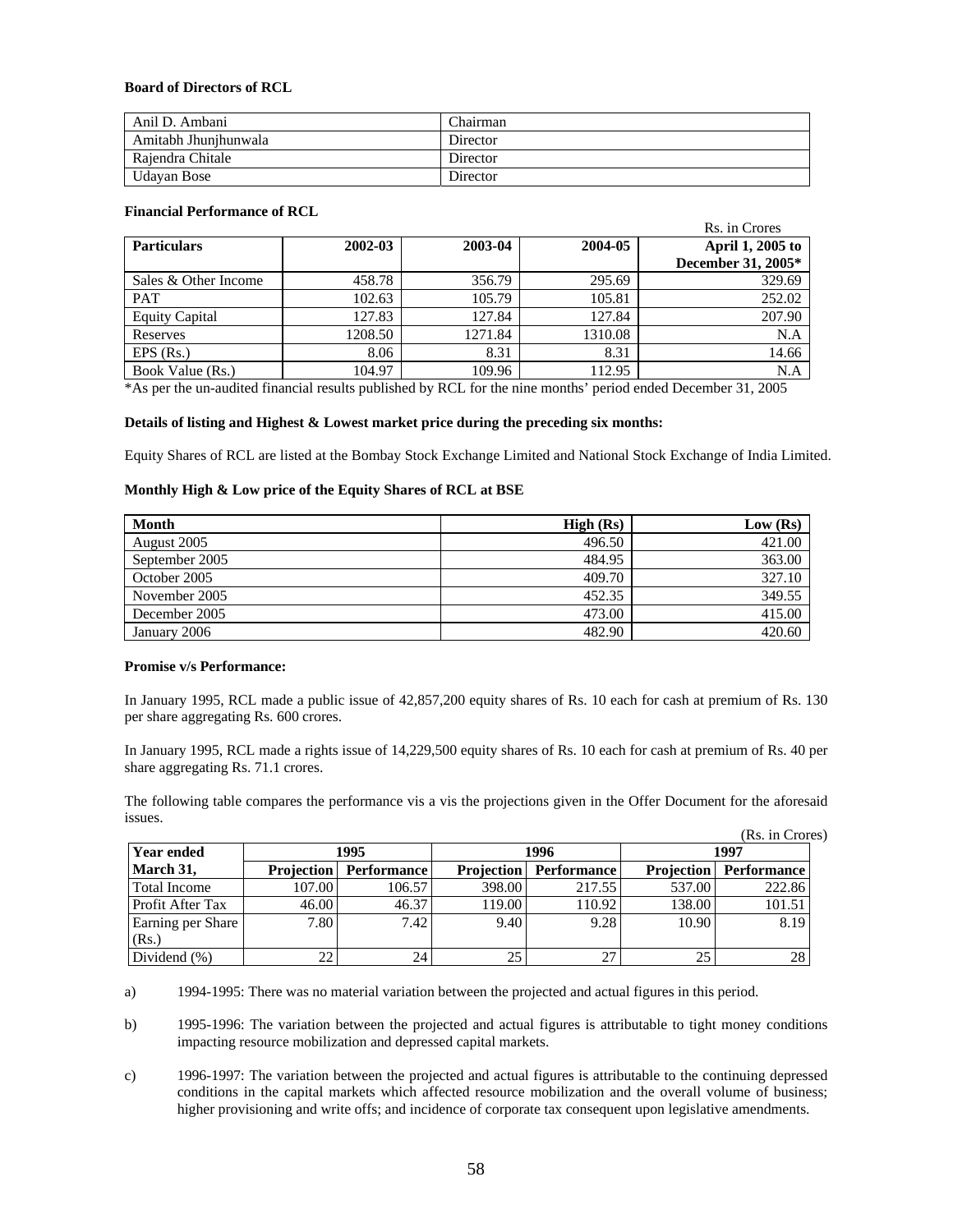# **3. Adlabs Films Limited (Adlabs)**

# **Date of Incorporation:**

Adlabs was incorporated on November 30, 1987.

# **Principal Business:**

Adlabs is engaged in the business of production, processing, exhibition, and overseas distribution of films.

Adlabs has processing facilities in Mumbai for, amongst other things, the processing of raw exposed films, color correction, editing and coping. Adlabs has invested in front-end processing laboratories in Chennai and Kolkata to cater to regional films. Adlabs' multiplex cinema division now operates 24 cinema screens in 6 multiplex complexes: one multiplex is wholly-owned, three are 50 : 50 joint ventures, and balance two are leased properties. Adlabs' through its wholly-owned subsidiary Entertainment One (India) Limited produces / co-produces, invests in and markets Indianmade feature films internationally.

On 24 May 2005 Adlabs made a preferential issue of 35 lakh equity shares of Rs. 5 each at a price of Rs. 150 per share to foreign institutional investors. On 8 August 2005, Adlabs issued on preferential basis 1,10,00,000 equity shares and 38,00,000 warrants to Reliance Land Private Limited.

# **Shareholding Pattern of Adlabs as on December 31, 2005**

| Sr. | Category              | <b>No. of Shares Held</b> | % of Shareholding |
|-----|-----------------------|---------------------------|-------------------|
| А.  | Promoter Holding      | 1.80.55.000               |                   |
| В.  | Non Promoters holding | 1.79.45.750               | 49.85             |
|     | Total                 | 3,60,00,750               | 100.00            |

# **Board of Directors of Adlabs**

| Manmohan Shetty  | Chairman and Managing Director |
|------------------|--------------------------------|
| Pooja Shetty     | <b>Executive Director</b>      |
| Berjis Desai     | Non-executive Director         |
| Karan Johar      | Non-executive Director         |
| Gautam Doshi     | Non-executive Director         |
| Shripal Morakhia | Non-executive Director         |

# **Financial Performance of Adlabs**

| <b>Particulars</b>    | 2002-03 | 2003-04 | 2004-05 | April 1, 2005 to<br>December 31, 2005* |
|-----------------------|---------|---------|---------|----------------------------------------|
| Sales & Other Income  | 78.05   | 78.91   | 87.56   | 69.79                                  |
| <b>PAT</b>            | 16.65   | 17.64   | 20.67   | 18.92                                  |
| <b>Equity Capital</b> | 10.75   | 10.75   | 10.75   | 18.00                                  |
| Reserves              | 82.52   | 94.09   | 106.55  | N.A.                                   |
| EPS(Rs.)              | 7.75    | 8.21    | 9.61    | 6.28                                   |
| Book Value(Rs.)       | 43.38   | 48.76   | 54.56   | N.A.                                   |

Rs. in Crores

\*As per the un-audited financial results published by Adlabs for the nine months' period ended December 31, 2005

# **Details of listing and Highest & Lowest market price during the preceding six months:**

Equity Shares of Adlabs are listed at the Bombay Stock Exchange Limited and National Stock Exchange of India Limited.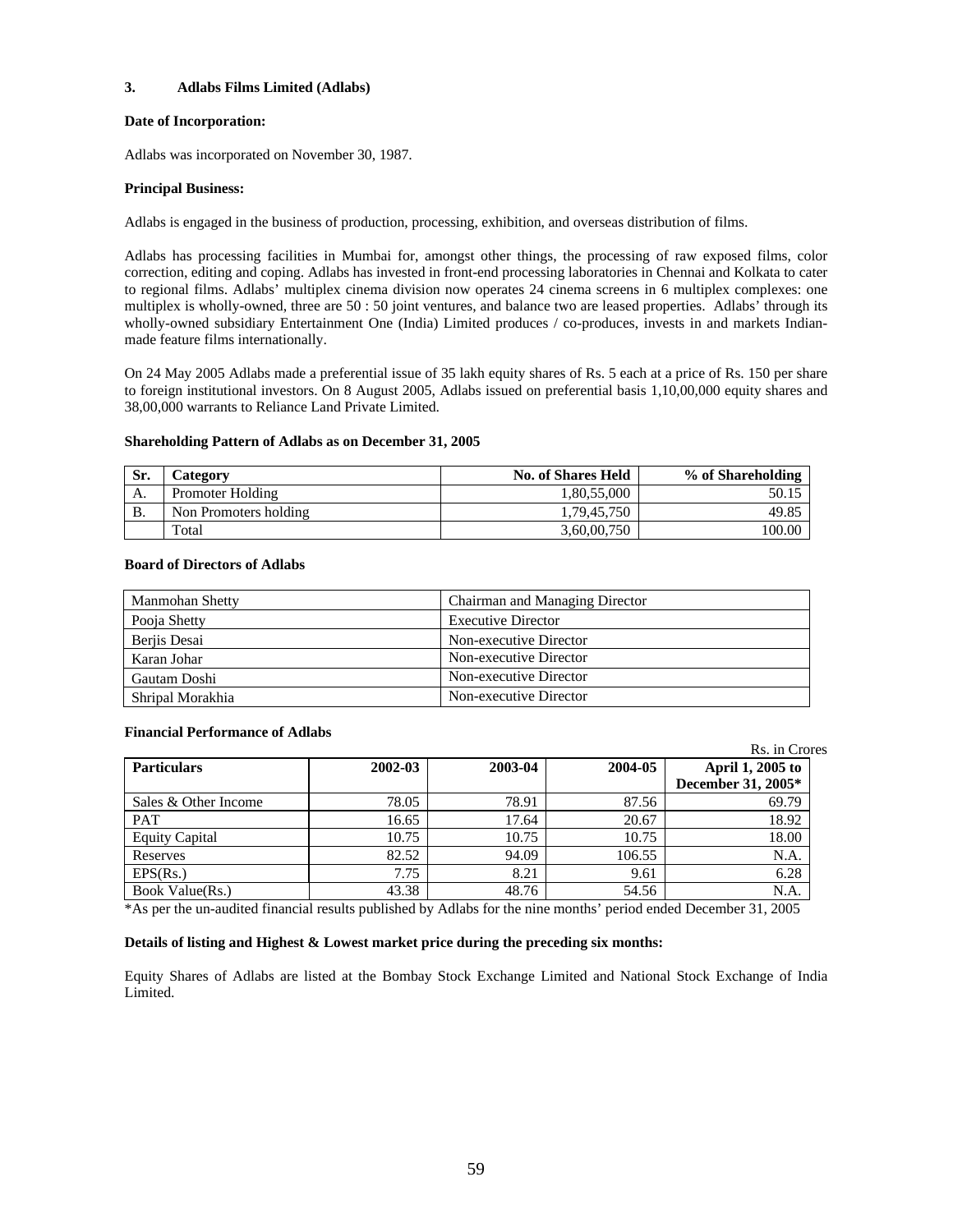# **Monthly High & Low price of the Equity Shares of Adlabs at NSE**

| Month          | High (Rs) | Low (Rs) |
|----------------|-----------|----------|
| August 2005    | 379.0     | 293.0    |
| September 2005 | 364.7     | 276.2    |
| October 2005   | 323.4     | 250.0    |
| November 2005  | 337.5     | 270.2    |
| December 2005  | 392.0     | 316.2    |
| January 2006   | 374.9     | 324.5    |

### **Promise v/s Performance**

In December 2000, Adlabs made an initial public offering of 44 lakh equity shares of Rs. 5 each at a premium of Rs. 115/- per share amounting to Rs. 52.8 crores. The proceeds of the issue were used to establish the IMAX dome theatre and a 4-screen, 1,314 seat multiplex cinema in Mumbai and to upgrade its film processing facilities. IMAX dome theatre scheduled to be established in December 2000 was established in March 2001.

# **4. Reliance Capital Ventures Limited (RCAPVL)**

# **Date of Incorporation:**

RCAPVL was incorporated on January 17, 2005.

# **Principal Business:**

Pursuant to the Scheme, the RCAPVL stands vested with the Financial Services Undertaking, as defined under the Scheme comprising, inter-alia equity shares in the operating companies viz. 6,00,89,966 Equity Shares of Rs. 10 each of Reliance Capital Limited; 2,55,00,175 Equity shares of Rs. 10 each of Reliance General Insurance Company Limited; and 5,00,175 Equity Shares of Rs. 10 each of RLIC Limited. Therefore, the main source of the Company's income will be from its investments in RCL, RGIL and RLIL. RCL is a Company whose equity shares are listed on BSE and NSE. The Equity shares of RGIL and RLIL are not listed on any Stock Exchange. None of these companies is a Subsidiary of RCAPVL.

# **Shareholding Pattern of RCAPVL as on December 31, 2005**

| Sr.       | Category                | <b>No. of Shares Held</b> | % of Shareholding |
|-----------|-------------------------|---------------------------|-------------------|
| А.        |                         | 49 58 94 812              | 40.54             |
|           | <b>Promoter Holding</b> |                           |                   |
| <b>B.</b> | Non Promoters holding   | 72 72 35 610              | 59.46             |
|           | Total                   | 122 31 30 422             | 100.00            |

# **Board of Directors of RCAPVL**

| Anil D. Ambani       | Chairman               |
|----------------------|------------------------|
| Amitabh Jhunjhunwala | Non-executive Director |
| S. P. Talwar         | Non-executive Director |
| Raiendra P. Chitale  | Non-executive Director |

# **Financial Performance of RCAPVL**

|                                   |          | <b>Rupees</b>            |
|-----------------------------------|----------|--------------------------|
| <b>Particulars</b>                | 2004-05  | April 1, 2005 to         |
|                                   |          | <b>December 31, 2005</b> |
| Sales & Other Income              |          |                          |
| <b>PAT</b>                        |          | (254,088)                |
| <b>Equity Capital</b>             | 1,00,000 | 5,00,000                 |
| Share Capital – pending allotment |          | 12, 23, 13, 04, 220      |
| Reserves                          |          | (2,54,088)               |
| EPS(Rs.)                          | N.A.     | (7.64)                   |
| Book Value(Rs.)                   | N.A.     | N.A                      |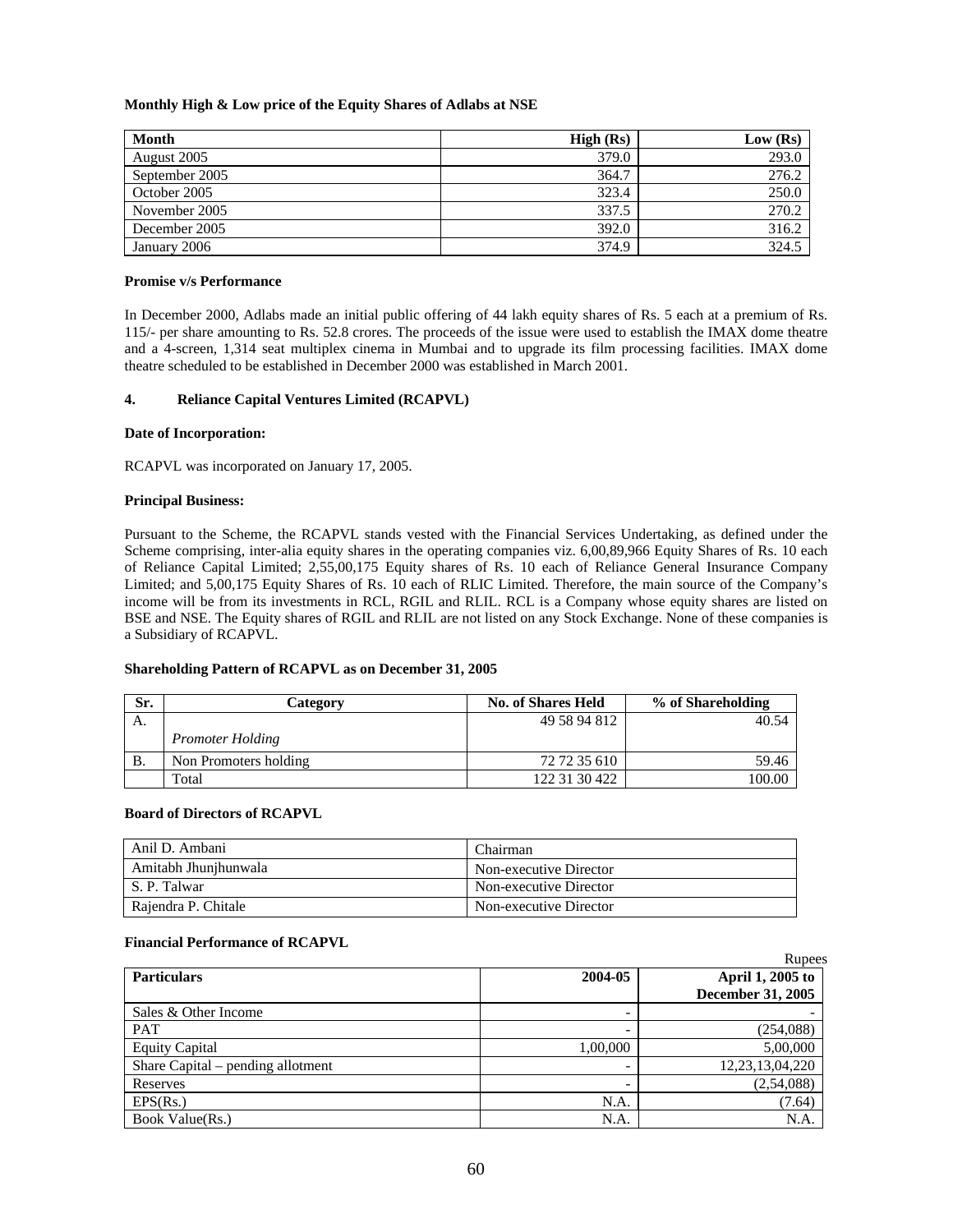# **Details of listing and Highest & Lowest market price during the preceding six months:**

In terms of the Scheme, the Equity Shares of RCAPVL are listed and / or admitted to on BSE and NSE with effect from February 21, 2006. The high and low price of RCAPVL since commencement of trading are as under:

| Perioa                                                               | $\sqrt{12}$<br>High<br>l Rs | Low                   |
|----------------------------------------------------------------------|-----------------------------|-----------------------|
| 2006<br>2006<br>Ē<br>28<br><b>From</b><br>February<br>⊣ebruarv<br>to | 24.85                       | . $\alpha$<br>ر ر د ۱ |

### **Promise v/s Performance**

RCAPVL has not made any public issue.

# **5. Reliance Energy Ventures Limited (REVL)**

### **Date of Incorporation:**

REVL was incorporated on July 3, 2000.

### **Principal Business:**

Pursuant to the scheme, REVL is vested with the Coal Based Energy Undertaking, comprising, inter-alia equity shares in the operating companies viz. 9,09,24,724 Equity Shares constituting 45.03% of the paid up capital of Reliance Energy Limited, 50,000 Equity Shares of Rs.10 each, constituting 100% of the paid up capital, of Reliance Power Limited, 4,23,268 Equity Shares of Rs. 10 each, constituting 100% of the paid up capital, of Hirma Power Limited, 50,000 Equity Shares of Rs. 10 each of, constituting 100% of the paid up capital of Jayamkondam Power Limited and 50,000 Equity Shares of Rs. 10 each, constituting 100% of the paid up capital, of Reliance Thermal Energy Limited. Therefore, the main source of the REVL's income will be from these investments. Reliance Energy Limited (REL) is a Company whose equity shares are listed on BSE and NSE. The Equity shares of Reliance Power Limited, Hirma Power Limited, Jayamkondam Power Limited and Reliance Thermal Energy Limited are not listed on any Stock Exchange. Reliance Power Limited, Hirma Power Limited, Jayamkondam Power Limited and Reliance Thermal Energy Limited are Subsidiaries of REVL.

# **Shareholding Pattern of REVL as on December 31, 2005**

| Sr. | Category              | <b>No. of Shares Held</b> | % of Shareholding |
|-----|-----------------------|---------------------------|-------------------|
| А.  | Promoter Holding      | 49 58 94 812              | 40.54             |
| В.  | Non Promoters holding | 72 72 35 610              | 59.46             |
|     | Total                 | 122 31 30 422             | 100.00            |

# **Board of Directors of REVL**

| Anil D. Ambani  | Chairman               |
|-----------------|------------------------|
| Satish Seth     | Non-executive Director |
| Shri S L Rao    | Non-executive Director |
| Shri V R Galkar | Non-executive Director |

#### **Financial Performance of REVL**

|                                   |          |           |          | Rupees                                          |
|-----------------------------------|----------|-----------|----------|-------------------------------------------------|
| <b>Particulars</b>                | 2002-03  | 2003-04   | 2004-05  | $2005$ to<br>April 1,<br><b>December</b><br>31, |
|                                   |          |           |          | 2005                                            |
| Sales & Other Income              |          |           |          |                                                 |
| <b>PAT</b>                        | (10,086) | (8,750)   | (9,084)  | (215,097)                                       |
| <b>Equity Capital</b>             | 100,000  | 100,000   | 100,000  | 500,000                                         |
| Share Capital – pending allotment |          |           |          | 12.231.304.220                                  |
| Reserves                          | (27,068) | (35, 818) | (44,902) | 16,978,761,708                                  |
| EPS(Rs.)                          | (1.01)   | (0.88)    | (0.91)   | (6.46)                                          |
| Book Value(Rs.)                   | 7.29     | 6.42      | 5.50     | N.A.                                            |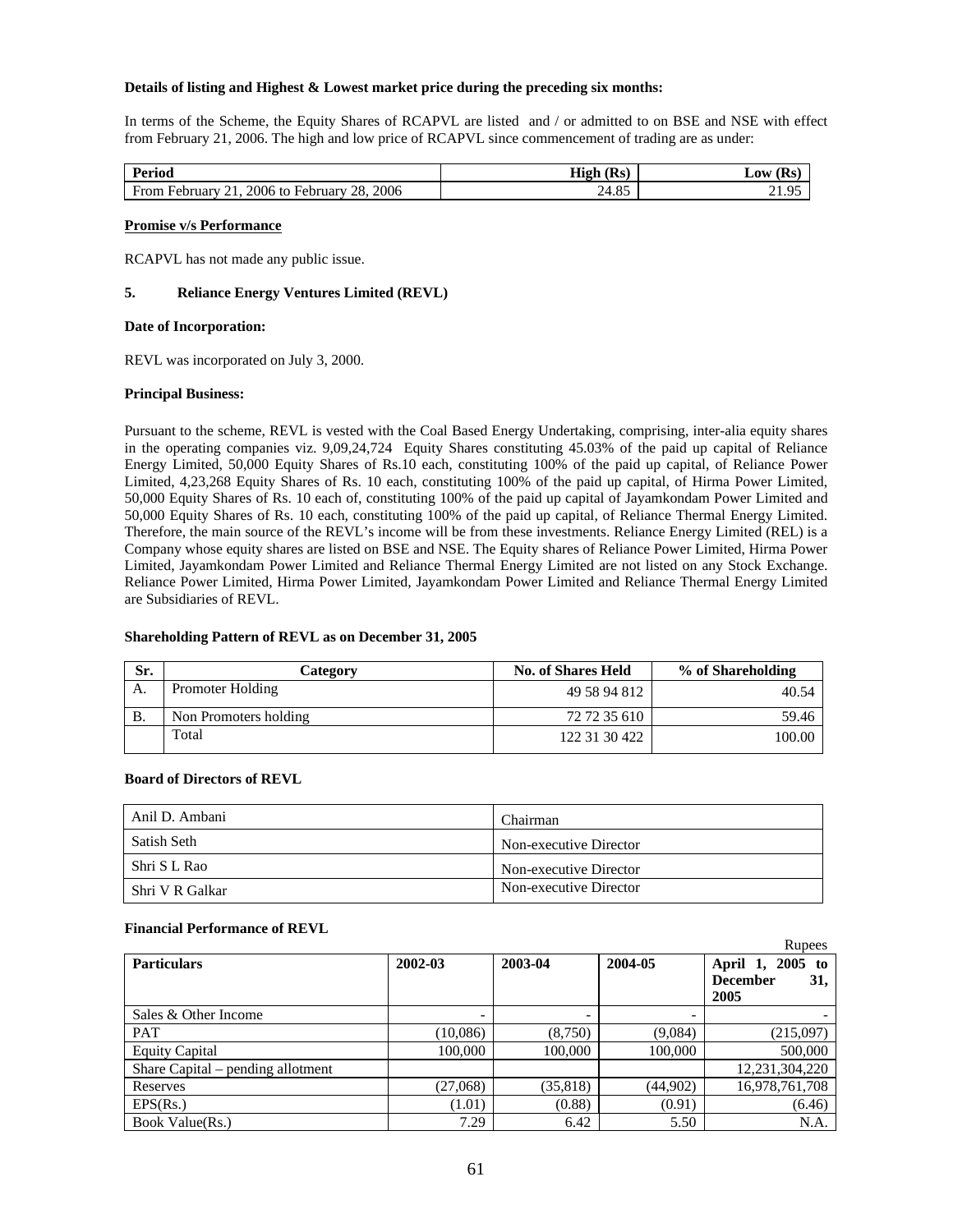### **Details of listing and Highest & Lowest market price during the preceding six months:**

In terms of the Scheme, the Equity Shares of REVL are listed and / or admitted to on BSE and NSE with effect from February 24, 2006. The high and low price of REVL since commencement of trading are as under:

| Period                                                               | Rs.<br>High | (Rs<br>Low        |
|----------------------------------------------------------------------|-------------|-------------------|
| 2006<br>2006 to<br>28.<br>From<br>February<br>February<br>, <u>д</u> | 46.00       | $\Omega$<br>42.3C |

#### **Promise v/s Performance**

REVL has not made any public issue.

### **6. Reliance Natural Resources Limited (RNRL)**

### **Date of Incorporation:**

RNRL was incorporated on March 24, 2000.

### **Principal Business:**

Pursuant to the Scheme, Gas Based Energy Undertaking of RIL comprising inter-alia. 50,000 Equity Shares of Rs. 10 each of, constituting 100% of the paid up capital of Reliance Patalganga Power Limited, has been vested with the RNRL. Reliance Patalganga Power Limited is a subsidiary of the RNRL.

### **Shareholding Pattern of RNRL as on December 31, 2005**

| Sr. | Category              | <b>No. of Shares Held</b> | % of Shareholding |
|-----|-----------------------|---------------------------|-------------------|
| А.  | Promoter Holding      | 49 58 94 812              | 40.54             |
| Β.  | Non Promoters holding | 72 72 35 610              | 59.46             |
|     | Total                 | 122 31 30 422             | 100.00            |

#### **Board of Directors of RNRL**

| Anil D. Ambani      | Chairman               |
|---------------------|------------------------|
| Shri S L Rao        | Non-executive Director |
| Shri Bakul Dholakia | Non-executive Director |
| Shri J L Bajaj      | Non-executive Director |

#### **Financial Performance of RNRL**

|                                   |           |           |          | Rupees                   |
|-----------------------------------|-----------|-----------|----------|--------------------------|
| <b>Particulars</b>                | 2002-03   | 2003-04   | 2004-05  | April 1, 2005 to         |
|                                   |           |           |          | <b>December 31, 2005</b> |
| Sales & Other Income              |           |           |          | 8,688                    |
| <b>PAT</b>                        | (10.027)  | (8,259)   | (8, 858) | (29,095,084)             |
| <b>Equity Capital</b>             | 100,000   | 100,000   | 100,000  | 500,000                  |
| Share Capital – pending allotment |           |           |          | 6,115,652,110            |
| Reserves                          | (26, 263) | (34, 522) | (43,380) | (29, 138, 464)           |
| EPS(Rs.)                          | (0.50)    | (0.41)    | (0.44)   | (437.22)                 |
| Book Value(Rs.)                   | 7.21      | 6.55      | 5.66     | N.A                      |

#### **Details of listing and Highest & Lowest market price during the preceding six months:**

In terms of the Scheme, the Equity Shares of RNRL have been approved to be listed and/or admitted to trading on BSE and NSE with effect from March 1, 2006. As on the date of this Information Memorandum, RNRL's Shares have no trading history.

# **Promise v/s Performance**

RNRL has not made any public issue.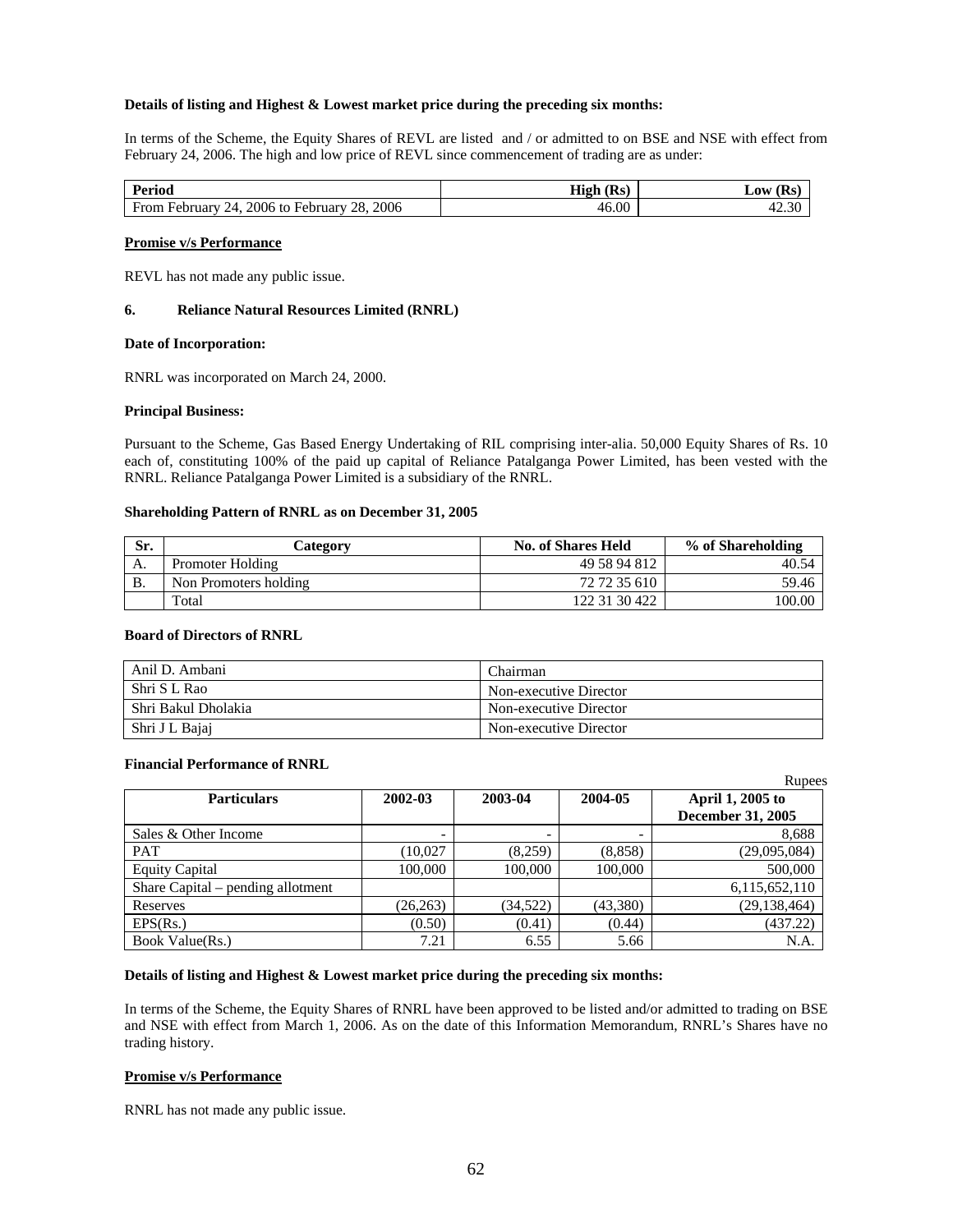# **MANAGEMENT DISCUSSION & ANALYSIS**

Reliance Communication Ventures Limited (RCVL) (the "Telecommunication Resulting Company") was originally incorporated on July 15, 2004, under the Companies Act, 1956 as Reliance Infrastructure Developers Private Limited. The Status of the Company was changed from Private to Public on July 25, 2005. The name has since been changed to its present name, viz. Reliance Communication Ventures Limited, under Fresh Certificate of Incorporation consequent on change of name dated August 3, 2005.

Pursuant to the Scheme, the Telecommunication Undertaking stands vested in the Company, comprising inter-alia investment in the operating companies as under:

| Sr. | <b>Investee Company</b>        | Instrument           | Face value        | No. of shares | $\frac{0}{0}$ |
|-----|--------------------------------|----------------------|-------------------|---------------|---------------|
| No. |                                |                      | (Per share)       |               | shareholding  |
| -1. | <b>Reliance Communications</b> | <b>Equity Shares</b> | Re. 1             | 900,000,000   | 45.00         |
|     | <b>Infrastructure Limited</b>  |                      |                   |               |               |
| 2.  | Reliance Infocomm Limited      | <b>Equity Shares</b> | Re. 1             | 3,192,585,350 | 45.34         |
| 3.  | Reliance Telecom Limited       | <b>Equity Shares</b> | <b>Rs. 10</b>     | 7,095,130     | 35.60         |
| 4.  | World Tel Holding Limited      | <b>Equity Shares</b> | <b>US \$ 0.05</b> | 69.524        | 3.98          |
|     | (Bermuda)                      |                      |                   |               |               |
| 5.  | Reliance Telecom Limited       | Preference shares    | Rs. 10            | 45,000,000    | 100.00        |

The Telecommunication Undertaking also comprised, inter alia, certain fixed assets aggregating to Rs. 166.24 crores, which have been given on lease/leave-and-license basis to RIC, RCIL and others entities. RCVL has earned rentals/lease rentals of Rs. 6.46 crores for the period ended December 31, 2005. The said lease/leave-and-license arrangements are expected to continue.

The Company's main source of income presently will be the return from its investments in RIC, RCIL and RTL.

None of these companies is a subsidiary of the Company.

For details RIC, RCIL, RTL, and WTL please see – the Section titled "Key Investments".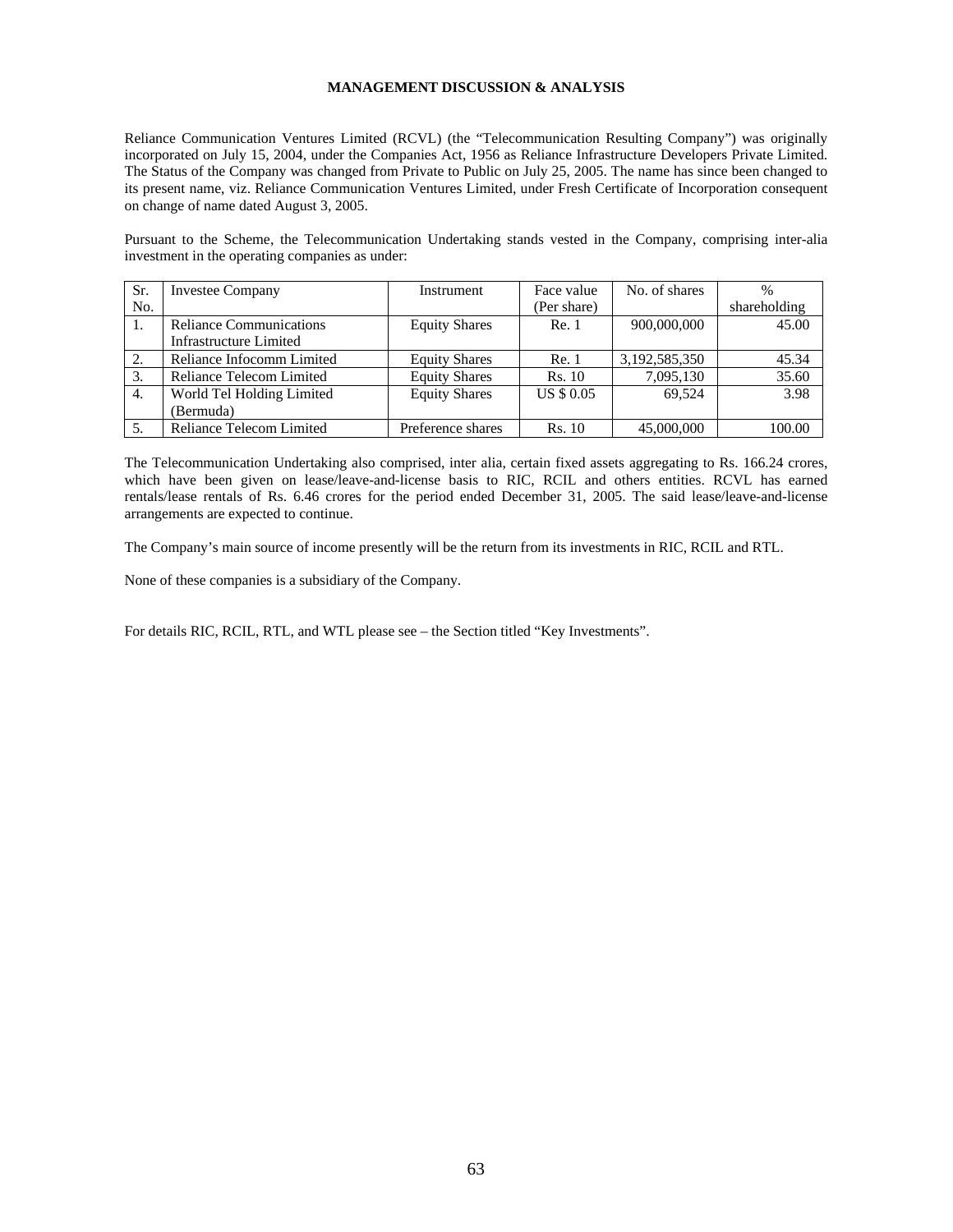# **KEY INVESTMENTS**

### **Business**

Pursuant to the scheme, the Telecommunication Undertaking of RIL stands vested in the Company, comprising interalia investment in the operating companies as under:

| Sr. | <b>Investee Company</b> | Instrument           | Face value        | No. of shares | $\%$         |
|-----|-------------------------|----------------------|-------------------|---------------|--------------|
| No. |                         |                      | (Per share)       |               | shareholding |
|     | <b>RIC</b>              | <b>Equity Shares</b> | Re. 1             | 3,192,585,350 | 45.34        |
| ٠.  | <b>RCIL</b>             | <b>Equity Shares</b> | Re. 1             | 900,000,000   | 45.00        |
| 3.  | RTL                     | <b>Equity Shares</b> | Rs. 10            | 7,095,130     | 35.60        |
| -4. | WTL                     | <b>Equity Shares</b> | <b>US \$ 0.05</b> | 69.524        | 3.98         |
| . ب | <b>RTL</b>              | Preference shares    | <b>Rs.</b> 10     | 45,000,000    |              |

The Telecommunication Undertaking also comprised, inter alia, certain fixed assets aggregating to Rs. 166.24 crores, which have been given on lease/leave-and-license basis to RIC and RCIL and others entities. RCVL has earned rentals/lease rentals of Rs. 6.46 crores for the period ended December 31, 2005. The said lease/leave-and-license arrangements are expected to continue.

The Company's main source of income presently will be the return from its investments in RIC, RCIL and RTL.

None of the above companies is a subsidiary of the Company. However, so long as the main source of income of the Company is from the above investments, the Company, as a measure of transparency and good corporate governance in the interests of its over 20 lakh shareholders, will on an ongoing basis, endeavor to make disclosures as regards material developments of RIC, RCIL and RTL, including their financial results.

### **Details of the above referred Companies**

As of December 31, 2005, the Company's operating companies viz. RIC, RCIL, and RTL, have a coverage spanning 2,39,655 towns / villages spread over almost whole of India, and their services touch about 54% of the India's population. They have a capacity of 30 million customers and a customer base of 18 million. They also have about 3.5 lakh wireless internet customers and about 7.13 lakh PCOs. Their network traffic per day is about 320 million minutes.

# **Reliance Infocomm Limited (RIC)**

RIC was incorporated on July 31, 2002.

RIC is a fully integrated Telecom company designed to offer services that span the entire information and communication value chain of infrastructure, services for enterprises and consumer applications, etc. RIC offers the entire gamut of telecommunication services in wireless and wireline including voice, broadband, value added services, and International and domestic long distance services.

RIC has acquired various licenses for providing telecommunication services viz. (a) UASL in 21 Telecommunication circles in India. The circles are Mumbai, Delhi, Calcutta, Chennai, Tamil Nadu, Gujarat including Daman, Madhya Pradesh including Chhattisgarh, Rajasthan, Bihar including Jharkhand, Orissa, Uttar Pradesh (West), Uttar Pradesh (East) including Uttaranchal, Kerala, Andhra Pradesh, Maharashtra including Goa, Karnataka, West Bengal including Sikkim and Andaman & Nicobar, Punjab, Haryana, Himachal Pradesh and Jammu & Kashmir. The Licenses cover the whole of India except North East and Assam. The company originally obtained BTSL and migrated to UASL pursuant to the migration scheme announced by the GOI. The Licenses cover the whole of India except North East and Assam. (b) National Long Distance Services and (c) International Long Distance Services.

RIC launched the CDMA based mobile services under the Reliance India*Mobile* brand in the year 2002-2003. In August 2003, RIC launched fixed wireless phone services under the Reliance IndiaPhone brand followed by prepaid mobile services in February 2004. RIC is using CDMA 2000 1X technology for its wireless services. RIC has deployed around 6,990 Base Transceivers Station (including repeaters) and is providing wireless mobile services in more than 4,324 towns in India.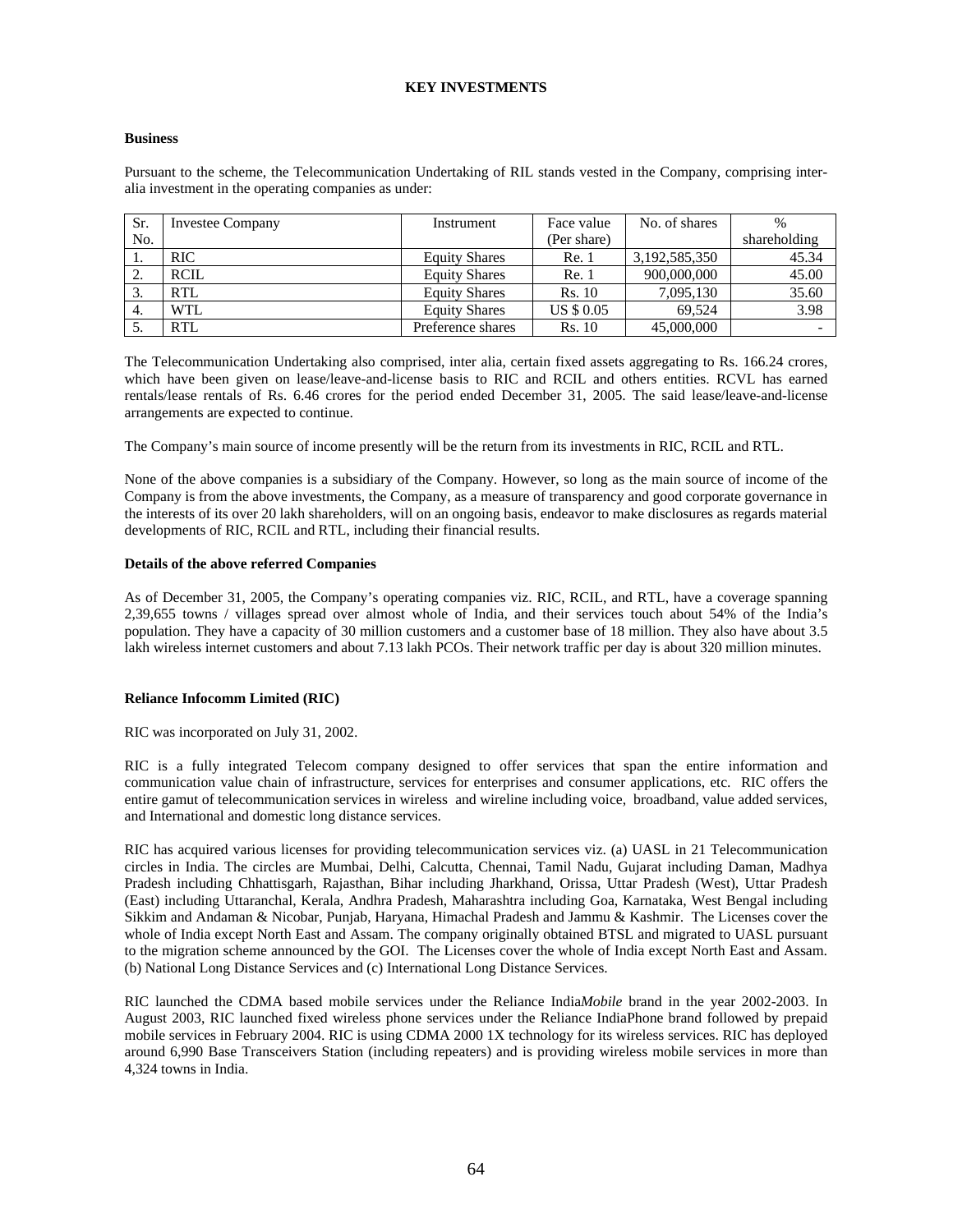Presently, RIC is one of the largest wireless operators in India with a subscriber base of 13.01 million wireless-mobile subscribers and 2.36 million wireless-fixed subscribers as on December 31, 2005. This translates into a market share of approximately 20% of the wireless market segment, achieved through a rapid subscriber acquisition and network coverage strategy. The leading position provides RIC with a critical mass to take advantage of the continuing growth in subscriber penetration throughout the country. The churn rate of RIC's customers for the third quarter of FY 2005-06 is 2.2%, as compared to more than 5% in case of major competitors using GSM technology.

In addition to the mobile telephone market, RIC has made a strong foray into the Wireless-Fixed Access segment, competing with the conventional landline market, and thereby dramatically increasing the scope of its addressable market. RIC extended its reach into the commercial users segment by launching the Wireless-Fixed Access based PCOs. RIC's market share of the Wireless-Fixed segment in December 31, 2005 was 38.8%.

RIC's Enterprise broadband is available in 29 important cities in India. More than 14 products and services have been launched successfully till date across voice telephony, Internet and data networking solutions, collaborative applications and solutions. RIC has taken the initiative to expand network coverage beyond the existing 29 cities/towns. Enterprise broadband services have created a niche by offering unique, innovative and technically superior products like Reliance Single Number, Digital Electronic News Gathering, IPLC, pay per use etc. Within a short time, the services have made inroads into some of the leading companies, mainly in the BFSI, Media, FMCG, IT and ITES services sector. The enterprise business has successfully implemented a well-integrated OSS-BSS architecture capable of handling multi product multi location orders and service. Consumer broadband services, offering Triple Play–Voice, Video and Data–are currently undergoing trials in a few thousand homes. Various technology options are being evaluated before the commercial rollout of services on a large scale. The consumer broadband project will be an extension of the enterprise broadband project sharing the same fibre network, extending it further to connect households.

The PCO business was launched in May 2004. In the very first year, it gained a significant share of the STD / PCO market establishing over 7 lakh PCOs by the end of December 2005 – a result of focused marketing efforts and innovative delivery mechanisms.

RIC is presently the biggest International Long Distance Operator (ILDO) with a market share of over 46% of the international long distance voice minutes based on the traffic from April to December 2005.

RIC has the most reliable and cost competitive NLD Voice Service. The extensive reach of network and more than 620 interconnects with BSNL at local exchanges gives RIC a unique advantage of both quality and class of service resulting in better Answer Seizure Ratio and Longer Average Call Duration. NLD voice volumes have grown 46% in the last 3 quarters of FY 2005-06.

RIC has targeted the retail segment through a chain of highly visible Reliance Web World retail outlets, through its 100% subsidiary Reliance Webstores Limited, which offers a host of related services like internet surfing, web based applications for entertainment / gaming / information.

In May 2004, RIC launched "RelianceIndia*Call*" – a virtual calling service in USA and Canada through its 100 percent subsidiary, Reliance Communications International Inc., USA. This high quality service enables customers to call any number in India at a highly competitive rate. RelianceIndia*Call* has more than five lakh customers and contributes about 30% of ILD voice revenue.

In January 2004, in order to further strengthen its international telecommunication business, RIC through its 100% subsidiary, Reliance Gateway Net Limited, acquired Bermuda based FLAG Telecom Group Limited, which owns submarine cable systems in international waters. FLAG has about 32 subsidiaries in 20 countries. The integration of FLAG Telecom has been successfully completed. FLAG has about 200 global carrier customers and points of presence offering services in about 28 countries. FLAG is presently implementing its new terabit capacity submarine cable network FALCON. This will connect Egypt to India with multiple landing stations in Arabian Gulf. Once implemented the cable network will cover 11,500 cable kms. This cable will strengthen FLAG's current global network and seamlessly connect India to Middle East and Europe.

RIC also has a highly evolved distribution / service network i.e. 241 Web Worlds, 1,240 Web World Express, 6,767 point of service, 2,365 distributors linked to 2,50,000 retail outlets, and about 3,000 sales agents as on December 31, 2005.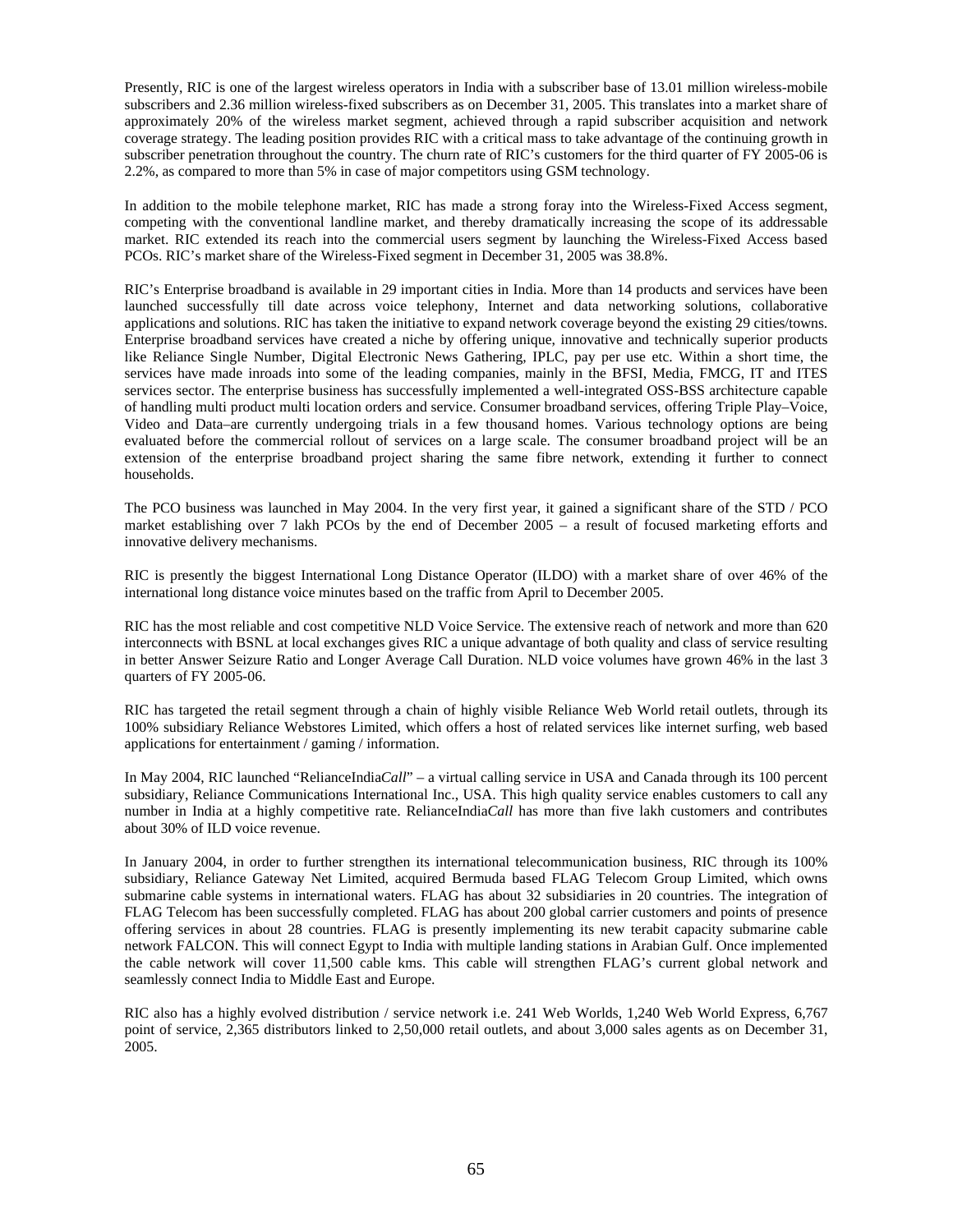### **Shareholding Pattern of RIC:**

| Category                                           | No. of shares | % of Shareholding |
|----------------------------------------------------|---------------|-------------------|
|                                                    | (crore)       |                   |
| Promoter Holding                                   |               |                   |
| $(i)$ RCVL                                         | 319.25        | 45.34%            |
| $(ii)$ RCIL                                        | 101.35        | 14.39%            |
| (iii) Reliance Communications Technologies Limited | 220.50        | 31.32%            |
| (iv) Ambani Enterprises Private Limited            | 37.80         | 5.37%             |
| (v) Panther Consultants Private Limited            | 25.20         | 3.58%             |
| <b>Grand Total</b>                                 | 704.10        | 100.00%           |

# **Board of Directors**

The Board of Directors of RIC is set forth below:

- Shri Anil D Ambani, Chairman
- Prof. J. Ramachandran
- Shri Gautam Doshi

# **Financial Performance of RIC- Consolidated\*:**

| <b>Particulars</b>    | $2002 - 03^{(a)}$ | 2003-04   | 2004-05    | 1 April 2005 to                 |
|-----------------------|-------------------|-----------|------------|---------------------------------|
|                       |                   |           |            | 31 December 2005<br>(Unaudited) |
| Sales & Other Income  | 0.13              | 2,850.50  | 6,148.51   | 6,813.70                        |
| <b>EBITDA</b>         | 0.01              | 124.58    | 928.31     | 1,070.54                        |
| <b>PAT</b>            | (4.09)            | (548.40)  | (2,343.52) | 25.00                           |
| <b>Equity Capital</b> | 347.02            | 416.35    | 416.35     | 704.10                          |
| Reserves $^{(b)}$     | 1,683.88          | 10,563.75 | 7,899.00   | 7,665.19                        |
| Net Debt              | 881.48            | 2,064.83  | 5,328.94   | $\overline{^{(d)}}$ 1,962.34    |
| $EPS$ (Rs.)           | 0.00              | (1.46)    | (5.67)     | 0.04                            |
| Book Value (Rs.)      | 5.85              | 26.37     | 19.97      | 11.89                           |

 $\lambda$  in Rs  $\alpha$ 

*\* Consolidated RIC includes financials of Gateway Systems (India) Limited, Reliance Communications Investment & Leasing Limited, Reliance Infoinvestments Limited, Netizen Rajasthan Limited, Reliance Infocomm Solutions Limited, Reliance Digital World Limited, Netizen Gujarat Limited, Reliance Webstores Limited, Reliance Gateway Net Limited, Reliance Infocom BV, Reliance Infocom Inc., Reliance Communications Inc., Reliance Communications International Inc., Reliance Communications Canada Inc., Reliance Netway Inc., Reliance Communications UK Limited, Reliance Communications (Hong Kong) Limited, FLAG Group, Netizen Maharashtra Private Limited, Netizen Madhya Pradesh Private Limited, and Netizen West Bengal Private Limited.* 

Notes:

- (a) From July 31, 2002.
- (b) Net off P&L Debit balance & Miscellaneous expenditure not written off
- (c) RIC has incurred various losses on account of alleged regulatory defaults and consequential penalties and charges, bad debts, impaired assets, over valuation / incorrect recognition of inventories, etc. the aggregate of which is estimated to be Rs. 2382.93 crores, and on conservative accounting principles, RIC has made provisions and write-off for the said amount. Except where such provisions amounting to Rs. 62.87 crores relate to transactions which have occurred after 1 April 2005, the provisions and write-offs aggregating to Rs. 2,320.06 crores relate to the year ended 31 March 2005, and financial information given above has been restated accordingly.
- (d) Net of infusion of Rs. 3,100 crores as referred to in Section titled "Outstanding Litigations and Material Developments".

# **Details of listing and Highest & Lowest market price during the preceding six months:**

Equity Shares of RIC are not listed at any Stock Exchange.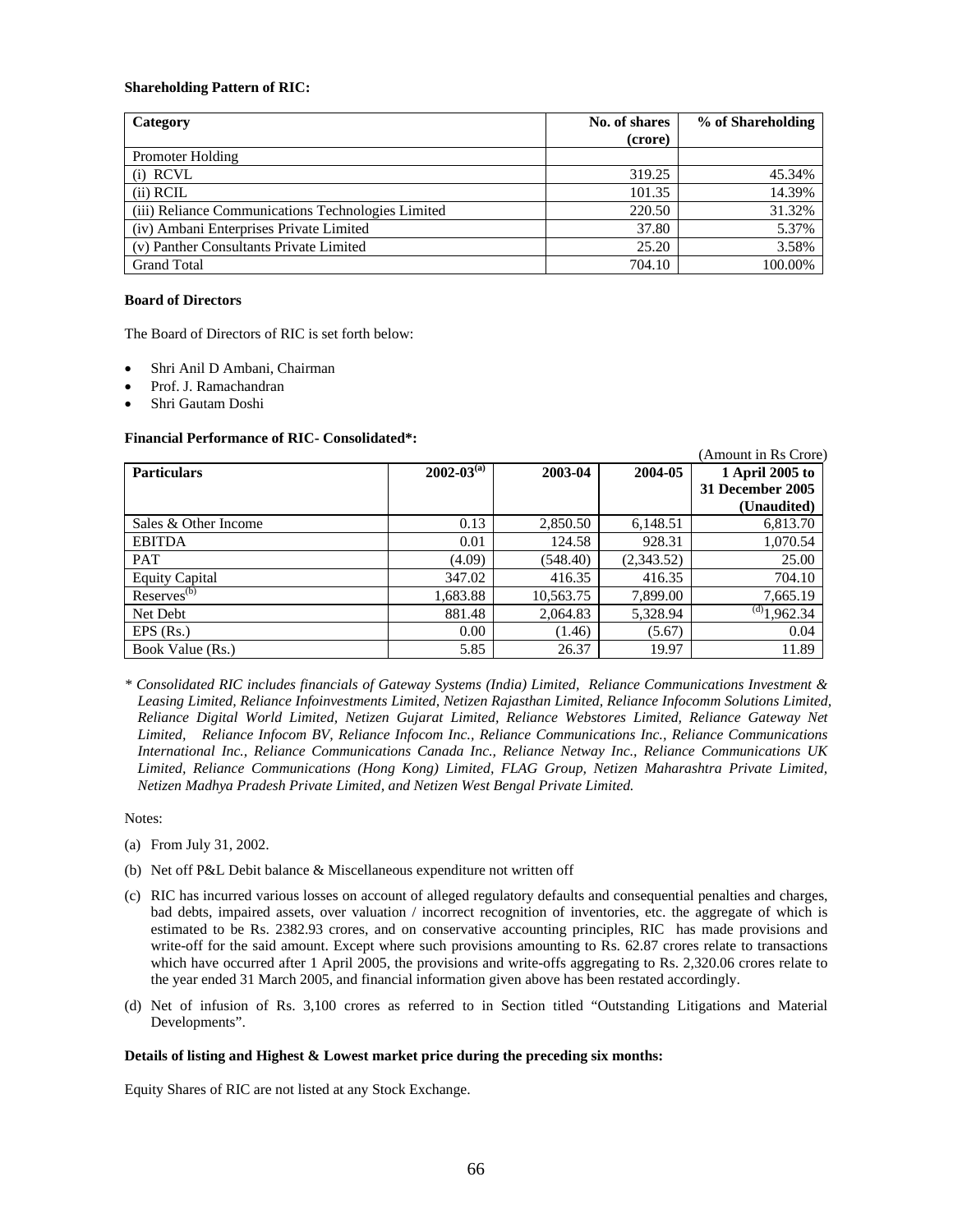# **Reliance Communications Infrastructure Limited (RCIL)**

RCIL was incorporated on July 17, 1997.

RCIL holds IP-I registration for providing telecommunication infrastructure services such as dark fiber to other telecom service providers. It also holds a Category A - ISP License and also provides Internet Data Centre (IDC) Services to customers.

RCIL has built an entire optic fibre network crisscrossing the country for a distance of approx. 80,000 kms. RCIL has executed an Indefeasible Right to Connectivity Agreement (IRC) with RIC by which it has provided part capacity in the optic fibre network to RIC for a period of 20 years. RCIL has received fees aggregating to Rs. 4,700 crores in advance for the dark fibre capacity provided to RIC and amortizes the same over the period of the agreement. It also renders data related services and content through its optic fibre network.

R-World, the wireless data applications platform, offers more than 150 applications. Some unique applications include railway reservation, mobile banking, e-mail access and others.

R-Connect, the wireless Internet access service, has a substantial number of subscribers as it offers better speed than dial-up Internet connections. The new unlimited data plans and attractive tariffs have given a boost to R-Connect usage. R-Connect Data cards, which enable laptop and desktops users to access the Internet anywhere on the RIC network, have also evoked a good response.

RCIL provides certain services to RIC viz. purchase and sale of handsets, marketing, billing, and collection.

### **Shareholding Pattern of RCIL:**

| Category                                  | No. of shares | % of Shareholding |
|-------------------------------------------|---------------|-------------------|
|                                           | (crore)       |                   |
| <b>Promoter Holding</b>                   |               |                   |
| $(i)$ RCVL                                | 90.00         | 45%               |
| (ii) Ambani Enterprises Private Limited   | 66.00         | 33%               |
| (iii) Panther Consultants Private Limited | 44.00         | 22%               |
| <b>Grand Total</b>                        | 200.00        | 100%              |

### **Board of Directors**

The Board of Directors of RCIL is set forth below:

- Shri Anil D Ambani, Chairman
- Prof. J. Ramachandran
- Shri Gautam Doshi

#### **Financial Performance of RCIL – Consolidated\*:**

|                       |          |          |            | (Amount in Rs Crore) |
|-----------------------|----------|----------|------------|----------------------|
| <b>Particulars</b>    | 2002-03  | 2003-04  | 2004-05    | 1 April 2005 to 31   |
|                       |          |          |            | December 2005        |
|                       |          |          |            | (Unaudited)          |
| Sales & Other Income  | 45.17    | 246.99   | 1,675.68   | 1,369.46             |
| <b>EBITDA</b>         | 34.89    | 152.03   | 183.04     | 124.65               |
| <b>PAT</b>            | (0.12)   | (55.79)  | (1,915.29) | (75.00)              |
| <b>Equity Capital</b> | 200      | 200      | 200.00     | 200.00               |
| $Reserves^{(a)}$      | 4,481.33 | 4,485.20 | 2,058.29   | 2,300.59             |
| Net Debt              | 3,040.24 | 922.47   | 878.23     | 1,564.84             |
| $EPS$ (Rs.)           | 0.00     | (0.28)   | (10.15)    | (0.38)               |
| Book Value (Rs.)      | 23.41    | 23.43    | 11.29      | 12.50                |

*\* Consolidated RCIL includes financials of Reliance Mobile Limited, Matrix Innovations Private Limited, Reliance Communications Rajasthan Limited, Reliance Communications Investment & Leasing Limited, Reliance Communications Technologies Limited, Reliance Software Solutions Private Limited, Reliance Communications Solutions Private Limited, Netizen Maharashtra Private Limited, Netizen Madhya Pradesh Private Limited, Netizen West Bengal Private Limited, Reliance Communications Maharashtra Private Limited, Reliance Communications*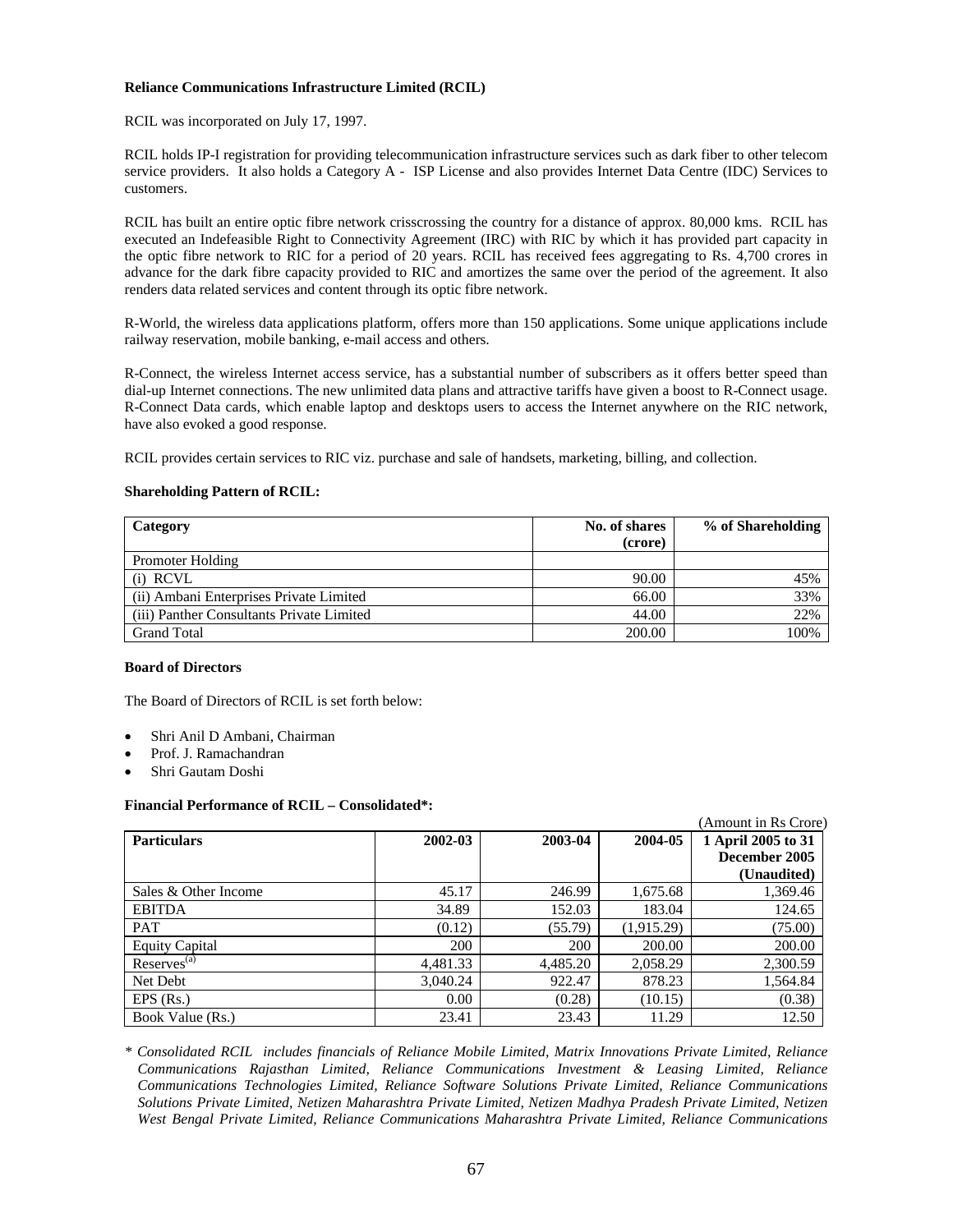*Himachal Pradesh Private Limited, Reliance Communications West Bengal Private Limited, Reliance Communications Delhi Private Limited, Reliance Communications Tamil Nadu Private Limited, Reliance Communications Jammu & Kashmir Private Limited, Reliance Communications Haryana Private Limited, Karma Commercials Private Limited, Gurukul Commercials Private Limited, Parikrama Commercials Private Limited, Aarthik Commercials Private Limited, Reliance Infosoft Private Limited, Synergy Infocomm Solutions Private Limited, Synergy Entrepreneur Solutions Private Limited, Netizen West Bengal Private Limited, Reliance Mobile Limited, and Matrix Innovations Private Limited* 

Notes:

- (a) Net off P&L Debit balance & Miscellaneous expenditure not written off
- (b) RCIL has incurred various losses on account of bad debts, impaired assets, over valuation / incorrect recognition of inventories, etc. the aggregate of which is estimated to be Rs. 2,104.20 crores and on conservative accounting principles, RCIL has made provisions and write-off for the said amount. Except where such provisions amounting to Rs. 7.67 crores relate to transactions which have occurred after 1 April 2005, the provisions and write-offs aggregating to Rs. 2,096.53 crores relate to the year ended 31 March 2005 and financial information given above has been restated accordingly.

# **Details of Listing**

Equity Shares of RCIL are not listed at any Stock Exchange.

# **Reliance Telecom Limited (RTL)**

RTL was incorporated on March 01, 1994.

RTL holds CMTS Licenses in 7 telecom circles namely Madhya Pradesh, Orissa, Assam, Bihar, North East, West Bengal and Himachal Pradesh. RTL began operations in 1997-98 and provides GSM services in 315 towns in 11 Indian states. Despite stiff competition, RTL's subscriber base grew by 5.3 Lakhs over the previous year to reach 1.65 million by December 31, 2005, reflecting 48 percent growth within a span of nine months. RTL is increasing its radio capacity to cater to increasing usage and subscriber base.

# **Shareholding Pattern of RTL:**

| Category                                              | No. of shares | % of Shareholding |
|-------------------------------------------------------|---------------|-------------------|
|                                                       | (Lakhs)       |                   |
| <b>Promoter Holding</b>                               |               |                   |
| (i) RCVL                                              | 70.95         | 35.60%            |
| (ii) Reliance Infocomm Infrastructure Private Limited | 42.25         | 21.20%            |
| (iii) Reliance Business Management Private Limited    | 86.10         | 43.20%            |
| <b>Grand Total</b>                                    | 199.30        | 100.00%           |

# **Board of Directors**

The Board of Directors of RTL is set forth below:

- Shri Anil D. Ambani, Chairman
- Shri Satish Seth
- Shri B.D Khurana
- Shri S.P Shukla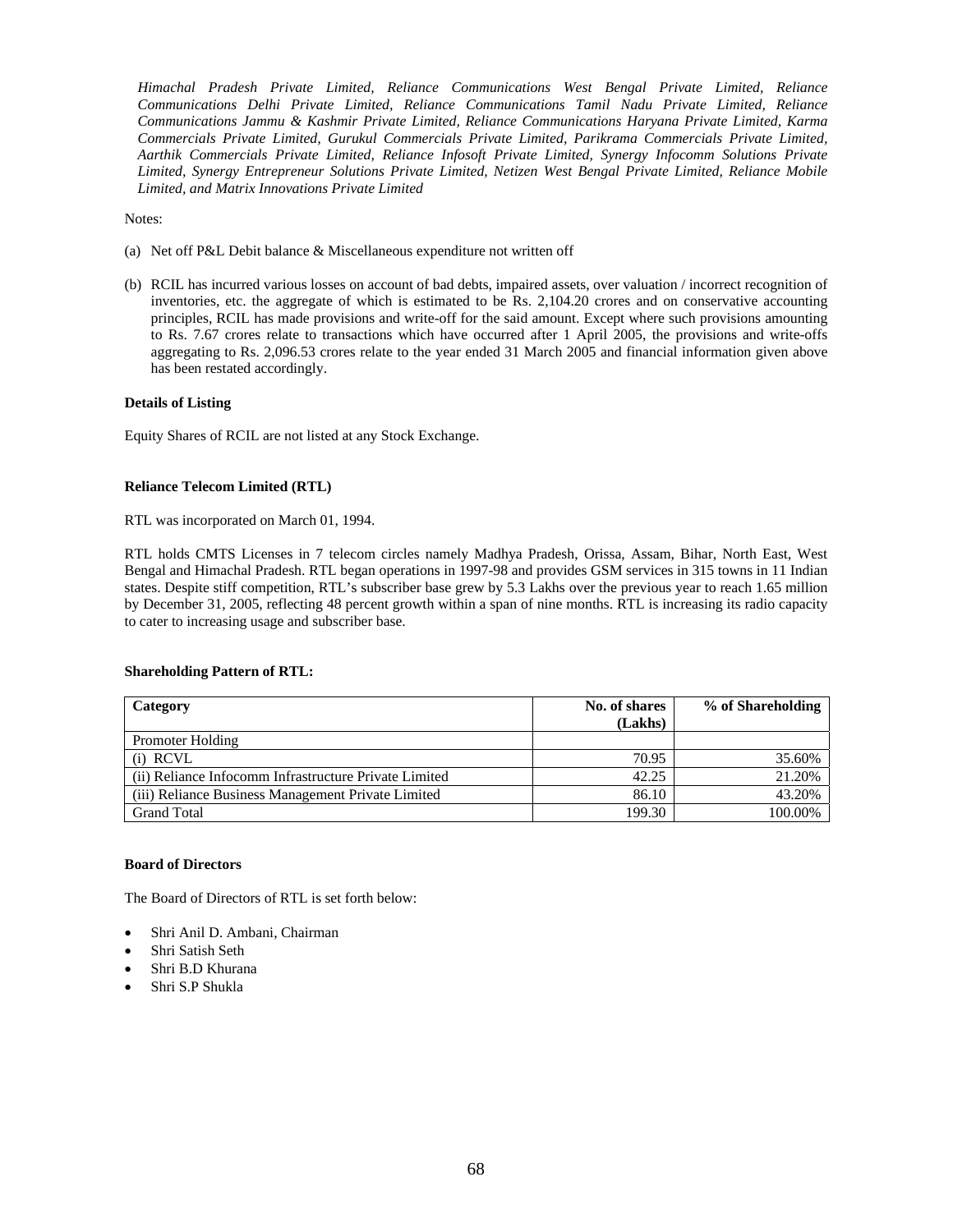# **Financial Performance of RTL – Consolidated\***

|                       |                 |                          |                          | (Amount in Rs Crore) |
|-----------------------|-----------------|--------------------------|--------------------------|----------------------|
| <b>Particulars</b>    | 2002-03         | 2003-04                  | 2004-05                  | April 2005 to        |
|                       |                 |                          |                          | 31 December 2005     |
|                       |                 |                          |                          | (Unaudited)          |
| Sales & Other Income  | 356.41          | 361.20                   | 452.93                   | 470.84               |
| <b>EBITDA</b>         | 175.62          | 191.69                   | 241.68                   | 235.81               |
| <b>PAT</b>            | (a)<br>(349.71) | 39.73                    | 86.98                    | 92.00                |
| <b>Equity Capital</b> | 19.93           | 19.93                    | 19.93                    | 19.93                |
| $Reserves^{(b)}$      | (181.86)        | (141.87)                 | (54.64)                  | 92.24                |
| Net Debt              | 475.07          | 350.04                   | 273.50                   | 174.82               |
| $EPS$ (Rs.)           | (175.69)        | 19.71                    | 43.42                    | 46.16                |
| Book Value (Rs.)      | -               | $\overline{\phantom{a}}$ | $\overline{\phantom{0}}$ | 56.28                |

*\* Consolidated RTL includes financials of RTL, Reliance Telephone Limited (subsidiary of RTL), Reliable Internet Services Limited (associate of RTL).* 

*Notes* 

- (a) Net off P&L Debit balance & Miscellaneous expenditure not written off
- (b) On account of change in accounting policy relating to depreciation charge (Rs. 281.72 crores) and amortization of entry fees (Rs. 92.66 crores).

# **Details of Listing**

Equity Shares of RTL are not listed on any Stock Exchange.

# **World Tel Holding Limited-Bermuda (WTL)**

The company holds 69,524 shares constituting only 3.98% of the share capital of WorldTel Holding Limited as on December 31, 2005.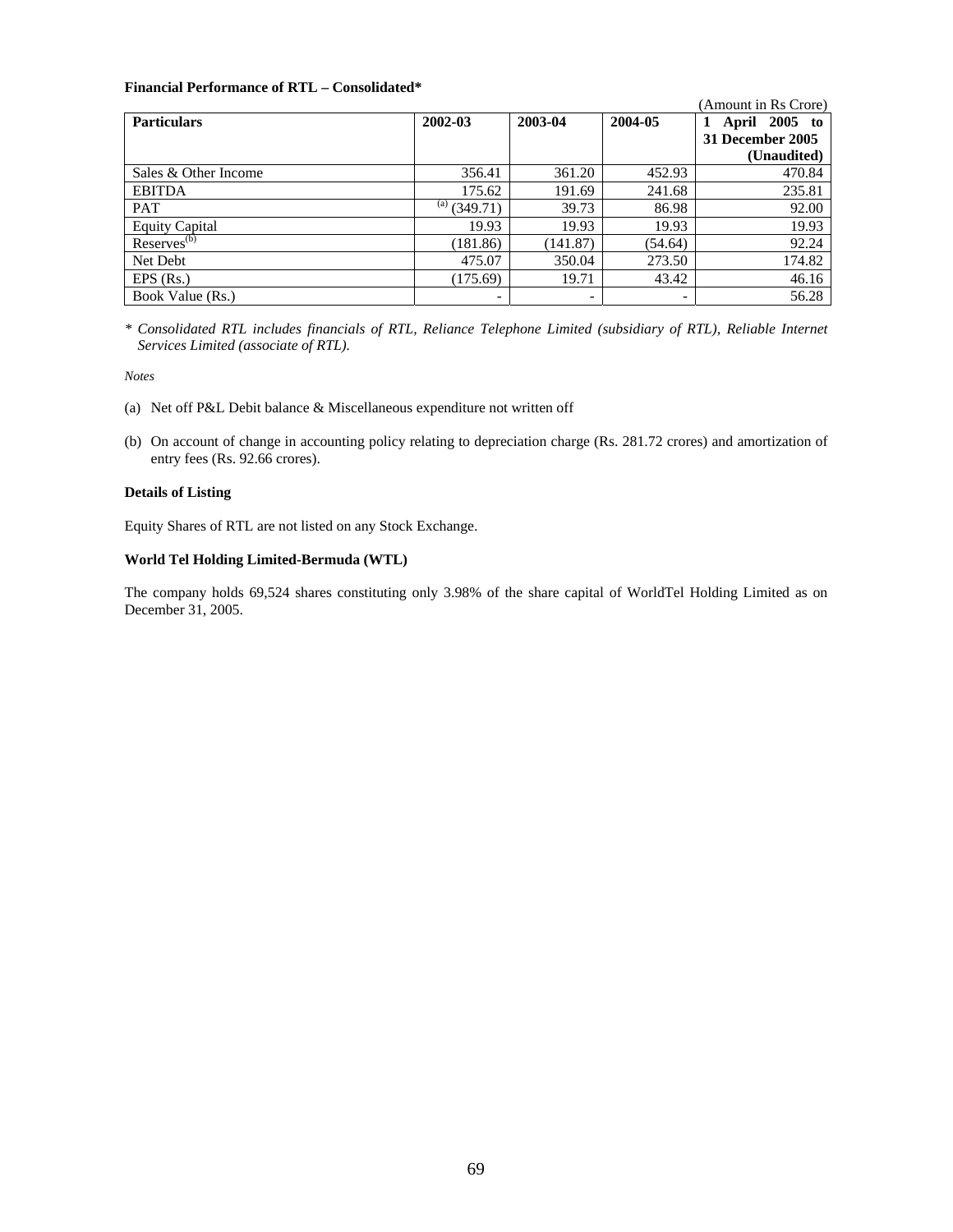# **PROFORMA CONSOLIDATED FINANCIAL PERFORMANCE OF RCVL**

*RCVL holds less than 50 per cent. of the equity shares of each of its Key Investments viz. RIC, RCIL, and RTL. RCVL does not have any subsidiary. Consequently, RCVL is not required to prepare consolidated financial statements. However, in order to enable investors to have a composite view of the entire business carried on by RCVL and its Investee Companies, the accounts of RCVL have been prepared on a notional proforma basis by consolidating (even though such consolidation is not applicable) the accounts of the Investee Companies, prior to adjustment for minority interests. The following figures are based on the said consolidated accounts:* 

|                               |               |                              |                      | Rs. Crores                           |  |  |
|-------------------------------|---------------|------------------------------|----------------------|--------------------------------------|--|--|
| <b>Particulars</b>            |               | <b>Ouarter ended</b>         |                      |                                      |  |  |
|                               | June 30, 2005 | <b>September</b><br>30, 2005 | December 31,<br>2005 | period ended<br>December 31,<br>2005 |  |  |
| Sales & Other Income          | 2,540         | 2,787                        | 3,327                | 8,654                                |  |  |
| <b>EBITDA</b>                 | 167           | 416                          | 848                  | 1,431                                |  |  |
| <b>PAT</b>                    | (250)         | (19)                         | 311                  | 42                                   |  |  |
| Equity Capital <sup>(a)</sup> | 0.05          | 612                          | 612                  | 612                                  |  |  |
| $Reserves^{(b)}$              |               | 10,153                       | 10,464               | 10,464                               |  |  |
| Net Debt                      |               | 4,268                        | 3,702                | 3,702                                |  |  |
| EPS (Rs.) (Annualized)        |               | $\overline{\phantom{a}}$     | 0.45                 | 0.45                                 |  |  |
| Book Value (Rs.)              |               | $\overline{\phantom{0}}$     | 90.48                | 90.48                                |  |  |

*(a) Includes Share application Pending allotment* 

# **RCVL segment wise performance (consolidated) for the period April 1, 2005 to December 31, 2005**

|                               |                 |                    |                  |                       | Rs. Crores   |
|-------------------------------|-----------------|--------------------|------------------|-----------------------|--------------|
|                               | <b>Wireless</b> | $G$ lobal $^{(a)}$ | <b>Broadband</b> | Others <sup>(b)</sup> | <b>Total</b> |
| Gross Sales & Other Income    | 5.301           | 4.888              | 318              | 1.876                 | 12,383       |
| % Gross Sales & Other Income  | 43%             | 39%                | 3%               | 15%                   |              |
| Inter-divisional revenue      |                 |                    |                  |                       | (3,729)      |
| Sales & Other Income          |                 |                    |                  |                       | 8,654        |
| Gross EBITDA                  | 1.483           | 315                | 13               | (85)                  | 1.726        |
| % Gross EBITDA                | 86%             | 18%                | 1%               | $-5%$                 |              |
| Inter-divisional eliminations |                 |                    |                  |                       | (295)        |
| <b>EBITDA</b>                 |                 |                    |                  |                       | 1,431        |
| Net Interest                  |                 |                    |                  |                       | 217          |
| Depreciation & Amortization   |                 |                    |                  |                       | 1,152        |
| <b>PBT</b>                    |                 |                    |                  |                       | 62           |
| Tax                           |                 |                    |                  |                       | (20)         |
| <b>PAT</b>                    |                 |                    |                  |                       | 42           |

(a) Global business include FLAG, ILD and NLD.

(b) Others include handsets etc.

**IMPORTANT DISCLAIMER**: The above proforma numbers have been prepared purely by way of additional information, and are based on financial performance of all companies in the RCVL group, including inter alia Reliance Infocomm Ltd., Reliance Communications Infrastructure Ltd., FLAG Telecom, and Reliance Telecom, and reflect figures prior to adjustment for minority interests i.e. as if RCVL held 100% of the equity share capital of the above investee companies, while its actual shareholding in the said companies is as detailed in para titled "Business" above.

*<sup>(</sup>b) The above includes Consolidated Reliance Infocomm Limited, Reliance Communications Infrastructure Limtied, Reliance Telecom Limited*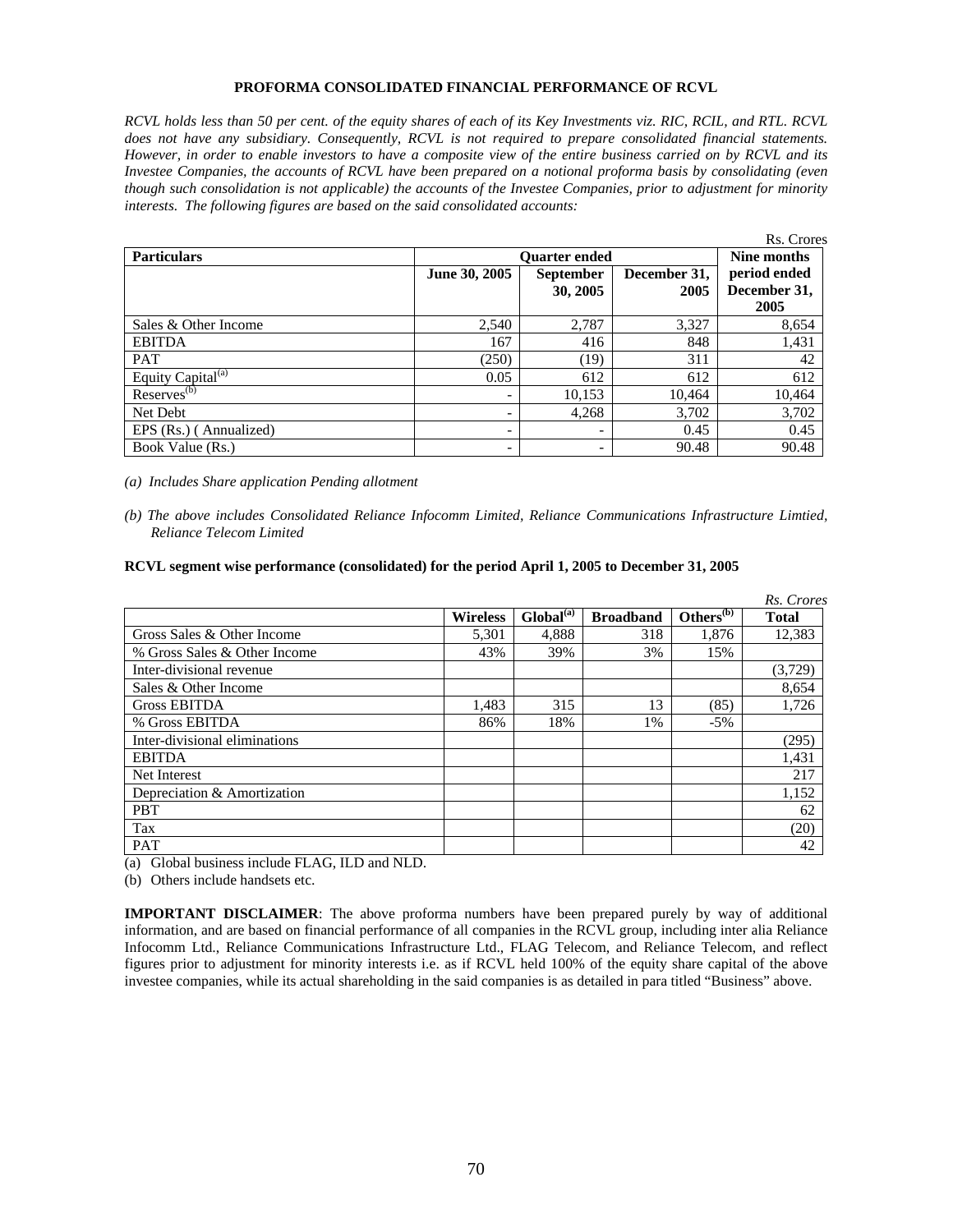# **OUTSTANDING LITIGATIONS AND MATERIAL DEVELOPMENTS**

Except as described below, in relation to the persons named as Promoters, to the best of knowledge of the Company, there are no outstanding material litigations against or any disputes, tax liabilities, non payment of statutory dues, overdues to banks / financial institutions, defaults against banks / financial institutions, defaults in dues towards instrument holders like debenture holders, fixed deposits and arrears on cumulative preference shares issued by the Company, defaults in creation of full security as per terms of issue/ other liabilities, proceedings initiated for economic/ civil/ any other offences (including past cases where penalties may or may not have been awarded and irrespective of whether they are specified under paragraph (i) of part 1 of Schedule XIII to the Companies Act, 1956), no disciplinary action has been taken by SEBI / Stock Exchanges against the Company, its Directors, its promoters, and the companies/firms promoted by the Promoters.

### **1. Pending litigation in which Promoters were associated:**

For Non Conversion of the Optionally Fully Convertible Debentures (OFCDs) issued by the erstwhile Reliance Polypropylene Limited, Santosh Tyagi, a holder of OFCDs filed a Criminal Case No. 14 of 1995 before the Special Court for Economic Offences, Jaipur, under Section 63 of the Companies Act alleging false statements alleged to have been made in the prospectus pertaining to issue of the OFCDs. The Special Court has taken cognizance of the offence alleged and issued summons interalia to Anil Ambani. Against the Order taking cognizance, the Accused have filed a Revision before the Sessions Court which is pending disposal.

For Non Conversion of the Optionally Fully Convertible Debentures of the erstwhile Reliance Polyethylene Limited, Jairam Jangid has filed a Criminal Case No. 60 of 1998 before the Special Court for Economic Offences, Jaipur, under Section 63 of the Companies Act alleging false statements alleged to have been made in the prospectus pertaining to issue of the OFCDs. The Special Court has taken cognizance and issued summons interalia to Anil Ambani. The High Court of Rajasthan at Jaipur, pending the disposal of the Petition filed by Anil Ambani for quashing the prosecution, has stayed the proceedings before the Special Court.

For the alleged non transfer of 200 shares of erstwhile Reliance Petroleum Limited, on a Complaint filed by one Shri Bharat Bhushan Singh, the Chief Judicial Magistrate, Patna, has taken cognizance of the offences alleged and issued summons, interalia, Anil D. Ambani under Section 403 and 420 read with section 120-B of Indian Penal Code. Pending the disposal of a Petition filed by the Accused for quashing the prosecution, the Hon'ble Patna High Court, has stayed the Criminal proceedings before the Chief Judicial Magistrate, Patna.

# **2. Reliance Capital Limited:**

Dhyan Investments and Trading Company Limited ("Dhyan" for short) incorporated on 17th May 1991, was a wholly owned subsidiary of Reliance Capital Limited (then known as Reliance Capital and Finance Trust Limited) between January 1992 and January 1993. Since January 1993 Reliance Capital Limited ceased to hold any shares in Dhyan. By an Order dated 17.01.2001 the Special Court in a Misc. Petition No. 74 of 1995 filed by Canfina against Citibank, Hiten Dalal, Dhyan and two officers of Canfina ("Defendants" for short) interalia held the Defendants jointly and severally were liable to pay to Canfina a sum of Rs.22.12 Crores alongwith interest thereon in connection with certain transactions pertaining to Canpremium and Candouble securities which had been transacted in May 1992. The Appeals preferred by Citibank, Hiten Dalal, Dhyan and one Officer of Canfina in the Supreme Court have been admitted and are pending disposal. Citibank has deposited the entire decretal amount with Canara Bank to secure the decree. CBI has alleged criminal conspiracy among Hiten Dalal, Dhyan, two officers of Canfina and two officers of Citibank arising out of the facts alleged in the above Petition and filed a case in the Special Court. No charges have been framed. By a Notification dated 20.11.2001, Dhyan was notified under Section 3(2) of the Special Court Act, 1992. Dhyan has filed before the Special Court a Misc. Petition No. 25 of 2001 challenging the said notification and applied for being denotified. The said Petition is pending disposal.

# **3. Reliance Energy Limited:**

From time to time, REL experiences routine litigation and disputes with counter parties in its normal course of business, which are typical that are experienced by power utilities. However, REL believes that none of such pending routine litigation or disputes either individually or in the aggregate will have a material adverse effect on the business or financial condition or results of operation of the company. However the Major pending litigation, which will also not have any material adverse effect on the business or financial condition of the Company, is summarized below: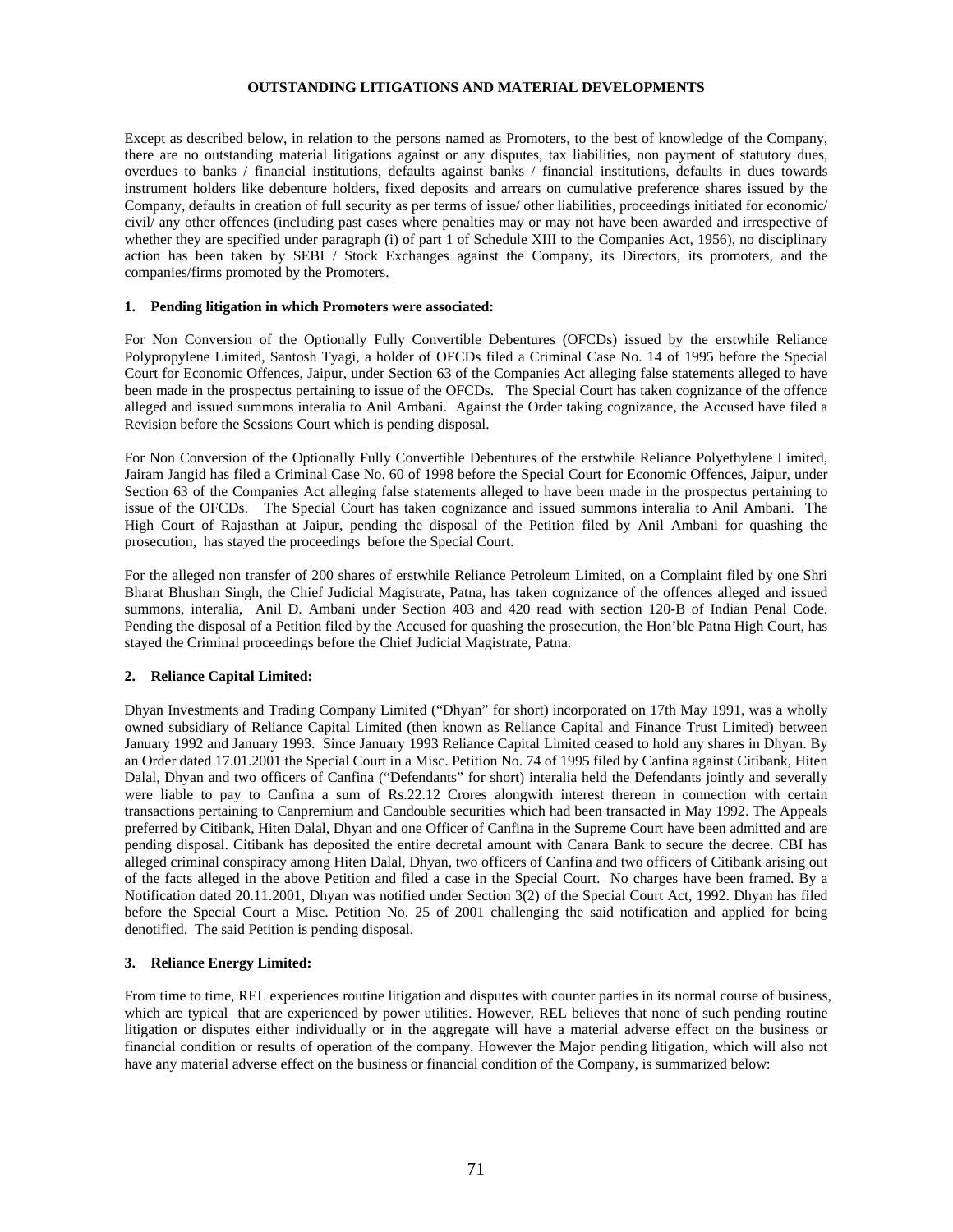- (a) Standby Charges: From the year 1998, a dispute over sharing of standby charges payable to MSEB is pending between REL and The Tata Power Company Limited (TPC). On remand by the Hon'ble Supreme Court, The Maharashtra Electricity Regulatory Commission (MERC) by its Order dated 31st May 2004 decided the issue and directed REL and TPC to share the same in the ratio of 23:77 and further directed TPC to refund Rs. 322 crore to REL i.e the excess amount paid/deposited by REL. REL and TPC has challenged the said order of MERC by filing first Appeal before the Appellate Tribunal for Electricity. Appeals are pending.
- (b) TPC License interpretation: It is the contentions of REL that TPC has no license to supply electricity to retail consumers. MERC by its Order dated 3rd July 2003 has held that TPC has a license to supply to all consumers but has restrained TPC from supplying electricity to new consumers whose maximum demand is less than 1000 KVA till level playing field is created. The said Order has been challenged by REL and also by TPC by filing Appeal before the Appellate Tribunal for Electricity. Appeals are pending.
- (c) Take or pay and additional energy charges: TPC in March 2002 has filed a petition before MERC claiming Rs. 125 crore from REL towards "Take or Pay and Additional Energy Charges" pursuant to Principle of Agreement dated 31st January 1998. REL is of the view that this amount is not payable to TPC. The Petition is pending before MERC.
- (d) Rebate Issues: To retain high value consumers and prevent their migration to TPC ,REL offered to its consumers certain rebate with effect from 1998. TPC challenged the decision of REL and filed a petition before MERC. MERC by its Order dated 20th February 2004 disallowed such rebate and treated this rebate of Rs. 350 crore as a notional income while computing the Aggregate Revenue Requirement for the period FY 1998 to FY 2004. REL has challenged the said Order by filing Appeal before the Appellate Tribunal for Electricity. The said Appeal is admitted and pending for hearing.
- (e) Flue Gas Desulphurization (FGD) at DTPS: As directed by the Dahanu Taluka Environment Protection Authority (DTEPA) REL is in process of putting FGD plant at its Dahanu Thermal Power Station. For due compliance of the said Order of DTEPA, the Company was directed by the Bombay High Court to give a Bank Guarantee of Rs. 100 crore to Bombay High Court. REL has given the said Bank Guarantee.
- (f) Following is the summary position of pending litigation matters in respect of Income tax:
	- i. Appeals pending at Income Tax Appellate Tribunal (ITAT):

Assessment Year 1988-89: Appeal involving aggregate amount of Rs.2.53 crores and tax impact of Rs.0.19 crores; Assessment Year 1991-92: Total four Appeals involving aggregate amount of Rs.21.86 crores & tax impact of Rs.11.31 crores; Assessment Year 1993-94: Total seven Appeals involving aggregate amount of Rs.52.76 crores & tax impact of Rs.27.31 crores; Assessment Year 1994-95: Total eight Appeals involving aggregate amount of Rs.101.22 crores & tax impact of Rs.52.38 crores; Assessment Year 1995-96: Total eight Appeals involving aggregate amount of Rs.153.25 crores & tax impact of Rs.70.50 crores; Assessment Year 1996-97: Total five Appeals involving aggregate amount of Rs.14.28 crores & tax impact of Rs.6.58 crores; Assessment Year 1997-98: Total four Appeals involving aggregate amount of Rs.33.66 crores & tax impact of Rs.14.47 crores; Assessment Year 1998-99: Total nine Appeals involving aggregate amount of Rs.52.18 crores & tax impact of Rs.0.08 crores; Assessment Year 1999-00: Total twelve Appeals involving aggregate amount of Rs.52.83 crores & tax impact of Rs.25.46 crores; Assessment Year 2000-01: Total ten Appeals involving aggregate amount of Rs.177.51 crores & tax impact of Rs.67.98 crores; Assessment Year 2001-02: Total thirteen Appeals involving aggregate amount of Rs.102.69 crores & tax impact of Rs.39.80 crores; and Assessment Year 2002-03: Total two Appeals involving tax impact of Rs.0.10 crores.

ii. Appeals pending at CIT (A):

Assessment Year 2002-03: Total fourteen Appeals involving aggregate amount(addition/disallowance) of Rs.604.15 crores & tax impact of Rs.39.87 crores; and Assessment Year 2003-04: Total fifteen Appeals involving aggregate amount of Rs.360.33 crores & tax impact of Rs.19.92 crores.

iii. Appeals pending at High Court:

Assessment Year 1978-79: Total two Appeals involving aggregate amount of Rs.1.06 crores; Assessment Year 1979-80: Appeal involving aggregate amount of Rs.5.36 crores; Assessment Year 1980-81: Total two Appeals involving aggregate amount of Rs.4.08crores; and Assessment Year 1983-84: Total two Appeals involving aggregate amount of Rs 0.52 crores.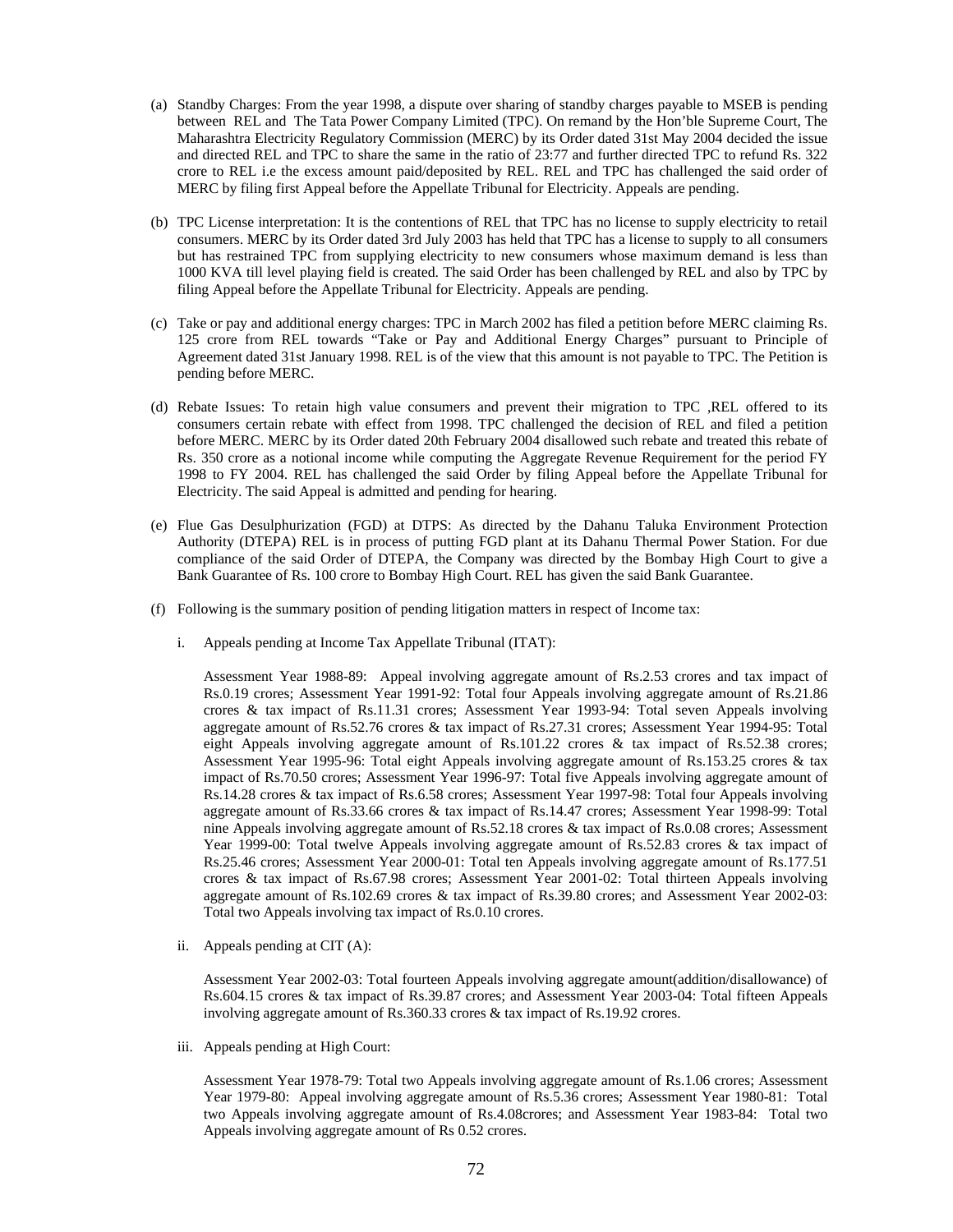REL has paid all disputed Income Tax demands without prejudice. Hence any adverse ruling would not result in any adverse cash flow impact.

#### **4. Reliance Infocomm Limited**

- (a) The Department of Telecommunications (DoT) had imposed a penalty of Rs. 150 crore on RIC for alleged violation of license conditions in relation to Home Country Direct (HCD) services. The Telecom Disputes Settlement & Appellate Tribunal (TDSAT) upheld the imposition of penalty by DoT. RIC has filed an appeal with the Honourable Supreme Court and also paid the amount by way of deposit to DoT. The matter is pending in the Supreme Court.
- (b) Mahanagar Telephone Nigam Limited (MTNL) and Bharat Sanchar Nigam Limited (BSNL) have demanded Rs. 338.09 crore and Rs 290.20 crore respectively towards penalty for alleged wrong routing of Home Country Direct Calls (HCD) during the period May 2004 to September 2004. The matter is subjudice and presently under adjudication with Hon'ble Delhi High Court and Hon'ble Supreme Court. Based on the directives of Hon'ble Courts, RIC has deposited Rs.576.69 crore till March 31, 2005 to MTNL and BSNL against the aggregate claim of Rs. 628.29 crore. The matter is pending before the Supreme Court.
- (c) Based on a complaint received from BSNL, DoT has stated, vide its letter dated August 26, 2005, that Fixed Access Wireless Services rendered by RIC is a limited mobile service. Accordingly, BSNL has raised claims on RIC for Access Deficit Charges (ADC) for calls originating from Fixed Wireless Phones and Terminals. RIC has objected to BSNL's claim and lodged an Appeal with TDSAT, which was not adjudged by TDSAT on the ground that a similar dispute is presently under appeal to the Hon'ble Supreme Court.
- (d) DoT has raised claims amounting to Rs.50.52 crore on various dates against RIC for alleged illegal routing of international calls by RIC's subscribers resulting in loss of revenue to them. RIC has lodged protest letters to DoT against such claims.
- (e) Delhi & Navi Mumbai Municipal Corporation's Health Department has instituted a criminal complaint on RIC for putting "Plan-A-Baby" content in its R-World Application, which is prohibited under the Pre-Natal Diagnostic Test Act (PNDT). PNDT Act prohibits any advertisement regarding any material that provides for planning a baby boy/girl before conception. RIC has ample defense in as much as RIC had never advertised such content nor has it created such content which is freely and widely available in the open market. RIC has already discontinued the "Plan-A-Baby" content from R-World Application.
- (f) There are 5 major criminal cases pending against RIC and/or certain officers/employees filed by subscribers/customers alleging that they had not applied for any mobile connection but are receiving bills for the same. RIC had moved to the High Courts for quashing of such complaints and has secured interim relief in them. The said matters are pending in the High Courts. While RIC can make no assurances as to their outcome, it believes the result thereof do not pose any material financial risks to RIC.
- (g) BSNL has raised claims on the Company amounting to Rs. 9.09 crore towards passive link charges. The Company has appealed to TDSAT, final adjudication for which is pending. Based on an interim order dated 28.10.05, TDSAT has asked the Company to pay 50% of claims raised, which has been paid by way of deposit.
- (h) At present, there are approximately 1,400 cases filed by consumers in various consumer fora across the country having an overall liability of Rs. 10 Crores approximately. During the financial year 2004-2005 there were about 1,500 cases filed by the consumers in various consumer foras having an overall liability of Rs. 20 Crores.
- (i) RIC has been persistent in its efforts to recover outstanding dues from customers. There are over 1 lakh cases filed by RIC for cheque bouncing under the Negotiable Instruments Act and about 2500 cases filed under Indian Penal Code for the recovery. The total amount due for recover under all such cases aggregate to approximately Rs. 29.50 Crores. The Company is pursuing these cases and is being successful in its efforts. The Company has evolved a method of Lok Adalat and Conciliation Procedure whereby the subscribers who were avoiding Courts are requested to come for a joint settlement program.
- (j) Applicability of sales tax on telecom services is under litigation and most of the operators including COAI have filed Writ Petitions before the Hon'ble Supreme Court of India against the taxability issue and also the demand raised by various State Sales Tax authorities levying sales tax on telecom services. RIC and other operators have, in the Writ Petition (Writ Petition No.372 of 2003), challenged the applicability of Sales Tax on the charges collected from the subscribers towards telecom services, which includes rentals & usage charges. The hearing has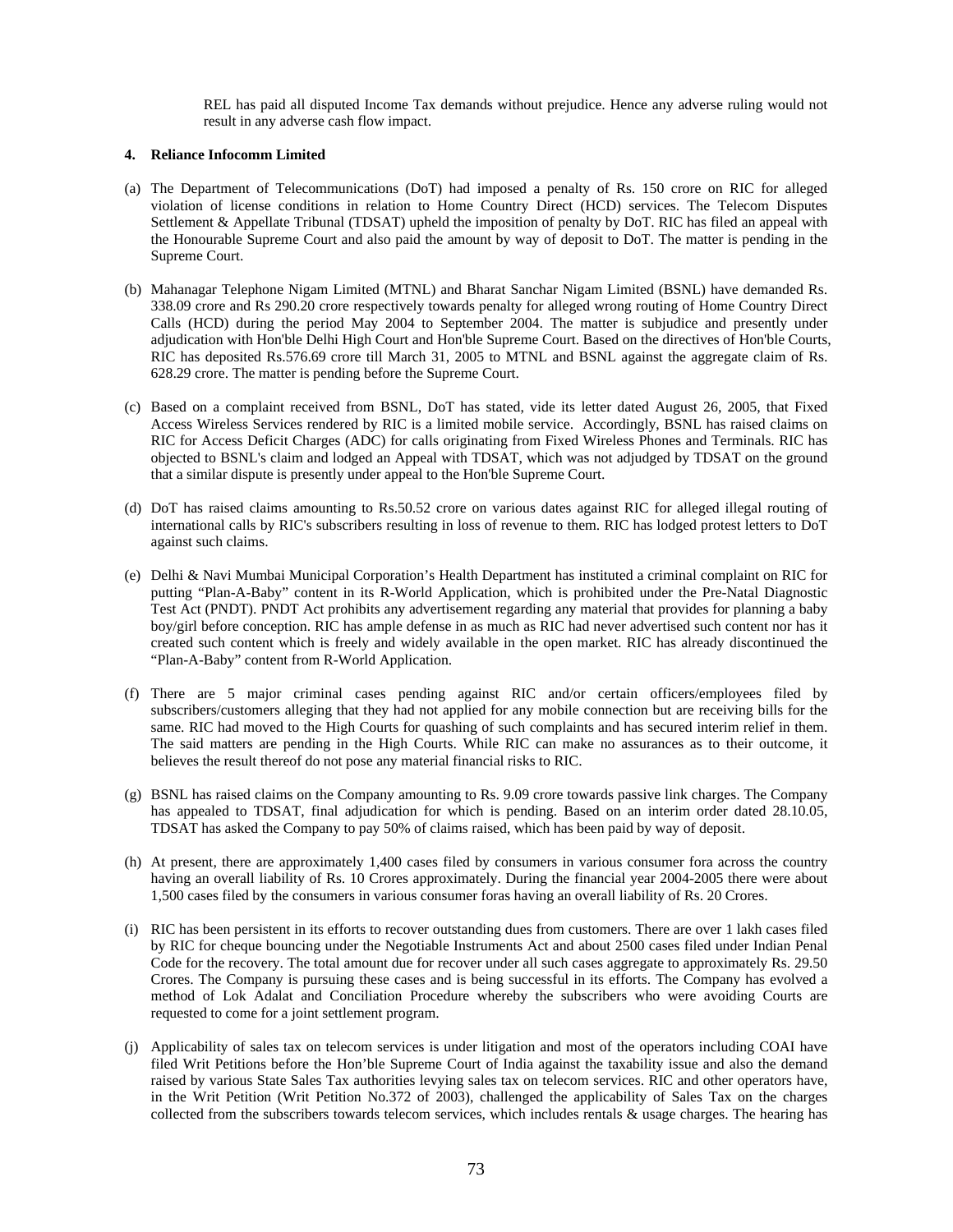been concluded and a Judgement is expected shortly. The liability to RIC on this account is estimated to be around Rs. 480 crore.

# **5. RCIL**

There are no material outstanding litigations against RCIL, save for certain sales / entry tax demand notices, presently aggregating to around Rs. 11 crores. These have been challenged by RCIL and are pending before various appellate authorities.

# **6. RTL**

There are no material outstanding litigations against RTL, except the issue of levy of Sales tax on telecom services. Reliance Telecom Limited has also independently filed a Writ Petition no 223 of 2003 and the same has been heard alongwith other petitions by the Hon'ble Supreme Court. The hearing has been concluded and Judgement is expected shortly. The liability to RTL on this account is estimated to be around Rs. 30 crore.

## **Material Developments**

a. The Boards of Directors of Reliance Infocomm Limited and Reliance Communications Infrastructure Limited have approved write-offs and provisions of approximately Rs. 2,382.93 crore and Rs.2,104.20 crore, respectively, aggregating Rs. 4487.13 crore.

The write-offs and provisions relate to the period up to 31st March 2005, prior to the restructuring and demerger of Reliance Group. The write-offs and provisions are based on an independent report by a leading international accounting firm, and other relevant material, and relate to, inter alia, the following heads:

- Liabilities relating to regulatory and taxation matters
- Bad debts and irrecoverable amounts
- Obsolete and slow-moving inventories
- Impairment of assets
- Miscellaneous other items

Reliance Infocomm Ltd. and Reliance Communications Infrastructure Ltd., propose to appropriately recast their accounts for the year ended March 31, 2005, subject to regulatory and/or other approvals, to reflect a true and fair view of the state of affairs in that period.

b. The re-organisation of the Reliance Group, as agreed between Shri Mukesh Ambani, Chairman and Managing Director, RIL, and Shri Anil Dhirubhai Ambani, envisaged, interalia, transfer by RIL to the Company of a sum of Rs. 3,100 crore in cash as part of the demerger of the Telecommunication Undertaking in terms of the Scheme, for the continued benefit of over 20 lakh Reliance shareholders.

As against the transfer of the said amount of Rs. 3,100 crore in cash as per the agreed position, RIL transferred only Rs. 372.08 crore in cash to the Company. The balance amount of Rs. 2727.92 crore was transferred in the form of deep discount bonds of Reliance Communication Infrastructure Limited held by RIL. This has reduced financial flexibility of RCVL. This action was action by RIL (while the Company was still under RIL's control), without even the knowledge of the representative of Shri Anil D. Ambani on RCVL's Board.

The reconstituted Board of the Company has decided to take appropriate steps, so as to restore the position as agreed, and to protect the interests of the Company and its Shareholders.

RCVL has provided the said amount of Rs. 3,100 crore to Reliance Infocomm Limited on February 21, 2006, as per the commitments given to its lenders.

- c. The Company has despatched Notice and Explanatory Statement along with Postal Ballot Form, to the Members of the Company for passing of Resolutions by Postal Ballot, pursuant to Section 192A of Companies Act, 1956 read with the Company (Passing of the Resolutions by Postal Ballot) Rules, 2001, as mentioned below:
	- (ii) Ordinary Resolution under Section 16 and 94 of the Companies Act, 1956, for increasing the authorised share capital and alteration of Clause V of the Memorandum of Association of the Company.
	- (iii) Special Resolution under Section 31 of the Companies Act, 1956, for alteration of Article 3 of the Articles of Association of the Company for increasing the authorised share capital.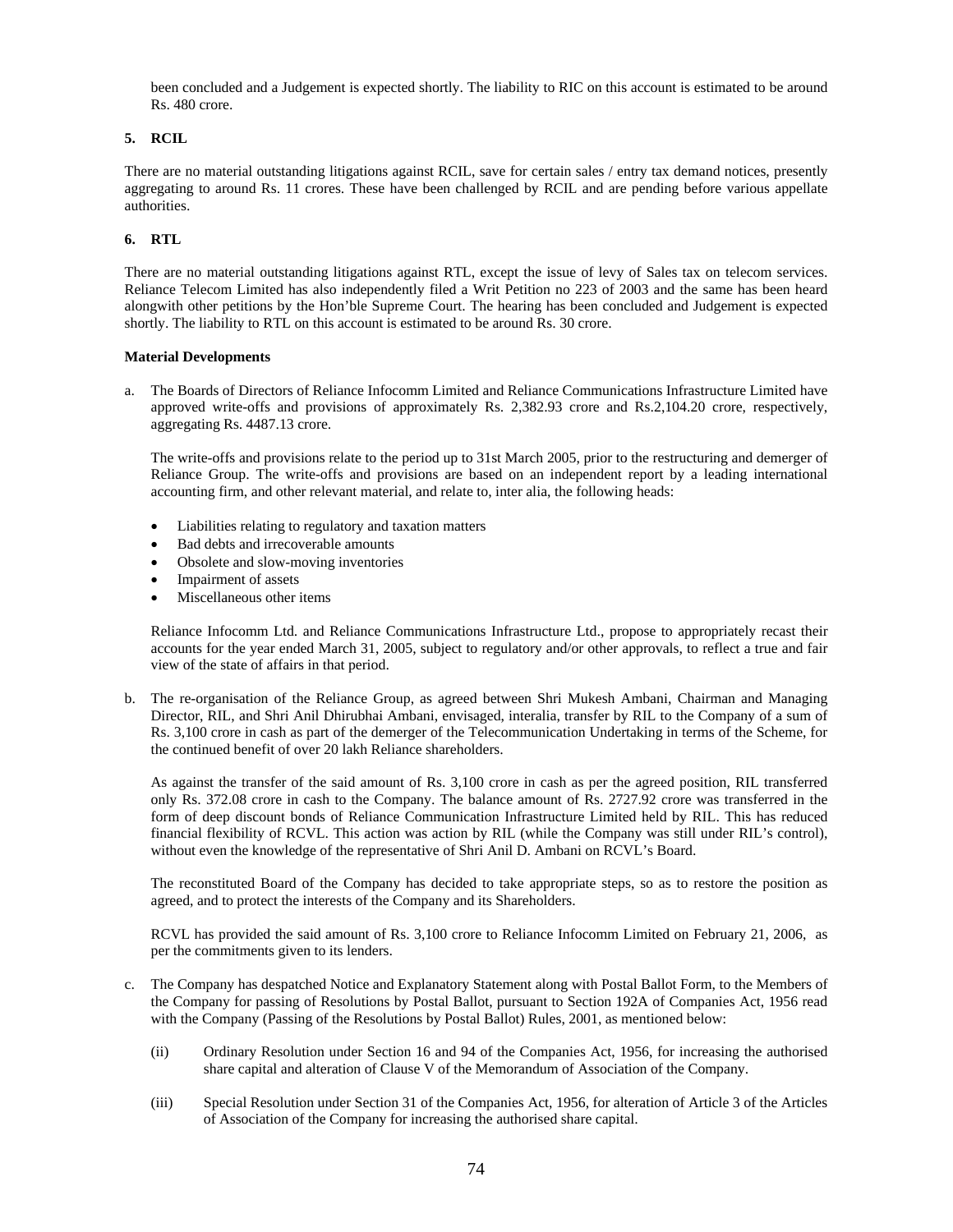- (iv) Special Resolution under Section 81 (1A) of the Companies Act, 1956 for issue of securities under the Employees Stock Option Scheme.
- (v) Ordinary Resolution under section 293(1)(d) of the Companies Act, 1956, for increasing the borrowing limits of the Company.
- (vi) Ordinary Resolution under Section 293(1)(a) of the Companies Act, 1956, for creation of mortgage / charge on Company's assets.
- (vii) Special Resolution under Section 309(4) of the Companies Act, 1956 for payment of commission to Director(s) who are neither in the whole time employment nor managing director(s).
- (viii) Special Resolution under Section 81 (1A) of the Companies Act, 1956 for issue of securities in the international markets in one or more currencies, to persons / entities, whether or not members of the Company.
- (ix) Special Resolution for increase in limit of FIIs Investment upto 74% of the paid up equity capital of the Company.
- (x) Ordinary Resolution under Section 198, 269 and 387 of the Companies Act, 1956 for Appointment of Manager of the Company.
- (xi) Special Resolution under Section 17 of the Companies Act, 1956 for Shifting of Registered Office of the Company from the State of Maharashtra to the State of Goa.

Shareholders have been advised that the postal Ballot forms duly completed should be sent to Shri Anil Lohia, Scrutinizer, at Karvy Computershare Private Limited,Unit: Reliance Communication Ventures Limited, "Karvy House", 46, Avenue 4, Street No.1, Banjara Hills, Hyderabad- 560 034, not later than close of working hours on Wednesday, March 29, 2006. Postal Ballot Forms received after this date will be strictly treated as if the reply from the Members has not been received and the same will not be considered.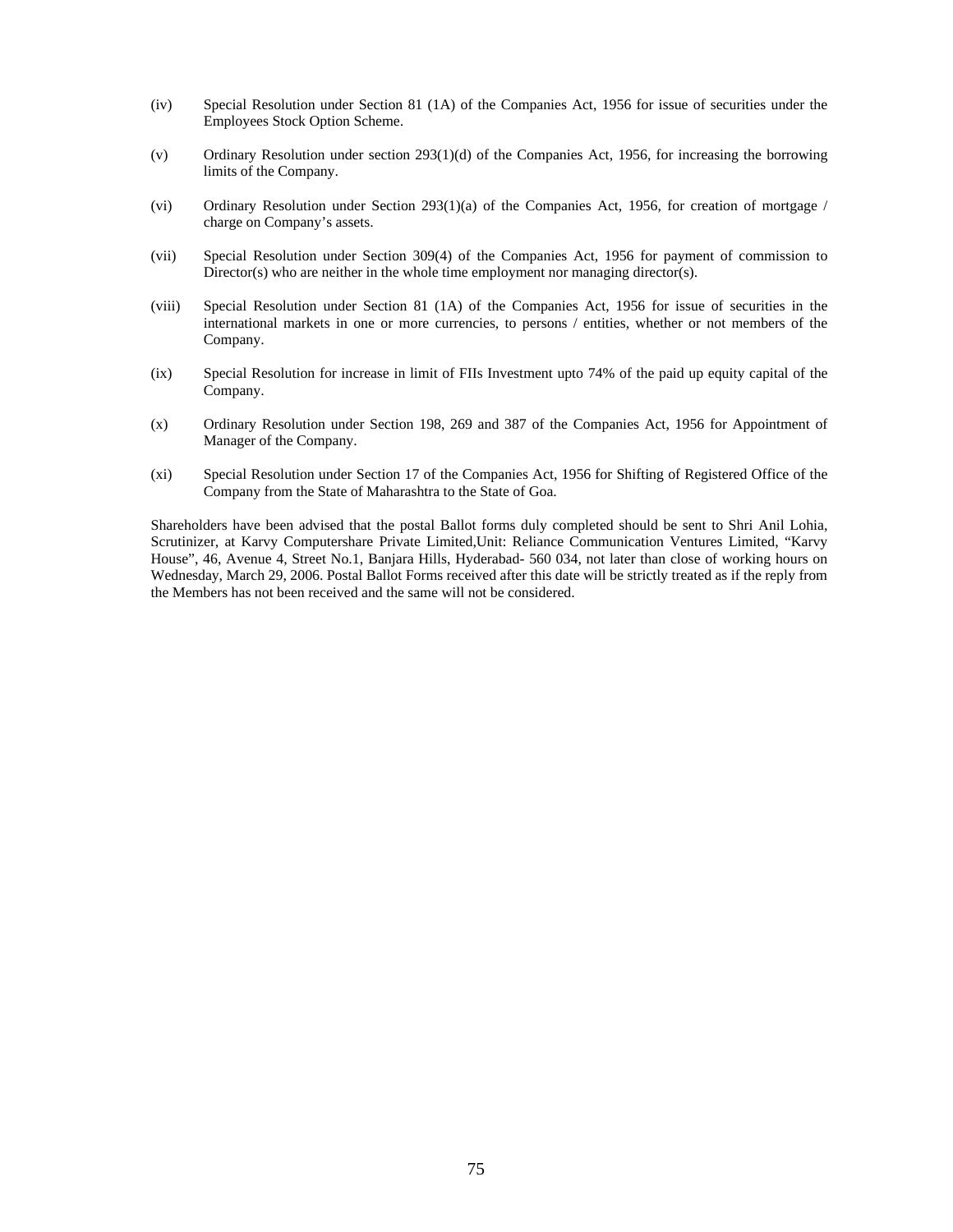# **GOVERNMENT APPROVALS**

No government license / approval are required by the Company to carry on its activity.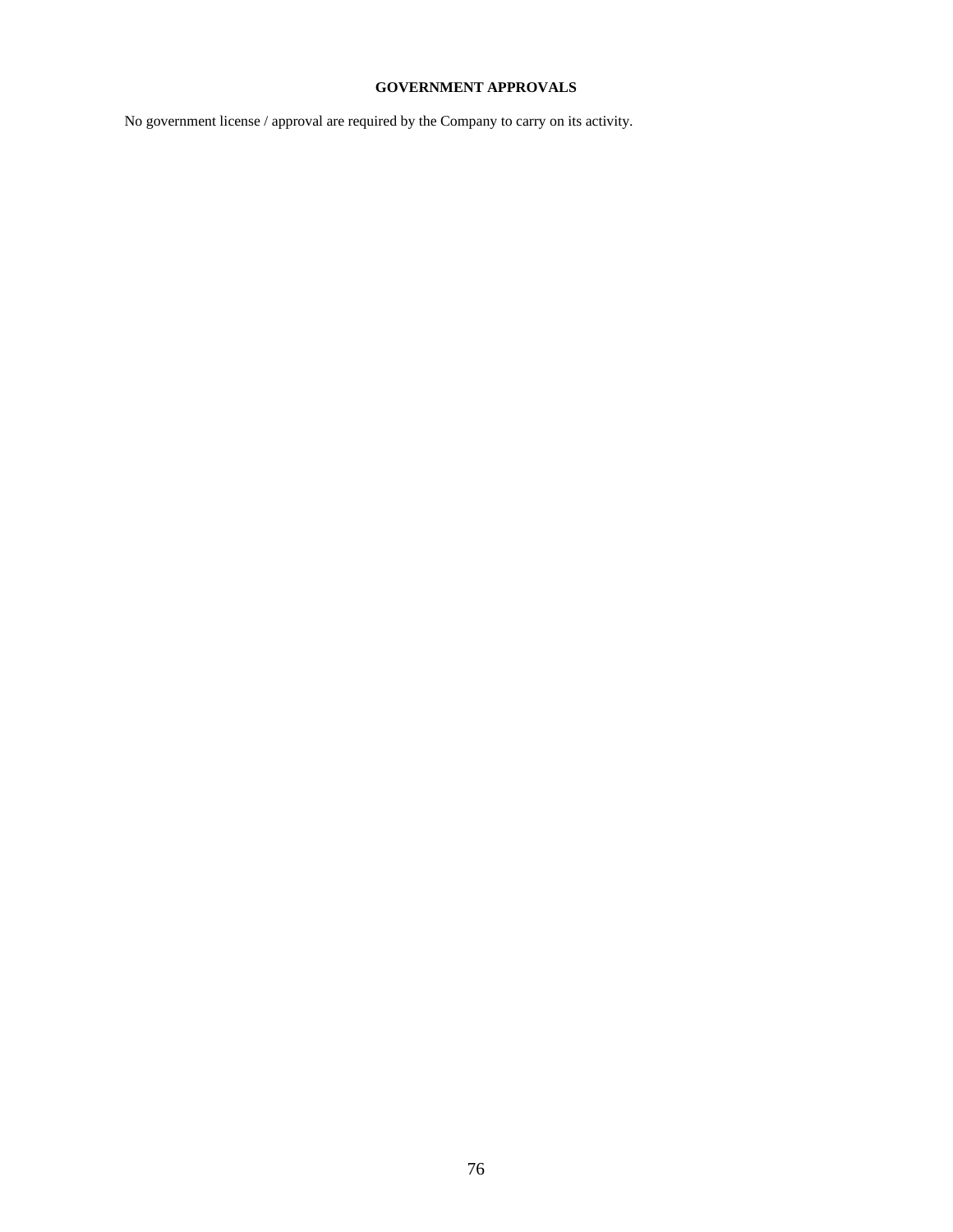# **REGULATORY AND STATUTORY DISCLOSURES**

#### **Authority for the Scheme**

The Honorable High Court of Judicature at Bombay, by its Order dated December 9, 2005 has approved the Scheme of Arrangement between Reliance Industries Limited ("RIL") and Reliance Capital Ventures Limited, Reliance Energy Ventures Limited, Global Fuel Management Services Limited (since renamed as Reliance Natural Resources Limited), and Reliance Communication Ventures Limited (RCVL) and their respective shareholders and creditors (the "Scheme").

## **Prohibition by SEBI**

The Company, its directors, its promoters, other companies promoted by the promoters and companies with which the Company's directors are associated as directors have not been prohibited from accessing the capital markets under any order or direction passed by SEBI.

## **Caution**

The Company accepts no responsibility for statements made otherwise than in the Information Memorandum or in the advertisements to be published in terms of Clause 8.3.5.4 of SEBI (DIP) Guidelines, 2000 or any other material issued by or at the instance of the Company and anyone placing reliance on any other source of information would be doing so at his or her own risk. All information shall be made available by the Company to the public and investors at large and no selective or additional information would be available for a section of the investors in any manner.

## **Disclaimer Clause of the BSE**

As required, a copy of this Information Memorandum has been submitted to BSE. The BSE has vide its letter dated September 9, 2005, has approved the said Scheme under Clause 24(f) of the Listing Agreement and by virtue of that approval the BSE's name in this Information Memorandum has been incorporated as one of the Stock Exchanges on which the Company's securities are proposed to be listed.

The BSE does not in any manner:

- warrant, certify or endorse the correctness or completeness of any of the contents of this Information Memorandum; or
- warrant that this Company's securities will be listed or will continue to be listed on the BSE; or
- take any responsibility for the financial or other soundness of this Company, its promoters, its management or any scheme or project of this Company;

and it should not for any reason be deemed or construed to mean that this Information Memorandum has been cleared or approved by the BSE. Every person who desires to apply for or otherwise acquire any securities of this Company may do so pursuant to independent inquiry, investigation and analysis and shall not have any claim against the BSE whatsoever by reason of any loss which may be suffered by such person consequent to or in connection with such subscription/ acquisition whether by reason of anything stated or omitted to be stated herein or for any other reason whatsoever.

# **Disclaimer Clause of the NSE**

As required, a copy of this Information Memorandum has been submitted to NSE. The NSE has vide its letter dated September 9, 2005, has approved the said Scheme under Clause 24(f) of the Listing Agreement and by virtue of that approval the NSE's name in this Information Memorandum has been incorporated as one of the Stock Exchanges on which the Company's securities are proposed to be listed.

As required, a copy of the Information Memorandum has been submitted to NSE. It is to be distinctly understood that it should not in any way be deemed or construed that this Information Memorandum has been cleared or approved by NSE; nor does it in any manner warrant, certify or endorse the correctness or completeness of any of the contents of the Information Memorandum; nor does it warrant that our securities will be listed or will continue to be listed on the NSE; nor does it take any responsibility for the financial or other soundness of this Company, its promoters, its management or any scheme or project of this Company.

Every Person who desires to acquires any of our securities may do so pursuant to independent inquiry, investigation and analysis and shall not have any claim against NSE whatsoever by reason of any loss which may be suffered by such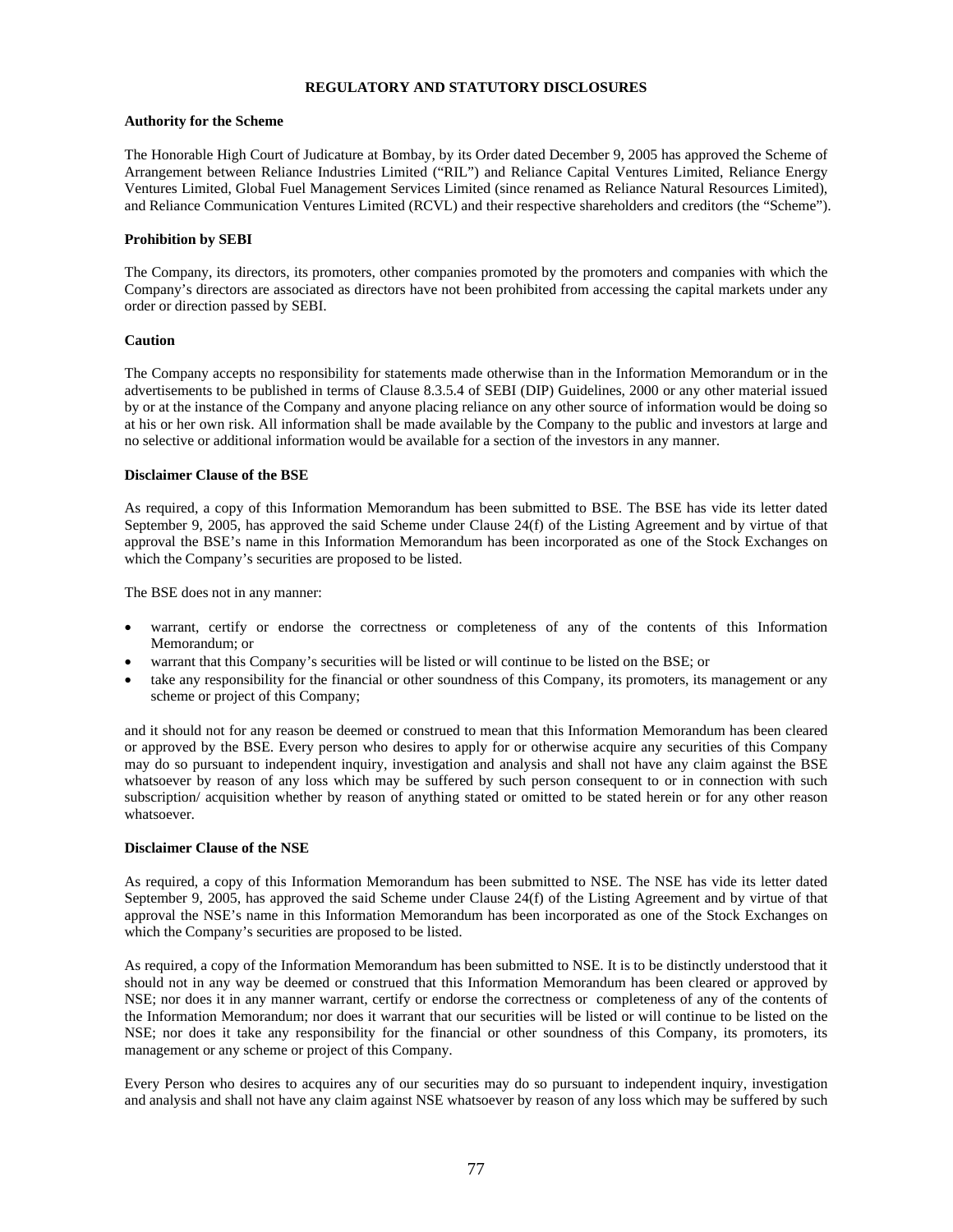Person consequent to or in connection with such subscription/acquisition whether by reason of anything stated or omitted to be stated herein or any other reason whatsoever.

#### **Filing**

Copies of this Information Memorandum have been filed with BSE and NSE.

#### **Listing**

Application will be made to BSE and NSE for permission to deal in and for an official quotation of the Equity Shares of the Company. The Company has nominated BSE as the Designated Stock Exchange for the aforesaid listing of the shares.

The Company shall ensure that all steps for the completion of necessary formalities for listing and commencement of trading at all the Stock Exchanges mentioned above.

#### **Demat Credit**

The Company has executed Agreements with NSDL and CDSL for admitting its securities in demat form. On January 27, 2006 the Company made allotment of the equity shares and such shares were allotted in demat form to those shareholders who have provided necessary details to the Company and/or who were holding their shares in RIL in demat form, as on the Record Date.

#### **Dispatch of Share Certificates**

Upon allotment of Shares to eligible shareholders pursuant to the Scheme on January 27, 2006, the Company dispatched share certificates to those shareholders who were holding shares in RIL in physical form, as on the Record Date.

#### **Expert Opinions**

Save as stated elsewhere in this Information Memorandum, we have not obtained any expert opinions.

#### **Previous rights and public issues**

The Company has not made any public or rights issue since incorporation.

#### **Commission and brokerage on previous issues**

Since the Company has not issued shares to the public in the past, no sum has been paid or has been payable as commission or brokerage for subscribing to or procuring or agreeing to procure subscription for any of the Equity Shares since its inception.

#### **Companies under the Same Management**

Save and except RIC and RCIL, there is no company under the same management within the meaning of erstwhile Section 370 (1B) of the Companies Act.

#### **Promise vis-à-vis performance**

This is for the first time the Company is getting listed on the Stock Exchange

#### **Outstanding debentures or bonds and redeemable preference shares and other instruments issued by the issuer Company**

There are no outstanding debentures or bonds and redeemable preference shares and other instruments issued by the Company.

#### **Stock Market Data for Equity shares of the Company**

Equity shares of the Company are not listed on any stock exchanges. The Company is seeking approval for listing of its shares through this Information Memorandum.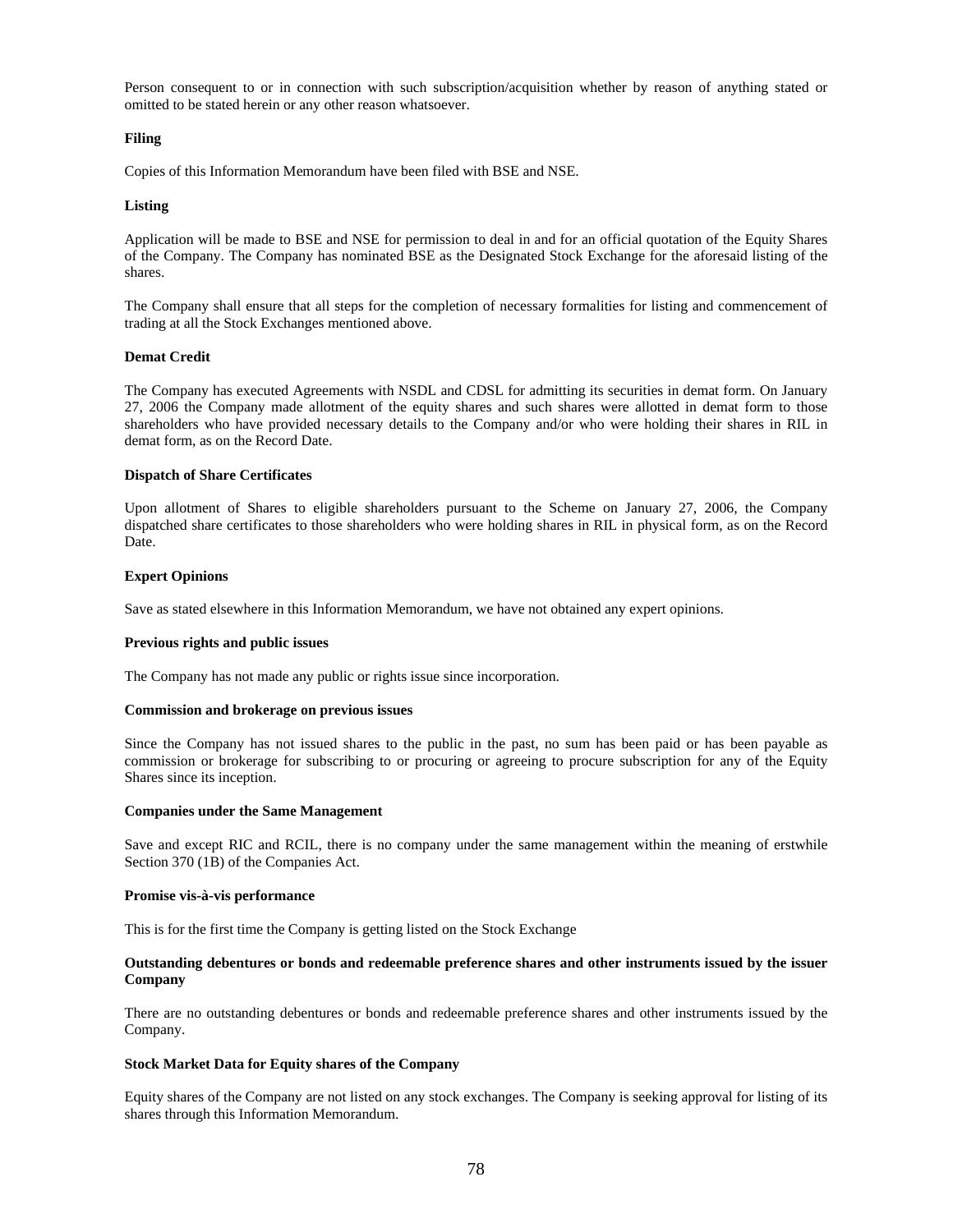#### **Disposal of Investor Grievances**

Karvy Computershare Private Limited (Karvy) are the Registrars and Transfer Agents of the Company. Karvy has set up 18 Investor Relation Centres (IRCs) across the country to accept the documents/requests/complaints from the investors/shareholders of the Company.

The letters that are accepted at the IRCs are forwarded to the Central Processing Unit of Karvy's Hyderabad office. Documents/Letters are also received from the Investors directly at Hyderabad by courier/post.

All documents are received at the inward department, where the same are classified based on the nature of the queries/actions to be taken and coded accordingly. The documents are then electrnonically captured before forwarding to the respective processing units.

The documents are processed by professionally trained personnel. Subsequent to the completion of the process the documents are scrutinized thoroughly by independent firm(s) of Chartered Accountants appointed by the company.

The Company has set up service standards for each of the various processors involved such as effecting the transfer/dematerialisation of securities/change of address ranging from 3-7 days. Karvy maintains an agewise analysis of the process to ensure that the standards are duly adhered to.

The Company has appointed Hasit Shukla, Company Secretary as the Compliance Officer and he may be contacted in case of any querries. He can be contacted at the following address:

Hasit Shukla Reliance Communication Ventures Limited, H Block,  $1<sup>st</sup>$  Floor, Dhirubhai Ambani Knowledge City, Navi Mumbai 400 710. Telephone: 022-3038 6286 Fax: 022- 3037 6622 Email: hasit.shukla@rel.co.in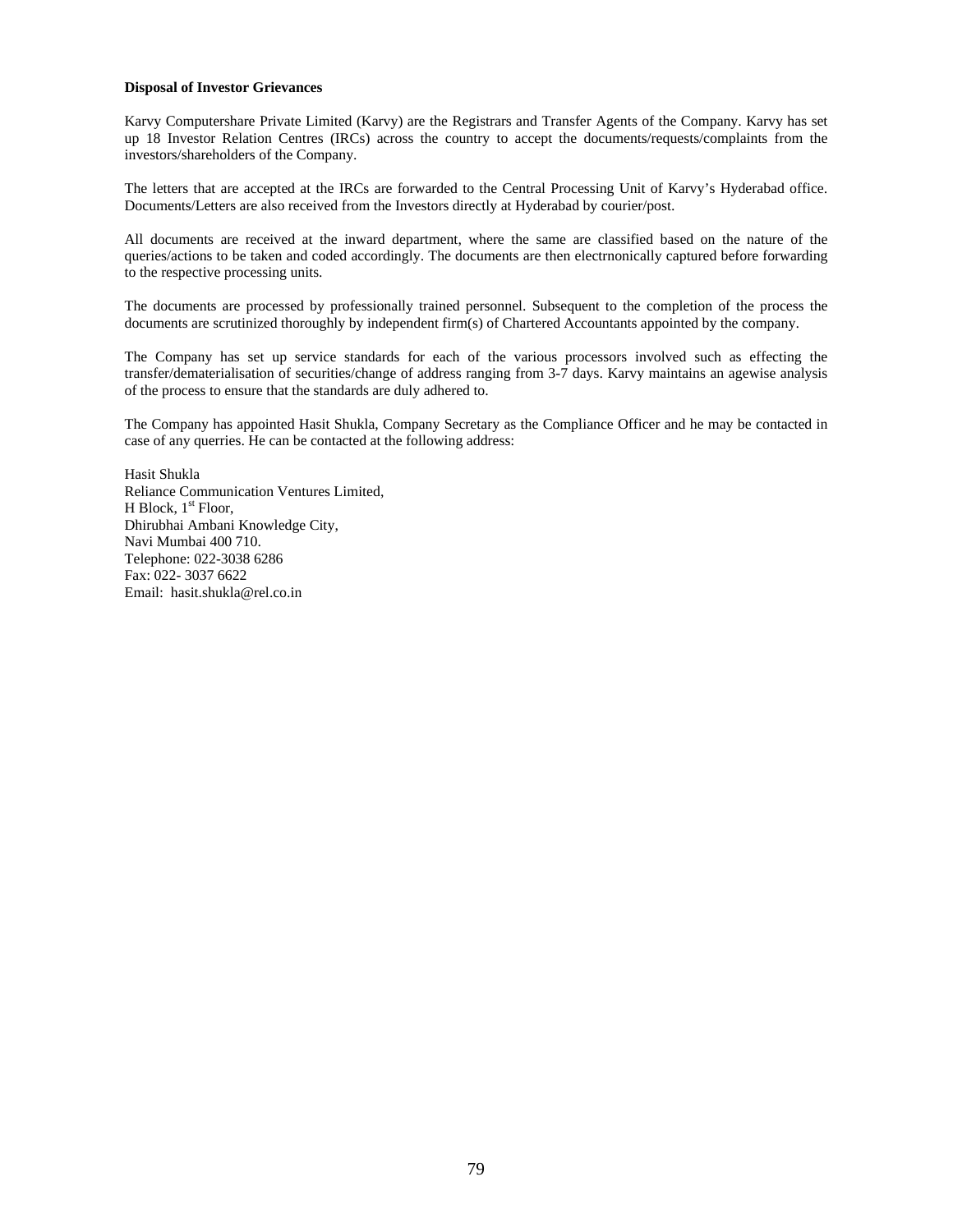# **MAIN PROVISIONS OF THE ARTICLE OF ASSOCIATION OF RCVL**

**"ADA"** means Anil Dhirubhai Ambani, son of late Dhirubhai H. Ambani.

**"ADA Group"** means ADA and his Affiliates and the term "ADA Group Members" shall mean any one of them.

"Affiliate" of ADA or ADA Group means and includes:

- a. ADA, his wife, his lineal and blood descendants, spouses of such lineal and blood descendants and children and grand children including step or adoptive, family trusts and Hindu Undivided Family; and
- b. Any company, firm, body corporate, association of persons, associates or other entity controlled, directly or indirectly by ADA or ADA Group as the case may be.

# **21. TRANSFER AND TRANSMISSION OF SHARES**

- (a) The Company shall keep a "Register of Transfers" and shall have recorded therein fairly and distinctly particulars of every transfer or transmission of any Share, Debenture or other Security held in a material form.
- (b) Every instrument of transfer of Shares shall be in writing in the usual common form or in such form as may be prescribed under Section 108 of the Act and shall be delivered to the Company within such time as may be prescribed under the Act.
- (c) (i) An application for the registration of a transfer of the Shares in the Company may be made either by the transferor or the transferee.
	- (ii) Where the application is made by the transferor and relates to partly paid Shares, the transfer shall not be registered unless the Company gives notice of the application to the transferee and the transferee makes no objection to the transfer within two weeks from the receipt of the notice.
- (d) Every such instrument of transfer shall be executed both by the transferor and the transferee and attested and the transferor shall be deemed to remain the holder of such Share until the name of the transferee shall have been entered in the Register of Members in respect thereof.
- (e) The Board shall have power on giving not less than seven days previous notice by advertisement in a newspaper circulating in the city, town or village in which the Office of the Company is situated to close the transfer books, the Register of Members and/or Register of Debenture-holders at such time or times and for such period or periods, not exceeding thirty days at a time and not exceeding in the aggregate forty-five days (45) in each year, as it may deem expedient.
- (f) Subject to the provisions of Sections 111 and 111A of the Act, or any statutory modification of the said provisions for the time being in force and any other Requirements of Law, the Board may, at its own absolute and uncontrolled discretion and without assigning any reason, decline to register or acknowledge any transfer of Shares and in particular may so decline in any case in which (i) the proposed transferee is a Person who is not permitted by any applicable law, regulation or guideline or any Requirements of Law, to acquire securities of the Company or (ii) if the Company has a lien upon the Shares or any of them or (iii) whilst any moneys in respect of the Shares desired to be transferred or any of them has remained unpaid or not or unless the transferee is approved by the Board and such refusal shall not be affected by the fact that the proposed transferee is already a Member. But in such cases it shall, within one (1) month from the date on which the instrument of transfer was lodged with the Company send to the transferee and the transferor notice of refusal to register such transfer. The registration of a transfer shall be conclusive evidence of the approval of the Board of the transferee.

 Provided that registration of a transfer shall not be refused on the ground of the transferor being either alone or jointly with any other Person or Persons indebted to the Company on any account whatsoever except where the Company has a lien on Shares.

(g) Subject to the provisions of the Act and these Articles, the Directors shall have the absolute and uncontrolled discretion to refuse to register a Person entitled by transmission to any Shares or his nominee as if he were the transferee named in any ordinary transfer presented for registration, and shall not be bound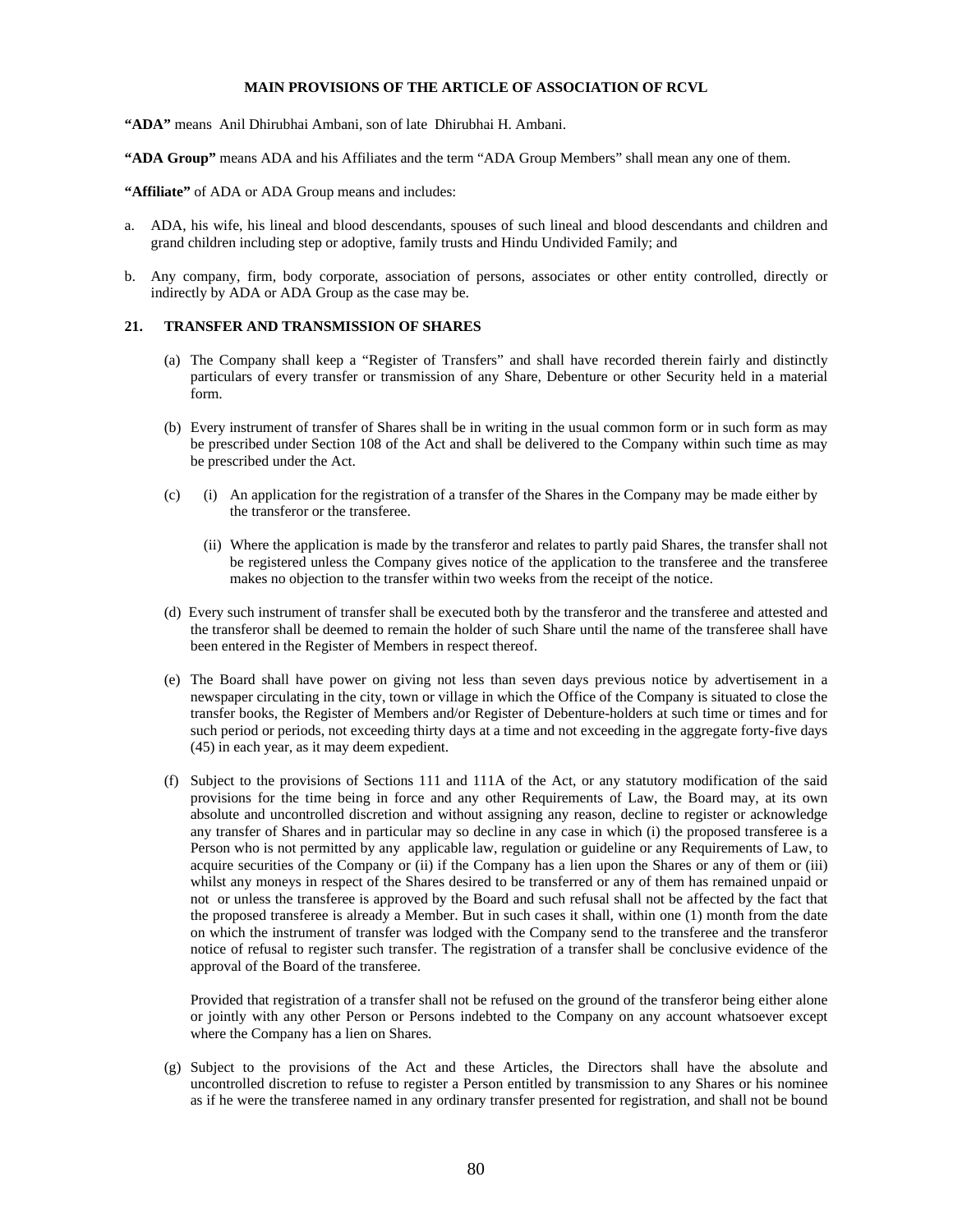to give any reason for such refusal and in particular may also decline in respect of Shares upon which the Company has a lien.

- (h) Transfer of Shares in whatever lot should not be refused, though there would be no objection to the Company refusing to split a share certificate into several scrips of any small denominations or to consider a proposal for transfer of Shares comprised in a share certificate to several Members, involving such splitting, if on the face of it such splitting/transfer appears to be unreasonable or without a genuine need. The Company should not, therefore, refuse transfer of Shares in violation of the stock exchange listing requirements on the ground that the number of Shares to be transferred is less than any specified number.
- (i) In the case of the death of any one or more of the Members named in the Register of Members as the jointholders of any Share, the survivors shall be the only Member or Members recognized by the Company as having any title to or interest in such Share, but nothing herein contained shall be taken to release the estate of a deceased joint-holder from any liability on Shares held by him jointly with any other Person.
- (j) The Executors or Administrators or holder of the Succession Certificate or the Legal Representatives of a deceased Member, (not being one of two or more joint-holders), shall be the only Members recognized by the Company as having any title to the Shares registered in the name of such Member, and the Company shall not be bound to recognize such Executors or Administrators or holders of Succession Certificate or the Legal Representatives unless such Executors or Administrators or Legal Representatives shall have first obtained Probate or Letters of Administration or Succession Certificate, as the case may be, from a duly constituted court in the Union of India, provided that the Board may in its absolute discretion dispense with production of Probate or Letters of Administration or Succession Certificate, upon such terms as to indemnity or otherwise as the Board may in its absolute discretion deem fit and may under these Articles register the name of any Person who claims to be absolutely entitled to the Shares standing in the name of a deceased Member, as a Member.
- (k) The Board shall not knowingly issue or register a transfer of any share to a minor or insolvent or Person of unsound mind.
- (l) Subject to the provisions of Articles, any Person becoming entitled to Shares in consequence of the death, lunacy, bankruptcy of any Member or Member, or by any lawful means other than by a transfer in accordance with these Articles, may with the consent of the Board, (which it shall not be under any obligation to give), upon producing such evidence that he sustains the character in respect of which he proposes to act under this Article, or of his title, as the Board thinks sufficient, either be registered himself as the holder of the Shares or elect to have some Person nominated by him and approved by the Board, registered as such holder; provided nevertheless, that if such Person shall elect to have his nominee registered, he shall testify the election by executing in favour of his nominee an instrument of transfer in accordance with the provisions herein contained and until he does so, he shall not be freed from any liability in respect of the Shares.
- (m) A Person becoming entitled to a Share by reason of the death or insolvency of a Member shall be entitled to the same Dividends and other advantages to which he would be entitled if he were the registered holder of the Shares, except that he shall not, before being registered as a Member in respect of the Shares, be entitled to exercise any right conferred by membership in relation to meetings of the Company; PROVIDED THAT the Directors shall, at any time, give notice requiring any such Person to elect either to be registered himself or to transfer the Shares, and if the notice is not complied with within ninety days, the Directors may thereafter withhold payment of all Dividends, bonuses or other moneys payable in respect of the Shares until the requirements of the notice have been complied with.
- (n) Every instrument of transfer shall be presented to the Company duly stamped for registration accompanied by such evidence as the Board may require to prove the title of the transferor, his right to transfer the Shares and every registered instrument of transfer shall remain in the custody of the Company until destroyed by order of the Board.
- (o) In case of transfer and transmission of Shares or other marketable securities where the Company has not issued any certificates and where such Shares or Securities are being held in any electronic and fungible form in a Depository, the provisions of the Depositories Act, 1996 shall apply.
- (p) Before the registration of a transfer, the certificate or certificates of the Share or Shares to be transferred must be delivered to the Company along with (save as provided in Section 108 of the Act) a properly stamped and executed instrument of transfer.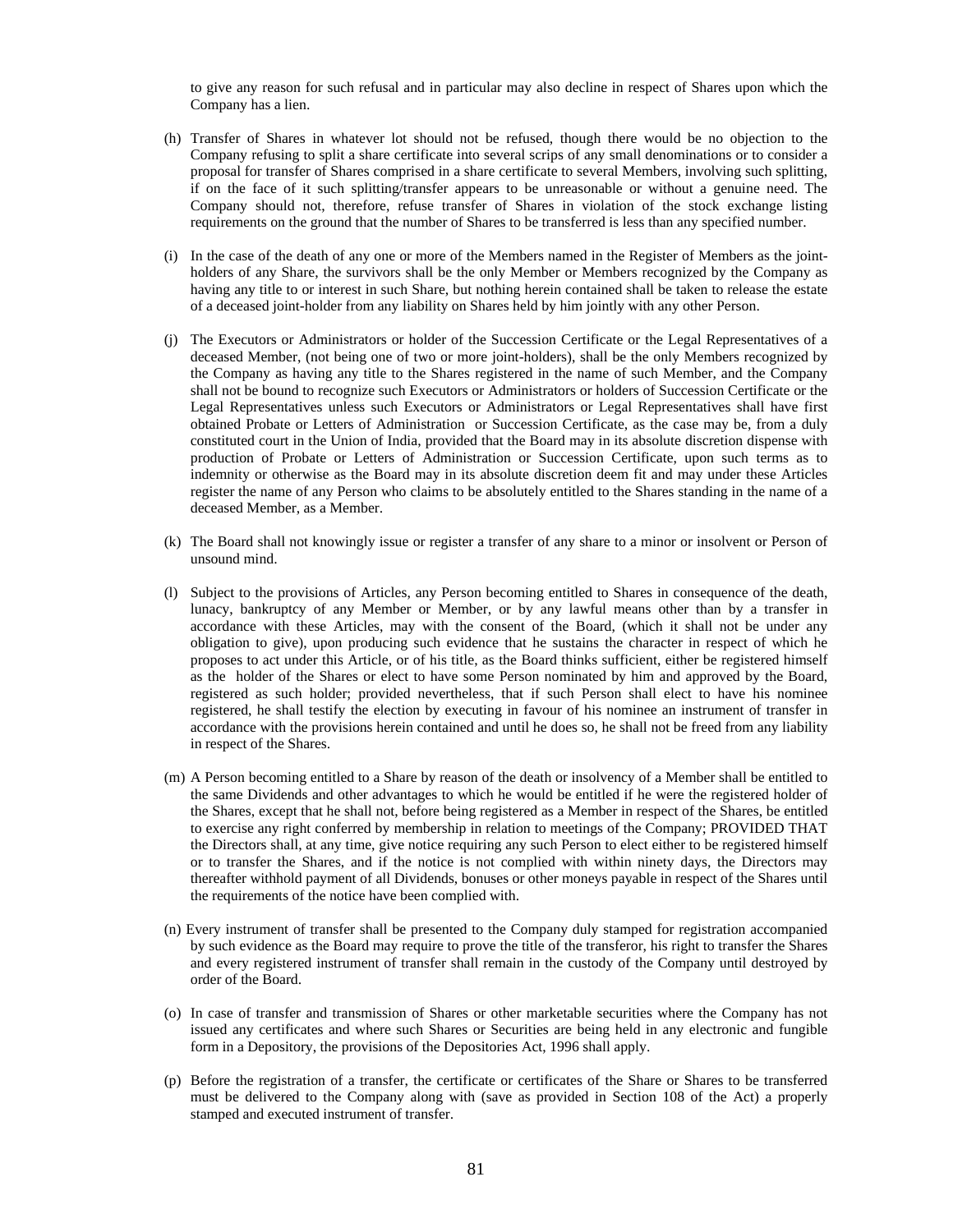- (q) No fee shall be payable to the Company, in respect of the transfer or transmission of Shares, or for registration of any power of attorney, probate, letters of administration and succession certificate, certificate of death or marriage or other similar documents.
- (r) The Company shall incur no liability or responsibility whatsoever in consequence of its registering or giving effect to any transfer of Shares made or purporting to be made by any apparent legal owner thereof, (as shown or appearing in the Register of Members), to the prejudice of a Person or Persons having or claiming any equitable right, title or interest to or in the said Shares, notwithstanding that the Company may have had any notice of such equitable right, title or interest or notice prohibiting registration of such transfer, and may have entered such notice or referred thereto, in any book of the Company and the Company shall not be bound or required to regard or attend or give effect to any notice which may be given to it of any equitable right, title or interest or be under any liability whatsoever for refusing or neglecting so to do, though it may have been entered or referred to in some book of the Company but the Company shall nevertheless be at liberty to regard and attend to any such notice, and give effect thereto if the Board shall so think fit.
- (s) The provision of these Articles shall subject to the provisions of the Act and any requirements of law *mutatis mutandis* apply to the transfer or transmission by operation of law to other Securities of the Company.

#### **40. CHAIRMAN OF THE GENERAL MEETING**

ADA, the Chairman of the Board shall preside as Chairman at every general meeting of the Company. In absence of ADA, or if he is not present within fifteen minutes after the time appointed for holding the meeting, or is unwilling to act as Chairman of the meeting, the Vice-Chairman of the Board shall preside as Chairman of the meeting. If there is no Chairman or Vice Chairman, or none of them are present within fifteen minutes after the time appointed for holding the meeting, or are unwilling to act as Chairman of the meeting, the directors present shall elect one of their number to be the Chairman of the meeting. If at any meeting no Director is willing to act as Chairman or if no director is present within fifteen minutes after the time appointed for holding the meeting, the members present shall choose one of their number to be the Chairman of the meeting. No business shall be discussed at any General Meeting except the election of a Chairman while the chair is vacant.

# **44. PROMOTERS OF THE COMPANY**

ADA Group shall be the promoter of the Company as defined under the Securities and Exchange Board of India (Substantial Acquisition of Shares and Takeovers) Regulations, 1997 or any other statute, rules, regulations, guidelines or provisions of law (including any amendments, modifications or re-enactment thereof, for the time being in force) and shall exercise control over the Company, as defined under any such law.

#### **45. DIRECTORS**

- (a) Unless otherwise determined by the Company in the General Meeting, the number of Directors shall not be less than 3 (three) and not more than such number as may be stipulated by the Act for the time being in force.
- (b) (…….) *Deleted*

## **46. CHAIRMAN OF THE BOARD OF DIRECTORS**

- (a) ADA shall be and shall continue as the non-retiring Chairman of the Board so long as he is willing to be a Director and Chairman of the Company and shall not be liable to retire by rotation. The Chairman shall preside at all meetings of the Board and the General Meetings of the Company. The Chairman shall have a casting vote in the event of a tie.
- (b) In the event of Article (a) becomes inoperative as envisaged in Article 88(c) the Board of Directors of the Company shall be entitled to appoint one among themselves as Chairman of the Board and determine the period for which each of them to hold such office.
- (c) In absence of ADA or any appointed or nominated Chairman, or in the event of their being unwilling to act as the Chairman at any meeting of the Board, the members present at the Board meeting shall designate one among themselves to preside at such meeting as Chairman.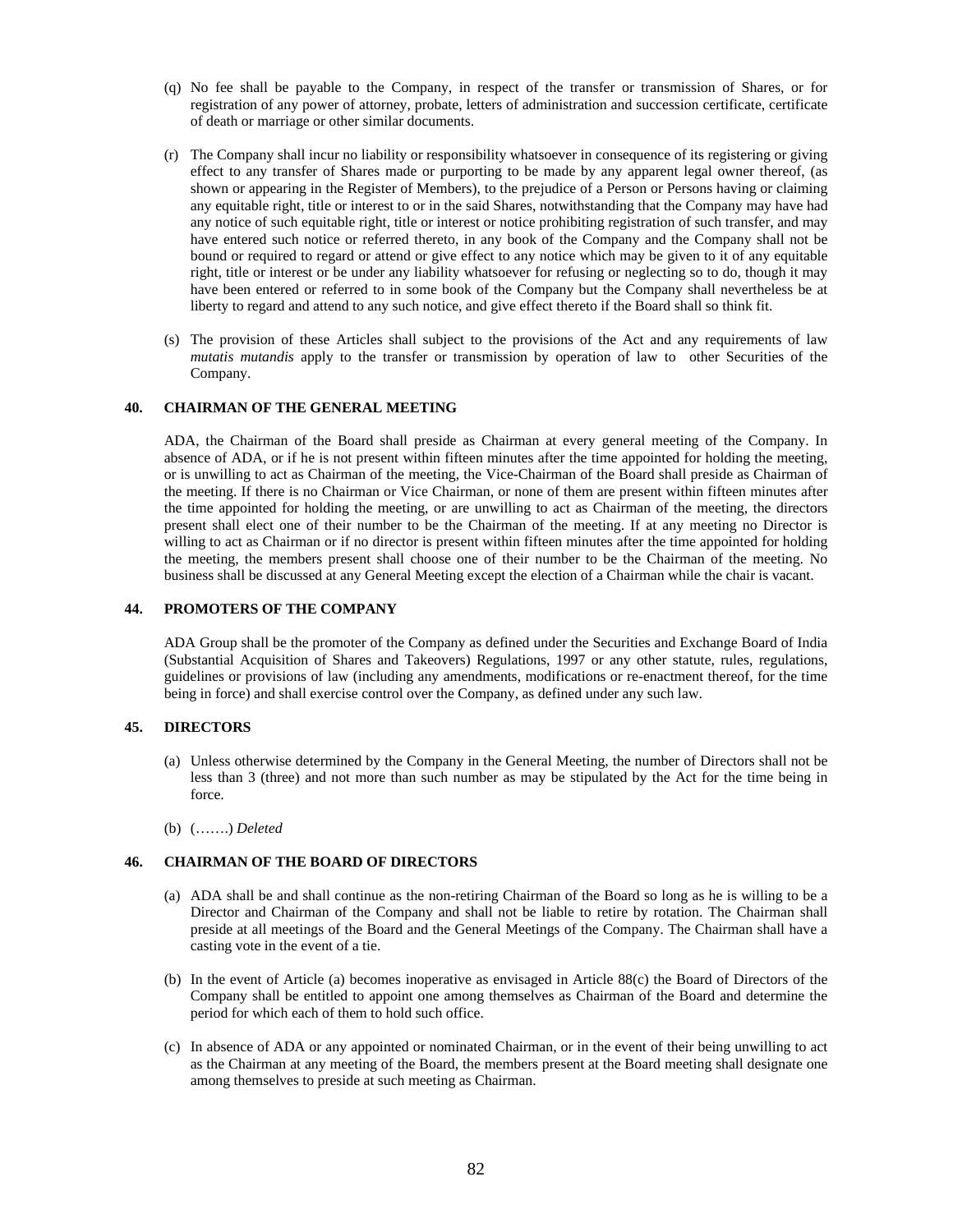(d) All the Directors shall exercise their voting rights to ensure that these Articles are implemented and acted upon by them to prevent the taking of any action by the Company or by any Member, which is contrary to or with a view or intention to evade or defeat the terms as contained in these Articles.

# **47. APPOINTMENT OF ALTERNATE DIRECTORS**

Subject to Section 313 of the Act, any Director shall be entitled to nominate an alternate director to act for him during his absence for a period of not less than 3 months (subject to such person being acceptable to the Chairman). The Board may appoint such a person as an Alternate Director to act for a Director (hereinafter called "the Original Director") (subject to such person being acceptable to the Chairman) during the Original Director's absence for a period of not less than three months from the State in which the meetings of the Board are ordinarily held. An Alternate Director appointed under this Article shall not hold office for a period longer than that permissible to the Original Director in whose place he has been appointed and shall vacate office if and when the Original Director returns to the State. If the term of the office of the Original Director is determined before he so returns to the State, any provisions in the Act or in these Articles for automatic re-appointment shall apply to the Original Director and not to the Alternate Director.

#### **48. CASUAL VACANCY AND ADDITIONAL DIRECTORS**

Subject to the provisions of the Act and these Articles, the Board shall have the power at any time and from time to time to appoint any qualified Person to be a Director either as an addition to the Board or to fill a casual vacancy but so that the total number of Directors shall not at any time exceed the maximum number fixed under these Articles. Any Person so appointed as an addition shall hold office only up to the date of the next Annual General Meeting. Any person appointed to fill a casual vacancy shall hold office only up to the date to which the Original Director in whose place he is appointed would have held office if it had not been vacated but shall be eligible for election.

#### **49. DEBENTURE OR LENDER DIRECTORS**

If it is provided by a Trust Deed, securing or otherwise, in connection with any issue of Debentures of the Company, that any Person/ Lender or Persons/ Lenders shall have power to nominate a Director of the Company, then in the case of any and every such issue of Debentures, the Person/ Lender or Persons/ Lenders having such power may exercise such power from time to time and appoint a Director accordingly. Any Director so appointed is herein referred to a Debenture Director. A Debenture Director may be removed from office at any time by the Person/ Lender or Persons/ Lenders in whom for the time being is vested the power under which he was appointed and another Director may be appointed in his place. A Debenture Director shall not be bound to hold any qualification shares.

# **50. NO QUALIFICATION SHARES FOR DIRECTORS**

A Director shall not be required to hold any qualification Shares of the Company.

# **51. REMUNERATION OF DIRECTORS**

- (a) Subject to the provisions of the Act, a Managing Director or Managing Directors, and any other Director/s who is/are in the whole time employment of the Company may be paid remuneration either by a way of monthly payment or at a specified percentage of the net profits of the Company or partly by one way and partly by the other, subject to the limits prescribed under the Act.
- (b) Subject to the provisions of the Act, a Director (other than a Managing Director or an Executing Director) may be paid remuneration either:
	- (i) by way of monthly, quarterly or annual payment, or
	- (ii) by way of commission.
- (c) The remuneration payable to each Director for every Meeting of the Board or Committee of the Board attended by them shall be such sum as may be determined by the Board from time to time within the maximum limits prescribed from time to time by the Central Government pursuant to the first proviso to Section 310 of the Act.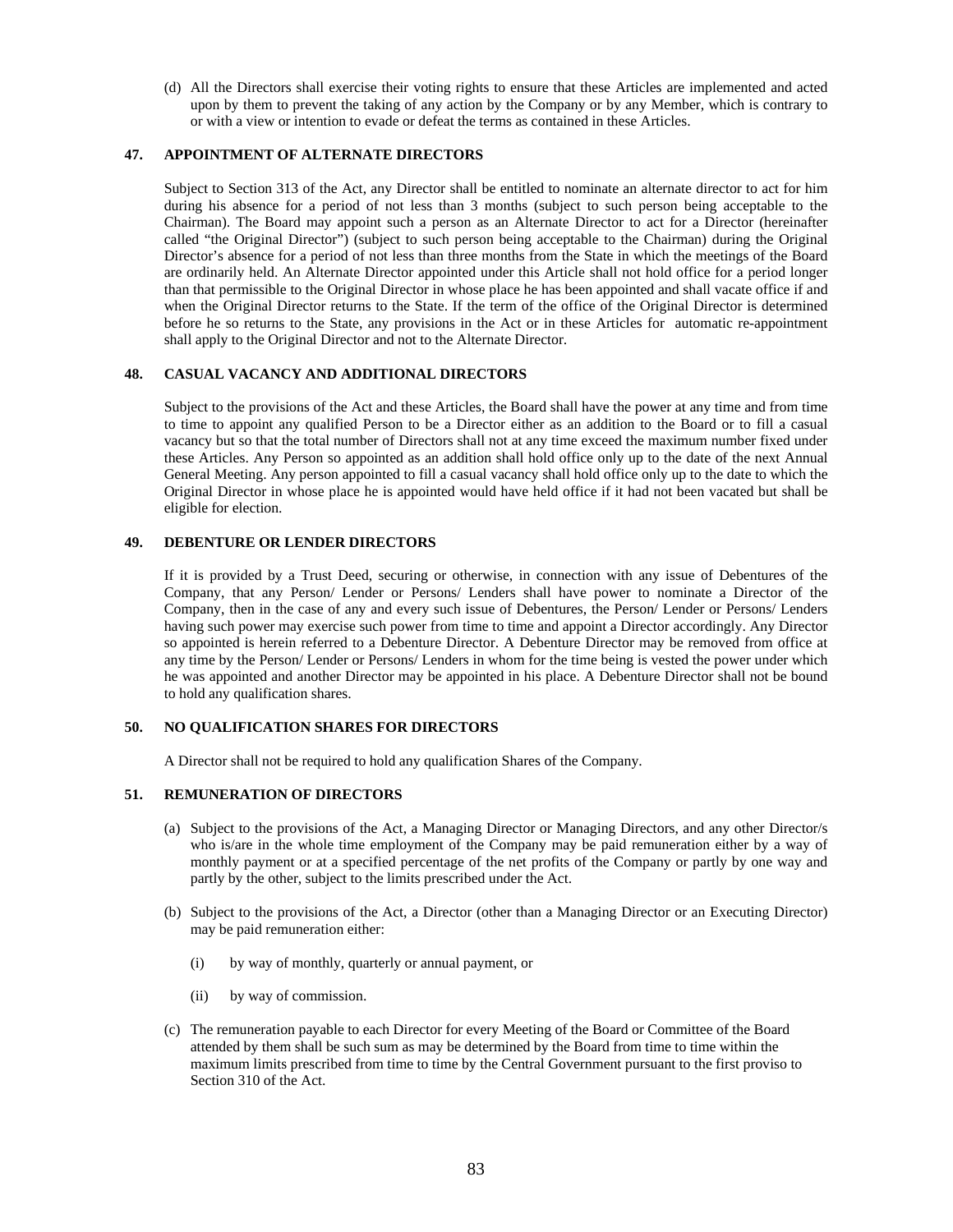# **52. SPECIAL REMUNERATION FOR EXTRA SERVICES RENDERED BY A DIRECTOR**

If any Director be called upon to perform extra services or special exertions or efforts (which expression shall include work done by a Director as a member of any Committee formed by the Directors), the Board may arrange with such Director for such special remuneration for such extra services or special exertions or efforts either by a fixed sum or otherwise as may be determined by the Board and such remuneration may be either in addition to or in substitution for his remuneration otherwise provided.

# **53. TRAVEL EXPENSES OF DIRECTORS**

The Board may allow and pay to any Director who is not a bonafide resident of the place where the meetings of the Board/committee meetings are ordinarily held and who shall come to such place for the purpose of attending any meeting, such sum as the Board may consider fair compensation for raveling, , lodging and/ or other expenses, in addition to his fee for attending such Board Meetings/ committee meetings as above specified; and if any Director be called upon to go or reside out of his ordinary place of his residence on the Company's business, he shall be entitled to be repaid and reimbursed raveling and other expenses incurred in connection with the business of the Company.

## **54. CONTINUING DIRECTORS**

The continuing Directors may act notwithstanding any vacancy in their body; but, if and so long as their number is reduced below the minimum number fixed by Article 45 hereof, the continuing Directors not being less than two may act for the purpose of increasing the number of Directors to that number, or of summoning a General Meeting, but for no other purpose.

#### **55. REMOVAL OF DIRECTORS**

The Members may by passing a special resolution remove a director, before the expiry of his period of office.

# **56. DIRECTORS MAY CONTRACT WITH COMPANY**

- (a) A Director or his relative, a firm in which such Director or relative is a partner, any other Person in such firm, or a private company of which the Director is a member or director may enter into any contract with the Company for the sale, purchase or supply of any goods, materials or services or for underwriting the subscription of any shares in, or Debentures, of the Company, provided that the prior sanction of the Board and the Central Government is obtained in accordance with Section 297 of the Act.
- (b) No sanction however shall be necessary to:
	- (i) any sale, purchase or lease of immovable property; or
		- (ii) any purchase of goods and materials from the Company, or the sale of goods or materials to the Company, by any such Director, relative, firm, partner or private Company as aforesaid for cash at prevailing market prices; or
		- (iii) any contract or contracts between the Company on one side and any such Director, relative, firm, partner or private company on the other, for sale, purchase or supply of any goods, materials and services, in which either the Company or the Director, relative, firm, partner or private company, as the case may be, regularly trades or does business, where the value of the goods and materials or the cost of such services do not exceed Rs.5,000 in the aggregate in any year comprised in the period of the contract or contracts.

 Provided that in circumstances of urgent necessity, the Company may without obtaining the consent of the Board enter into any such contract or contracts with the Director, relative, firm, partner or private company, even if the value of such goods or materials or the cost of such services exceeds Rs.5,000 in the aggregate in any year comprised in the period of the agreement, if the consent of the Board shall be obtained to such contract or contracts at a Meeting within three months of the date on which the contract was entered into.

(c) The Director, so contracting or being so interested shall not be liable to the Company for any profit realized by any such contract or the fiduciary relation thereby established.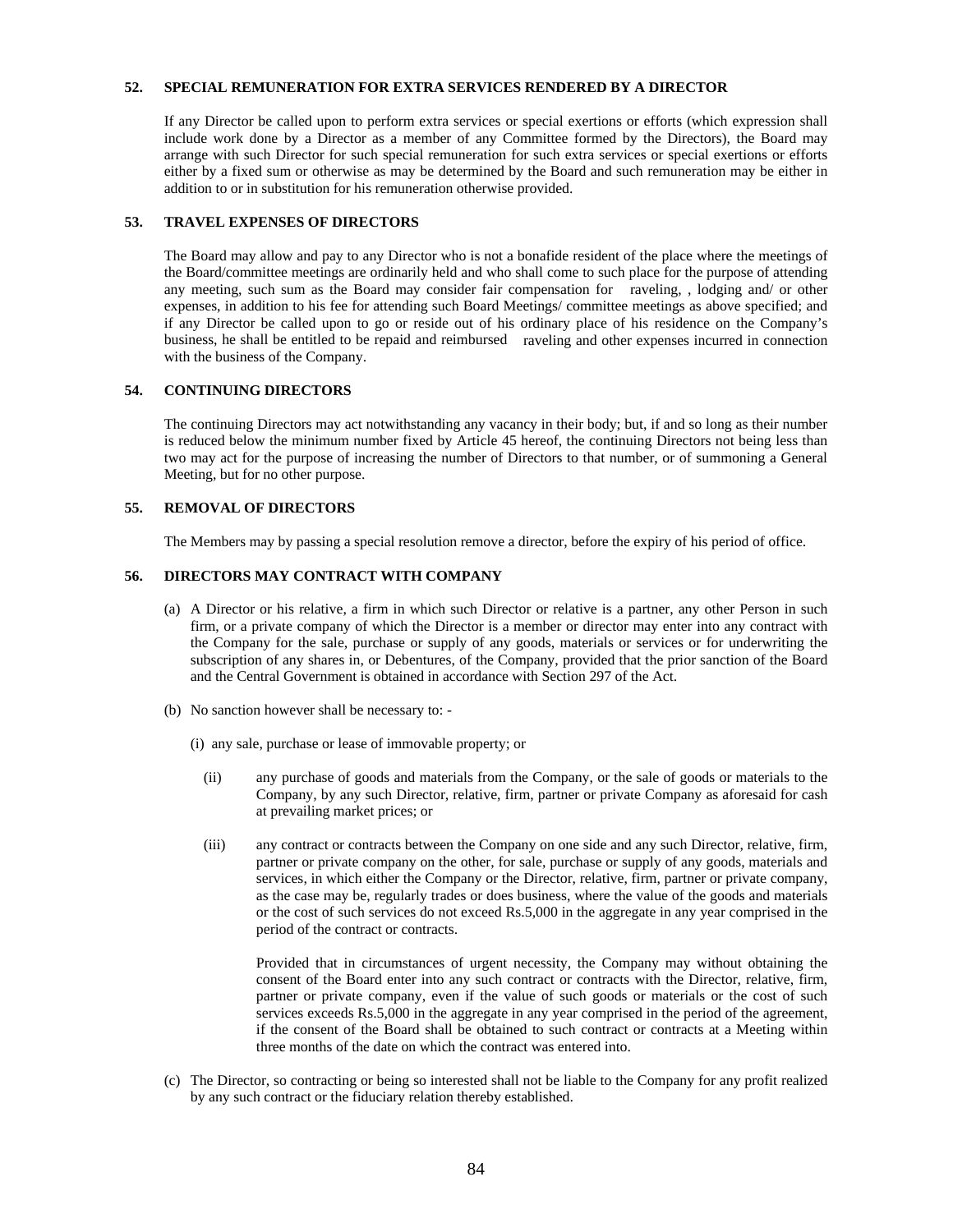# **57. DISCLOSURE OF INTEREST**

- (a) A Director of the Company who is in any way, whether directly or indirectly concerned or interested in a contract or arrangement, or proposed contract or arrangement entered into or to be entered into by or on behalf of the Company, shall disclose the nature of his concern or interest at a Meeting of the Board in the manner provided in Section 299(2) of the Act; Provided that it shall not be necessary for a Director to disclose his concern or interest in any such contract or arrangement entered into or to be entered into with any other company where any of the Directors of the company or two or more of them together holds or hold not more than 2 per cent of the Paid-up Share Capital in the other company or the Company as the case may be. A general notice given to the Board by the Director, to the effect that he is a director or member of a specified body corporate or is a member of a specified firm and is to be regarded as concerned or interested in any contract or arrangement which may, after the date of the notice, be entered into with that body corporate or firm, shall be deemed to be a sufficient disclosure of concern or interest in relation to any contract or arrangement so made. Any such general notice shall expire at the end of the Financial Year in which it is given but may be renewed for a further period of one Financial Year at a time by a fresh notice given in the last month of the Financial Year in which it would have otherwise expired. No such general notice, and no renewal thereof shall be of effect unless, either it is given at a Meeting of the Board or the Director concerned takes reasonable steps to secure that it is brought up and read at the first Meeting of the Board after it is given.
- (b) No Director shall as a Director, take any part in the discussion of, vote on any contract or arrangement entered into or to be entered into by or on behalf of the Company, if he is in any way, whether directly or indirectly, concerned or interested in such contract or arrangements; nor shall his presence count for the purpose of forming a quorum at the time of any such discussion or vote; and if he does vote, his vote shall be void; provided however that nothing herein contained shall apply to:-
	- (i) any contract or indemnity against any loss which the Directors, or any one or more of them, may suffer by reason of becoming or being sureties or a surety for the Company;
	- (ii) any contract or arrangement entered into or to be entered into with a public company or a private company which is subsidiary of a public company in which the interest of the Director consists solely,
		- (I) in his being
			- (x) a director of such company, and
			- (y) the holder of not more than shares of such number or value therein as is requisite to qualify him for appointment as a Director thereof, he having been nominated as such Director by this Company, or
		- (II) in his being a member holding not more than 2 per cent of its Paid-up Share Capital.
- (c) Subject to the provisions of Section 314 and other applicable provisions, if any, of the Act, any Director of the Company, any partner or relative of such Director, any firm in which such Director or a relative of such Director is a partner, any private company of which such Director is a director or member, and any director or manager of such private company, may hold any office or place of profit in the Company.
- (d) The Company shall keep a Register in accordance with Section 301(1) of the Act and shall within the time specified in Section 301(2) of the Act enter therein such of the particulars as may be relevant having regard to the application thereto of Section 297 or Section 299 of the Act, as the case may be. The Register aforesaid shall also specify, in relation to each Director of the Company, the names of the bodies corporate and firms of which notice has been given by him under Article 57(a). The Register shall be kept at the Registered Office of the Company and shall be open to inspection at such Office, and extracts may be taken therefrom and copies thereof may be required by any Member of the Company to the same extent, in the same manner, and on payment of the same fee as in the case of the Register of Members of the Company and the provisions of Section 163 of the Act shall apply accordingly.
- (e) A Director may be or become a Director of any Company promoted by the Company, or on which it may be interested as a vendor, shareholder, or otherwise, and no such Director shall be accountable for any benefits received as director or shareholder of such Company except in so far as Section 309(6) or Section 314 of the Act may be applicable.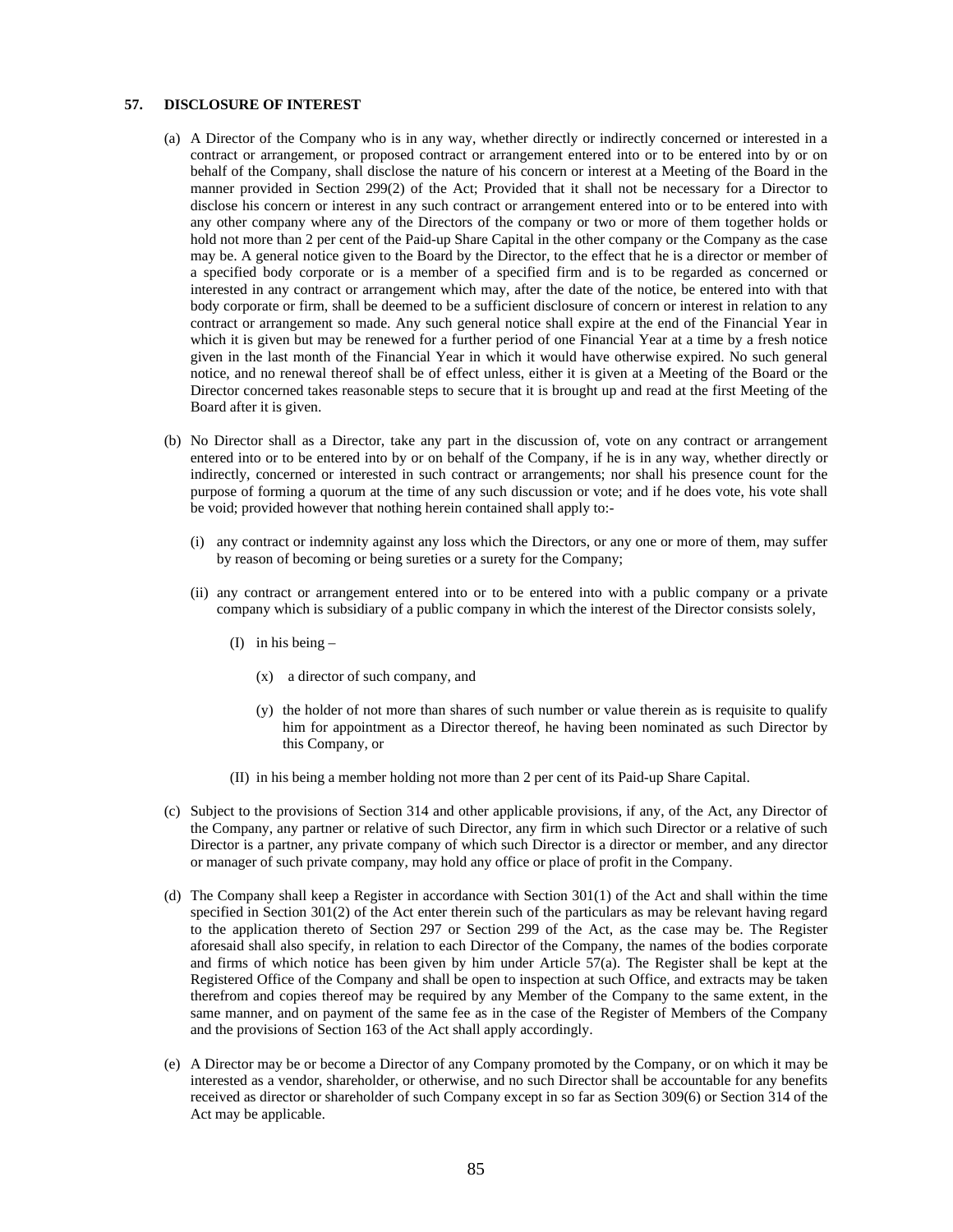#### **58. PROCEDURE, IF PLACE OF RETIRING DIRECTORS IS NOT FILLED UP**

- (a) If the place of the retiring Director is not so filled up and the meeting has not expressly resolved not to fill the vacancy, the meeting shall stand adjourned till the same day in the next week, at the same time and place, or if that day is a public holiday, till the next succeeding day which is not a public holiday, at the same time and place.
- (b) If at the adjourned meeting also, the place of the retiring Director is not filled up and that meeting also has not expressly resolved not to fill the vacancy, the retiring Director shall be deemed to have been reappointed at the adjourned meeting, unless:-
	- (i) at that meeting or at the previous meeting a resolution for the reappointment of such Director has been put to the meeting and lost;
	- (ii) retiring Director has, by a notice in writing addressed to the Company or its Board of Directors, expressed his unwillingness to be so reappointed;
	- (iii) he is not qualified or is disqualified for appointment;
	- (iv) a resolution whether special or ordinary is required for the appointment or reappointment by virtue of any provisions of the Act.
	- (v) the proviso to subsection (2) of Section 263 of the Act is applicable to this case.

#### **59. COMPANY MAY INCREASE OR REDUCE THE NUMBER OF DIRECTORS.**

Subject to Article 45(a) and Section 252, 255, 258 and 259 of the Act and these Articles, the Company may, by Ordinary Resolution, from time to time, increase or reduce the number of Directors, and may alter their qualifications and the Company may, (subject to the provisions of Article 55), remove any Director before the expiration of his period of office and appoint another qualified in his stead. The person so appointed shall hold office during such time as the Director in whose place he is appointed would have held the same if he had not been removed.

# **60. REGISTER OF DIRECTORS ETC.**

- (a) The Company shall keep at its Office, a Register containing the particulars of its Directors, Managing Directors, Manager, Secretaries and other Persons mentioned in Section 303 of the Act, and shall otherwise comply with the provisions of the said Section in all respects.
- (b) The Company shall in respect of each of its Directors also keep at its Office a Register, as required by Section 307 of the Act, and shall otherwise duly comply with the provisions of the said section in all respects.

#### **61. DISCLOSURE BY DIRECTOR OF APPOINTMENT TO ANY OTHER BODY CORPORATE.**

- (a) Every Director, (including a person deemed to be a Director by virtue of the Explanation to Sub-Section (1) of Section 303 of the Act), a Managing Director, Manager, or Secretary of the Company shall, within thirty days of his appointment to any of the above offices or as the case may be, relinquishment of, such offices, in any other body corporate disclose to the Company, the particulars relating to his office in the other body corporate which are required to be specified under Sub-Section (1) of Section 303 of the Act.
- (b) Every Director and every person deemed to be a Director of the Company by virtue of sub-section (10) of Section 307 of the Act, shall give notice to the Company of such matters relating to himself as may be necessary for the purposes of enabling the Company to comply with the provisions of that Section.

# **62. MANAGING DIRECTOR(S)/ EXECUTIVE DIRECTOR(S)/ MANAGER**

Subject to the provisions of the Act and of these Articles, the Board shall have power to appoint from time to time any of its members as Managing Director/s or Manager or Executive Director(s), of the Company for a fixed term not exceeding five years at a time and upon such terms and conditions as the Board thinks fit, and the Board may by resolution vest in such Managing Director/s or Manager or Executive Director(s), such of the powers hereby vested in the Board generally as it thinks fit, and such powers may be made exercisable for such period or periods and upon such conditions and subject to such restrictions as it may determine. The terms of appointment of Managing Director/s or Manager or Executive Director(s), shall be the terms on which such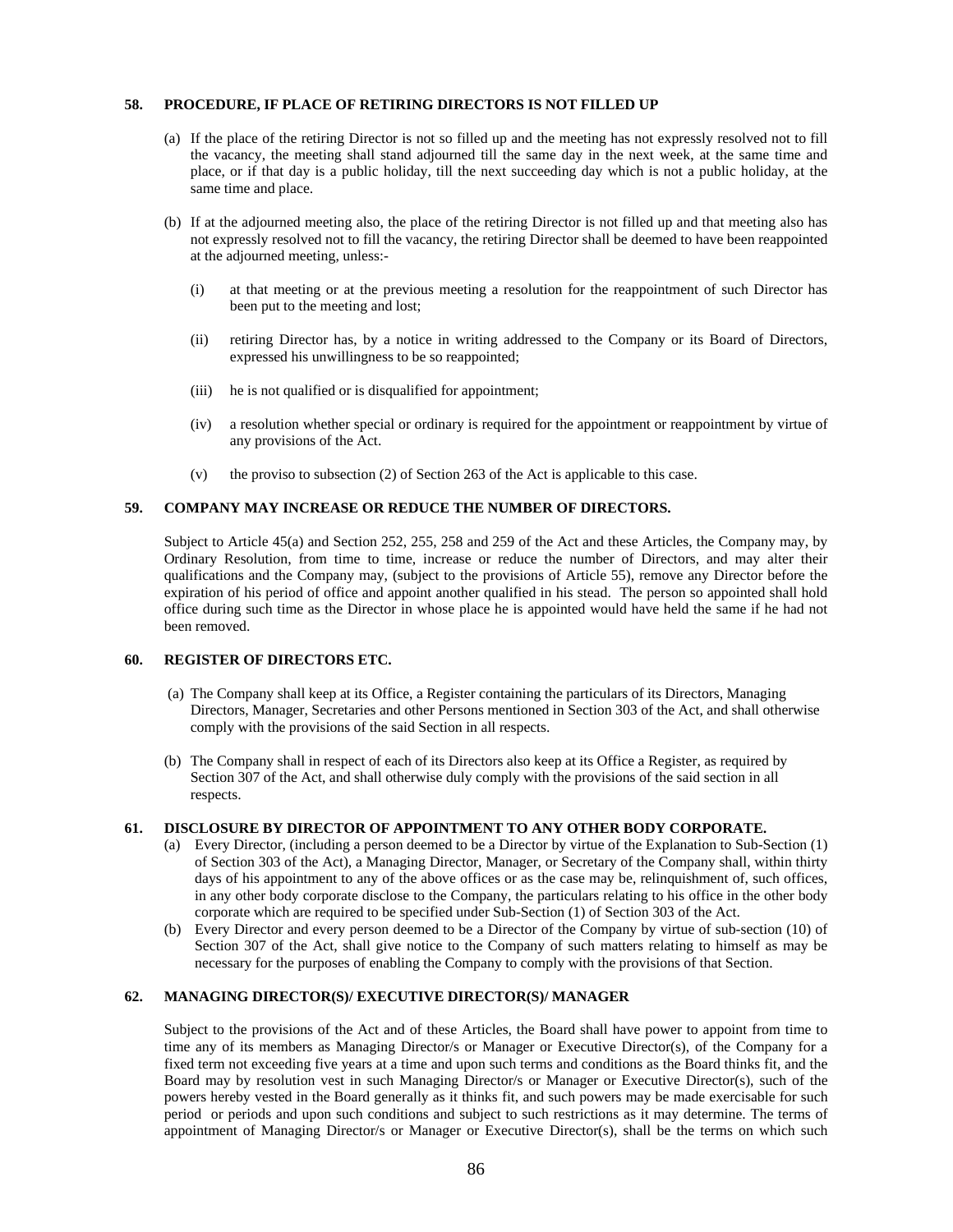persons shall be appointed by the Board. The Managing Director/s or Manager or Executive Director(s), as the case may be, so appointed, shall be responsible for and in charge of the day to day management and affairs of the Company and subject to the provisions of the Act and these Articles, the Board shall vest in such Managing Director/s or Manager or Executive Director(s), as the case may be, all the powers vested in the Board generally.

#### **63. PROVISIONS TO WHICH MANAGING DIRECTOR(S)/ EXECUTIVE DIRECTOR(S)/ MANAGER ARE SUBJECT**

Notwithstanding anything contained herein, a Managing Director(s)/ Executive Director(s)/ Manager shall subject to the provisions of any contract between him and the Company be subject to the same provisions as to resignation and removal as the other Directors of the Company, and if he ceases to hold the office of a Director he shall ipso facto and immediately cease to be a Managing Director(s)/ Executive Director(s) / Manager, and if he ceases to hold the office of a Managing Director(s)/ Executive Director(s) / Manager he shall ipso facto and immediately cease to be a Director.

#### **64. REMUNERATION OF MANAGING DIRECTOR(S) OR EXECUTIVE DIRECTOR(S) OR MANAGER**

The remuneration of the Managing Director(s) or Executive Director(s) or Manager shall (subject to Sections 198, 269, 309, 310, 311 and other applicable provisions of the Act and of these Articles and of any contract between him and the Company) be fixed by the Directors, from time to time and may be by way of fixed salary and/or perquisites or commission or profits of the Company or by participation in such profits, or by any or all these modes or any other mode not expressly prohibited by the Act.

# **65. POWER AND DUTIES OF MANAGING DIRECTOR(S) OR EXECUTIVE DIRECTOR(S) OR MANAGER**

Subject to the superintendence, control and direction of the Board, the day-to-day management of the Company shall be in the hands of the Managing Director(s) or Executive Director(s) or Manager in the manner as deemed fit by the Board and subject to the provisions of the Act, and these Articles, the Board may by resolution vest any such Managing Director(s) or Executive Director(s) or Manager with such of the powers hereby vested in the Board generally as it thinks fit and such powers may be made exercisable for such period or periods and upon such conditions and subject to the provisions of the Act, and these Articles confer such power either collaterally with or to the exclusion of or in substitution for all or any of the Directors in that behalf and may from time to time revoke, withdraw, alter or vary all or any of such powers.

# **66. PROCEEDINGS OF THE BOARD OF DIRECTORS**

- (a) The Board may meet for the dispatch of the business, adjourn and otherwise regulate its meetings on a date, time and venue as indicated by the Chairman, provided however, the Board shall meet once in every three calendar months and at least four times in a year in accordance with Section 285 of the Act or any statutory modifications thereof.
- (b) The Company Secretary shall as and when, directed by the Chairman convene a meeting of the Board by giving a notice in writing to every Director.
- (c) The Board of Directors may meet either at the Office of the Company, or at any other location in India or outside India as the Chairman may determine.
- (d) Prior notice of every meeting of the Board shall be given in writing to every Director for the time being at his usual address in India and in the case of a Director resident outside India, at his address outside India and to his alternate, if any in India at his usual address in India.
- (e) If permissible under applicable Requirements of Law, a Director may attend Board Meetings by any video or audio conferencing facility that permits simultaneous communication between participants.

#### **67. QUORUM FOR BOARD MEETING**

Subject to Section 287 of the Act, the quorum for a Meeting of the Board shall be presence of at least one-third of its total strength or two directors, whichever is higher.

Provided that where at any time the number of interested directors exceeds or is equal to two thirds of the total strength, the number of the remaining directors, that is to say, the number of directors who are not interested, present at the meeting being not less than two shall be the quorum.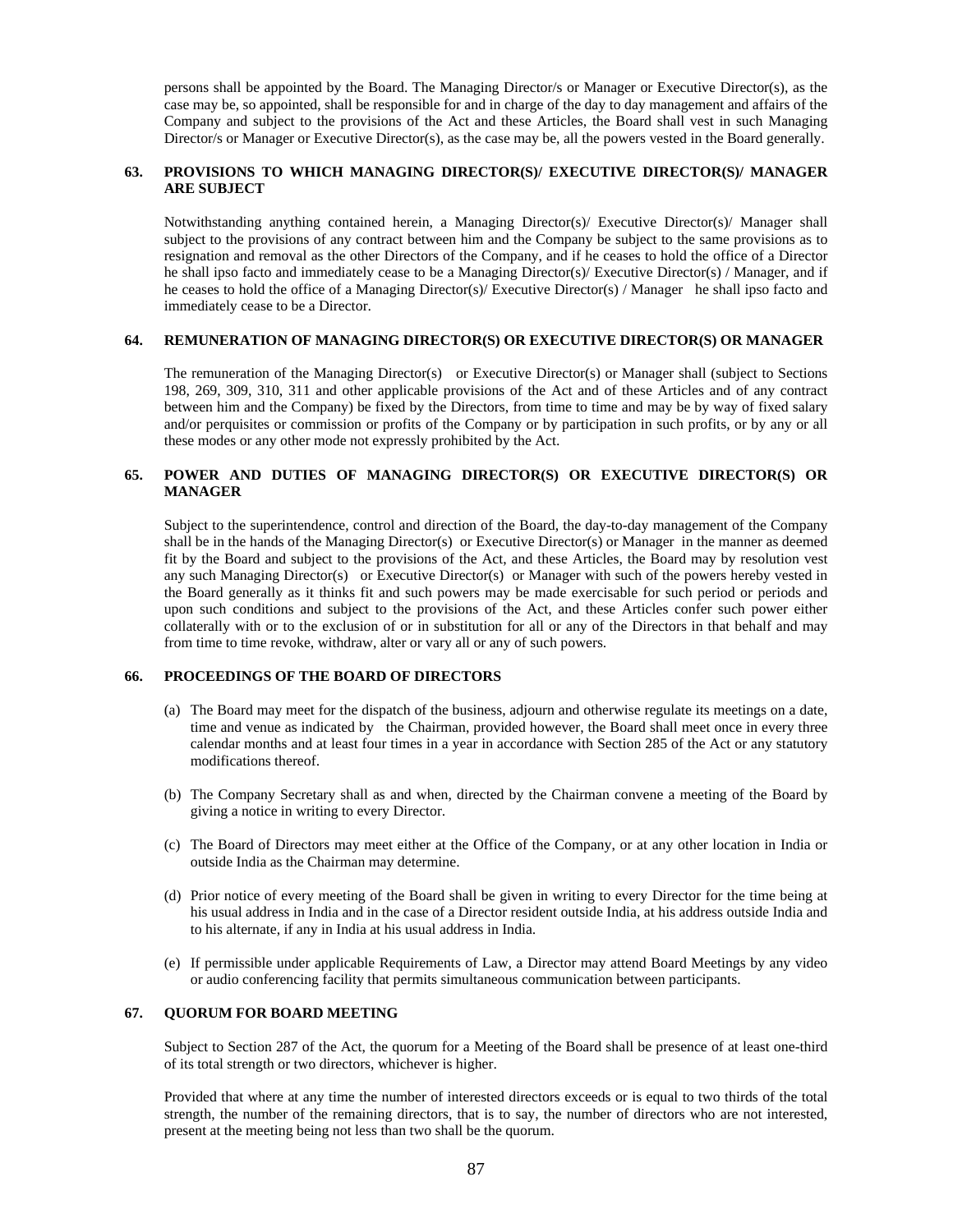# **68. ADJOURNED BOARD MEETING FOR WANT OF QUORUM**

- (a) If any duly convened Board Meeting cannot be held for want of a quorum, in terms of Article 67 above then such a meeting shall automatically stand adjourned till the same day in the next week, after the original Meeting at the same time and place, or if that day is a public holiday, on the next succeeding day which is not a public holiday to the same time and place Provided however, the adjourned meeting may be held on such other date and such other place as may be unanimously agreed by all the Directors.
- (b) If in the event of a quorum once again not being available at such an adjourned meeting, the Directors present shall constitute the quorum and may transact business for which the meeting has been called.

# **69. QUESTIONS AT BOARD MEETINGS HOW DECIDED**

- (a) Questions arising at any meeting of the Board, other than as specified in these Articles, if any, shall be decided by a majority vote. In the case of an equality of votes, the Chairman shall have a second or casting vote.
- (b) No regulation made by the Company in General Meeting, shall invalidate any prior act of the Board, which would have been valid if that regulation had not been made.

# **70. POWERS OF THE BOARD**

Subject to the provisions of the Act and these Articles: -

- (a) The Board of Directors shall be entitled to exercise all such power and to do all such acts and things as the Company is authorised to exercise and do.
- (b) The Board of Directors is vested with the entire management and control of the Company, including as regards any and all decisions and resolutions to be passed, for and on behalf of the Company.

# **71. COMMITTEES AND DELEGATION BY THE BOARD**

- (a) Without prejudice to the powers conferred by the other Articles and so as not to in any way to limit or restrict those powers, the Board may, subject to the provisions of Section 292 of the Act, delegate any of their powers to the Managing Director(s), the Executive Director(s) or Manager or the Chief Executive Officer of the Company. The Managing Director(s), the Executive Director(s) or the Manager or the Chief Executive Officer(s) as aforesaid shall, in the exercise of the powers so delegated, conform to any regulations that may from time to time be imposed on them by the Board and all acts done by them in exercise of the powers so delegated and in conformity with such regulations shall have the like force and effect as if done by the Board.
- (b) Subject to the provisions of the Act, any requirements of law and anything stated in these Articles the Board may delegate any of their powers to Committees of the Board consisting of such member or members of the Board as it thinks fit, and it may from time to time revoke and discharge any such committee of the Board either wholly or in part and either as to persons or purposes, but every Committee of the Board so formed shall in the exercise of the powers so delegated conform to any regulations that may from time to time be imposed on it by the Board. All acts done by any such Committee of the Board in conformity with such regulations and in fulfillment of the purposes of their appointment but not otherwise, shall have the like force and effect as if done by the Board.
- (c) (………….) *Deleted*
- (d) The Meetings and proceedings of any such Committee of the Board consisting of two or more members shall be governed by the provisions herein contained for regulating the meetings and proceedings of the Directors, so far as the same are applicable thereto and are not superseded by any regulation made by the Directors under the last preceding Article.

### **72. ACTS OF BOARD OR COMMITTEE VALID NOTWITHSTANDING INFORMAL APPOINTMENT**

All acts done at any Meeting of the Board or of a Committee of the Board, or by any person acting as a Director shall notwithstanding that it shall afterwards be discovered that there was some defect in the appointment of such Director or persons acting as aforesaid, or that they or any of them were disqualified or had vacated office or that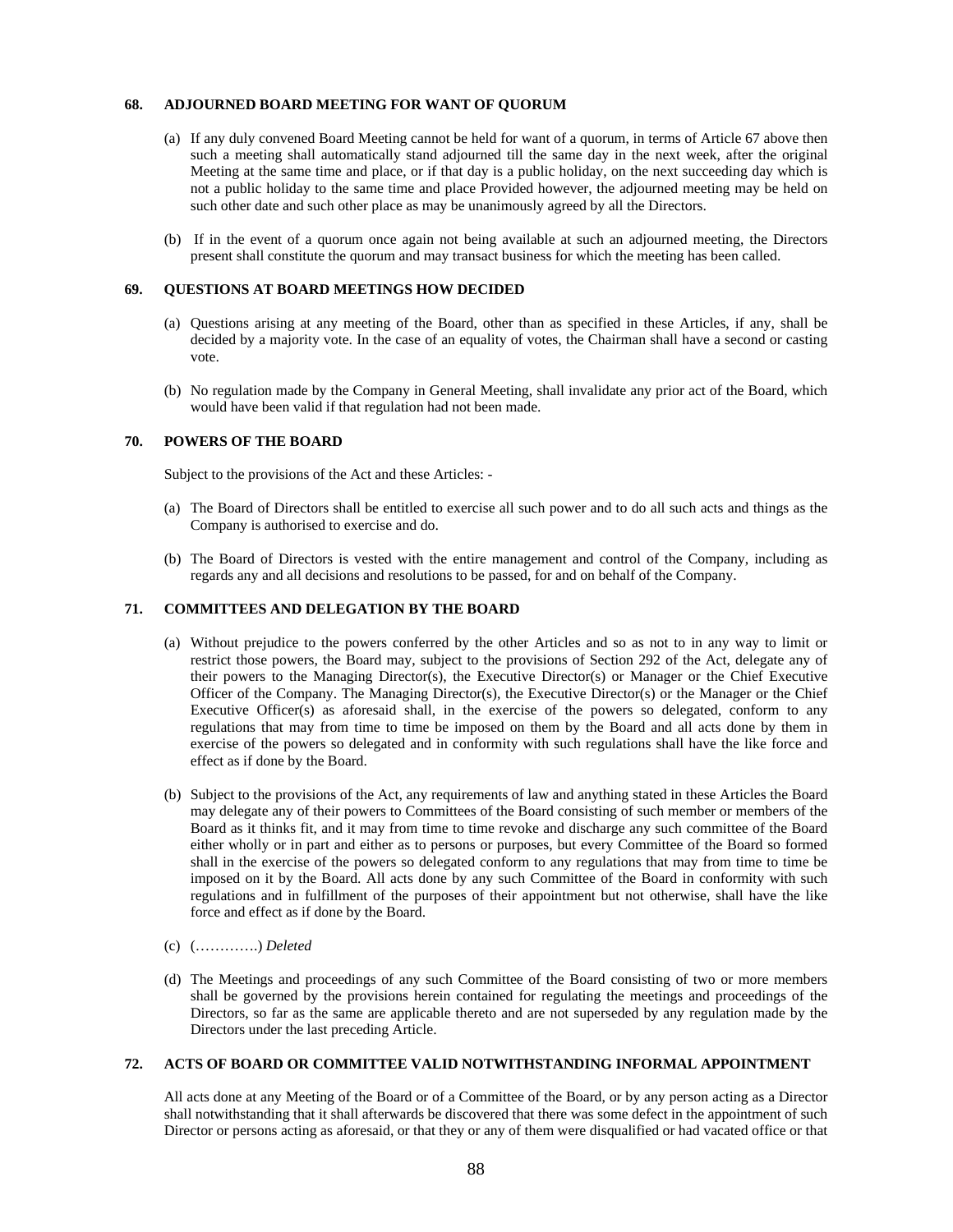the appointment of any of them had been terminated by virtue of any provisions contained in the Act or in these Articles, be as valid as if every such person had been duly appointed, and was qualified to be a Director and had not vacated his office or his appointment had not been terminated. Provided that nothing in this Article shall be deemed to give validity to acts done by a Director after his appointment has been shown to the Company to be invalid or to have been terminated.

# **73. RESOLUTION BY CIRCULAR**

Subject to Sections 289 and 292 of the Act and the provisions as contained in these Articles, no resolution shall be deemed to have been passed by the Board or by a Committee thereof by circulation, unless the resolution has been circulated in draft together with the necessary papers, if any, to all Directors, or to all members of the Committee, whether in India or not (not being less in number than the quorum fixed for a meeting of the Board or Committee, as the case may be), and to all other Directors or members of the Committee at their usual address in India or elsewhere, and has been approved by all such Directors or members of the Committee, or by a majority of such of them as are entitled to vote on the resolution.

#### **85. DISTRIUTION OF ASSETS IN SPECIE OR KIND UPON WINDING UP**

- (a) If the Company shall be wound up, the Liquidator may, with the sanction of a Special Resolution of the Company and any other sanction required by the Act, divide amongst the Members, in specie or kind the whole or any part of the assets of the Company, whether they shall consist of property of the same kind or not.
- (b) For the purpose aforesaid, the Liquidator may set such value as he deems fair upon any property to be divided as aforesaid and may determine how such division shall be carried out as between the Members or different classes of Members.

# **88. AMENDMENT TO MEMORANDUM AND ARTICLES OF ASSOCIATION**

- (a) The Members shall vote all the Shares owned or held of record by such Members at any Annual or Extraordinary General Meeting of the Company in accordance with these Articles.
- (b) The Members shall not pass any resolution or take any decision which is contrary to any of the terms of these Articles.
- (c) Notwithstanding anything stated in these Articles, if the ADA Group ceases to be the largest shareholder of the Company, then neither ADA nor the ADA Group will be entitled to the rights as stipulated in Articles 40, 44, and 46.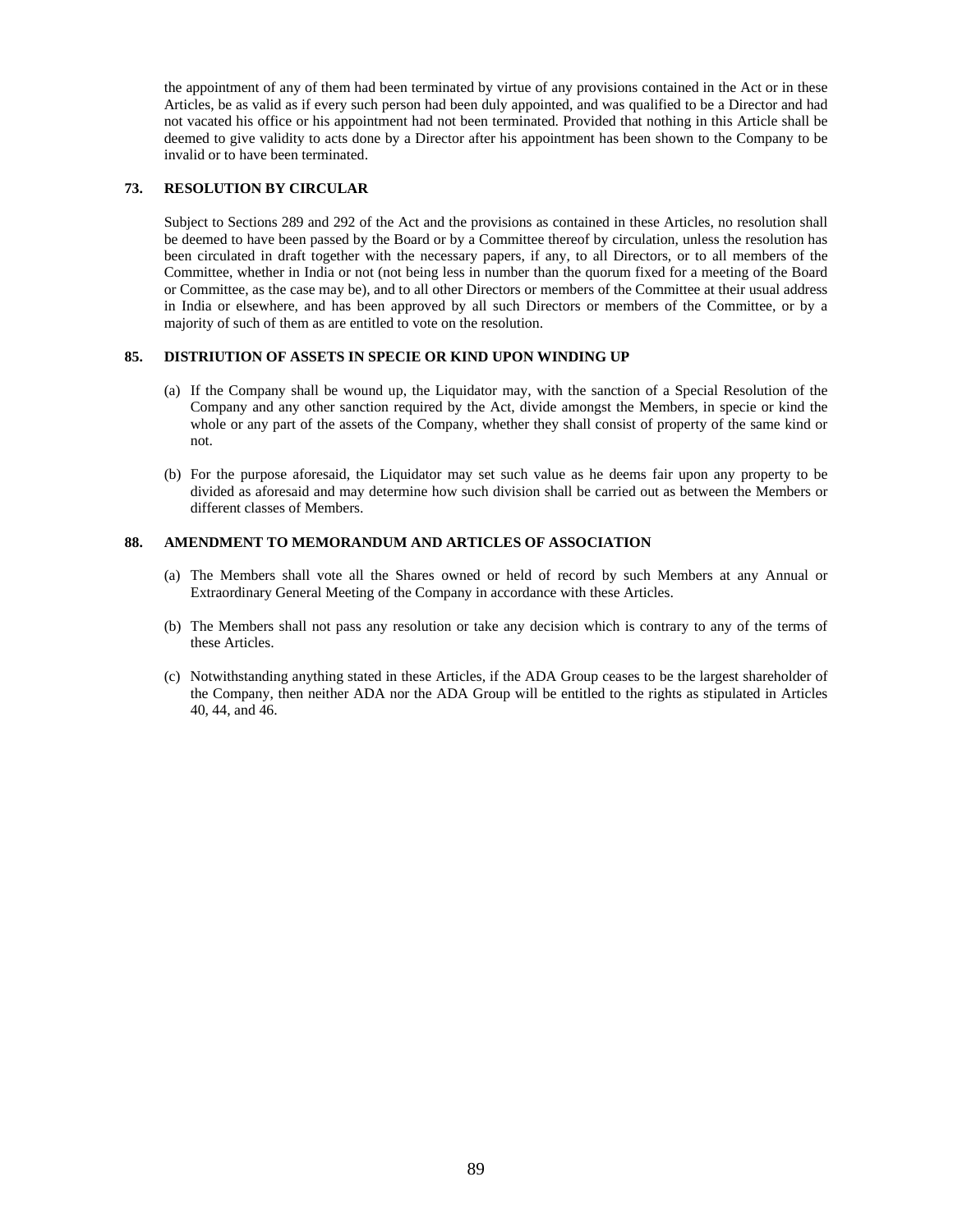# **OTHER INFORMATION**

#### **Material Contracts and Documents for Inspection**

The following contracts (not being contracts entered into in the ordinary course of business carried on by our Company or entered into more than two years before the date of this Information Memorandum) which are or may be deemed material have been entered or to be entered into by our Company.

#### **Documents for Inspection:**

- 1. Memorandum and Articles of Association, as amended till date.
- 2. Certification of incorporation dated July 15, 2004 and Fresh Certificate of Incorporation consequent to change in name dated August 3, 2005
- 3. Reports of the Statutory Auditors of the Company dated January 27, 2006 prepared as per Indian GAAP and mentioned in this Information Memorandum
- 4. Scheme of Arrangement sanctioned by the Hon'ble High Court of Judicature of Bombay vide its order dated December 9, 2005 Reliance Industries Limited, Reliance Energy Ventures Limited, Global Fuel Management Services Limited (since renamed Reliance Natural Resources Ltd.), Reliance Capital Ventures Limited and Reliance Communication Ventures Limited .
- 5. Order dated December 9, 2005 of the Honorable High Court of Judicature at Bombay approving the Scheme of Arrangement
- 6. Letters dated September 9 2005 of BSE and NSE approving the Scheme.
- 7. Tripartite Agreement with NSDL dated January 19, 2006 and CDSL dated January 25, 2006
- 8. SEBI letter CFD/DIL/SC/58120/2006 dated January 19, 2006 granting relaxation from the strict enforcement of the requirement of Rule 19(2)(b) of the Securities Contract Regulation (Rules), 1957 (SCRR) for the purpose of listing of shares of RCVL
- 9. Trade Mark Management Agreement dated January 12, 2006, entered into among Reliance Industries Limited , Reliance Natural Resources Limited, Reliance Capital Ventures Limited, Reliance Energy Ventures Limited, Reliance Communication Ventures Limited
- 10. Non Competition Agreement dated January 12, 2006, entered into among Reliance Industries Limited, Reliance Natural Resources Limited, Reliance Capital Ventures Limited, Reliance Energy Ventures Limited, Reliance Communication Ventures Limited.
- 11. Lease agreements between RCVL and RIL in relation to MCN at Refinery Complex, Jamnagar; Part of Nadiad retail outlet, Gujarat; part of Bhilad retail outlet, Gujarat; part of Sendhwa retail outlet, Madhya Pradesh; Court House, Mumbai; Anand Mahal, Ground floor and 1<sup>st</sup> floor, Surat, Gujarat; Mithaiwala Building, 4<sup>th</sup> floor, Surat, Gujarat; Santiniketan Building, Surat, Gujarat; Shivam Building, Jamnagar, Gujarat; and 103/106, Naroda Industrial Estate, Ahmedabad.
- 12. Leave and license agreements in relation to part of India Polyfibres Limited MCN at Barabanki, Uttar Pradesh; part of IPCL Office, Juhu, Mumbai; part of Suraj Plaza,9<sup>th</sup> floor, Baroda, Gujarat; part of Regent Chambers, Nariman Point, Mumbai; part of GDC House, Mumbai; part of Swastik Mills, Mumbai; and part of Deccan Chambers at Hyderabad, Andra Pradesh.
- 13. Shared Services Agreement between RCVL and RIL dated January 14<sup>th</sup> 2006.